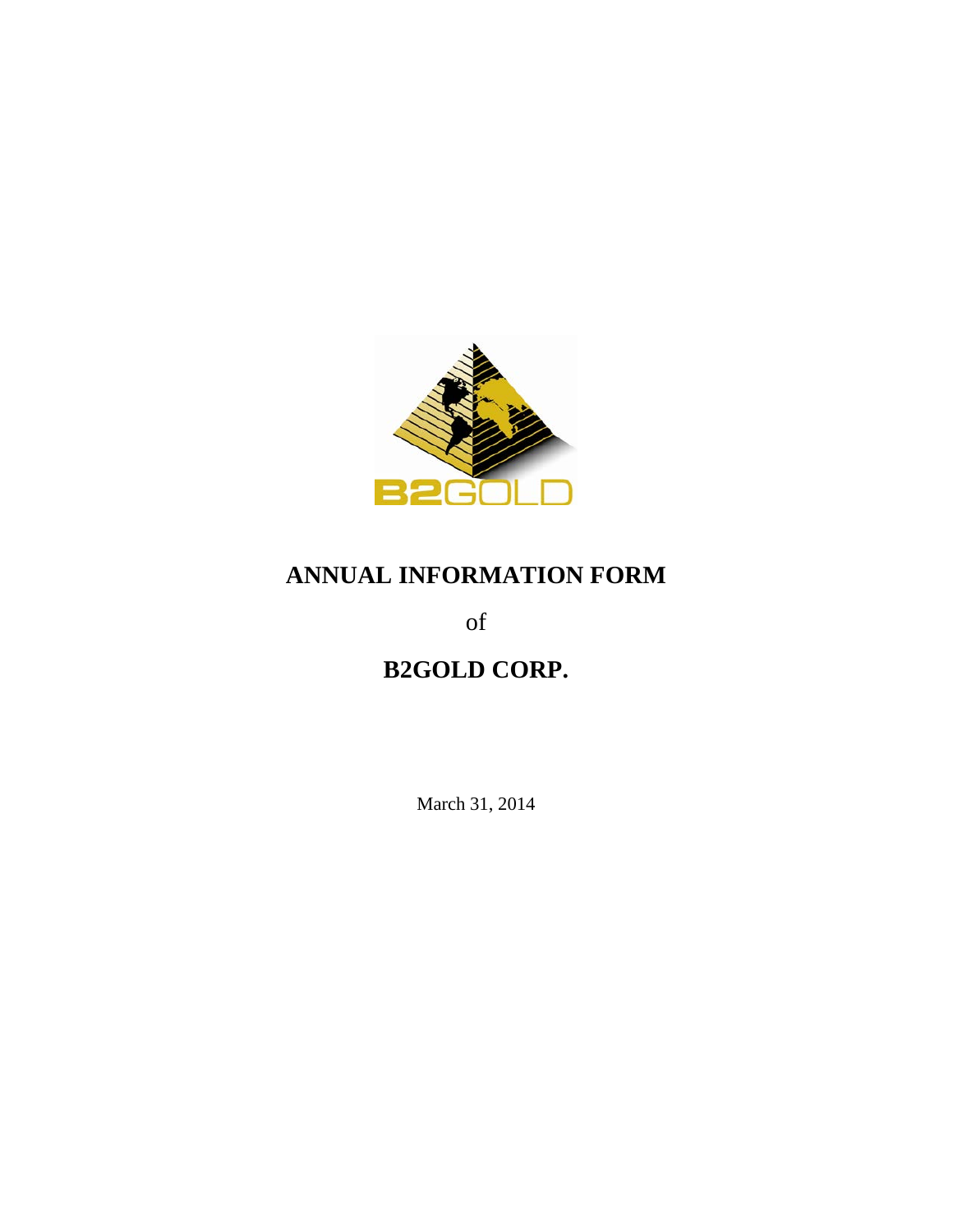# **TABLE OF CONTENTS**

# Page

| Conflicts of Interest | 87 |
|-----------------------|----|
|                       |    |
|                       |    |
|                       |    |
|                       |    |
|                       |    |
|                       |    |
|                       |    |
|                       |    |
|                       |    |
|                       |    |
|                       |    |
|                       |    |
|                       |    |
|                       |    |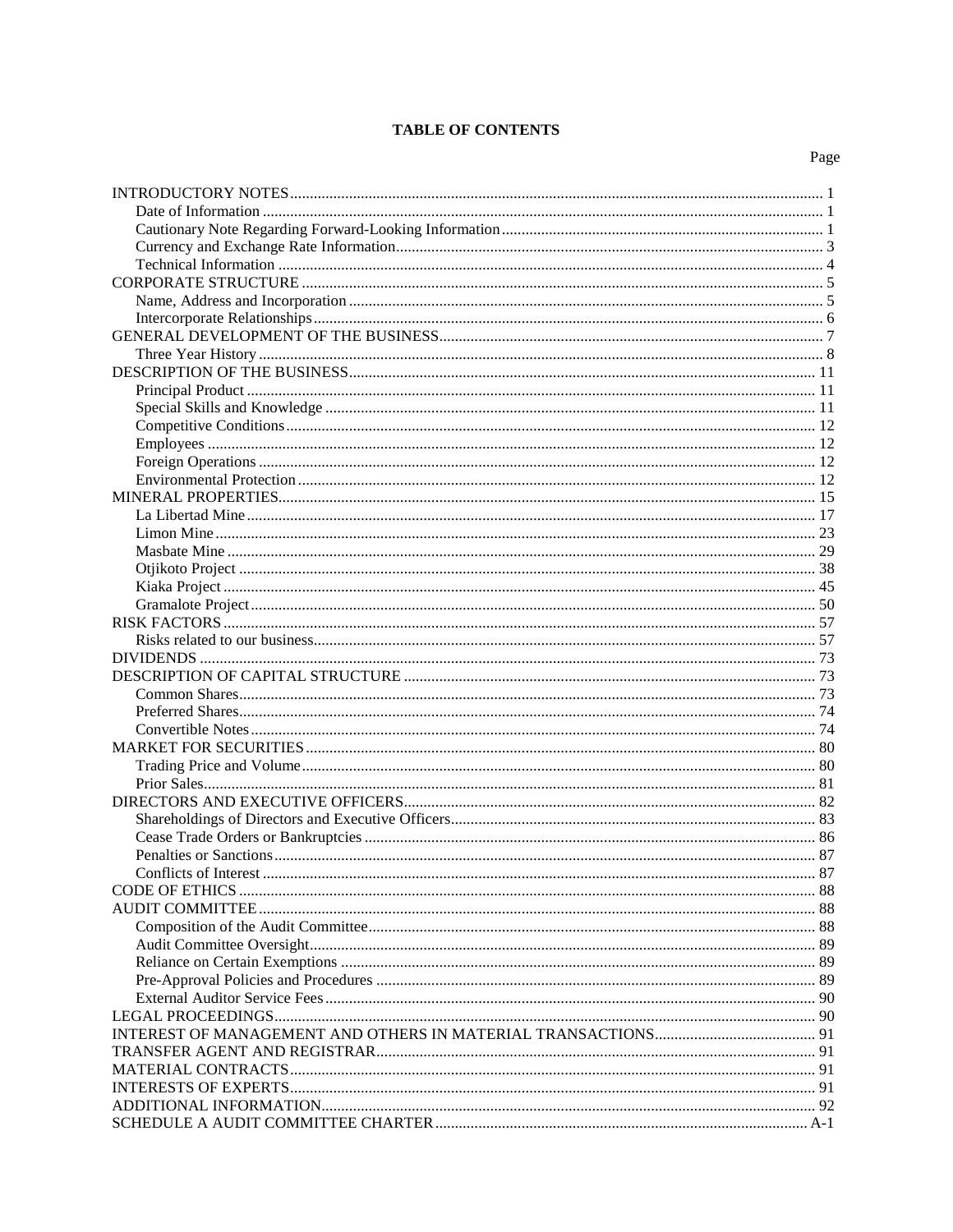# **B2GOLD CORP. ANNUAL INFORMATION FORM**

# <span id="page-2-0"></span>**INTRODUCTORY NOTES**

## <span id="page-2-1"></span>**Date of Information**

In this Annual Information Form, B2Gold Corp., together with its subsidiaries, as the context requires, is referred to as "**we**", "**our**", "**us**" or "**B2Gold**". All information contained in this Annual Information Form is as at December 31, 2013, unless otherwise stated, being the date of our most recently completed financial year, and the use of the present tense and of the words "is", "are", "current", "currently", "presently", "now" and similar expressions in this Annual Information Form is to be construed as referring to information given as of that date.

# <span id="page-2-2"></span>**Cautionary Note Regarding Forward-Looking Information**

This Annual Information Form includes statements and information about what we expect to happen in the future. When we discuss our strategy, plans, outlook, future financial and operating performance, financing plans, growth in cash flow and operating margins, targets and expected production, our mineral reserve and resource estimates, mine development, results of exploration (including targets) and related expenses, property acquisitions or other events and developments that have not yet happened, we are making statements considered to be forward-looking information or forward-looking statements under Canadian and United States securities laws. We refer to them in this Annual Information Form as forward-looking information.

Forward-looking information is necessarily based on estimates and assumptions that are inherently subject to known and unknown risks, uncertainties and other factors, many of which are beyond our ability to control, that may cause our actual results, level of activity, performance or achievements to be materially different from those expressed or implied by such forward-looking information. Such factors include, without limitation:

- gold and other metal price volatility;
- risks related to our current mine development projects;
- risks of not achieving production or cost estimates;
- discrepancies between actual and estimated mineral reserves and resources and metallurgical recoveries;
- various political, economic and other risks associated with conducting operations in several different countries;
- material differences for reporting mineralized material between United States reporting standards and the Canadian standards;
- fluctuations in the price and availability of infrastructure and energy and other commodities;
- inherent hazards and risks associated with mining operations, including accidents;
- risks and uncertainties associated with mineral exploration and development;
- risks associated with hedging activities and ore purchase commitments;
- risks of obtaining and maintaining necessary licenses, permits and approvals from various governmental authorities;
- risks related to compliance with environmental regulations and environmental hazards;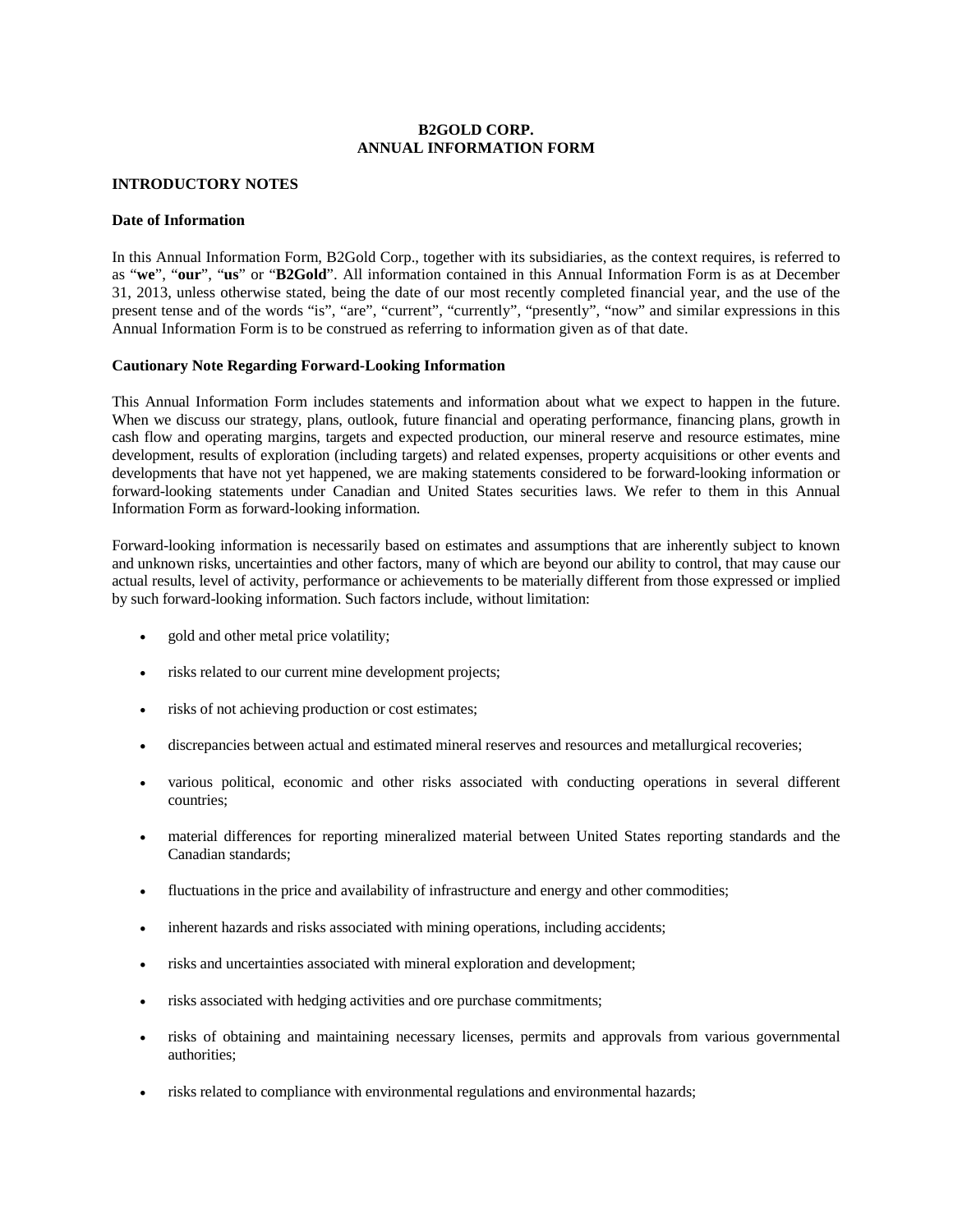- risks related to compliance with stringent laws and regulations and changes in law and regulatory environment;
- risks associated with joint ventures;
- our ability to continually obtain additional mineral reserves for production of gold;
- the inability to identify appropriate acquisition targets or complete desirable acquisitions or the failure to integrate business and assets that we have acquired or may acquire in the future;
- fluctuations in the international currency markets and in the rates of exchange between the U.S. dollar and the currencies of Canada, the Philippines, Namibia, Burkina Faso and Colombia;
- ability to obtain additional financing;
- political, economic and other uncertainties in certain jurisdictions where we have property interests and conduct exploration and development activities;
- inability to comply with Philippines regulations related to ownership of natural resources and operation, management and control of our business;
- labor disputes;
- risks related to community relations and community action;
- reliance on outside contractors to conduct certain mining and exploration activities;
- climate change risks;
- disruptions arising from conflicts with small scale miners in certain countries;
- defective title to mineral claims or property or contests over mineral rights relating to our properties;
- loss of key employees and our inability to attract and retain qualified personnel;
- risks associated with conflicts of interest among our directors and officers;
- potential losses, liabilities and damages related to our business which are uninsured or uninsurable;
- competition with other mining companies;
- risks associated with litigation;
- volatility of global financial conditions;
- taxation, including changes in tax laws and interpretation of tax laws;
- difficulty in achieving and maintaining the adequacy of internal control over financial reporting as required by the Sarbanes-Oxley Act; and
- risks related to our exemption from certain NYSE MKT LLC ("**NYSE MKT**") requirements,

as well as other risks, uncertainties and other factors, including, without limitation, those referred to in this Annual Information Form under the heading "Risk Factors" and elsewhere herein.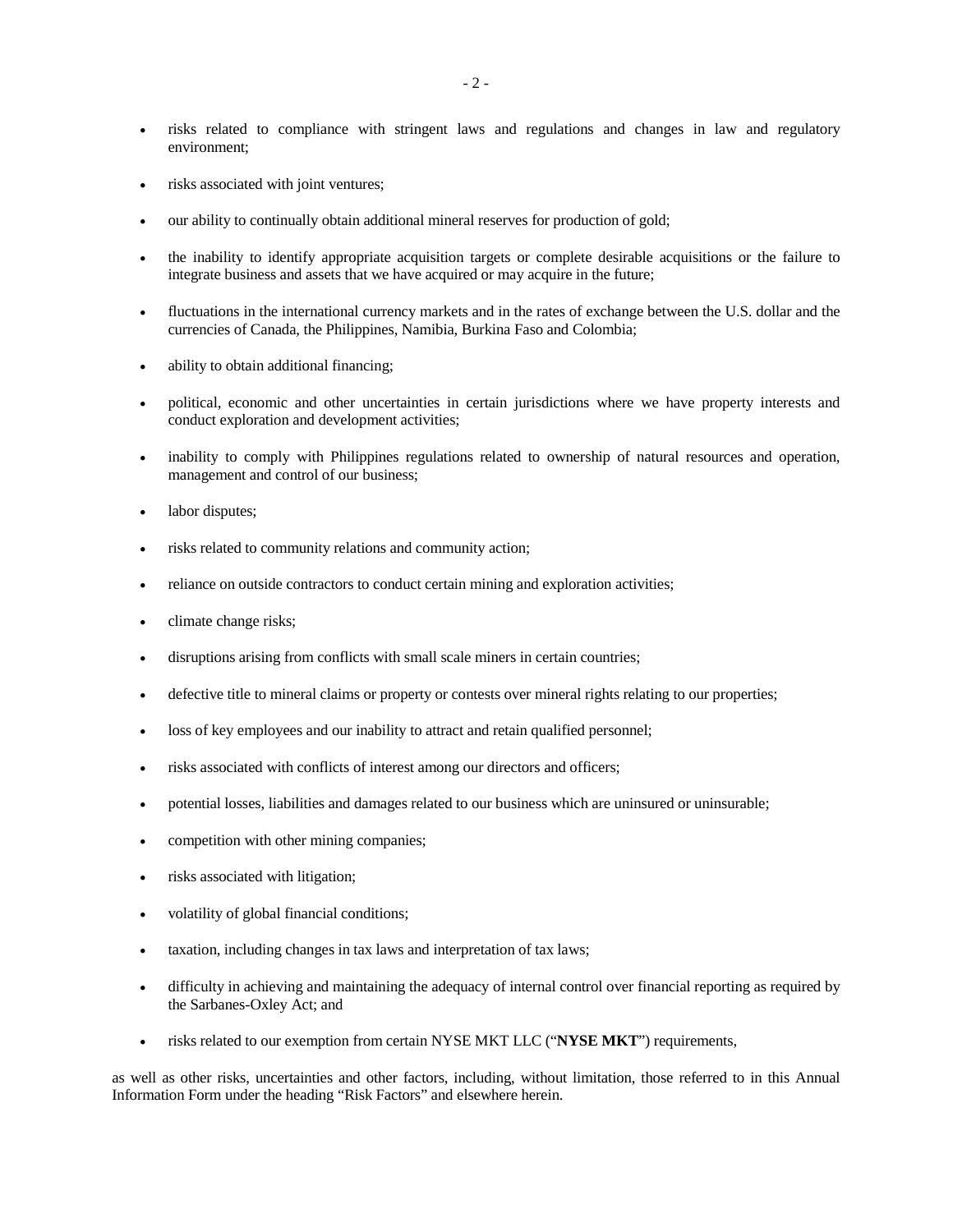Forward-looking information is not a guarantee of future performance, and actual results and future events could materially differ from those anticipated in such information. All of the forward-looking information contained in this Annual Information Form is qualified by these cautionary statements.

Although we have attempted to identify important factors that could cause actual results to differ materially from those contained in the forward-looking information, there may be other factors that cause actual results to differ materially from those which are anticipated, estimated, or intended. There can be no assurance that such information will prove to be accurate, as actual results and future events could differ materially from those anticipated in such information. You should not place undue reliance on forward-looking information. We expressly disclaim any intention or obligation to update or revise any forward-looking information whether as a result of new information, events or otherwise, except in accordance with applicable securities laws.

# <span id="page-4-0"></span>**Currency and Exchange Rate Information**

The financial statements included herein are reported in U.S. dollars. A reference in this Annual Information Form  $t \circ t$ 

- "C\$" is to the lawful currency of Canada;
- "N\$" is to the lawful currency of Namibia;
- "Rand" is the lawful currency of South Africa;
- "córdobas" is to the lawful currency of Nicaragua;
- "PHP" is to the lawful currency of the Philippines; and
- "\$" or "US\$" is to the lawful currency of the United States.

The following table sets forth, for each period indicated, the high and low exchange rates for Canadian dollars expressed in U.S. dollars, the average of such exchange rates during such period, and the exchange rate at the end of such period. These rates are based on the Bank of Canada noon spot rate of exchange.

|            | Fiscal Year Ended December 31, |            |  |  |
|------------|--------------------------------|------------|--|--|
| 2011       | 2012                           | 2013       |  |  |
| US\$0.9833 | US\$1,0051                     | US\$0.9402 |  |  |
| US\$1.0111 | US\$1.0004                     | US\$0.9710 |  |  |
| US\$1.0583 | US\$1.0299                     | US\$1.0697 |  |  |
| US\$0.9430 | US\$0.9599                     | US\$0.9348 |  |  |

On March 28, 2014, the noon rate of exchange for one Canadian dollar in United States dollars as reported by the Bank of Canada was  $C$1.00 = US$0.9038$ . As of the same date:

- one Nicaraguan córdoba equalled US\$0.0390 (annually devalued versus the US\$ by means of a crawling peg mechanism);
- one Namibian dollar equalled US\$0.0946;
- one South African Rand equalled US\$0.0944;
- one West African CFA franc equalled US\$0.0021;
- one Philippine peso equalled US\$0.0223; and
- one Colombian peso equalled US\$0.0005.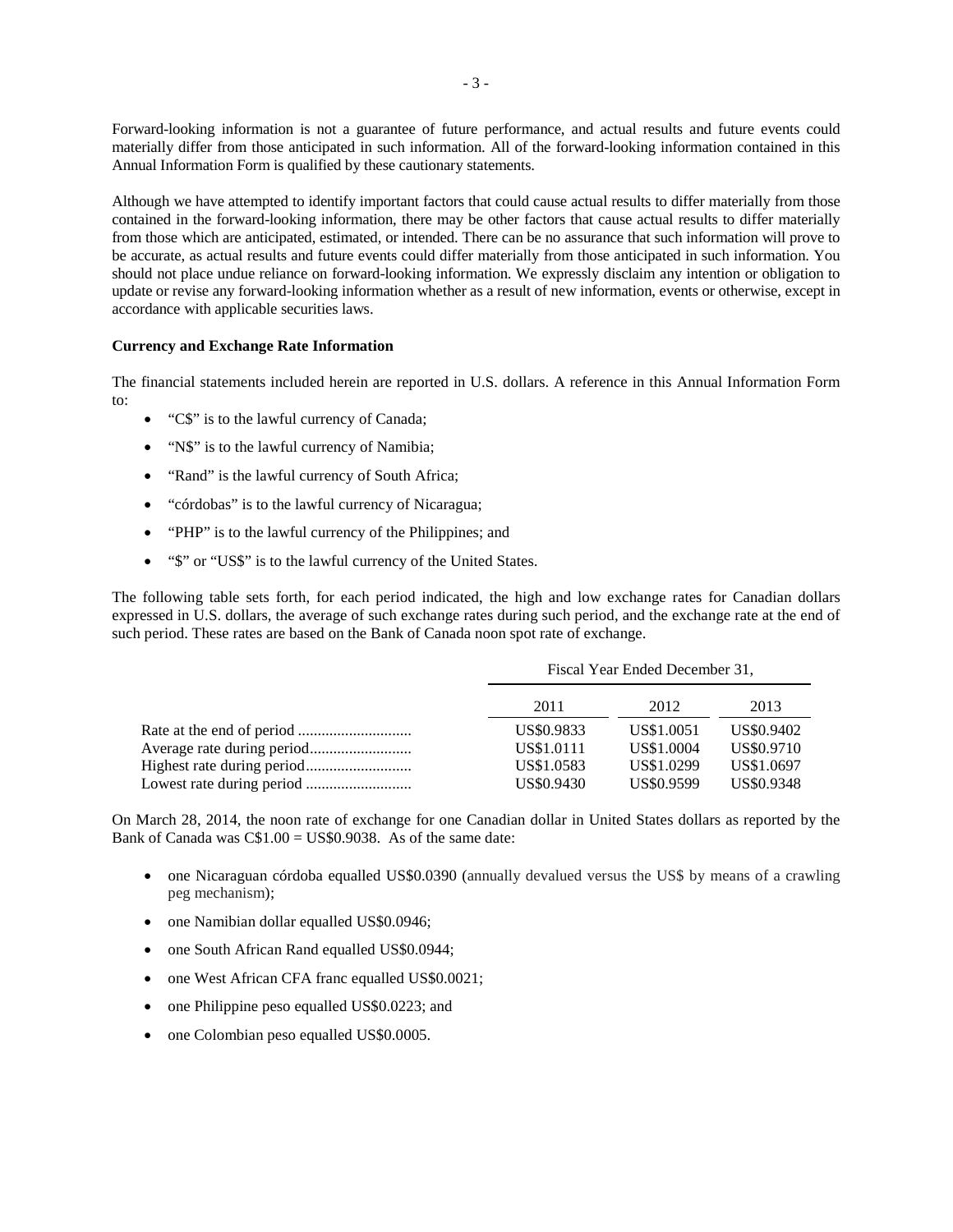## <span id="page-5-0"></span>**Technical Information**

The disclosure included in this Annual Information Form uses mineral reserves and mineral resources classification terms that comply with reporting standards in Canada and the mineral reserve and mineral resources estimates are made in accordance with the Canadian Institute of Mining, Metallurgy and Petroleum ("**CIM**") Council – Definitions adopted by CIM Council on November 27, 2010 (the "**CIM Standards**"), which were adopted by the Canadian Securities Administrators' ("**CSA**") National Instrument 43-101 *Standards of Disclosure for Mineral Projects* ("**NI 43-101**"). NI 43-101 is a rule developed by the CSA that establishes standards for all public disclosure an issuer makes of scientific and technical information concerning mineral projects. The following definitions are reproduced from the CIM Standards:

A *mineral resource* is a concentration or occurrence of natural solid inorganic material, or natural solid fossilized organic material including base and precious metals, coal, and industrial minerals in or on the Earth's crust in such form and quantity and of such a grade or quality that it has reasonable prospects for economic extraction. The location, quantity, grade, geological characteristics and continuity of a mineral resource are known, estimated or interpreted from specific geological evidence and knowledge. Mineral resources are sub-divided, in order of increasing geological confidence, into inferred, indicated and measured categories.

An *inferred mineral resource* is that part of a mineral resource for which quantity and grade or quality can be estimated on the basis of geological evidence and limited sampling and reasonably assumed, but not verified, geological and grade continuity. The estimate is based on limited information and sampling gathered through appropriate techniques from locations such as outcrops, trenches, pits, workings and drill holes.

An *indicated mineral resource* is that part of a mineral resource for which quantity, grade or quality, densities, shape and physical characteristics can be estimated with a level of confidence sufficient to allow the appropriate application of technical and economic parameters, to support mine planning and evaluation of the economic viability of the deposit. The estimate is based on detailed and reliable exploration and testing information gathered through appropriate techniques from locations such as outcrops, trenches, pits, workings and drill holes that are spaced closely enough for geological and grade continuity to be reasonably assumed.

A *measured mineral resource* is that part of a mineral resource for which quantity, grade or quality, densities, shape, and physical characteristics are so well established that they can be estimated with confidence sufficient to allow the appropriate application of technical and economic parameters, to support production planning and evaluation of the economic viability of the deposit. The estimate is based on detailed and reliable exploration, sampling and testing information gathered through appropriate techniques from locations such as outcrops, trenches, pits, workings and drill holes that are spaced closely enough to confirm both geological and grade continuity.

A *mineral reserve* is the economically mineable part of a measured or indicated mineral resource demonstrated by at least a preliminary feasibility study. This study must include adequate information on mining, processing, metallurgical, economic and other relevant factors that demonstrate, at the time of reporting, that economic extraction can be justified. A mineral reserve includes diluting materials and allowances for losses that may occur when the material is mined. Mineral reserves are sub-divided in order of increasing confidence into probable mineral reserve and proven mineral reserve.

A *probable mineral reserve* is the economically mineable part of an Indicated and, in some circumstances, a measured mineral resource demonstrated by at least a preliminary feasibility study. This study must include adequate information on mining, processing, metallurgical, economic, and other relevant factors that demonstrate, at the time of reporting, that economic extraction can be justified.

A *proven mineral reserve* is the economically mineable part of a measured mineral resource demonstrated by at least a preliminary feasibility study. This study must include adequate information on mining, processing, metallurgical, economic, and other relevant factors that demonstrate, at the time of reporting, that economic extraction is justified.

Unless otherwise indicated, all of our mineral reserves and mineral resources included in this Annual Information Form have been prepared in accordance with NI 43-101. Canadian standards for public disclosure of scientific and technical information concerning mineral projects differ significantly from the requirements of U.S. securities laws. Resource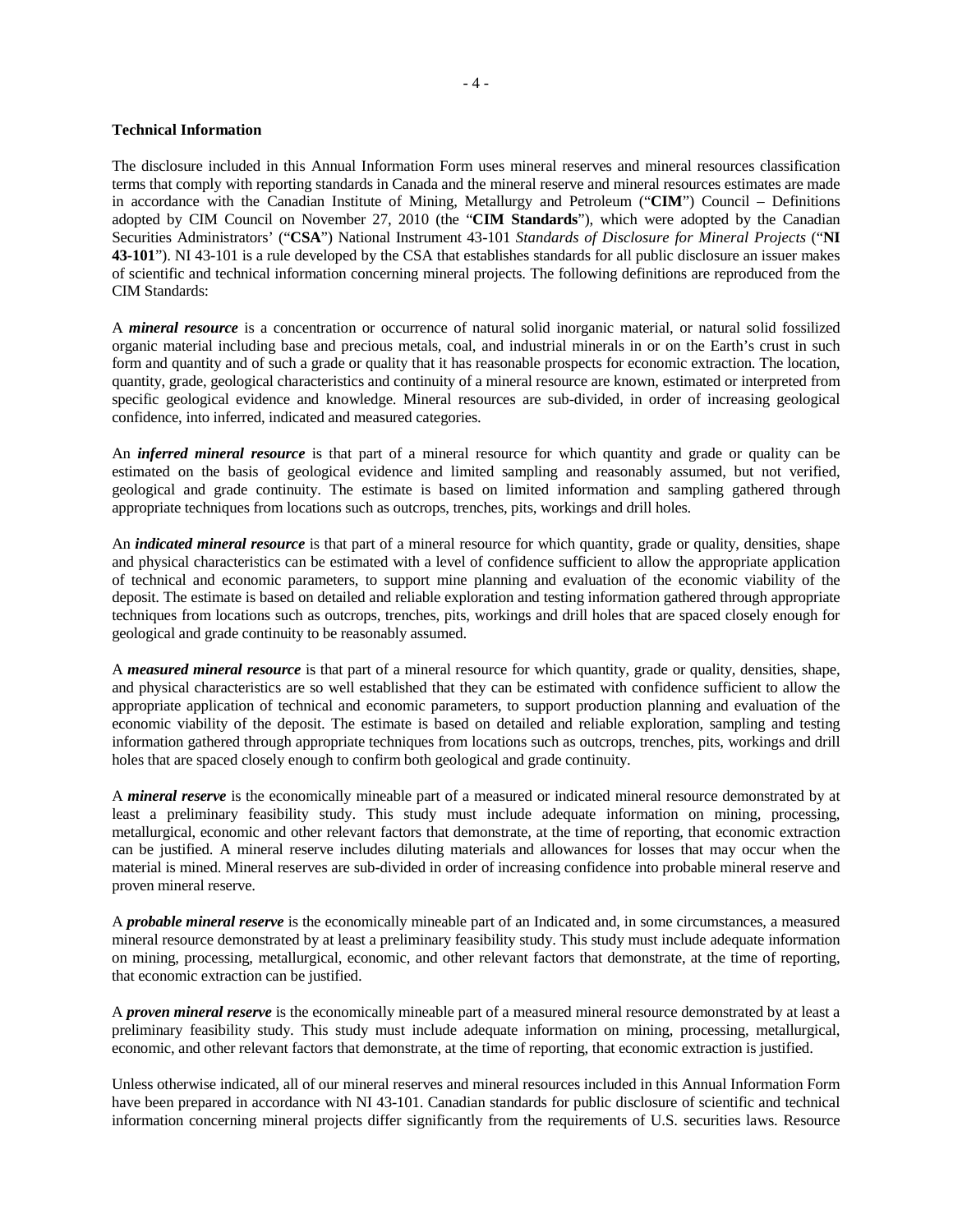information contained herein or incorporated by reference herein may not be comparable to similar information disclosed by U.S. companies. In particular, and without limiting the generality of the foregoing, the terms "mineral reserve", "proven mineral reserve" and "probable mineral reserve" are Canadian mining terms as defined in accordance with NI 43-101. These definitions differ from the definitions in the United States Securities and Exchange Commission's (the "**SEC**") Industry Guide 7 ("**Guide 7**") under the U.S. Securities Act of 1933, as amended. Under Guide 7 standards, a "final" or "bankable" feasibility study is required to report reserves, the three-year historical average price is used in any reserve or cash flow analysis to designate reserves and the primary environmental analysis or report must be filed with the appropriate governmental authority. Under Guide 7 standards, mineralization may not be classified as a "reserve" unless the determination has been made that the mineralization could be economically and legally produced or extracted at the time the reserve determination is made.

In addition, the terms "mineral resource", "measured mineral resource", "indicated mineral resource" and "inferred mineral resource" are defined in and required to be disclosed by NI 43-101; however, these terms are not defined terms under Guide 7 and are normally not permitted to be used in reports and registration statements filed with the SEC. Investors are cautioned not to assume that any part or all of mineral deposits in these categories will ever be converted into reserves or that they can be mined economically or legally. "Inferred mineral resources" have a great amount of uncertainty as to their existence, and great uncertainty as to their economic and legal feasibility. It cannot be assumed that all, or any part, of an inferred mineral resource will ever be upgraded to a higher category. Investors are cautioned not to assume that all or any part of an inferred mineral resource exists or that it can be economically or legally mined.

Accordingly, information contained or incorporated by reference in this Annual Information Form contain descriptions of our mineral deposits that may not be comparable to similar information made public by U.S. companies subject to the reporting and disclosure requirements under the United States federal securities laws and the rules and regulations thereunder.

The term "Qualified Person" as used in this Annual Information Form means a Qualified Person as that term is defined in NI 43-101.

# <span id="page-6-0"></span>**CORPORATE STRUCTURE**

#### <span id="page-6-1"></span>**Name, Address and Incorporation**

We were incorporated under the *Business Corporations Act* (British Columbia) (the "**BCBCA**") on November 30, 2006. Our head office is located at Suite 3100, Three Bentall Centre, 595 Burrard Street, Vancouver, British Columbia, V7X 1J1 and our registered office is located at 1600-925 West Georgia Street, Vancouver, British Columbia, V6C 3L2.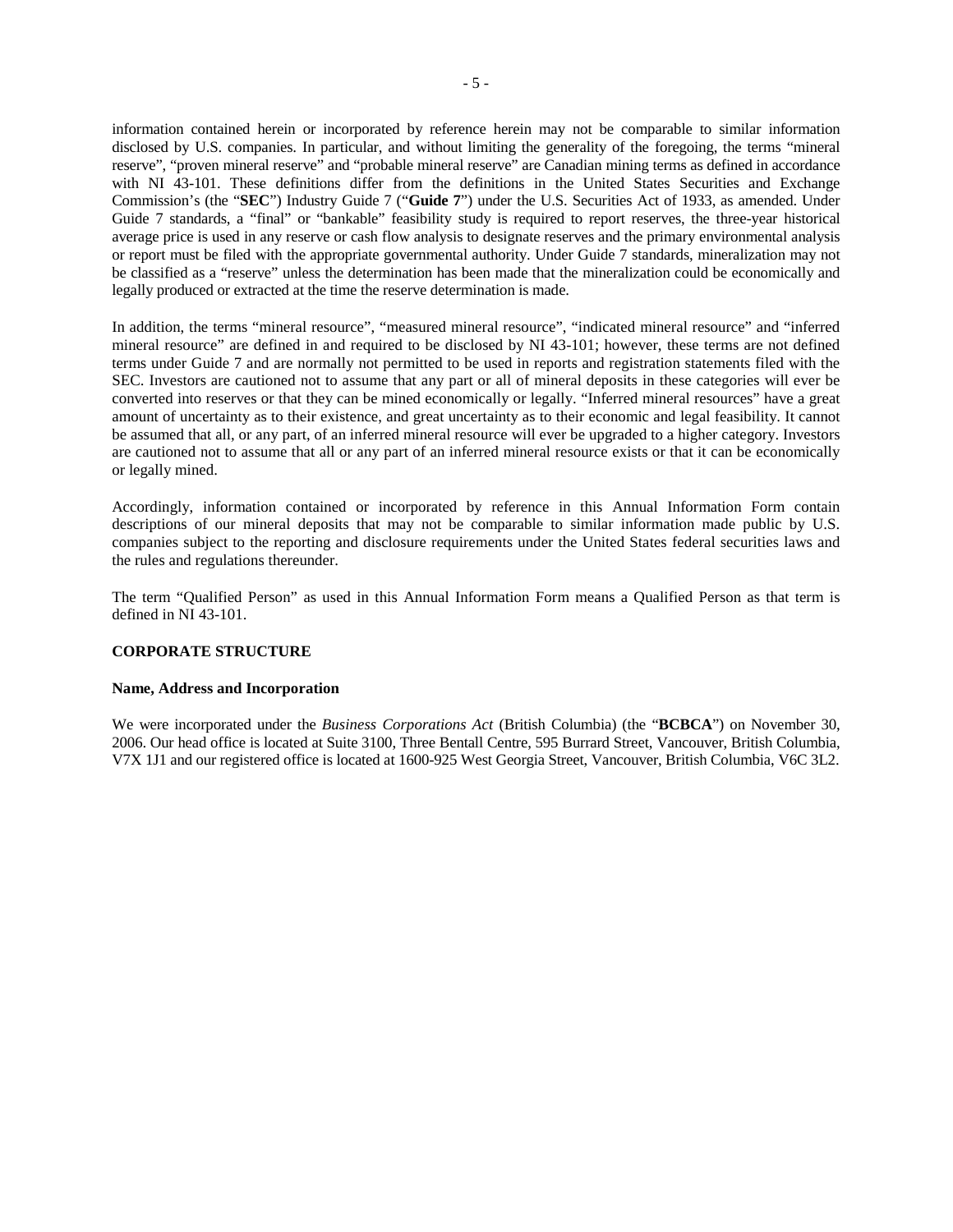#### <span id="page-7-0"></span>**Intercorporate Relationships**

A significant portion of our business is carried on through our subsidiaries. A chart showing the names of our material subsidiaries and their respective jurisdiction of incorporation is set out below:

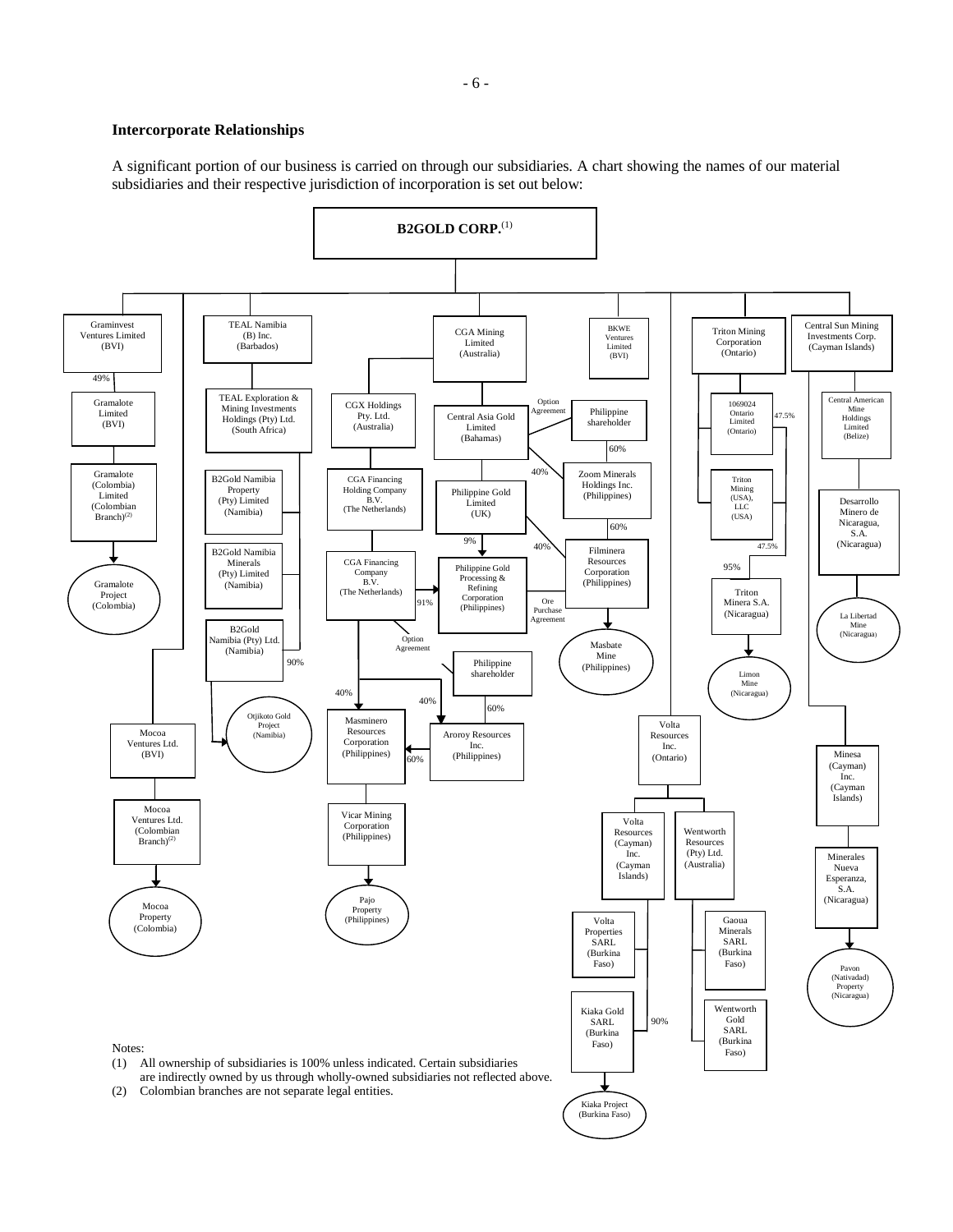# <span id="page-8-0"></span>**GENERAL DEVELOPMENT OF THE BUSINESS**

We are a Canadian-based mid-tier gold producer with mining operations in Nicaragua and the Philippines, exploration and development projects in Namibia, Burkina Faso and Colombia, and a portfolio of exploration assets in Nicaragua, the Philippines, Namibia, Burkina Faso and Colombia. Our principal assets consist of the following three mines, one mine under construction and two development stage projects:

- La Libertad mine (100% ownership), an open pit gold mine located 110 kilometers due east of Managua, and 32 kilometres northeast of Juigalpa, Nicaragua ("**La Libertad Mine**");
- Limon mine (95% ownership), an open pit and underground gold mine located in northwestern Nicaragua, approximately 100 kilometres northwest of Managua, Nicaragua ("**Limon Mine**");
- Masbate mine (ownership as described in "*Mineral Properties – Masbate Mine*" below), an open pit gold mine located near the northern tip of the island of Masbate, 360 kilometres south-east of the capital of Manila, Philippines ("**Masbate Mine**");
- Otjikoto project (90% ownership), an open pit, and potential underground, gold mine currently under construction, located approximately 300 kilometres north of Windhoek, the capital of Namibia ("**Otjikoto Project**");
- Kiaka project (ownership as described in "*Mineral Properties – Kiaka Project*" below), a potential open pit gold mine, located 140 kilometres southeast of Ouagadougou, the capital city of Burkina Faso ("**Kiaka Project**"); and
- Gramalote project (49% ownership), a potential open pit gold mine located 230 kilometres northwest of Bogota, the capital city of Colombia ("**Gramalote Project**").

We hold other exploration assets in Nicaragua, the Philippines, Namibia, Burkina Faso and Colombia as part of our continuing operations. Our exploration assets include:

- In Nicaragua:
	- o a 100% interest in the Trebol and Pavon properties;
	- o two joint ventures with Radius Gold Inc. ("**Radius**") in which we hold a 60% joint venture interest in each of the San Jose and La Magnolia properties, with Radius holding the remaining 40% interest; and
	- o a joint venture with Calibre Mining Corp. ("**Calibre**") in which we hold a 51% interest in the Borosi gold-silver-copper prospect, with Calibre holding the remaining 49%.
- In the Philippines, a material interest in the Pajo property, located immediately north of the Masbate Mine.
- In Namibia, a 100% interest in a number of exclusive prospecting licenses that comprise the Accretive Terrain project and the Top Hat project.
- In Burkina Faso:
	- o a 100% interest in three exploration permits that comprise the Gaoua copper gold project, located in the Poni Province in Burkina Faso, approximately 400 kilometres southwest of the Kiaka Project;
	- o a 100% interest in three exploration permits that comprise the Titao gold project, located in the Yatenga Province in northern Burkina Faso;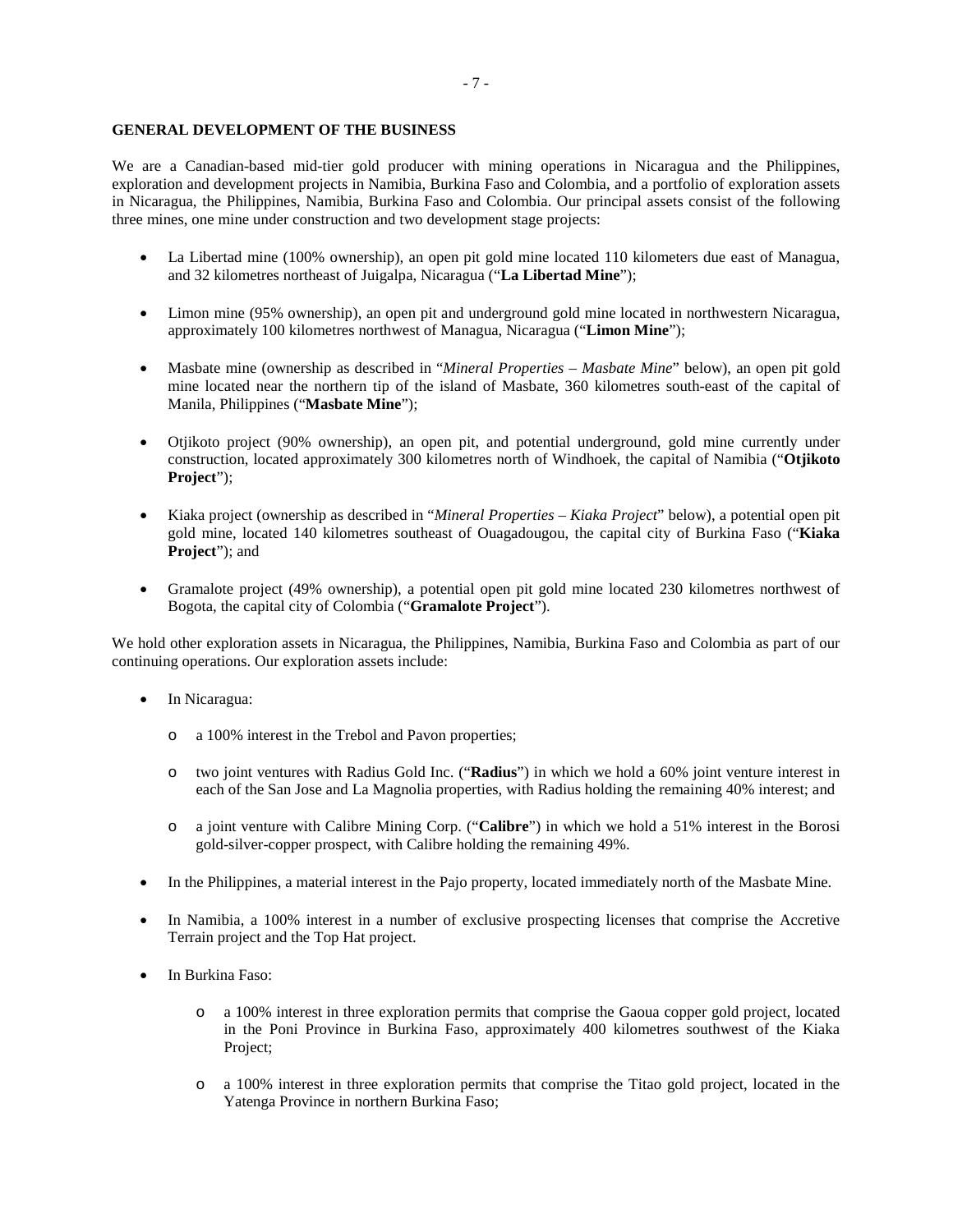- o A 90% interest in five exploration permits that comprise the Greater Kiaka project, located in south central Burkina Faso; and
- o a 90% interest in three exploration permits that comprise the Po project, located in southern Burkina Faso.
- In Colombia, a 100% interest in the Mocoa copper-molybdenum property.

## <span id="page-9-0"></span>**Three Year History**

Over the three most recently completed financial years, the significant events described below contributed to the development of our business.

## *2011 Developments*

On March 31, 2011, we announced a 180% increase in inferred resources at La Libertad due to a new resource outlined on the Jabali zone, located approximately 10 kilometres east of the mill facility at La Libertad Mine. The new inferred resource was based on a total of 55 diamond drill holes totaling 9,660 metres. The drilling focused on the Antenna and Central Zones at the Jabali zone. The new inferred resource totalled 3.55 million tonnes at 4.58 g/t of gold containing 522,000 ounces of gold. We filed a technical report for the inferred resource estimate on May 13, 2011. Our view was that the confirmation of the inferred resource with infill drilling could not only add several years to La Libertad's mine life but, more importantly, would allow us to deliver higher grade ore to the mill at La Libertad Mine.

On December 22, 2011, we acquired 100% of the shares of Auryx Gold Corp. ("**Auryx**") by way of plan of arrangement (the "**Auryx Arrangement**"). The Auryx Arrangement was carried out pursuant to the terms and conditions contained in an arrangement agreement (the "**Auryx Agreement**") dated November 10, 2011 between us and Auryx. Pursuant to the terms of the Auryx Agreement and the Auryx Arrangement, on December 22, 2011, Auryx became a wholly-owned subsidiary of B2Gold and all of the issued and outstanding common shares of Auryx were transferred to us in consideration for the issuance by us to former shareholders of Auryx of 0.23 of a Common Share, plus a cash payment of C\$0.001, for each Auryx common share held. We issued an aggregate of 37,187,002 Common Shares to the former Auryx shareholders in connection with the Auryx Arrangement. The outstanding stock options of Auryx were exchanged for B2Gold stock options to acquire Common Shares, based on the 0.23 to 1 exchange ratio, having the same terms as the Auryx options for which they were exchanged. In addition, the outstanding warrants of Auryx were assumed by us at the time of closing of the Auryx Arrangement and became exercisable to acquire that number of our Common Shares determined by reference to the same share exchange ratio.

The acquisition of Auryx added the Otjikoto Project in Namibia to our property portfolio. See "*Mineral Properties – Otjikoto Project*" below. In addition, we also acquired a 100% interest in two additional mineral properties in Namibia.

## *2012 Developments*

On April 5, 2012, we announced an updated mineral resource estimate as at December 31, 2011 for the Jabali deposit at La Libertad Mine and the Otjikoto Project.

Based on the successful 2011 exploration and infill drilling programs, we reported an increase in mineral resources at Libertad Mine for the Jabali deposit. The new mineral resource for the Jabali Antenna and Central zones, which was reported within a \$1,350 per ounce gold optimized Whittle pit shell above a cut-off grade of 0.70 g/t gold, included an indicated mineral resource of 4.19 million tonnes at a grade of 3.39 g/t gold containing 456,863 ounces of gold and an inferred mineral resource of 1.89 million tonnes at a grade of 3.06 g/t gold containing 186,610 ounces gold. The most significant increase is in indicated mineral resources as a result of the conversion of mineral resources from the inferred category due to infill drilling. This new resource at Jabali not only indicates the potential to significantly increase Libertad's original seven year mine life but also the potential to deliver higher grade ore to the mill which should result in higher annual gold production and lower operating costs per ounce produced. We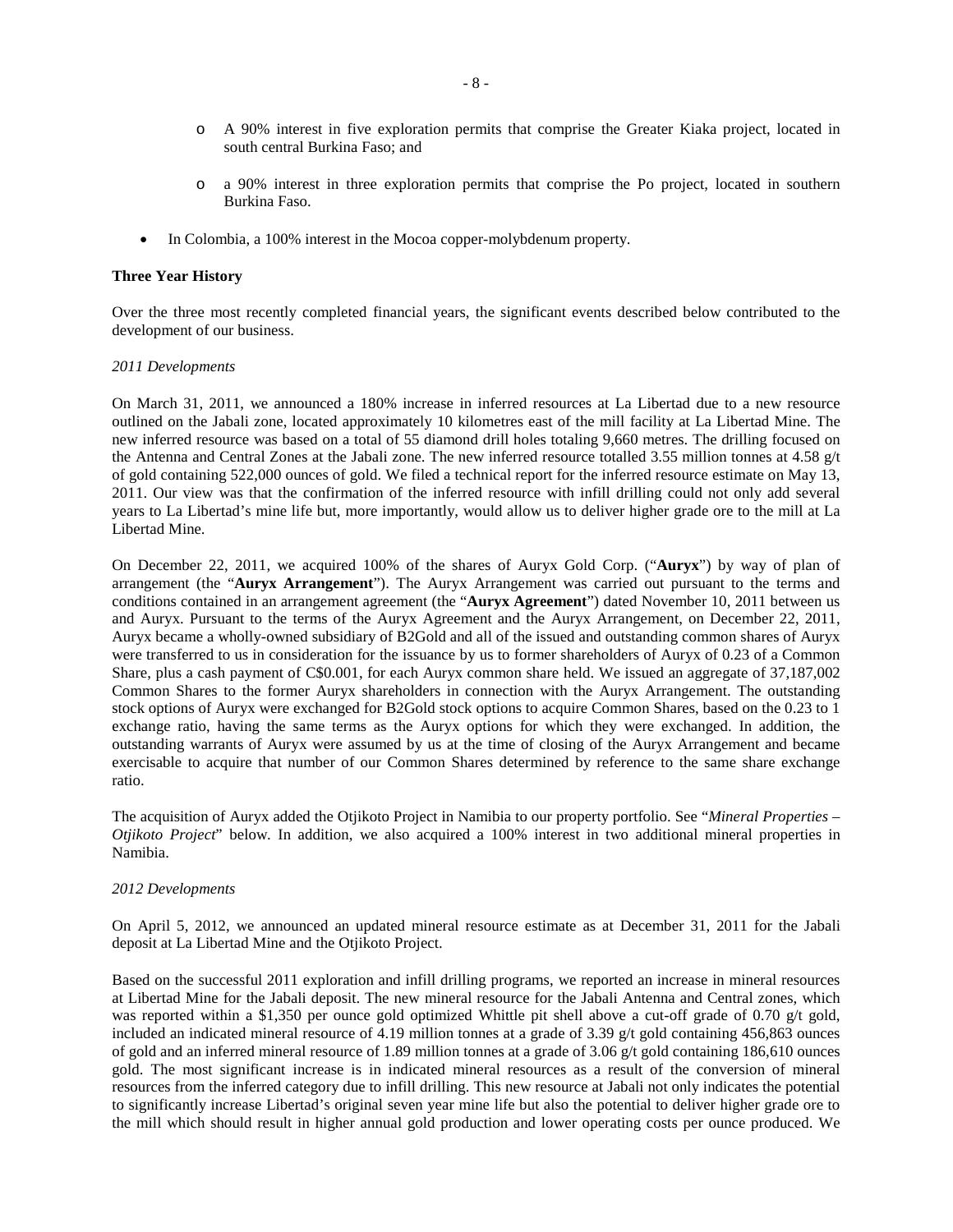received the mining permit for the Jabali Central deposit and commenced the shipping of Jabali ore to the Libertad mill in third quarter of 2013, initially utilizing an upgraded existing road.

In respect of the Otjikoto Project, we reported an updated indicated mineral resource estimate of 24.93 million tonnes at a grade of 1.74 g/t gold containing 1,392,690 ounces of gold on a 100% basis using a cut-off grade of 0.4 g/t gold. When a cut-off grade of 0.5 g/t gold is used, the Otjikoto Project has an updated indicated mineral resource estimate of 21.37 million tonnes at a grade of 1.95 g/t gold containing 1,340,385 ounces of gold on a 100% basis within the optimized pit shell.

On April 24, 2012, B2Gold and AngloGold Ashanti Limited ("**AngloGold**") announced a new Joint Ore Reserves Committee Code ("**JORC**") and NI 43-101 compliant mineral resource estimate for the Gramalote Central Zone and Trinidad. Total measured and indicated resources at Gramalote Central at a 0.25 g/t gold cut-off, within a \$1,600 per ounce gold optimised Whittle pit consist of 97.1 million tonnes grading 0.81 g/t gold for a total of 2.5 million troy ounces of gold. The Gramalote Central and Trinidad inferred resource is 95.7 million tonnes grading 0.44 g/t gold for a total of 1.36 million troy ounces of gold using similar parameters as the measured and indicated resource.

On August 10, 2012, we acquired a 100% interest in the Trebol and Pavon gold properties in Nicaragua from Radius in consideration of C\$20 million, payable by issuing 4,815,894 Common Shares to Radius. We entered into a joint venture agreement with Radius on a 60% - 40% basis with respect to each of the San Jose and La Magnolia properties in Nicaragua and continue jointly exploring the properties with B2Gold and Radius contributing 60% and 40%, respectively, of the exploration expenditures of each joint venture.

On September 18, 2012, we entered into a merger implementation agreement ("**Merger Agreement**") with CGA Mining Limited ("**CGA**") pursuant to which we agreed to acquire all of the issued and outstanding securities of CGA and on January 31, 2013, CGA became our wholly-owned subsidiary. The transaction was structured as an acquisition by us of ordinary shares of CGA by way of a scheme of arrangement under the Australian *Corporations Act 2001* (the "**Scheme**"). CGA shareholders received 0.74 of a Common Share for each existing CGA ordinary share held. We also issued Common Shares to CGA stock option holders as consideration for the cancellation of their CGA options based on the "in-the-money" amount of such CGA option, as at the date of the Merger Agreement. We issued an aggregate of 251,973,832 Common Shares in connection with the Scheme. Upon completion of the Scheme, our existing shareholders and former CGA shareholders owned approximately 61% and 39%, respectively, of the issued and outstanding Common Shares.

Our combination with CGA resulted in the merged entity operating the Masbate Mine in the Philippines, in addition to our existing Limon Mine and La Libertad Mine in Nicaragua. See "*Mineral Properties – Masbate Mine*" below.

On December 5, 2012, B2Gold Namibia (Proprietary) Limited ("**B2Gold Namibia**"), our subsidiary, was granted a mining licence by the Namibian Ministry of Mines for the Otjikoto Project, which licence is valid for 20 years. This was the last major requirement prior to commencing full scale mine construction at the Otjikoto Project.

# *2013 Developments*

The results of a feasibility study for the Otjikoto Project were announced on January 10, 2013, demonstrating robust economic indicators for the Otjikoto Project. Construction on the Otjikoto Project commenced in January 2013 and is scheduled for completion in the fourth quarter of 2014, when mill production is expected to begin. As of the date of this Annual Information Form, construction of the mine continues on schedule and on budget. In the first five years of its twelve year mine life, the mine is expected to produce approximately 141,000 ounces of gold per year. See "*Mineral Properties – Otjikoto Project*" below for additional information.

Significant progress on the construction at the Otjikoto Project has been made to date. The construction phase of the Otjikoto Project remains on schedule, with gold production expected to commence in 2014. Excavation at the mill area is complete and a concrete batch plant is in continuous use to assist with the pouring of foundations with total of about 15,000 cubic metres of concrete being poured during construction. The mill and mining offices have already been completed and the construction of all the other administration buildings is progressing on schedule. Most of the equipment and supplies to build the mill have been purchased. Mill construction activities are progressing well, with 7,500 cubic metres of concrete having been poured in this area, and four leach tanks having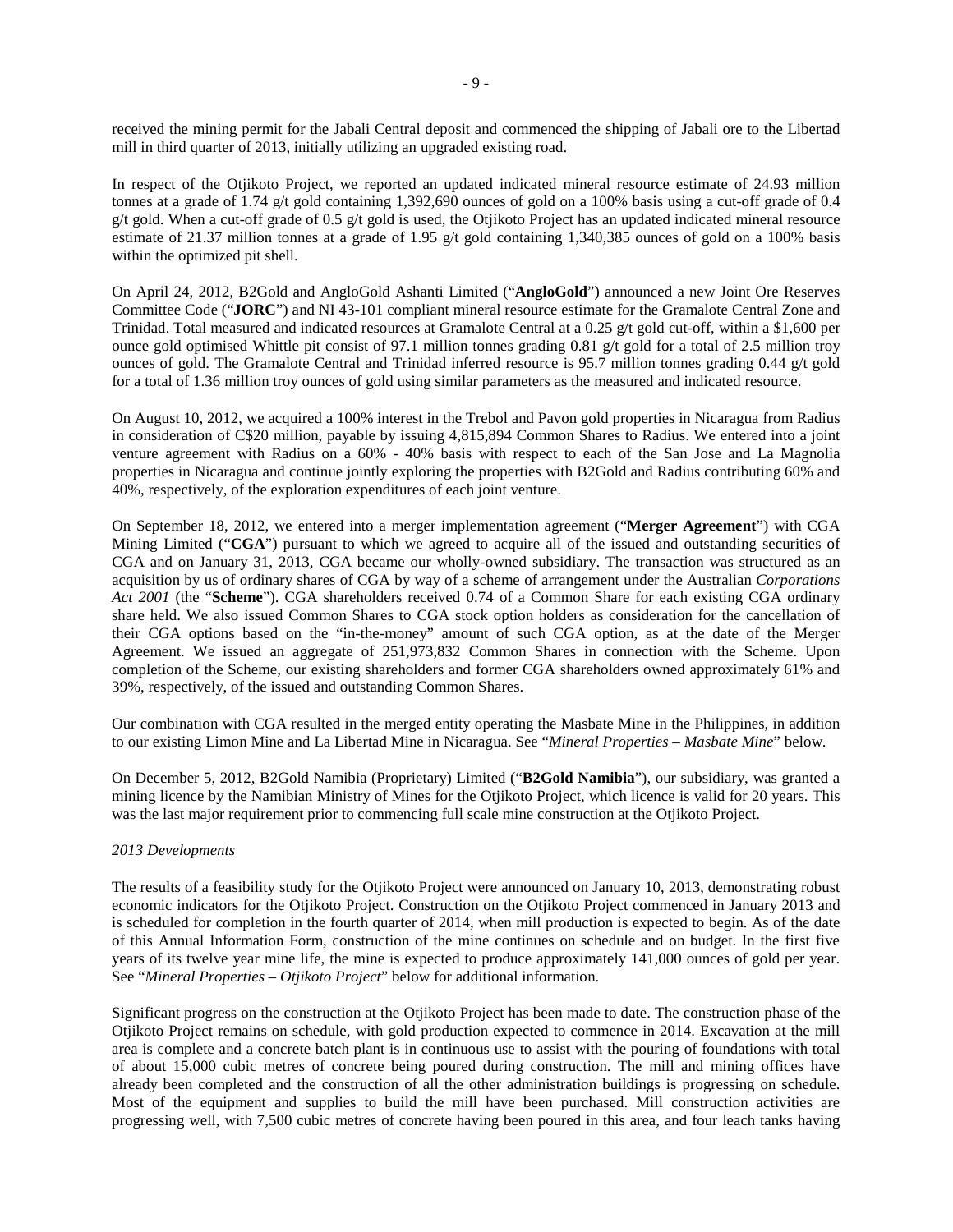been erected. To date, the pit area has been de-bushed and stripped. The stripped topsoil (100,000 tonnes) from the mine and waste dump is stockpiled so that these areas can be re-vegetated after mine closure. In addition, the tailings impoundment has been constructed and lined. This facility is materially complete and will be used to capture water to start the mill in 2014.

On April 12, 2013 we entered into a fully underwritten \$150 million secured credit facility (the "**Credit Facility**"). Macquarie Bank Limited ("**Macquarie**") is the Sole Underwriter and the Facility Agent for the Credit Facility. The syndicate includes HSBC Securities (USA) Inc., as a Lead Arranger, and HSBC Bank USA, National Association has committed to fund \$50 million of the Credit Facility. The Credit Facility is comprised of three tranches of \$50 million each for a total of \$150 million and will replace the existing \$25 million revolving credit facility with Macquarie. The term of the Credit Facility will be for a period of four years with a final repayment date of March 31, 2017 and the Credit Facility has an interest rate of LIBOR plus a margin of 3.5%. The Credit Facility will be used to fund construction and development costs related to the Otjikoto Project and for general corporate purposes. On February 19, 2014, the syndicate agreed to increase the amount of the Credit Facility to an aggregate amount of \$200 million, subject to updating the security document to reflect the increased amount of the Credit Facility. As of the date of this Annual Information Form, \$150 million remains available for draw down under the Credit Facility.

On May 13, 2013, we completed the sale to Franco-Nevada Corporation of all of our right, title and interest in and to an existing 1.2% net smelter returns ("**NSR**") royalty, covering Pretium Resources Inc.'s Brucejack gold project in northwestern British Columbia for \$45 million in cash. The sale was completed pursuant to the terms of a royalty purchase agreement between us and Franco-Nevada Corporation dated May 8, 2013.

On June 7, 2013, our Common Shares commenced trading on the NYSE MKT under the symbol "BTG".

On August 23, 2013, we completed a private placement offering of \$258.75 million aggregate principal amount of 3.25% convertible senior subordinated notes due October 1, 2018 (the "**Notes**"), which included the exercise in full by the initial purchasers of their option to purchase an additional \$33.75 million of the Notes to cover overallotments. In connection with the offering, we entered into an indenture with U.S. Bank National Association, as trustee, governing the Notes (the "**Note Indenture**"). The initial conversion rate for the Notes is 254.2912 Common Shares per \$1,000 principal amount of Notes, equivalent to an initial conversion price of approximately \$3.93 per Common Share. We will use the net proceeds from the sale of the Notes for general corporate purposes.

On September 9, 2013, we entered into a joint venture agreement with Calibre (the "**Primavera JV Agreement**") to govern the joint venture at the Primavera Gold-Copper Porphyry Project in northeast Nicaragua. Calibre currently has a 49% interest in the project, while we have a 51% interest and are the project operator. Under the terms of the Primavera JV Agreement, we were granted an option to earn an additional 19% interest in and to the project, for a total interest of 70%, by spending C\$6 million in additional project expenditures on or prior to April 24, 2016. Upon entering into the Primavera JV Agreement, the original option agreement between B2Gold and Calibre (entered into in June 2009 and amended in July 2010 and October 2010) was terminated and superseded in its entirety by the Primavera JV Agreement.

On December 20, 2013, we acquired all of the issued and outstanding shares of Volta Resources Inc. ("**Volta**") in accordance with the terms of an arrangement agreement between Volta and B2Gold (the "**Volta Arrangement Agreement**") and a plan of arrangement under the *Business Corporations Act* (Ontario) (the "**Volta Arrangement**"). The Volta Arrangement was approved by the shareholders of Volta on December 17, 2013 and the Ontario Superior Court of Justice on December 19, 2013, and on December 20, 2013 Volta became our whollyowned subsidiary and all of the issued and outstanding common shares of Volta were transferred to us in consideration for the issuance by us of 0.15 of a Common Share for each Volta common share held. All of the outstanding options of Volta were exchanged under the Volta Arrangement and the holders of the Volta options have received options to purchase Common Shares based on the same exchange ratio. In connection with the closing of the Volta Arrangement, we issued an aggregate of 23,331,805 Common Shares to the former shareholders of Volta and authorized the issuance of an additional 2,079,000 Common Shares upon the exercise of the stock options held by the former Volta option holders.

The acquisition of Volta added the Kiaka Project in Burkina Faso, Africa to our project portfolio, as well as four additional exploration projects in Burkina Faso and exploration projects in Ghana.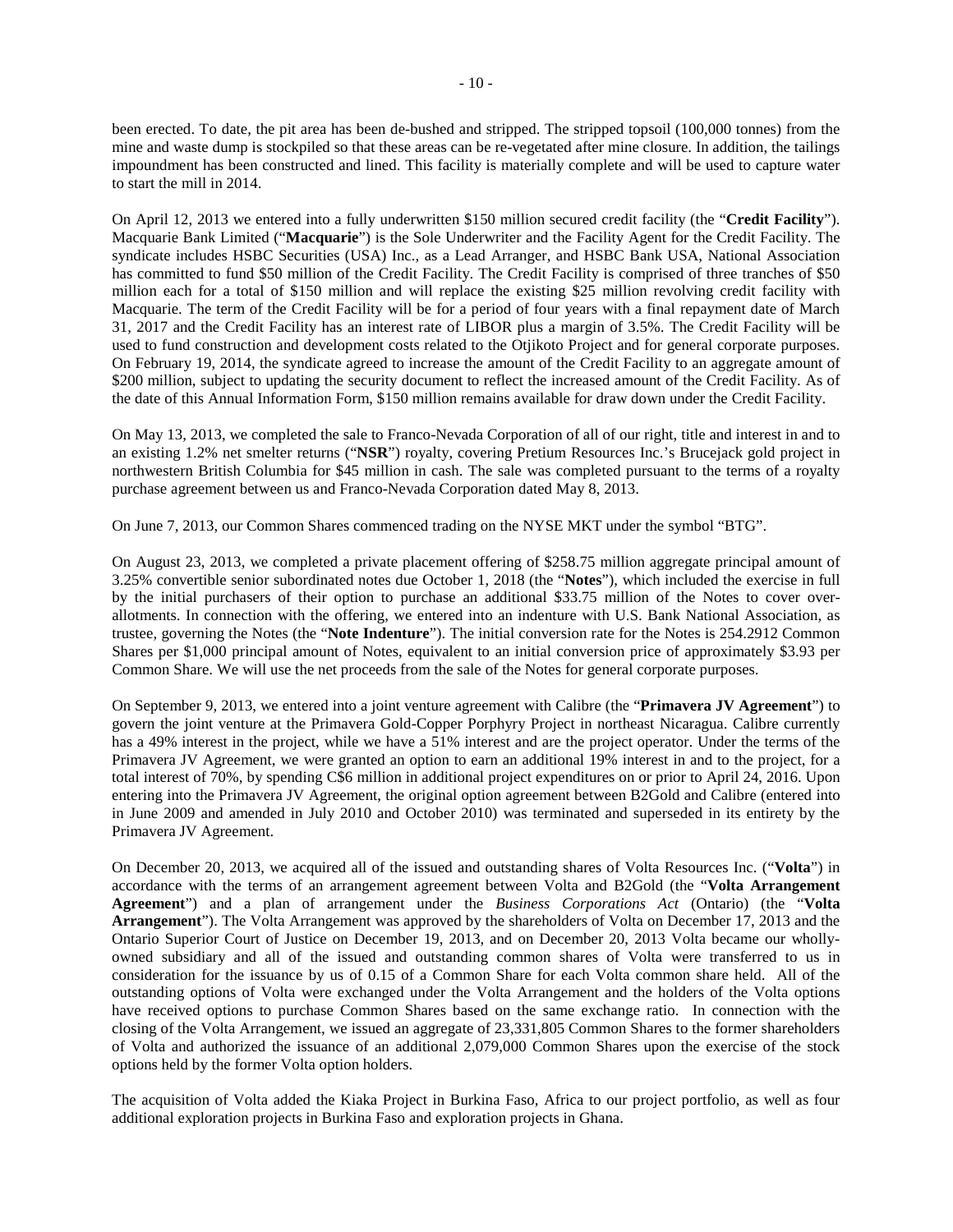# <span id="page-12-0"></span>**DESCRIPTION OF THE BUSINESS**

# **General**

We are a mid-tier gold mining company with a strategic focus on acquiring and developing interests in mineral properties with demonstrated potential for hosting economic mineral deposits with gold deposits as the primary focus. We conduct gold mining operations and exploration and drilling campaigns to define and develop resources and reserves on its properties with an intention of developing, constructing and operating mines on such properties. Our material projects consist of the following three mines, one mine under construction and two development projects:

- La Libertad Mine (100% ownership), an open pit gold mine located 110 kilometers due east of Managua, and 32 kilometres northeast of Juigalpa, Nicaragua;
- Limon Mine (95% ownership), an open pit and underground gold mine located in northwestern Nicaragua, approximately 100 kilometres northwest of Managua, Nicaragua;
- Masbate Mine (ownership as described in "*Mineral Properties — Masbate Mine*" below), an open pit gold mine located near the northern tip of the island of Masbate, 360 kilometres south-east of the capital of Manila, Philippines;
- Otjikoto Project (90% ownership), an open pit, and potential underground, gold mine currently under construction, located approximately 300 kilometres north of Windhoek, the capital of Namibia;
- Kiaka Project (ownership as described in "*Mineral Properties — Kiako Project*" below), a potential open pit gold mine, located 140 kilometres southeast of Ouagadougou, the capital city of Burkina Faso; and
- Gramalote Project (49% ownership), a potential open pit gold mine, located 230 kilometres northwest of Bogota, the capital city of Colombia.

We hold other exploration assets in Nicaragua, the Philippines, Namibia, Burkina Faso and Colombia as part of our continuing operations.

Our corporate objective is to build an intermediate gold company through the development of gold properties, organic growth through exploration, and by capitalizing on our management experience through strategic acquisitions.

# <span id="page-12-1"></span>**Principal Product**

Our principal product is gold, with gold production forming a significant part of revenues. There is a global market into which we can sell our gold and, as a result, we are not dependent on a particular purchaser with respect to the sale of the gold that we produce.

We began producing gold in 2009 at our Limon Mine following the acquisition of Central Sun Mining Inc. ("**Central Sun**"). In January 2010, we also began producing gold at our La Libertad Mine following the completion of the conversion of the mine from a heap leach mine to a conventional milling and carbon in pulp ("**CIP**") operation. In January 2013, we began producing gold at our Masbate Mine following the acquisition of CGA.

# <span id="page-12-2"></span>**Special Skills and Knowledge**

Various aspects of our business require specialized skills and knowledge. Such skills and knowledge include the areas of permitting, engineering, geology, metallurgy, logistical planning, implementation of exploration programs, mine construction and development, mine operation, as well as legal compliance, finance and accounting.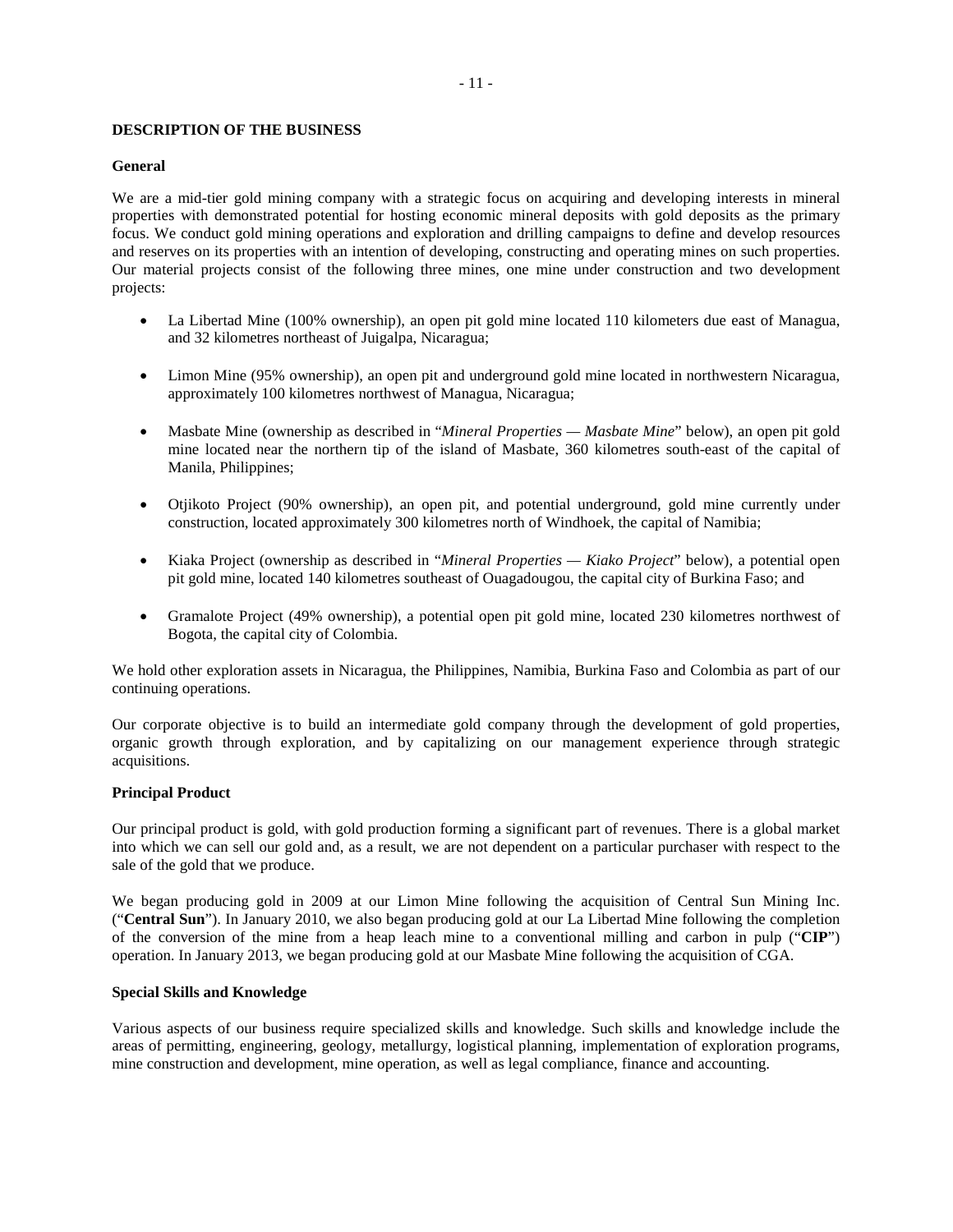## <span id="page-13-0"></span>**Competitive Conditions**

The gold exploration and mining business is a competitive business. We compete with numerous other companies and individuals in the search for and the acquisition of quality gold properties, mineral claims, permits, concessions and other mineral interests, as well as recruiting and retaining qualified employees. Our ability to acquire gold properties in the future will depend not only on our ability to develop our present properties, but also on our ability to select and acquire suitable producing properties or prospects for development or mineral exploration.

# <span id="page-13-1"></span>**Employees**

Our business is administered principally from its head office in Vancouver, British Columbia, Canada. We also have offices in Managua, Nicaragua; Manila, Philippines; Windhoek, Namibia; Ouagadougou, Burkina Faso; Accra, Ghana; Medellin, Colombia; and Miramar, Costa Rica. As at the date of this Annual Information Form, we, including our subsidiaries, employ a total of 2,237 full-time employees and 2,350 contract employees. The table below sets out our employees at each of the following locations:

| <b>Location</b> |       | Number of                    |
|-----------------|-------|------------------------------|
|                 |       | <b>Employees</b><br>Contract |
|                 | 1.109 | 2.172                        |
|                 | 332   | 66                           |
|                 | 594   | 21                           |
|                 | 91    |                              |
|                 | 6     |                              |
|                 | 15    |                              |
|                 |       |                              |
|                 | 19    |                              |
|                 |       |                              |
|                 | 69    | 83                           |

Production at our mining operations is dependent upon the efforts of our employees and our relations with our unionized and non-unionized employees. Some of our employees are represented by labor unions under various collective labor agreements. We are currently negotiating new collective bargaining agreements covering the workers at the Limon Mine. The collective bargaining agreement covering the workers at the La Libertad Mine is effective until December 31, 2015, at which time we will commence negotiation of a new agreement.

# <span id="page-13-2"></span>**Foreign Operations**

We currently own, among other interests, 100% of La Libertad Mine in Nicaragua, 95% of the Limon Mine in Nicaragua, 100% of the processing facilities for the Masbate Mine in the Philippines, 90% of the Otjikoto Project in Namibia, 90% of the Kiaka Project in Burkina Faso, and 49% of the Gramalote Project in Colombia. Our operations are exposed to various levels of political, economic and other risks and uncertainties. These risks and uncertainties vary from country to country and include, but are not limited to government regulations (or changes to such regulations, with respect to restrictions on production, export controls, income taxes, expropriation of property, repatriation of profits, environmental legislation, land use, water use, land claims of local people and mine safety. The effect of these factors cannot be accurately predicted. See "*Risk Factors*".

#### <span id="page-13-3"></span>**Environmental Protection**

Our activities are subject to extensive laws and regulations governing the protection of the environment, natural resources and human health. These laws address, among other things, emissions into the air, discharges into water, management of waste, management of hazardous substances, protection of natural resources, antiquities and endangered species and reclamation of lands disturbed by mining operations. We are required to obtain governmental permits and in some instances provide bonding requirements under federal, state, or provincial air, water quality, and mine reclamation rules and permits. Violations of environmental, health and safety laws are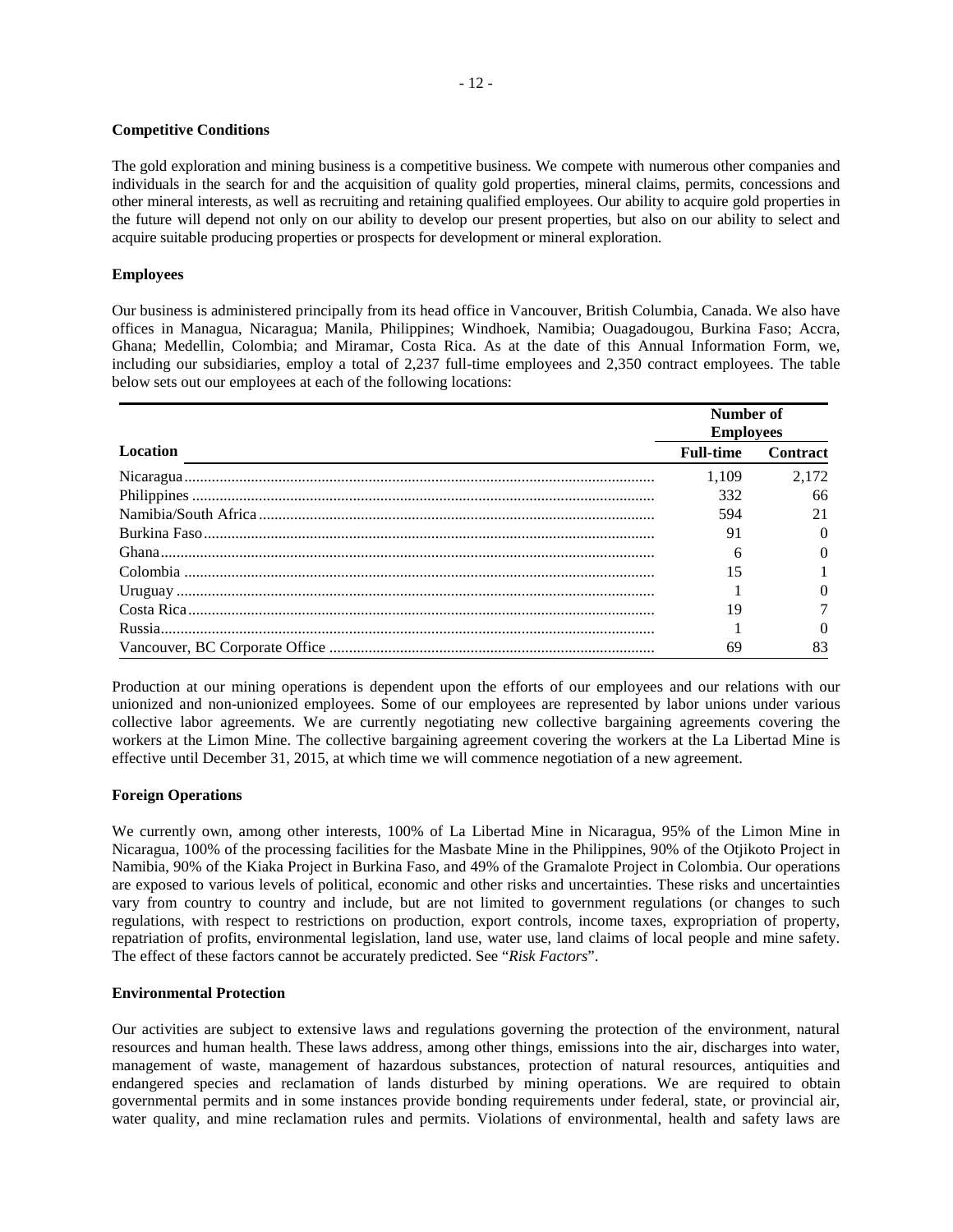subject to civil sanctions and, in some cases, criminal sanctions, including the suspension or revocation of permits. The failure to comply with environmental laws and regulations or liabilities related to hazardous substance contamination could result in project development delays, material financial impacts or other material impacts to our projects and activities, fines, penalties, lawsuits by the government or private parties, or material capital expenditures.

Additionally, environmental laws in some of the countries in which we operate require that we periodically perform environmental impact studies at our mines. These studies could reveal environmental impacts that would require us to make significant capital outlays or cause material changes or delays in our intended activities.

Our current closure and reclamation cost estimate at La Libertad Mine, Limon Mine and Masbate Mine is approximately \$45.1 million on an undiscounted basis. In addition, reclamation cost estimates of the Bellavista mine and Otjikoto Project are estimated to be approximately \$9.8 million on an undiscounted basis. These estimates are based on conceptual level engineering and will be updated periodically to reflect changes in the life of mine plans.

# **Environmental, Occupational Health and Safety, and Regulatory**

We have adopted environmental and biodiversity policies designed to ensure environmental risks are adequately addressed while committing to environmental protection and public welfare for all our activities. We have also adopted occupational health and safety policies designed to ensure the protection and promotion of the safety, human health, and welfare of our employees, communities and stakeholders. We have also implemented Health, Safety & Environmental ("**HSE**") Management System Standards at the corporate level to provide minimum requirements for the development and implementation of both corporate and site HSE management systems. B2Gold's management systems are based on international standards including compliance with in-country regulations, relevant ISO and OHSAS standards, and reliance on the IFC Performance Standards and international best practices in cases where national regulatory systems are not sufficiently stringent. These management systems enable us to mitigate and manage the potential risks and impacts of our operations.

As we expand our operations, including through additional acquisitions (e.g., our interest in the Masbate Mine, Volta, etc.) and the construction of the Otjikoto Project, we are working to standardize our HSE management systems and procedures across our sites. This includes updating the corporate HSE policies to reflect our current state and our commitments moving forward and developing and implementing corporate HSE Performance Standards to complement our HSE Management System Standards to continue to formalize and improve our HSE performance.

We implement the HSE management systems and manage HSE performance with dedicated HSE personnel at both the corporate and site levels. In addition, we have in place a Health, Safety, Environment and Social Committee of the Board of Directors to assist the Board in overseeing our health, safety, environmental and corporate social responsibility policies and programs, and our health, safety, environmental and corporate social responsibility performance.

The following is a brief summary of HSE management systems in place across our different projects:

- *Limon Mine:* The Limon Mine is in the process of developing an ISO 14001 and OHSAS 18001 and our HSE Management System Standards compliant HSE management system with the assistance of third-party experts. This work began in 2013 and initial ISO and OHSAS certification audits are anticipated for December 2014. This work is to consolidate, formalize and improve the existing standards, procedures, and processes in place in accordance with our HSE policies on environment, biodiversity, and occupational health and safety. The Limon Mine undergoes annual audits including for regulatory compliance.
- *La Libertad Mine:* La Libertad Mine implements various HSE standards, procedures, and processes in accordance with our HSE policies on environment, biodiversity, and occupational health and safety. La Libertad Mine has formed an internal committee to oversee the development of our HSE Management System Standards. La Libertad Mine undergoes annual audits including for regulatory compliance. In addition, La Libertad Mine has initiated evaluation of and is working towards certification with the International Cyanide Management Code.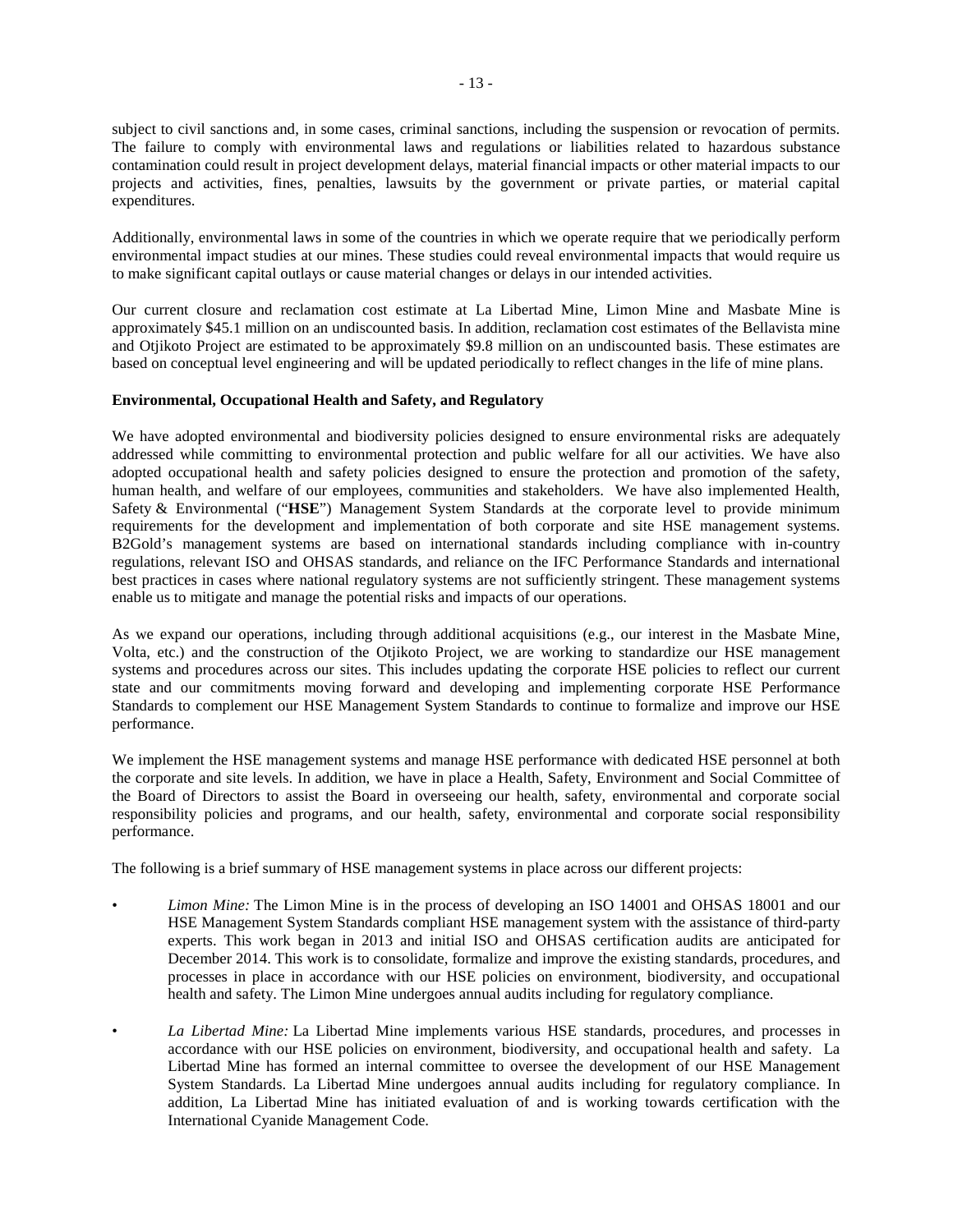- *Masbate Mine:* Masbate Mine has developed and implemented an HSE management system based on ISO 14001 and OHSAS 18001 with 20 management system standards. The HSE management system includes bi-annual internal auditing of the Masbate Mine by an independent expert. In addition, the Masbate Mine evaluates its management of cyanide in relation to the International Cyanide Management Code.
- *Otjikoto Project:* As the Otjikoto Project is currently in the construction phase, it holds to the commitments of our HSE policies and is in the process of developing and implementing additional HSE standards, procedures, and processes as they become relevant to the operations. As with all of our operations, we are committed to developing the Otjikoto Project in line with international standards.
- *Regional Exploration Projects:* Regional exploration projects adhere to the same HSE policies as the rest of our projects, and apply specific standards, procedures, and processes as are relevant and applicable to the specific site.
- *Reclamation and Care Maintenance Sites:* Reclamation and care maintenance sites adhere to the same HSE policies as the rest of our projects, and apply specific standards, procedures, and processes as are relevant and applicable to the site.

In addition, we work with occupational health, safety, and environmental regulatory agencies to ensure that the performance of our operations is at a level that is acceptable to the regulatory authorities. We encourage open dialogue and have prepared a procedure for responding to concerns of all entities with respect to HSE issues.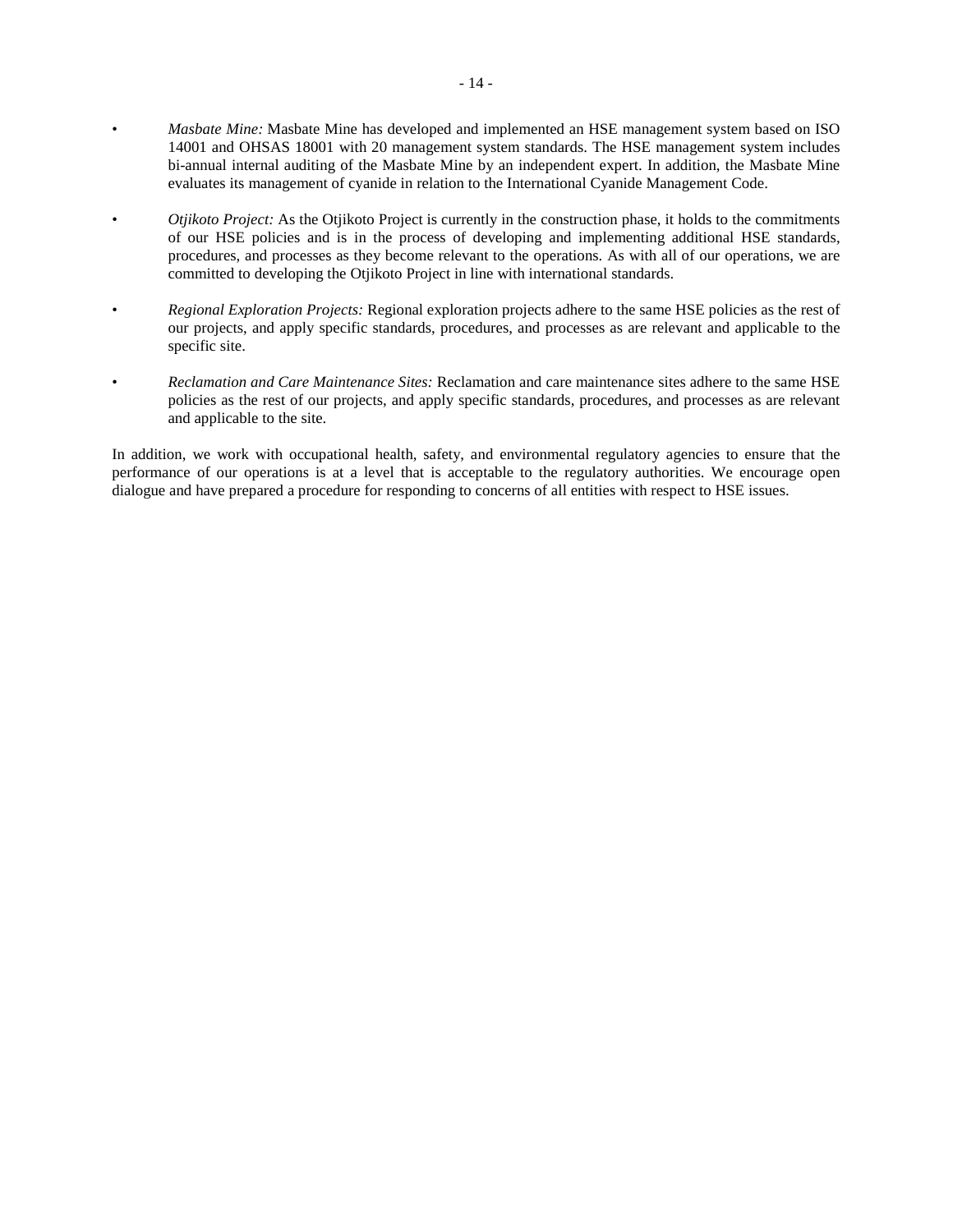# <span id="page-16-0"></span>**MINERAL PROPERTIES**

Our principal assets consist of the following three mines, one mine under construction and two development projects and are grouped geographically as follows:

- La Libertad Mine and Limon Mine, located in Nicaragua;
- Masbate Mine, located in the Philippines;
- Otjikoto Project, located in Namibia;
- Kiaka Project, located in Burkina Faso; and
- Gramalote Project, located in Colombia.

We hold other exploration assets in Nicaragua, the Philippines, Namibia, Burkina Faso and Colombia as part of our continuing operations.

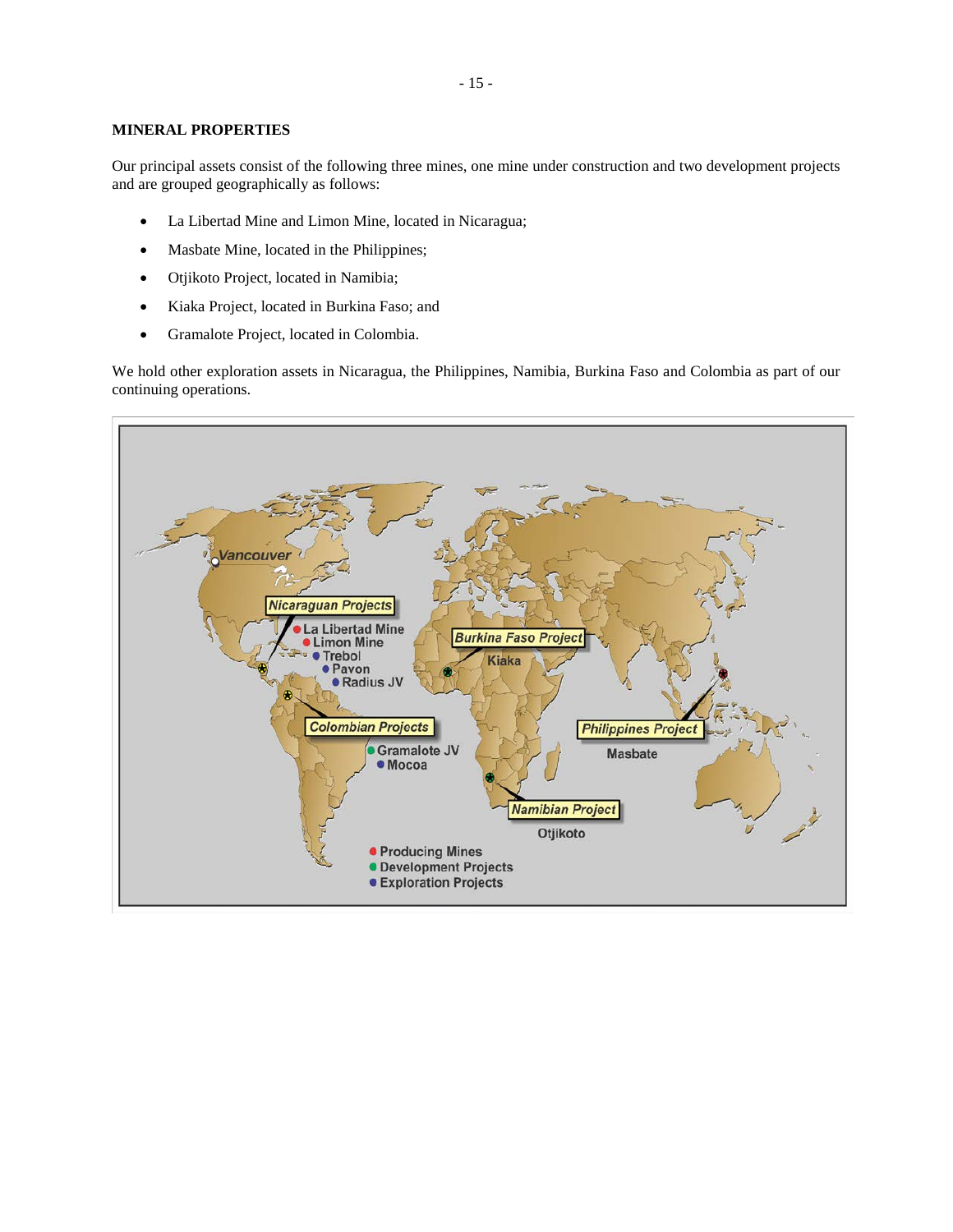#### **Summary of Attributable Mineral Reserves and Mineral Resources Estimates for Material Projects**

Set out below are the updated consolidated mineral reserve and mineral resource statements for our mines and development projects as of December 31, 2013, except where otherwise indicated. Our consolidated mineral reserves and mineral resources statements have been compiled based on estimates prepared by Qualified Persons.

#### Mineral Reserve Estimates $^{(1)}$

|                                   | <b>Tonnes</b> | Grade<br>(g/t) | Gold<br>(Ounces) | Gold<br>(Kilograms) |
|-----------------------------------|---------------|----------------|------------------|---------------------|
| La Libertad <sup>(2)</sup>        | 9,407,000     | 1.65           | 498,000          | 15.490              |
| Limon <sup><math>(2)</math></sup> | 1,787,000     | 5.03           | 289,000          | 8,990               |
| $Mashate^{(2)}$                   | 114.440.000   | 0.97           | 3,582,000        | 111,390             |
| Otiikoto <sup>(3)</sup>           | 26,465,000    | 1.42           | 1.207.000        | 37,540              |
|                                   |               |                | 5,575,000        | 173.420             |

Notes:

(1) The mineral reserves reported herein are based on the CIM standards. Mineral reserves have been rounded to reflect the accuracy of the estimate and numbers may not add due to rounding. Mineral reserves are reported exclusive of mineral resources. Mineral reserves reported herein are fully diluted.

(2) The mineral reserve estimates for La Libertad, Limon and Masbate projects were compiled and verified as of December 31, 2013 under the supervision of Kevin Pemberton, P.E. (Florida, USA), Chief Mine Planning Engineer, and a Qualified Person as defined under NI 43-101. The estimates reflect the attributable mineral reserves based on our 100% interest in La Libertad Mine and 95% interest in the Limon Mine. Pursuant to the ore sales and purchase agreement between PGPRC and FRC, our wholly-owned subsidiary, PGPRC has the right to purchase all ore from the Masbate Mine and as such, the mineral reserve estimates above reflect 100% of the estimated mineral reserves for the Masbate Mine.

(3) The mineral reserve estimates for the Otjikoto Project were prepared as of June 6, 2013 by Peter Montano, P.E. (Colorado, USA), Senior Project Engineer, and a Qualified Person as defined under NI 43-101. The estimates reflect the attributable mineral reserves based on our 90% interest in the Otjikoto Project.

#### Measured and Indicated Mineral Resource Estimates<sup>(1)</sup>

|                                                |             | Grade | Gold      | Gold        |
|------------------------------------------------|-------------|-------|-----------|-------------|
|                                                | Tonnes      | (g/t) | (Ounces)  | (Kilograms) |
| La Libertad <sup>(2)</sup>                     | 3,770,000   | 2.93  | 355,000   | 11.050      |
| Limon <sup>(2)</sup>                           | 1.207.000   | 4.08  | 158,000   | 4.920       |
| $M$ asbate $^{(3)}$                            | 31,983,000  | 0.77  | 788,000   | 24.520      |
| Otjikoto $(4)$ .                               | 4,037,000   | 0.97  | 126,000   | 3.910       |
| Kiaka <sup>(5)</sup>                           | 124,140,000 | 0.99  | 3.938,000 | 122,490     |
| $Gramalote^{(6)}$                              | 65,041,000  | 0.63  | 1.319.000 | 41,020      |
| Total Measured and Indicated Mineral Resources |             |       | 6.685.000 | 207.910     |

Inferred Mineral Resource Estimates<sup>(1)</sup>

|                                    |               | Grade | Gold      | Gold        |
|------------------------------------|---------------|-------|-----------|-------------|
|                                    | <b>Tonnes</b> | (g/t) | (Ounces)  | (Kilograms) |
| La Libertad <sup>(2)</sup>         | 5,900,000     | 2.59  | 491,000   | 15.260      |
| Limon <sup>(2)</sup>               | 1.292.000     | 5.13  | 213,000   | 6.630       |
| $\mathbf{M}$ ashate <sup>(3)</sup> | 8.927.000     | 0.88  | 253,000   | 7,870       |
| Otjikoto $(4)$ .                   | 11.999.000    | 2.08  | 801,000   | 24.910      |
| Kiaka <sup>(5)</sup>               | 27,327,000    | 0.93  | 815.000   | 25.350      |
| $Gramalote^{(6)}$                  | 117,450,000   | 0.44  | 1.648.000 | 51,270      |
|                                    |               |       | 4,221,000 | 131.290     |

Notes:

(1) Mineral resources are estimated using best practices as defined by the CIM and reporting of mineral resources is compliant and in accordance with the disclosure requirements of NI 43-101. Mineral resources that are not mineral reserves do not have demonstrated economic viability. Due to the uncertainty that may be attached to inferred mineral resources, it cannot be assumed that all or any part of an inferred resource will be upgraded to an indicated or measured mineral resource as a result of continued exploration. Mineral resources are reported exclusive of mineral reserves. Mineral resource numbers have been rounded to reflect the accuracy of the estimate and numbers may not add due to rounding.

(2) Mineral resource estimates for La Libertad Mine and Limon Mine were compiled and verified as of December 31, 2013 under the supervision of Brian Scott, P.Geo., Chief Geologist, and a Qualified Person as defined under NI 43-101. The estimates reflect the attributable mineral resources based on our 100% interest in La Libertad Mine and 95% interest in the Limon Mine.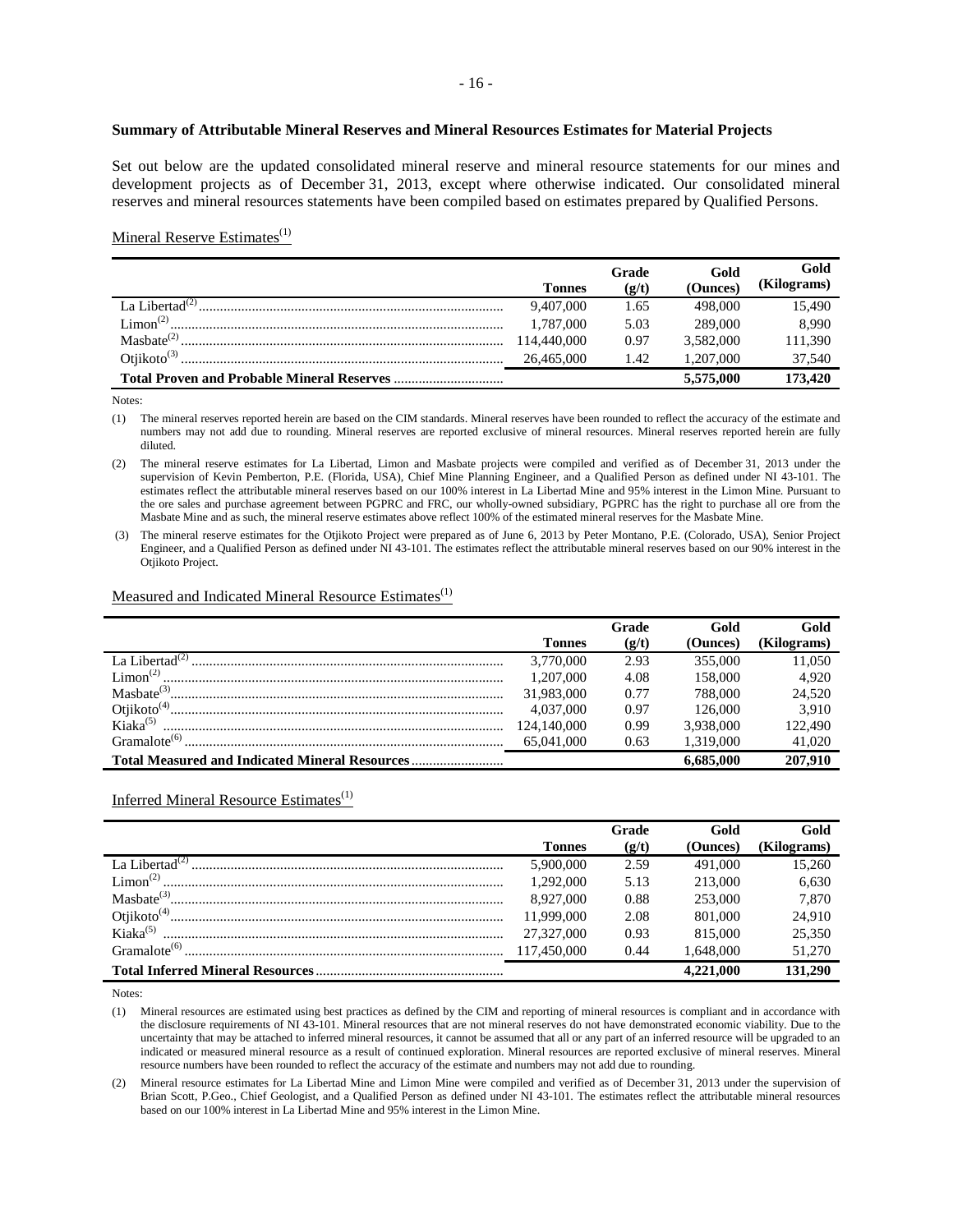- (3) Mineral resource estimates for the Masbate Mine have an effective date of December 31, 2013 and were prepared under the supervision of Tom Garagan, P.Geo., our Senior Vice President of Exploration, and a Qualified Person as defined under NI 43-101. Mineral resources are reported within Whittle pit shells. Pursuant to the ore sales and purchase agreement between PGPRC and FRC, our wholly-owned subsidiary, PGPRC, has the right to purchase all ore from the Masbate Mine and as such, the mineral resources are reported at 100% interest.
- (4) Mineral resource estimates for the Otjikoto Project were prepared as of January 10, 2013 under the supervision of Mr. Tom Garagan, P.Geo., Senior Vice President of Exploration, and a Qualified Person as defined under NI 43-101. The estimates reflect the attributable mineral resources based on our 90% interest in the Otjikoto Project.
- (5) The mineral resource estimate for the Kiaka Project was prepared as of January 8, 2013 by Ben Parsons, MSc, MAusIMM (CP), Principal Consultant for SRK Consulting (UK) Limited, a Qualified Person as defined under NI 43-101. Attributable mineral resources are reported at 81% of the total mineral resource. Notwithstanding our current ownership percentage of the Kiaka Project is 90%, the attributable portion of the mineral resource has been reduced to 81% to reflect the expected reduction in our ownership percentage in the Kiaka Project upon commencement of construction and development and the 10% overall ownership percentage that will be attributable to the Burkina Faso government in accordance with applicable laws..
- (6) The mineral resource estimate for the Gramalote Project (Gramalote, Trinidad and Monjas West) was prepared by Gramalote Colombia Limited personnel as of December 31, 2013 under the supervision of Mr. Vaughan Chamberlain, FAusIMM, Senior Vice President: Geology and Metallurgy for AngloGold and a Qualified Person as defined under NI 43-101. The estimate reflects the attributable mineral resources based on our 49% interest in the Gramalote Project.

#### <span id="page-18-0"></span>**La Libertad Mine**

Certain portions of the following information are derived from and based on the assumptions, qualifications and procedures set out in the technical report entitled "Technical Report on the Orosi Mine, Nicaragua: 2008 Exploration Program and Mineral Resource Estimate, San Juan Zone" dated March 14, 2009, as amended July 14, 2009 (the "**La Libertad Technical Report**") prepared by William Pearson, Ph.D., P.Geo and Graham Speirs, P.Eng., and the technical report entitled "NI 43-101 Technical Report - Jabali Project, La Libertad Region, Nicaragua" dated May 12, 2011 prepared by Brian Scott, P. Geo (the "**Jabali Technical Report**"). For a more detailed overview of La Libertad Mine, please refer to the technical reports noted above, which are available on SEDAR at www.sedar.com.

#### *Property Description and Location*

La Libertad Mine is located approximately 110 kilometres due east of Managua, the capital city of Nicaragua and 32 kilometres northeast of Juigalpa. The property is situated near the town of La Libertad in La Libertad-Santo Domingo Region of the Department of Chontales in Central Nicaragua. We, indirectly through our subsidiary, Desarrollo Minero de Nicaragua S.A. ("**Desminic**"), hold a 100% interest in one exploitation concession covering 10,950 hectares, granted on September 6, 1994 for the term of 40 years pursuant to Ministerial Decree No. 032-RN-MC/94. The principal obligations under the Ministerial Accord include the payment annually of surface taxes, and a net 3.0% royalty on gross production revenues payable to the government of Nicaragua. In addition, we hold an additional exploration concession, Extension Quernos de Oro, which covers 1,196 hectares of the potential extension of a mineralized structure northwest of the exploitation concession. The exploitation and exploration concessions form one contiguous block.

La Libertad Mine is also subject to a royalty interest granted to Inversiones Mineras S.A. ("**IMISA**"), a holding company formed to represent unionized mine workers in Nicaragua, equal to 2.0% of the value of total production of gold and silver from La Libertad exploitation concession. In Nicaragua, the government is entitled to an advalorem tax over the substances extracted from a mineral concession. The amount of ad-valorem tax is 3% for minerals. Under Nicaraguan law, the ad-valorem tax paid is considered a deductible expense for purposes of computing corporate income tax. However, when this law was enacted, it included a grandfathering rule which allowed concessions granted prior to this law to continue operating under its existing regime. Under the mining law applicable at the time, the amount paid as ad-valorem tax is applied as a direct credit against corporate income tax. The total royalty payable on La Libertad Mine production is 5.0%. In addition, under Nicaraguan law, small scale or artisanal miners have the right to exploit secondary veins up to a total surface area that may not exceed 1% of the total area granted under a concession. Artisanal mining activities continue on the concession.

# *Access, Climate, Local Resources, Infrastructure and Physiography*

Access to the La Libertad property is 201 kilometres by paved road from Managua to Juigalpa, the capital city of the Department of Chontales. From Juigalpa, a newly paved road (paver stones) leads northeast for 30 kilometres to the town of La Libertad. Access to the mine site is along a five kilometre, secondary unsurfaced road that originates at the entrance to the town of La Libertad. In total, La Libertad Mine is 236 kilometres from Managua.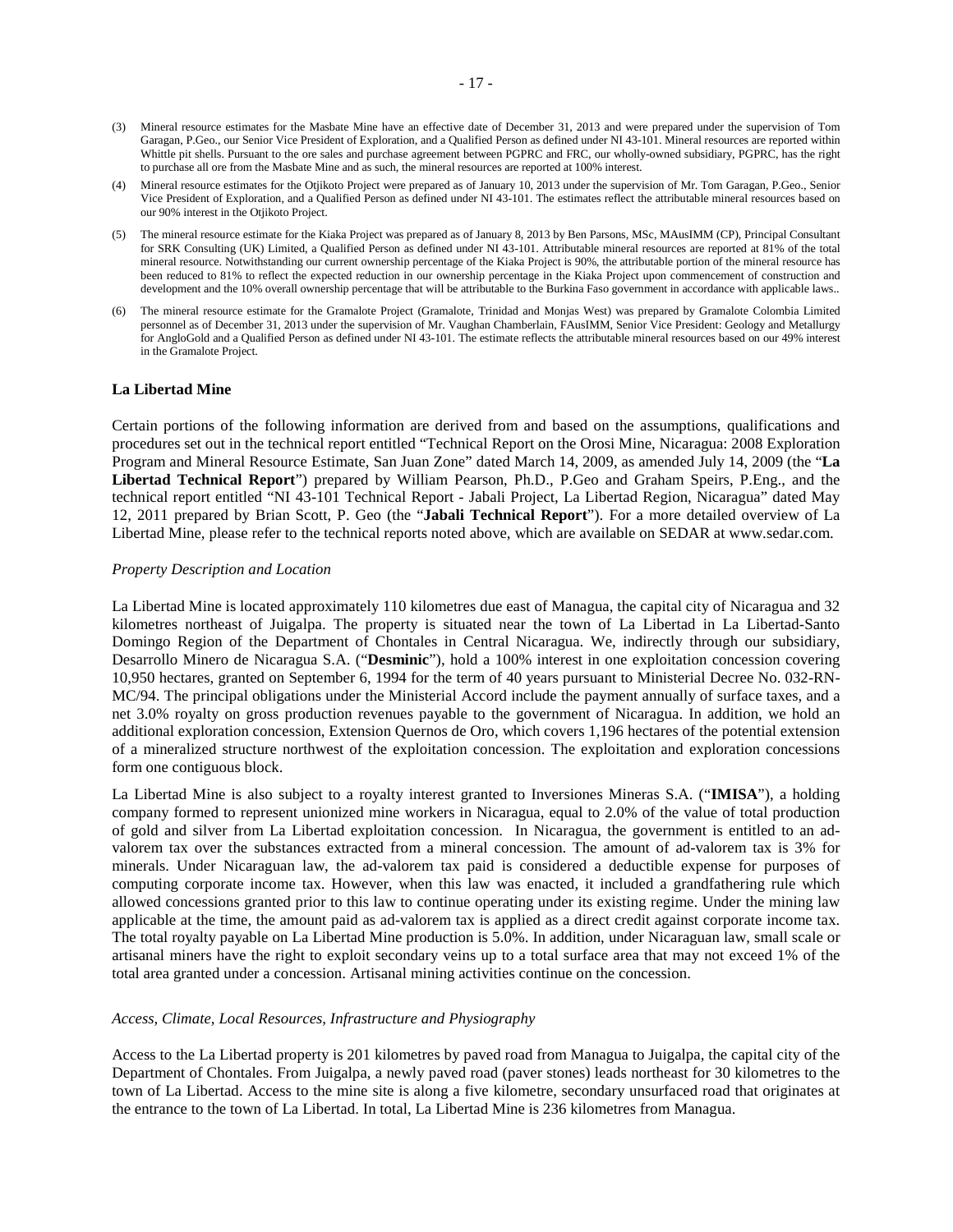The most salient climatic characteristic of the region is pronounced wet and dry seasons. The wet season occurs in May through to November, with the highest precipitation occurring usually in June, July and August. Temperature variation in Nicaragua is mainly a function of altitude. Nationally, temperature varies between 21°C in the upper parts of the central mountain ranges to 29°C in the Pacific coastal regions. Statistical records indicate an annual average rate of evaporation of approximately 2,050 millimetres, higher than the average annual precipitation of approximately 1,876 millimetres. The highest monthly evaporation rates of approximately 235 millimetres coincide with the driest and hottest months (March and April).

The area is characterized by hilly terrain ranging in elevation from 400 metres to 835 metres above sea level. Cerro El Chamarro, located five kilometres northeast of the town of La Libertad, is the highest point on the concession at 835.2 metres above sea level. La Libertad Mine is situated in the western end of the exploitation concession, approximately four kilometres northwest of the town of La Libertad. The vein outcrops along the Cerro Mojón ridge. It is the highest point in the immediate area at approximately 630 metres above sea level. The surrounding topography is characterized by gently sloping terrain, reaching a low of approximately 500 metres above sea level. Vegetative cover is primarily second growth shrubs, small trees, and grasses.

Most of the non-professional staff at La Libertad Mine come from the surrounding towns in the area. The town of La Libertad, some five kilometres by an unsurfaced secondary road, has a local population of just over 9,000. Several other small towns are located within close proximity of La Libertad Mine. The area has a long history of mining and ranching, and a local labour force skilled in small-scale mining is available. Many of the higher-skilled jobs, such as supervisory and professional designations, are filled by people from Managua as well as elsewhere in Central and South America. Most machinery and equipment required at La Libertad Mine is imported. The transportation network is well established.

# *History*

Operations from 2001 to 2007 were mostly continuous, with some temporary shutdowns reported for maintenance purposes. Mine production has been largely from a series of pits along the main Mojón-Crimea structure. Significant production was also achieved from the Esmeralda structure located parallel to and immediately south of the Mojón pits. Mine production for 2001 to March 2007 totalled 6.7 million tonnes, at a grade of 1.66 g/t of gold, producing 207,000 ounces.

Ownership of Desminic, our subsidiary that holds the mineral title, passed through several companies as a result of mergers and acquisitions, until July 6, 2006, when Central Sun purchased a 100% interest in La Libertad Mine. In May 2007, a scoping study was completed following test work and a study of the potential for conversion of the heap leach process to conventional milling. Results of the study were positive and open pit mining was halted in March 2007 in order to proceed with the process upgrade. In August 2007, Central Sun commissioned a feasibility study and investigated sources of mill equipment. We acquired Central Sun on March 26, 2009 and completed the construction of the mill in the fourth quarter of 2009 and commenced ore processing at La Libertad Mine on December 15, 2009.

# *Geological Setting*

The Libertad mining district covers an area of approximately 150 square kilometres, and lies within a broad belt of Tertiary volcanic rocks that have been differentiated into two major units called the Matagalpa and the Coyol Groups. Oligocene to Miocene in age, the Matagalpa Group is the oldest unit and consists of intermediate to felsic pyroclastic rocks. Unconformably overlying the Matagalpa Group are Miocene-aged mafic lavas of the Lower Coyol unit. The rocks of the Lower Coyol unit host the gold-bearing quartz veins in the Libertad district.

At La Libertad Mine, epithermal gold-silver deposits are hosted by andesitic volcanic rocks of late Miocene age. The bulk of known gold mineralization at La Libertad Mine is contained within vein sets along two parallel trends separated by approximately 500 metres. The Mojón-Crimea Trend is nearly four kilometres long, strikes 65° and dips on average 80° to the southeast. The down-dip dimension is commonly on the order of 200 metres to 250 metres. The massive quartz veins and adjacent stockwork/stringer zones range in width from 2 metres to 70 metres for an average of 15 metres, often narrowing at depth. The Santa Mariá-Esmeralda Trend is discontinuous, with the Santa Mariá and Esmeralda veins separated by approximately 1,000 metres. The Santa Mariá vein averages 10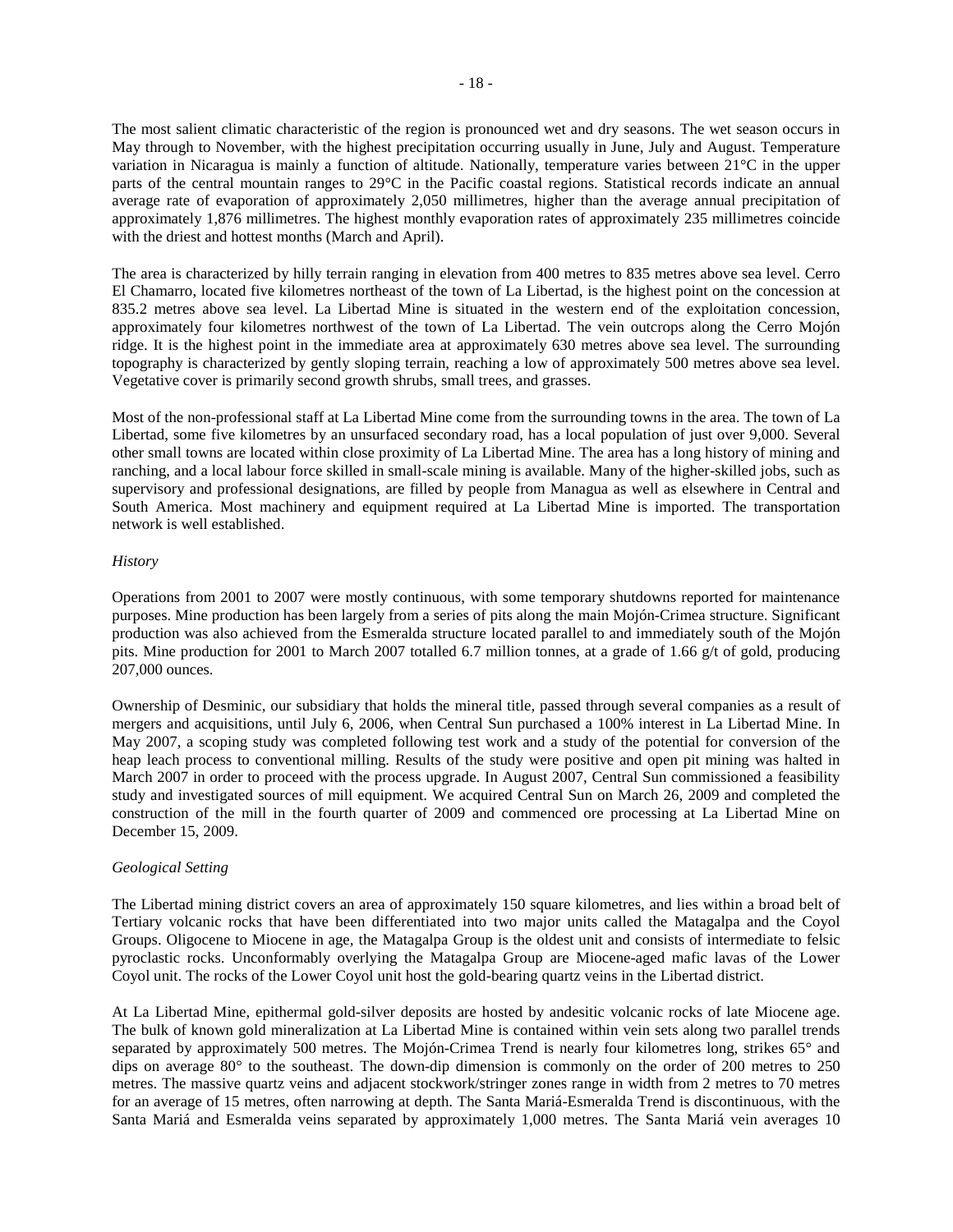metres wide and is approximately 450 metres long. The Esmeralda Vein has been mined out. The San Juan vein zone extends for approximately 1,000 metres along strike and is located five kilometres south of the plant. This vein zone averages approximately 3.4 metres wide and has been drill tested to a depth of 170 metres.

# *Exploration*

Exploration in 2012 at La Libertad Mine area focused on the Jabali infill program and drilling mine related targets. A total of 19,800 metres in 143 diamond drill holes was completed. Highlights from the program include JB12-376 with 3.2 g/t gold over 10.75 metres true width and JB12-391 with 4.91 g/t gold over 8.0 metres true width. Additional drilling within the inferred resource outline of the Jabali Antenna vein, but outside of the 2012 pit boundary, returned good widths and assays at relatively shallow depths. These results demonstrate that the Jabali vein is continuous throughout the length of the defined indicated and inferred resource. The drilled holes cover an area of approximately 300 metres along strike and down to 150 metres depth.

The 2013 exploration campaign at La Libertad Mine focused largely on mine related drill testing of potential underground targets below the Mojon open pit, Jabali Antenna and the Santa Maria open pit.

At Mojon, a total of 13 holes were drilled for 3,422 metres on three main underground areas below the current resource pit, and these will be followed up with definition programs during 2014. The Western shoot received the most drilling (six holes) and the highlight of this drilling is hole MJ13-053 with 4.78 g/t gold over 3.0 metres true width. This shoot is approximately 200 metres wide. The Central shoot was tested with four holes and highlights from this drilling are holes MJ13-061 with 9.71 g/t gold over 4.5 metres true width and MJ13-057 with 3.29 g/t gold over 4.5 metres true width. The Eastern shoot was only drill tested with one hole.

At Jabali Antenna, a similar program was initiated with a total of 10 holes drilled for 3,104 metres. The target for this program was the down plunge extension of the main Antenna shoot where historical drilling and underground exploitation indicated the potential for good grades. The highlights of this drilling program are holes JB13-418 with 103.8 g/t gold over 1.5 metres true width, JB13-418 with 10.67 g/t gold over 3.1 metres true width just 7 metres deeper and JB13-410 with 5.72 g/t gold over 5.89 metres true width.

A four hole, 466 metre, drill program was completed at the Santa Maria open pit. The highlight of this program is hole SM13-008, which returned 95.31 g/t gold over 3.4 metres. The purpose of this program was to define the eastern boundary of the pit.

# *Mineralization*

Gold mineralization occurs in vein sets along two parallel trends separated by approximately 500 metres, the Mojón-Crimea Trend and the Santa Maria-Esmeralda Trend. The massive quartz veins and adjacent mineralized stockwork zones average 25 metres in width, narrowing to 15 metres at depth.

Gold mineralization is hosted by epithermal quartz and occurs as free particles up to 40 micrometres in diameter. Average grain sizes are 3 micrometres to 15 micrometres in diameter. Gold has a close affinity with pyrite and occurs as both a nucleus for pyrite crystallization and as a coating on pyrite crystals. Subsequent oxidation has destroyed the pyrite and freed the gold to depths of up to 150 metres below surface. Mineralization also occurs as native silver and electrum, a gold-silver alloy.

# *Drilling*

During 2011, we completed a total of 47,436 metres of drilling in 332 holes on La Libertad vein structures. The objective of the program included further drilling of the Jabali vein system, the completion of the Jabali Antenna and Central indicated resources, and drilling to expand the western margins of the Mojon and Crimea pits. This drilling included 281 holes (38,705 metres), which tested the two main zones of the Jabali vein system, the Antenna and Central zones (combined strike length of 3.2 kilometres), as well as along strike of these areas. The 2011 La Libertad drill program also included 36 holes totalling 5,282 metres, which tested the area immediately west of the Mojon open pit that is currently being mined.

In 2012, we continued exploration with the focus on the Jabali infill program and drilling mine related targets. Latest results include JB12-376 with 3.2 g/t gold over 10.75 metres true width and JB12-391 with 4.91 g/t gold over 8.0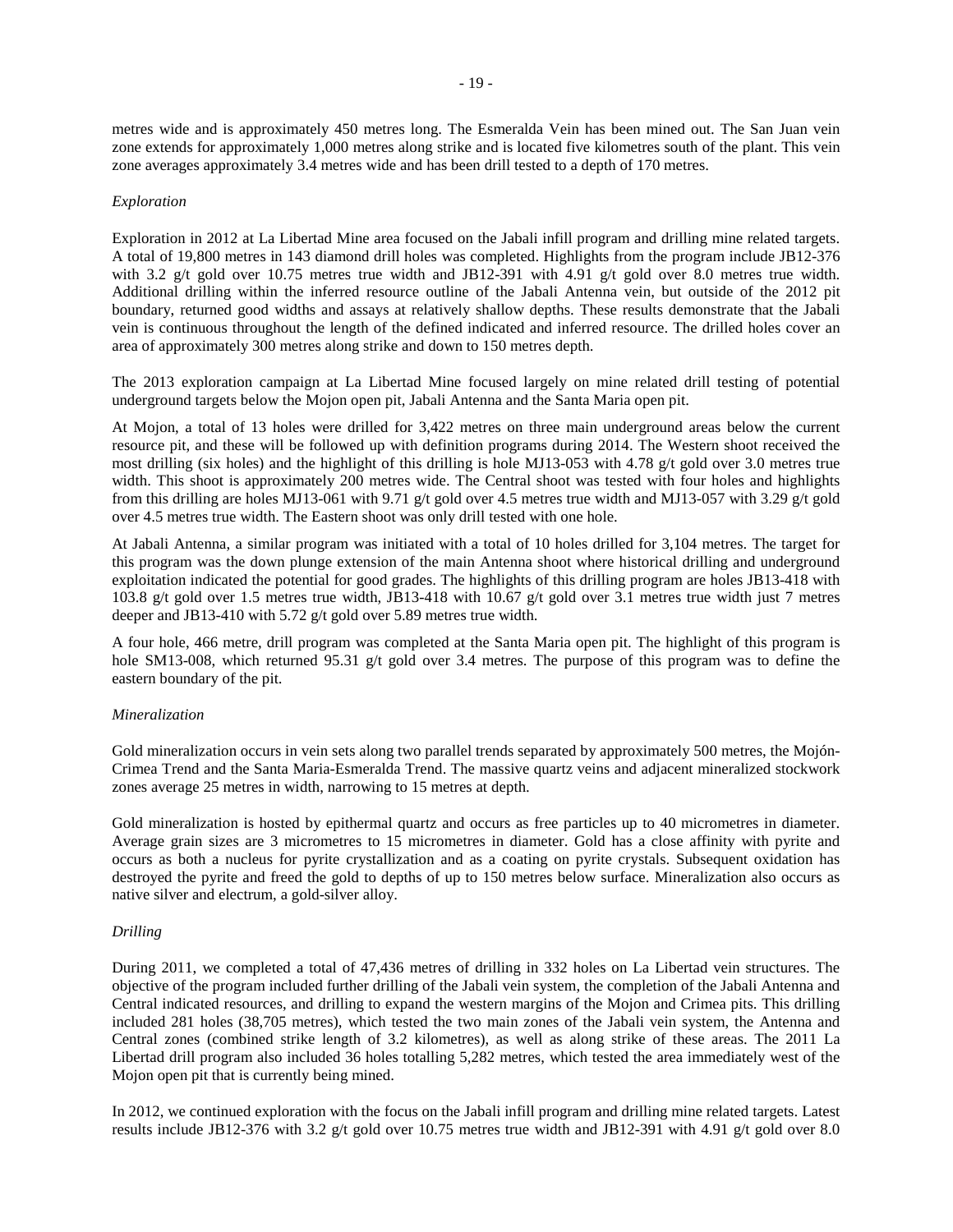metres true width. Additional drilling within the inferred resource outline of the Jabali Antenna vein, but outside of the 2012 pit boundary, has returned good widths and assays at relatively shallow depths. These results demonstrate that the Jabali vein is continuous throughout the length of the defined indicated and inferred resource.

During 2013, we completed a total of 7,405 metres of drilling in 32 holes. The majority of the drilling was completed over the Mojon, Jabali Antenna and Santa Maria vein structures looking for high grade underground extensions to the known reserve and resource mineralisation. A five hole, 413 metre, drill program was completed on an exploration target called Calvario, along strike for the known San Juan resource.

# *Sampling and Analysis*

Core is moved from the drill site to a covered core handling facility located at La Libertad Mine. Geologists check depth intervals and box numbering, log and photograph the core, and mark sample intervals. Hardcopy logs record: core recovery, Rock Quality Designation ("**RQD**"), sample intervals, colour, grain size, alteration, and lithology.

The type and amount of quartz veining or brecciation are the main criteria for sample interval selection. Intervals are commonly kept to greater than 30 centimetres and range up to 1.5 metres in less-altered material. Once marked, intervals are assigned a unique sample number and are cut longitudinally by a diamond core saw. One half of the cut core samples are placed directly into a plastic sample bag, which is marked and sealed for transport to the laboratory. The remaining half core is returned to the core box for storage at La Libertad Mine site.

#### *Security of Samples*

In 2013, approximately 13% of assay pulps were sent for external checks to ALS in Vancouver, British Columbia. Independent reference standards were inserted in all sample batches at the rate of one standard per 40 samples.

Drill core and spent-ore material are transported to the on-site laboratory by our personnel. All sample preparation and analysis is done in the on-site laboratory under direct supervision of an experienced metallurgist. Drill core is stored at the mine site in either an open yard or a drill core logging facility. Sample rejects are stored temporarily at the on-site laboratory or in a separate storage facility. All of these facilities are located within the mine site, a guarded facility closed to the public.

#### *Mineral Reserves and Mineral Resources*

The December 31, 2013 mineral reserve and mineral resource statement for La Libertad Mine was completed in March 2014 by our personnel under the supervision of Kevin Pemberton, P.E. (Florida, USA), Chief Mine Planning Engineer for mineral reserves, and Brian Scott, P.Geo., Chief Geologist for mineral resources. Each is a Qualified Person as defined under NI 43-101. The updated mineral reserve and mineral resource statement as at December 31, 2013 incorporates results from the in-fill diamond drilling completed on the Mojon vein in 2013. In 2013, 32 diamond drill holes for a total of 7,405 metres were drilled on four targets. Most of the drilling was comprised of infill drilling on the Mojon vein structure and deep drilling on the Antenna vein structure at Jabali.

Mineral reserves decreased from 648,200 ounces in December 31, 2012 to 498,000 ounces as of December 31, 2013. The decrease in mineral reserves is the result of mining depletion on all pits and a revised resource model and subsequent mine designs at the Santa Maria open pit. Mineral reserves as of December 31, 2013 are reported within design pits above a cut-off grade defined by using a \$1,350 gold price. Mineral reserves are reported on four vein targets plus remaining previously processed heap leach material referred to as "spent ore". Mineral reserves are fully diluted and 100% attributable to B2Gold.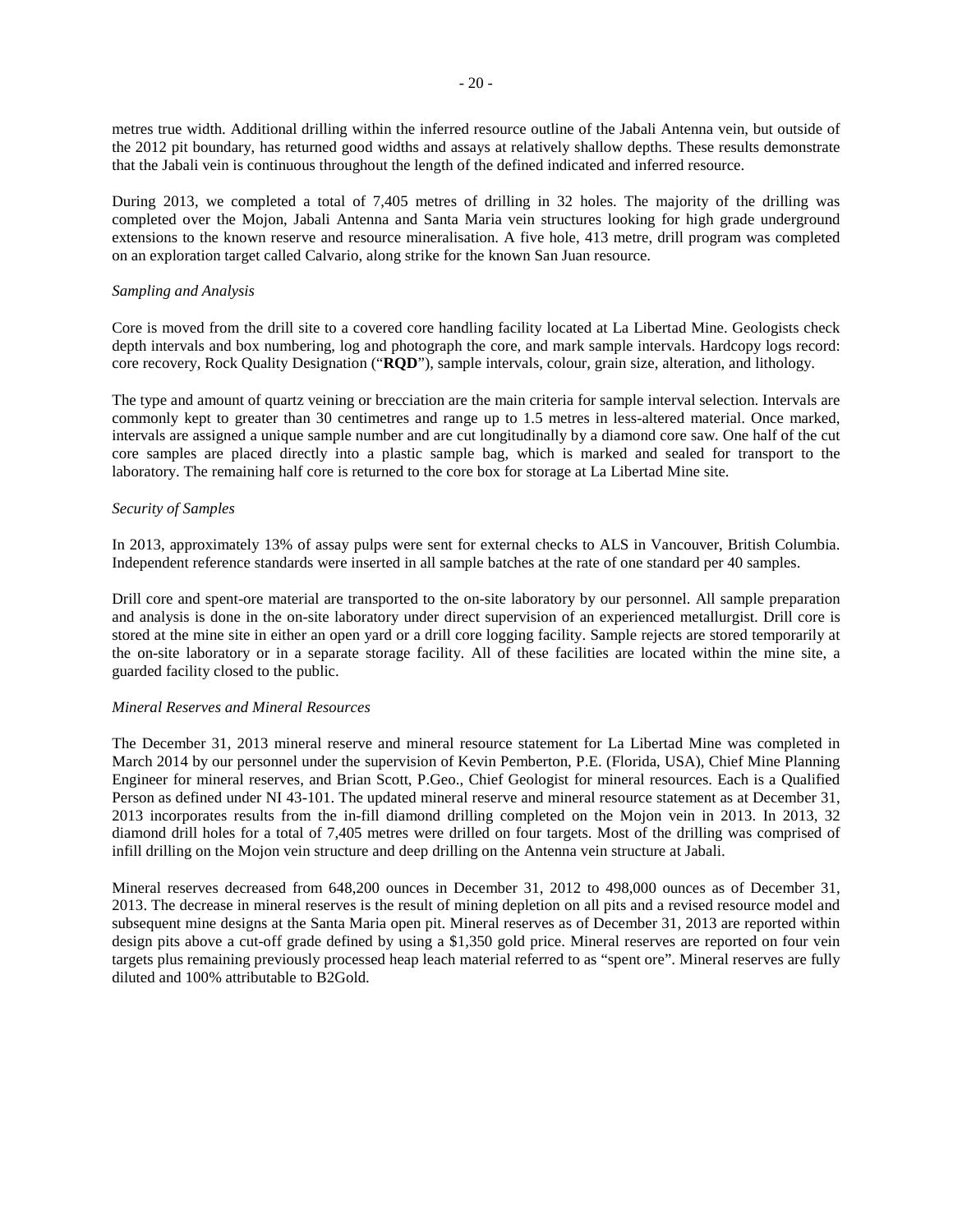| Vein Structure | <b>Tonnes</b> | Grade g/t Au | <b>Ounces Au</b> | <b>Kg Au</b> |
|----------------|---------------|--------------|------------------|--------------|
| Mojon          | 2,012,000     | 1.71         | 111,000          | 3,440        |
| Crimea         | 252,000       | 1.57         | 13,000           | 400          |
| Santa Maria    | 306,000       | 4.74         | 47,000           | 1,450        |
| Jabali Central | 2,371,000     | 2.67         | 203,000          | 6,320        |
| Spent Ore      | 4,465,000     | 0.87         | 125,000          | 3,880        |
| Total          | 9,407,000     | 1.65         | 498,000          | 15,490       |

# **Attributable Proven and Probable Reserves 1,2,3,4,5**

Notes:

(1) Mineral reserves reported at a \$1,350 per ounce gold price within design pits.

(2) Cut-off grades and design pits based on 2013 budget costs.

(3) Mineral reserves reported are fully diluted. The amount of dilution applied varies by deposit.

(4) Mineral reserves are reported above a cut-off grade of 0.70 g/t gold for Mojon, Crimea and Santa Maria, and a cut-off of 0.8 g/t gold for spent ore and Jabali Central.

(5) Mineral reserves numbers have been rounded to reflect the accuracy of the estimate and numbers may not add due to rounding.

La Libertad Mine mineral resources as of December 31, 2013 are shown in the tables below. Mineral resources are reported exclusive of mineral reserves. All mineral resources that may be potentially mined by open pit method are constrained within pit shells using a gold price of \$1,550 per ounce and reported above variable cut-off grades of 0.60 to 0.70 g/t gold. Mineral resources that may be potentially mined by underground methods are reported above a cut-off grade of 2.0 g/t gold.

# **Attributable Measured and Indicated Resources 1,2,3,4**

| Vein structure | <b>Tonnes</b> | Grade g/t Au | <b>Ounces Au</b> | <b>Kg Au</b> |
|----------------|---------------|--------------|------------------|--------------|
| Open Pit       |               |              |                  |              |
| Mojon          | 1,734,000     | 1.78         | 99,000           | 3,090        |
| Crimea         | 348,000       | 1.53         | 17,000           | 530          |
| Santa Maria    | 137,000       | 3.00         | 13,000           | 410          |
| Jabali Central | 174,000       | 2.45         | 14,000           | 430          |
| Jabali Antenna | 1,376,000     | 4.79         | 212,000          | 6,590        |
| <b>Total</b>   | 3,770,000     | 2.93         | 355,000          | 11,050       |

# **Attributable Inferred Resources 1,2,3,4**

| <b>Vein Structure</b> | <b>Tonnes</b> | Grade g/t Au | <b>Ounces Au</b> | <b>Kg Au</b> |
|-----------------------|---------------|--------------|------------------|--------------|
| Open Pit              |               |              |                  |              |
| Spent Ore             | 2,436,000     | 0.70         | 55,000           | 1,710        |
| Jabali Central        | 541,000       | 2.99         | 52,000           | 1,620        |
| Jabali Antenna        | 448,000       | 3.19         | 46,000           | 1,430        |
| Mojon                 | 124,000       | 1.48         | 6,000            | 180          |
| Crimea                | 83,000        | 1.72         | 5,000            | 140          |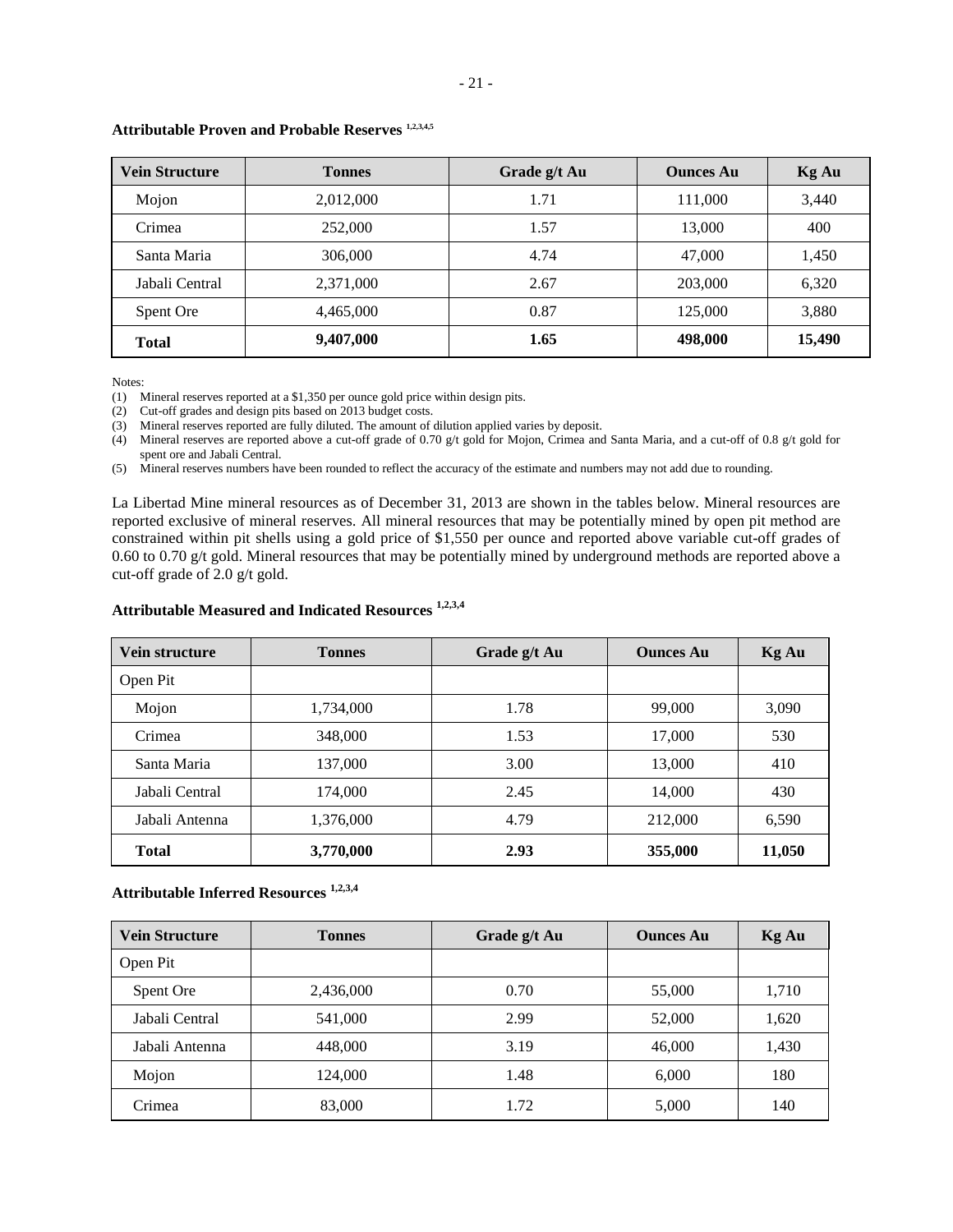| <b>Vein Structure</b>           | <b>Tonnes</b> | Grade g/t Au | <b>Ounces Au</b> | <b>Kg Au</b> |
|---------------------------------|---------------|--------------|------------------|--------------|
| <b>Open Pit Total</b>           | 3,633,000     | 1.40         | 163,000          | 5,080        |
| Underground                     |               |              |                  |              |
| Jabali Central                  | 527,000       | 3.21         | 54,000           | 1,690        |
| Jabali Antenna                  | 1,053,000     | 4.28         | 145,000          | 4,510        |
| Mojon                           | 494,000       | 5.42         | 86,000           | 2.670        |
| San Juan                        | 194,000       | 6.75         | 42,000           | 1,310        |
| Underground<br><b>Sub-Total</b> | 2,267,000     | 4.49         | 327,000          | 10,180       |
| <b>Grand Total</b>              | 5,900,000     | 2.59         | 491,000          | 15,260       |

Notes:

(1) Mineral resources are exclusive of mineral reserves.

(2) Jabali, Antenna and Central zones' open pit mineral resources are reported within \$1,550 per ounce gold pit shells above a cut-off grade of 0.70 g/t gold. Jabali resources include resources reported outside pit shells but above a cut-off grade of 3.0 g/t gold. Mojon, Crimea, Santa Maria, and San Juan mineral resources are reported within pit shells above a set of variable cut-off grades based on a gold price of \$1,550.

(3) Mineral resources that are not mineral reserves do not have a demonstrated economic viability. Due to the uncertainty which may be attached to inferred mineral resources, it cannot be assumed that all or any part of an inferred resource will be upgraded to an indicated or measured mineral resource as a result of continued exploration.

(4) Mineral resource numbers have been rounded to reflect the accuracy of the estimate and numbers may not add due to rounding.

The overall difference between the December 31, 2103 mineral resource statement and the statement as at December 31, 2012 is minimal. The principal changes to the December 31, 2013 indicated and inferred mineral resource statement are attributed to several factors including: higher cut off grades, new resource models, new resource pits, infill drilling and reclassifying indicated resources to inferred based on local small miner activity on the San Juan vein system.

We have identified an inferred underground mineral resource (above a gold cut-off grade of 2.0 g/t) of 494,000 tonnes at a gold grade of 5.42 g/t for 86,000 ounces of gold. This resource is below the current reserve and resource pit on the Mojon vein structure and is included on the table above. Infill drilling in 2014 will focus on upgrading most of this inferred mineral resource to an indicated resource classification in support of a scoping study that will address the economic and technical viability of mining this material from underground.

# *Mining Operations*

La Libertad Mine was historically a conventional surface mining operation utilizing small to mid-size equipment to drill, blast, excavate, and remove ore and waste from several active open pits. Following our acquisition of Central Sun in March 2009, we commenced construction at La Libertad Mine in order to convert the processing facilities from heap leaching to conventional milling. We completed the conversion of La Libertad Mine and began processing ore on December 15, 2009, with the first doré bar being produced on January 5, 2010. In February 2010, La Libertad mill processed an average of approximately 3,900 tonnes of ore per day. The installation of a second ball mill, which was not included in the original plant design, was completed in August 2010 and the mine ramped up to 5,500 tonnes per day design throughput capacity in the fourth quarter of 2010. As a result of a mill expansion completed in the second quarter of 2013, mill capacity increased by 10%. In the fourth quarter of 2013, mill throughput averaged 5,692 tonnes per day.

Total production for 2013 from La Libertad was 138,726 ounces of gold. In the fourth quarter, 42,709 ounces of gold were produced. La Libertad Mine is projected to produce approximately 143,000 to 150,000 ounces of gold in 2014 at cash operating costs of approximately \$545 to \$565 per ounce.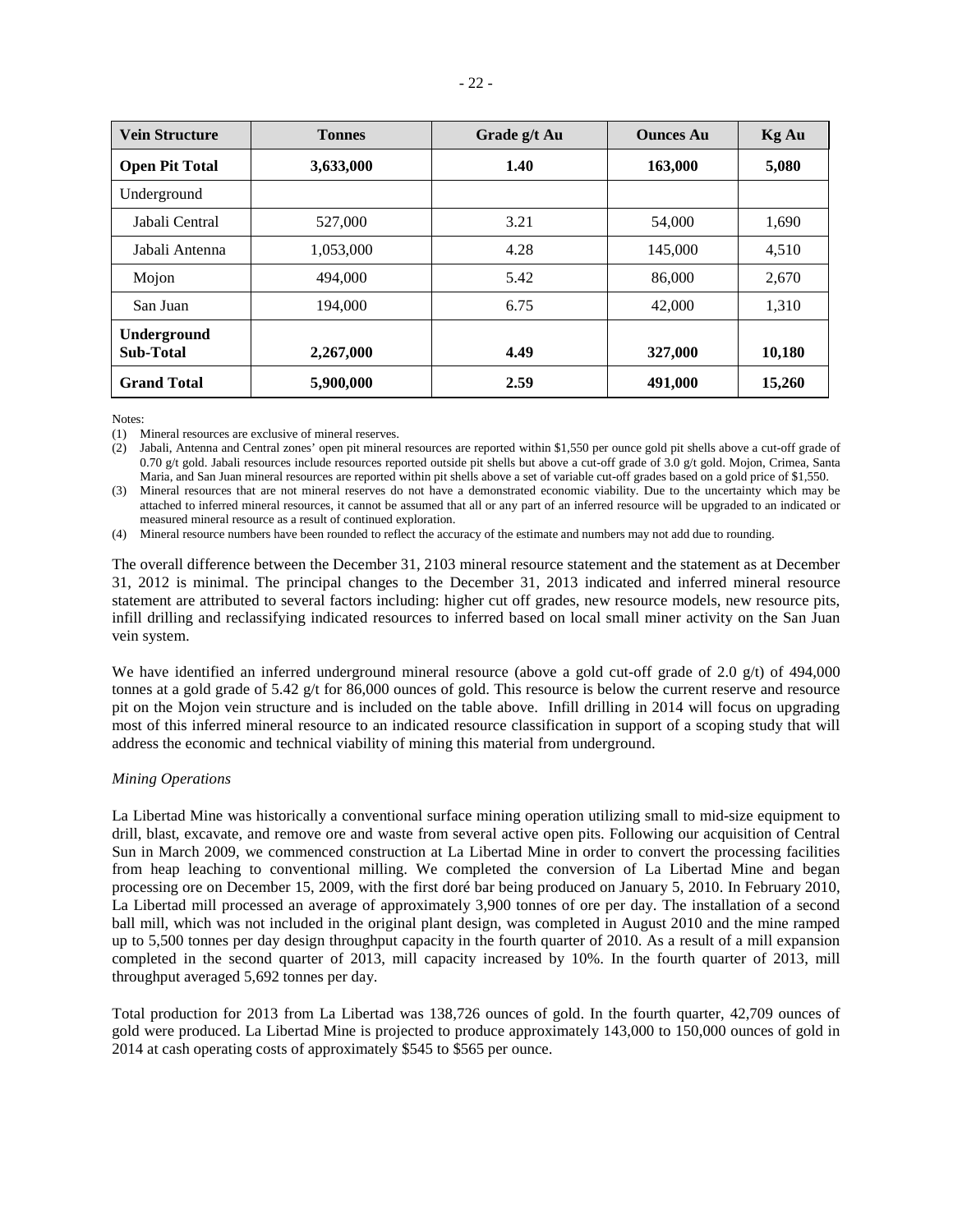# - 23 -

# *Exploration and Development*

La Libertad gold district has been explored by prospectors, small scale miners, and mining companies for the last 150 years. Numerous pits, adits, trenches and small shafts throughout the district delineate a 20 kilometres long and five kilometres wide mineralized system. La Libertad Mine area is the only segment of the district to have been explored at significant depth. Our land holdings offer an excellent opportunity to discover additional mineralization at similar grades as has been mined at La Libertad Mine.

We have received the mining permit for the Jabali central deposit and have recently commenced the shipping of Jabali ore to La Libertad mill.

We plan to undertake capital expenditures at La Libertad Mine in 2014 totaling approximately \$36.3 million. Major items include pre-stripping at Jabali and Mojon Pits, capital projects related to Jabali, mine/mill equipment and upgrades, and a tailings pond expansion. Operating cash costs per ounce for 2014 are budgeted to be in the same range as the 2013 cash costs per ounce. A decrease resulting from increased gold production (higher recovery and throughput) will be offset by increases in energy, fuel and contractor costs.

We plan to spend approximately \$4.3 million in 2014 on an exploration program that will primarily focus on infill resource drilling on the higher grade underground resource potential of the Mojon vein system. A portion of the drilling in 2014 will also be directed to a series of regional targets that could provide future open pit feed for La Libertad mill.

# <span id="page-24-0"></span>**Limon Mine**

Certain portions of the following information are derived from and based on the assumptions, qualifications and procedures set out in: (i) the technical report entitled "Technical Report of Mineral Resources and Mineral Reserves, Limon Mines and Mestiza La India Areas, Nicaragua" dated March 14, 2009 and prepared by William Pearson, Ph.D., P.Geo., and Graham Speirs, P.Eng. (the "**2009 Limon Technical Report**"); and (ii) the technical reported entitled "Technical Report of Mineral Resources and Mineral Reserves, Limon Mine and Mestiza Areas, Nicaragua" dated March 31, 2008 and prepared by William Pearson, Ph.D., P.Geo., and Graham Speirs, P.Eng (the "**2008 Limon Technical Report**"). For a more detailed overview of the Limon Mine, please refer to the technical reports noted above, which are available on SEDAR at www.sedar.com.

# *Property Description and Location*

The Limon Mine property is located in northwestern Nicaragua approximately 100 kilometres northwest of Managua, the capital of Nicaragua. The property is readily accessed by paved highway and a 15 kilometer gravel mine road with a total road distance from Managua of 140 kilometres. The property straddles the boundary of the municipalities of Larreynaga and Telica of the Department of Leon and the municipalities of Chinandega and Villa Nueva of the Department of Chinandega. The Limon Mine property consists of the 12,000 hectare "Mina El Limon" mineral concession that has a term of 25 years expiring in April 2027. Each mineral concession under the Nicaraguan Mining Code is subject to an agreement issued by the government of Nicaragua that includes the rights to explore, develop, mine, extract, export and sell the mineral commodities found and produced from the concession. We are required to submit annual reports of its activities and production statistics to the government. Escalating annual surface taxes are payable to the Nicaraguan government for the Mina El Limon mineral concession. The surface tax rate was US\$4.00 per hectare in 2009 and a maximum rate of US\$12.00 per hectare was reached in 2012 and will be maintained through subsequent years.

We hold an indirect 95% interest in Triton Minera S.A. ("**Triton**"), which owns and operates the Limon Mine, and holds three other mineral concessions, all at an exploration stage. The remaining 5% of Triton is held by IMISA**.**

Triton directly owns or controls the surface rights for all of the property upon which the current mining, milling, tailings and related facilities at the Limon Mine are located. Triton also owns a portion of the surface rights for the properties. As required, Triton has negotiated and entered into access agreements with individual surface right holders in respect of those properties for which it does not hold the surface rights within the concession. All of the permits required for exploration, mining and milling activities are in place for the Limon Mine.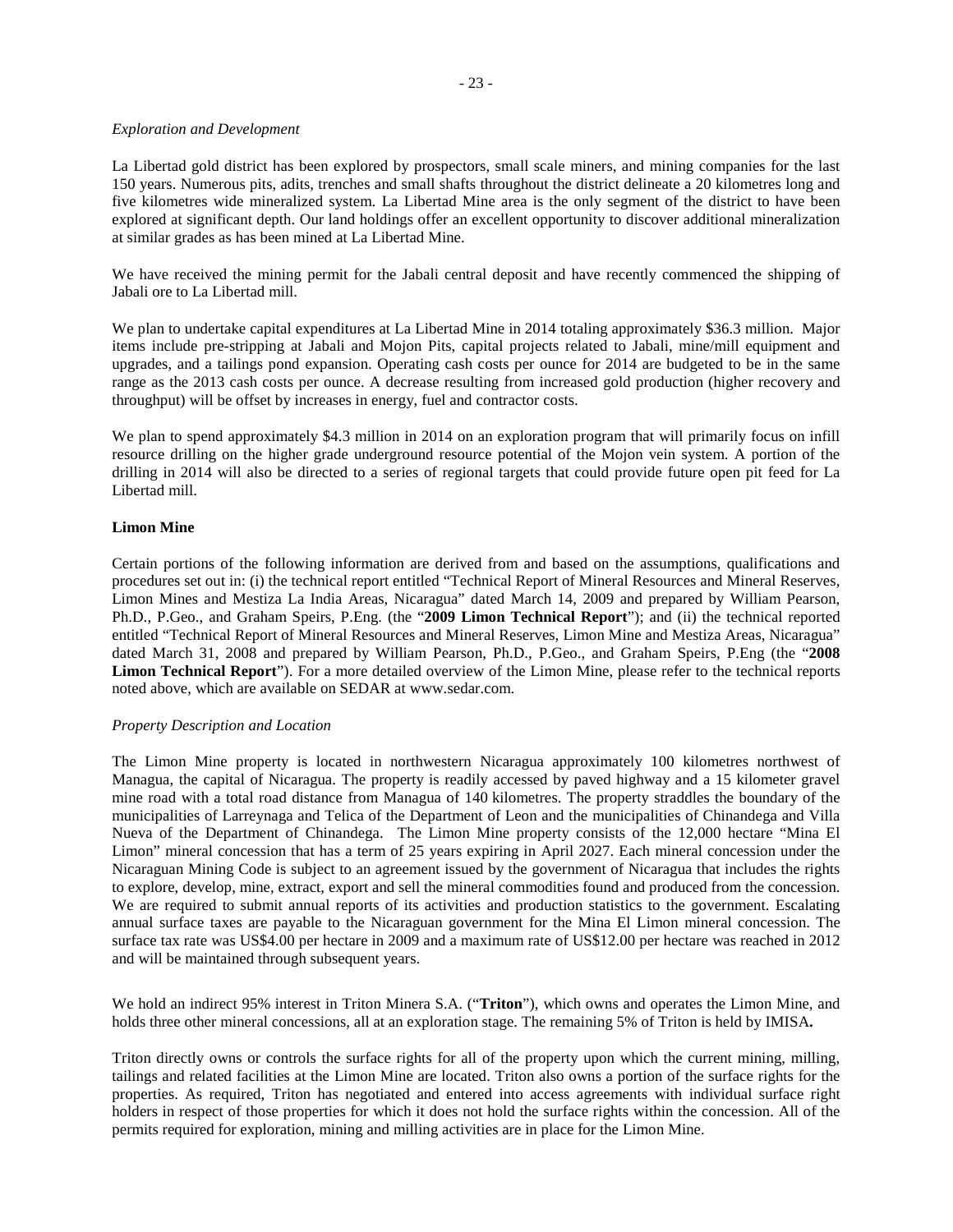RG Exchangeco Inc., a subsidiary of Royal Gold, Inc., holds a 3% NSR royalty on the gold production from the Limon Mine and certain other concessions. The revenue from the Limon Mine is also subject to a 3% ad valorem tax on gold production payable to the Government of Nicaragua, which is considered a deductible expense for purposes of computing corporate income tax.

Internacional de Comercial S.A. holds a royalty equal to 5% of the net profit of Triton Mining (USA) LLC ("**Triton USA**"), our indirect subsidiary that holds a 47.5% interest in the Limon Mine. Net profit is defined as the excess of gross revenue (being all revenue received from the operation by Triton USA of its business) over expenses (being specified as costs incurred and charged as expenses by Triton USA arising from its business, including working capital and operating expenses, royalties paid, borrowing costs, taxes and general sales and administrative expenses).

# *Access, Climate, Local Resources, Infrastructure and Physiography*

The property is readily accessed by paved highway and a 15 kilometre gravel mine road with a total road distance from Managua of 140 kilometres. There are three local villages, Limon, Santa Pancha and Minvah, with an aggregate population of approximately 10,000 people which includes many of the employees of the Limon Mine. Leon, the second largest city in Nicaragua, is approximately 45 kilometres to the southwest of the Limon Mine.

The Limon Mine operates year round and is not normally affected by the typical seasonal climatic variations. The climate is tropical with a hot, wet season from May through November and a hotter, dry season from December through April. The mean annual temperature is 27°C with an average annual precipitation of two metres. The mining operations are in an area of low to moderate relief with elevations from 40 to 300 metres above mean sea level and plenty of flat areas for mine infrastructure. The area is covered with sparse vegetation, consisting predominantly of grasslands and scrub brush with widely spaced trees.

In general, Nicaragua has a moderately developed infrastructure of telecommunications, roads, airports and seaports and there is a fairly high literacy rate among the population with an ample supply of skilled and unskilled labour. Electrical power for the Limon Mine is obtained from the national grid system with backup generators at the mine site. Water, both industrial and potable, is drawn from local sources.

# *History*

Gold mining in the Limon district began in the 1850s and modern mining and exploration began in 1918. Production from the Limon Mine has been continuous since 1941. From 1941 to 1979, Noranda Inc. controlled the Limon Mine and produced just over 2.0 million ounces of gold from 4.1 million tonnes of ore. Production rates in this period started at 200 tonnes per day and increased to 345 tonnes per day. In 1979, the Sandinistas confiscated and nationalized the mine. Production under government control is reported to have been 280,000 ounces of gold from an estimated 1.9 million tonnes of ore.

# *Geological Setting*

Nicaragua can be divided into three major terraines. A northwest striking graben, 30 to 40 kilometres in width, parallels the Pacific coastline along the western side of the country. This graben hosts up to 16 active or recently active volcanoes and is the site of thick Quaternary to Recent volcanic deposits. To the southwest, between the graben and Pacific coast, a narrow belt, 10 to 20 kilometres in width, of Tertiary, Mesozoic and Palaeozoic rocks is preserved. To the northeast of the graben, the Tertiary, Mesozoic and Palaeozoic "basement" is overlain by a major unit of Tertiary volcanics; namely, the Coyol (Miocene-Pliocene) and Matagalpa (Oligocene-Miocene) Groups. The Coyol Group hosts the known vein gold deposits in Nicaragua, including the Limon Mine.

The Limon Mine, located along the eastern edge of the northwest striking graben, is within an area of low hills that is in contrast with the level plain of the graben floor. Approximately 50% of the area in the general vicinity of the Limon Mine is covered by a thin layer of Quaternary to Recent deposits of volcanic ash and alluvium. The Limon Mine concession is underlain by volcanic strata that are correlated with the Miocene-Pliocene Coyol Group that is present over extensive areas of western Nicaragua. Coyol Group rocks exposed on the Limon Mine concession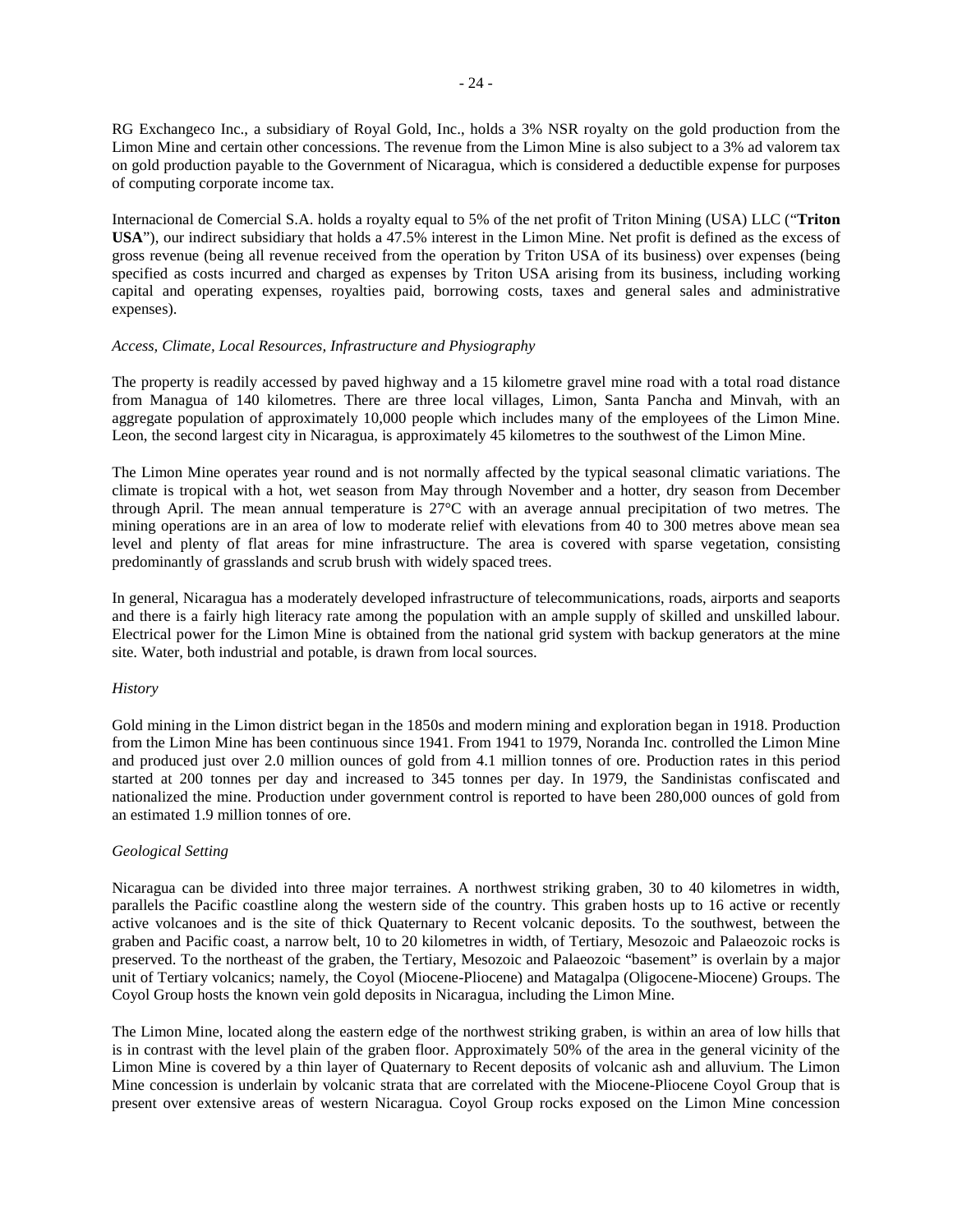range from intermediate to felsic composition volcanic and volcanoclastic strata that are cut by minor intermediate to felsic hypabyssal intrusive bodies.

## *Exploration*

The main focus of the exploration work on the Limon property to date has been on the Santa Pancha 2 (Pozo #5) area, located one kilometre north of the current underground mining at Santa Pancha. The hanging wall structure appears to be the best host to mineralization where average true widths between 2 to 15 metres were intersected. Results demonstrate continuity of grade and width over a strike length of 1 kilometre and to depths of 230 metres. Of note are holes LIM-12-3648 with 5.65 g/t gold over 14.92 metres true width, LIM-12-3651 with 15.70 g/t gold over 4.92 metres true width, and LIM-12-3655 with 5.70 g/t gold over 8.30 metres true width (all gold grades are uncapped).

Further south, the 4 to 10 metres average true width of the footwall structure returned some equally good grades. Holes contained up to 5.44 g/t gold over 6.58 metres true width (LIM-12-3691), 5.27 g/t gold over 10.03 metres true width (LIM-12-3692) and 17.23 g/t gold over 4.79 metres true width (LIM-12-373).

The 2013 exploration program at the Limon Mine focused largely on mine related resource infill drilling of the Pozo #5 shaft and evaluation drilling further south of the same Santa Pancha structure at Pozo #4. The Mercedes – Aparejo structure in the furthest north part of Santa Pancha was also tested. A total of 85 drill holes were completed for 15,102 metres with the bulk of the drilling on the Pozo #4 and #5 programs.

The infill drilling on Pozo #5 was completed during the year and highlights of this are holes LIM-13-3751 with 17.98 g/t gold over 2.9 metres true width, LIM-13-3757 with 5.68 g/t gold over 3.55 true width, LIM-13-3765 with 12.94 g/t gold over 2.2 metres true width, LIM-13-3783 with 14.17 g/t gold over 6.9 metres true width, LIM-13-3785 with 10.19 g/t gold over 6.65 metres true width, LIM-13-3786 with 14.4 g/t gold over 5.3 metres true width and LIM-13-3787 with 5.06 g/t gold over 9.75 metres true width. The purpose of this drilling was to convert inferred to indicated resources by increasing the density of drilling throughout the approximately 450 metres of strike length.

The Pozo #4 drilling program was designed to be resource infill drilling of this area and highlights of this program are holes LIM-13-3752 with 6.36 g/t gold over 6.45 metres true width, LIM-13-3801 with 7.49 g/t gold over 6.8 metres true width, LIM-13-3804 with 8.78 g/t gold over 7.3 metres true width, LIM-13-3808 with 8.2 g/t gold over 4.45 metres true width and LIM-13-3810 with 10.58 g/t gold over 2.8 metres true width. This drilling covered approximately 300 metres of strike length.

Additional drilling was completed over the Aparejo – Mercedes structure with 14 holes drilled on two parallel structures. The highlight of this program is hole LIM-13-3818 which returned 3.28 g/t gold over 0.95 metres true width. This program was designed to test for shallow, open pit targets.

The regional focus of the exploration program was concentrated on near mine open pit targets as well as evaluating the best targets for drilling in 2014 and 2015.

#### *Mineralization*

Gold mineralization at the Limon Mine and northwestern Nicaragua is typical of low-sulphidation, quartz-adularia, epithermal systems. These deposits were formed at relatively shallow depth, typically from just below the surface to a little over one kilometre deep. To date this is the only style of gold mineralization that has been found and reported in the Tertiary rocks of northwestern Nicaragua. Silver is generally a commercially minor by-product of the gold mineralization. All gold production has been from quartz vein and quartz vein-breccia deposits hosted in linear structural features and often accompanies minor pyrite and trace amounts of base metal sulphides. Gold is generally fine to very fine grained and relatively uniformly distributed throughout the higher grade parts of the veins. Only minor occurrences of disseminated or stockwork type epithermal precious metal mineralization have been reported. Mineral showings or deposits for other metals are not known in the area.

Three producing and past-producing vein systems account for almost all of the gold produced from the Limon Mine district; these are the Limon, Santa Pancha and Talavera systems. A large number of other weakly mineralized quartz veins have been identified and explored, some with minor development and production. The productive vein systems are approximately 1.0 to 2.0 kilometres long with vein widths from less than 1.0 metre to 25 metres. All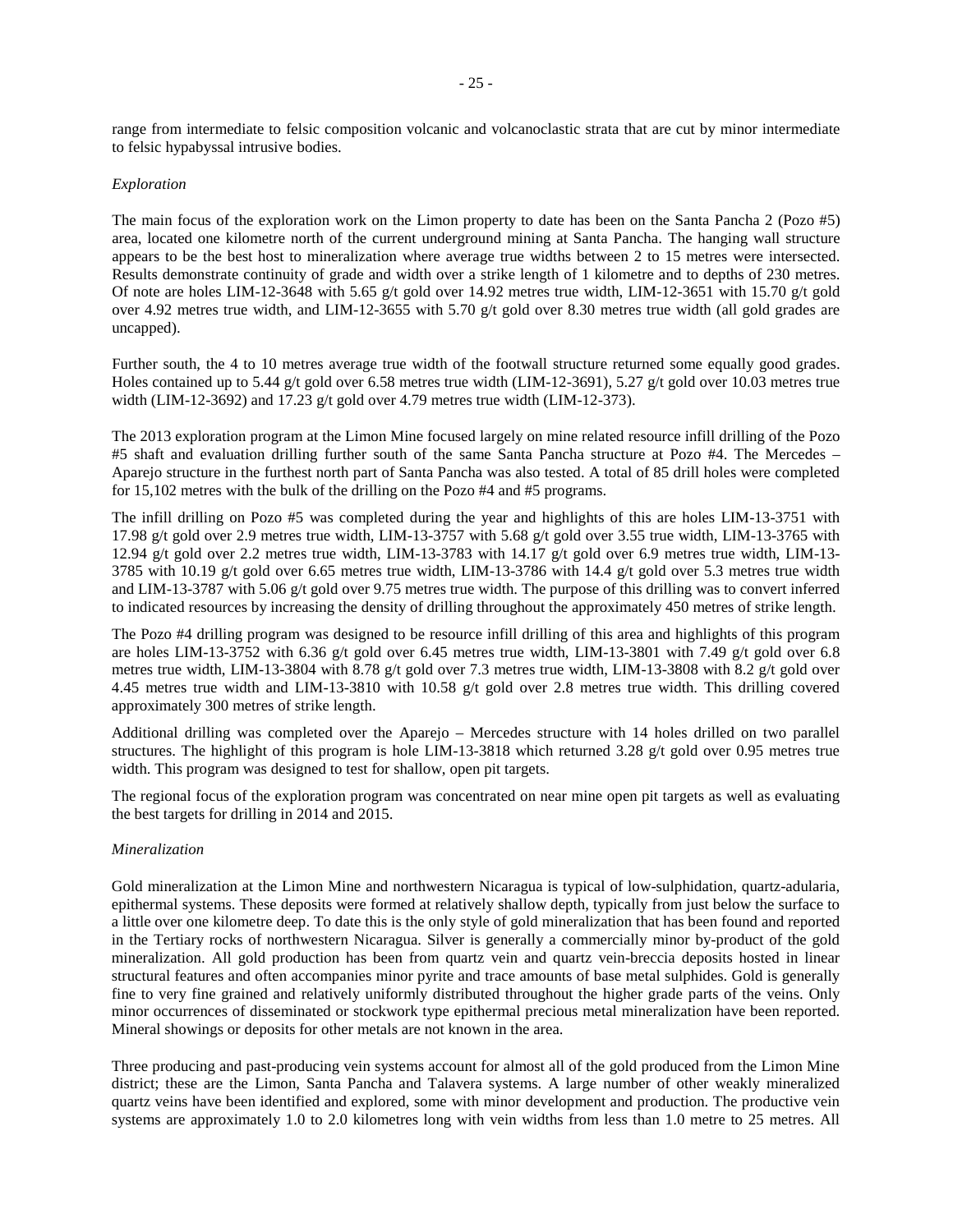economic gold mineralization found and mined to date lies within 400 metres of the surface. The productive and prospective elevations within the vein systems vary systematically across the district. Post-mineral faults locally disrupt and offset the veins.

# *Drilling*

The Limon Mine property drilling program that we carried out in 2012 consisted of 100 diamond drill holes totalling 16,538 metres. The program objectives were to look for near surface open pit resources (Babilonia, Mercedes, Aparejo) and test the northern portion of the Santa Pancha vein structure for un-mined segments of vein material on the Pozo #4 and #5 vein target. In addition, several verification holes were completed on regional vein targets to twin historic drill holes.

During 2013, we completed a total of 15,102 metres of drilling in 85 holes. The majority of the drilling was completed over the Santa Pancha vein structures on the northern portions of the Pozo #4 and #5 areas. This was largely resource infill drilling and utilized the greater portion of the drill budget in 2013. The Mercedes – Aparejo structures were tested for open pit targets and two holes were drilled in the Loma Sola area, the potential eastern extension of the Talavera structures under cover.

# *Sampling and Analysis*

Materials sampled for mineral resource and mineral reserve estimation include drill core and underground workings. Drill core recovery at the Limon Mine is generally very good. Mineralized drill core intervals to be sampled are identified and marked by a geologist. Visual indicators of the intervals to be sampled includes quartz veins, silicified breccias, silicified rock and other altered zones identified by the geologist. Sample intervals are selected based on changes in mineralization style and are normally extended for two metres into un-mineralized rock. Marked sample intervals are split or sawn in half. A technician collects a continuous sample of the split or sawn core; sample lengths vary from 0.5 metres to 1.5 metres.

Underground development workings that expose mineralized veins are routinely mapped and sampled using continuous chip samples taken at waist height perpendicular to vein contacts. Samples are taken for each round of advance, giving a sample spacing of approximately three metres along the vein strike. The complete width of the development drift is sampled. A sample is normally taken for each one metre of vein width; sample lengths may vary depending on the width of the vein and changes of geology. Sampling is by a trained technician under the supervision of the mine geologist. Materials sampled as part of ongoing exploration activities include soils, boulders, rock outcrops, trenches and drill core. A geologist either takes, or supervises the taking of, all samples. Exploration samples of rock outcrops and boulders are normally taken as discontinuous chip samples, while trench samples are taken as continuous chip samples. These exploration sample materials are used to detect the presence of precious metals for target identification and are not normally used for resource estimation.

# *Security of Samples*

Exploration drill and trench samples are prepared at the Limon Mine laboratory. We employ stringent Quality Assurance/Quality Control ("**QA/QC**") procedures, including the insertions of certified standards, blanks and duplicates approximately every 25 samples. Pulverized drill and trench samples were shipped to Canada and assayed at ALS Chemex in North Vancouver, British Columbia. In 2013, approximately 7% of the Limon Mine exploration drill core samples were sent to ALS in Vancouver for check assay analysis.

Samples from the mining operation are delivered by the mine geologist or technician directly to the mine laboratory each day upon the completion of underground sampling. All drill core from surface and underground drill holes is taken one or more times per shift from the drill rigs directly to a secured drill logging and sampling area within the guarded area of the mine property by authorized personnel. Within 24 to 48 hours, the potentially mineralized core intervals are photographed, logged and sampled; and the samples are delivered directly to the mine laboratory. Each sample is assigned a unique sample number that allows it to be traced through the sampling and analytical procedures and for validation against the original sample site. In the case of exploration drill core the second half of the split core is stored on-site as a control sample, available for review and re-sampling if required. Mineralized core intervals from in-fill production holes are sampled as whole core.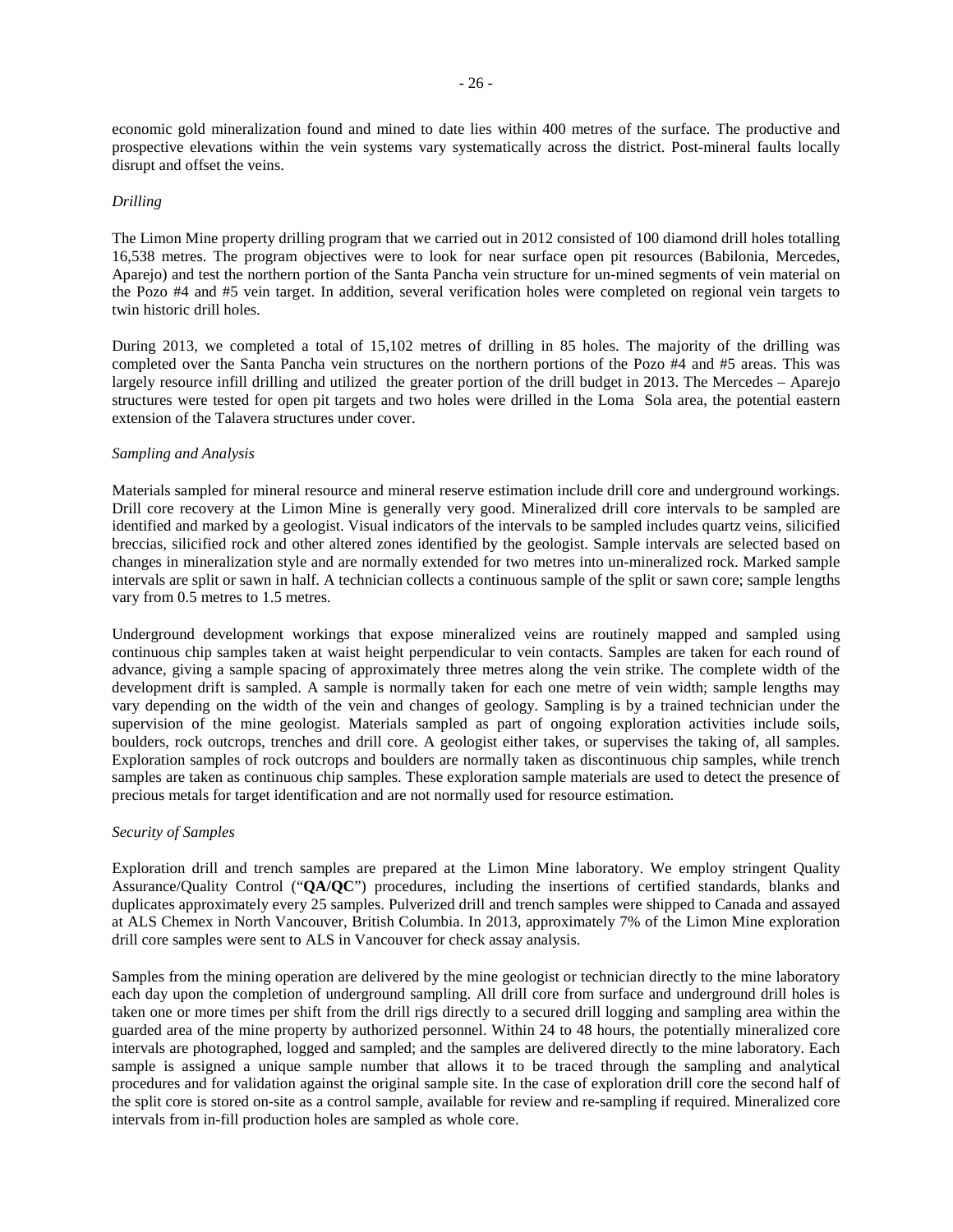## *Mineral Reserves and Resources*

The December 31, 2103 mineral resource and mineral resource estimates for the Limon Mine were completed by our personnel under the supervision of Kevin Pemberton, P.E. (Florida, USA), Chief Mine Planning Engineer for mineral reserves, and Brian Scott, P.Geo., Chief Geologist for mineral resources. Each is a Qualified Person as defined under NI 43-101.

Mineral reserves and resources are reported at a 95% ownership basis. Mineral reserves as of December 31, 2013 are reported for the Santa Pancha, Veta Nueva, Santa Emilia Sur and Babilonia vein structures. The Santa Pancha structure contains approximately 80% of the reported reserve ounces. Mineral reserves increased by approximately 30% from December 31, 2012 due to addition of new drilling at Santa Pancha 2 (Pozo #5), which allowed conversion of mineral resources to the mineral reserves category.

# **Attributable Proven & Probable Reserves 1,2,3,4,5,6**

| <b>Vein Structure</b>    | <b>Tonnes</b> | Grade g/t Au | <b>Ounces Au</b> | <b>Kg Au</b> |
|--------------------------|---------------|--------------|------------------|--------------|
| Open Pit                 |               |              |                  |              |
| Babilonia                | 72,000        | 2.89         | 7.000            | 210          |
| Santa Emilia Sur         | 53,000        | 4.91         | 8,000            | 260          |
| Veta Nueva               | 61,000        | 4.42         | 9.000            | 270          |
| <b>Open Pit Total</b>    | 186,000       | 3.97         | 24,000           | 740          |
| Underground              |               |              |                  |              |
| Santa Pancha 1           | 953,000       | 4.89         | 150,000          | 4.660        |
| Santa Pancha 2           | 461,000       | 5.63         | 83,000           | 2,600        |
| Veta Nueva               | 187,000       | 5.28         | 32,000           | 990          |
| <b>Underground Total</b> | 1,601,000     | 5.15         | 265,000          | 8.250        |
| <b>Grand Total</b>       | 1,787,000     | 5.03         | 289,000          | 8.990        |

Notes:

(1) Mineral reserves reported at a \$1,350 per ounce gold price within design pits.

(2) Cut-off grades and optimized design pits based on 2014 budget costs.

(3) Mineral reserves reported are fully diluted.

(4) Mineral reserves are reported above a series of variable cut-off grades based on haulage distance to mill facility and type of mining. Cut-off grades vary from 2.97 g/t gold to 3.4 g/t gold for underground reserves to 1.62 g/t gold for open pit reserves.

(5) Mineral reserves reported based on 95% ownership.

(6) Mineral reserve numbers have been rounded to reflect the accuracy of the estimate and numbers may not add due to rounding.

During 2013, drilling, resource modeling and mine planning work was completed at the Limon Mine.

Mineral resources at the Babilonia vein were upgraded to the mineral reserve category in 2013 because additional pit optimization and mine planning demonstrated that it was economically mineable. The mineral reserves at the Veta Nueva open pit were depleted to December 31, 2013 topography with the remaining reserves diluted by 20% based on operational experience.

Santa Pancha 1 mineral reserves are reported from the new resource model built by mine site personnel. Variable mining dilution was applied depending on the size of the designed stope. Santa Pancha 2 mineral reserves are reported based on a new block model, this area had a significant number of new drill holes supporting conversion of resources to reserves. Veta Nueva underground reserves were not changed from the December 31, 2012 estimate.

# **Attributable Measured and Indicated Resources 1,2,3,4,5**

| <b>Vein Structure</b> | <b>Tonnes</b> | Grade g/t Au | <b>Ounces Au</b> | Kg Au |
|-----------------------|---------------|--------------|------------------|-------|
| Open Pit              |               |              |                  |       |
| <b>Babilonia</b>      | 22,000        | 3.32         | 2,000            | 70    |
| Santa Emilia Sur      | 43,000        | 4.48         | 6.000            | 190   |
| <b>Open Pit Total</b> | 65,000        | 4.09         | 9.000            | 260   |
| Underground           |               |              |                  |       |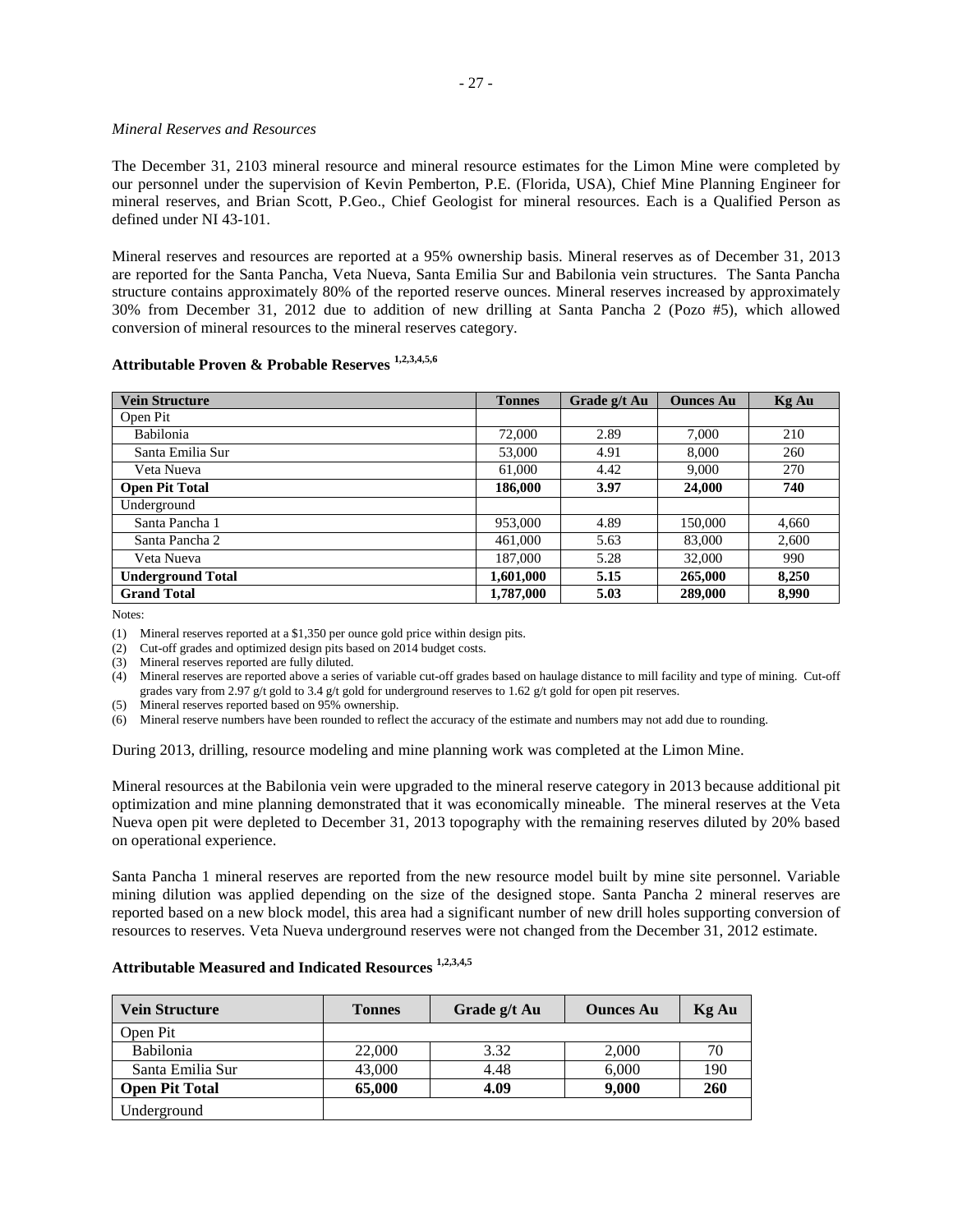| <b>Vein Structure</b>    | <b>Tonnes</b> | Grade g/t Au | <b>Ounces Au</b> | Kg Au |
|--------------------------|---------------|--------------|------------------|-------|
| Santa Pancha 1           | 401,000       | 4.41         | 57,000           | 1,770 |
| Santa Pancha 2           | 511,000       | 3.92         | 64,000           | 2,000 |
| Veta Nueva               | 132,000       | 3.80         | 16,000           | 500   |
| Veta Nueva West          | 97,000        | 3.97         | 12.000           | 390   |
| <b>Underground Total</b> | 1,142,000     | 4.08         | 150,000          | 4,660 |
| <b>Grand Total</b>       | 1,207,000     | 4.08         | 158,000          | 4.920 |

# **Attributable Inferred Resources 1,2,3,4,5**

| <b>Vein Structure</b>    | <b>Tonnes</b> | Grade g/t Au | <b>Ounces Au</b> | <b>Kg Au</b> |
|--------------------------|---------------|--------------|------------------|--------------|
| Open Pit                 |               |              |                  |              |
| Babilonia                | 28,000        | 3.87         | 3,000            | 110          |
| Santa Emilia Sur         | 14,000        | 3.48         | 2,000            | 50           |
| <b>Open Pit Total</b>    | 43,000        | 3.74         | 5,000            | 160          |
| Underground              |               |              |                  |              |
| Santa Pancha 1           | 271,000       | 5.41         | 47,000           | 1,470        |
| Santa Pancha 2           | 898,000       | 5.18         | 150,000          | 4,660        |
| Veta Nueva               | 25,000        | 3.22         | 3,000            | 80           |
| Veta Nueva West          | 13,000        | 3.24         | 1,000            | 40           |
| Atravazada               | 42,000        | 5.39         | 7,000            | 220          |
| <b>Underground Total</b> | 1,249,000     | 5.18         | 208,000          | 6,470        |
| <b>Grand Total</b>       | 1,292,000     | 5.13         | 213,000          | 6,630        |

Notes:

(1) Mineral resources are exclusive of mineral reserves.

(2) Underground mineral resources are reported above a cut-off grade of 2.6  $g/t$  gold. Open pit mineral resources are reported above a cut-off grade of 1.4 g/t gold within Lerches Grossman pit shells run at a per ounce gold price of \$1,550 per ounce

(3) Mineral resources that are not mineral reserves do not have a demonstrated economic viability. Due to the uncertainty that may be attached to inferred mineral resources, it cannot be assumed that all or any part of an inferred resource will be upgraded to an indicated or measured mineral resource as a result of continued exploration.

(4) Mineral reserves and mineral resources reported based on 95% ownership.

(5) Mineral resource numbers have been rounded to reflect the accuracy of the estimate and numbers may not add due to rounding.

For the mineral resource estimate as at December 31, 2013, we experienced an overall decrease in indicated resources and a large increase in inferred resources relative to the December 31, 2012 estimate. This is largely a result of the new drilling at the Limon property and converting mineral resources to mineral reserves.

Several of the mineral resource models were rebuilt in 2013-2014 including Santa Emilia Sur, Santa Pancha 1 and Santa Pancha 2. Santa Emilia Sur had four new holes, a revised vein interpretation and a new grade estimation plan. Resources at Santa Emilia Sur were moved from underground potential to open pit, based on the results of the new drilling.

Since the December 31, 2012 mineral resource statement, 60 drill holes were added to Santa Pancha 2 (Pozo #4 and #5) area. This drilling was used to support a new interpretation and resource model based on zones defined as vein, mixed and stockwork. The three zones allow for better definition of gold grades for estimation and is a better tool for mine planning. The drilling and revised models account for the differences between the December 31, 2012 mineral resource statement and the December 31, 2013 mineral resource statement set out above.

Santa Pancha 1 resource model was updated this year by our mine personnel. Approximately 10 new drill holes plus underground sampling and mapping were used in the vein interpretations used as the basis for the resource. Previous models were built on the vein/stockwork/breccia package and did not have the benefit of the more recent underground sampling. Gold grades reported from the new model are higher than from the previous model; however these new grades are fully undiluted.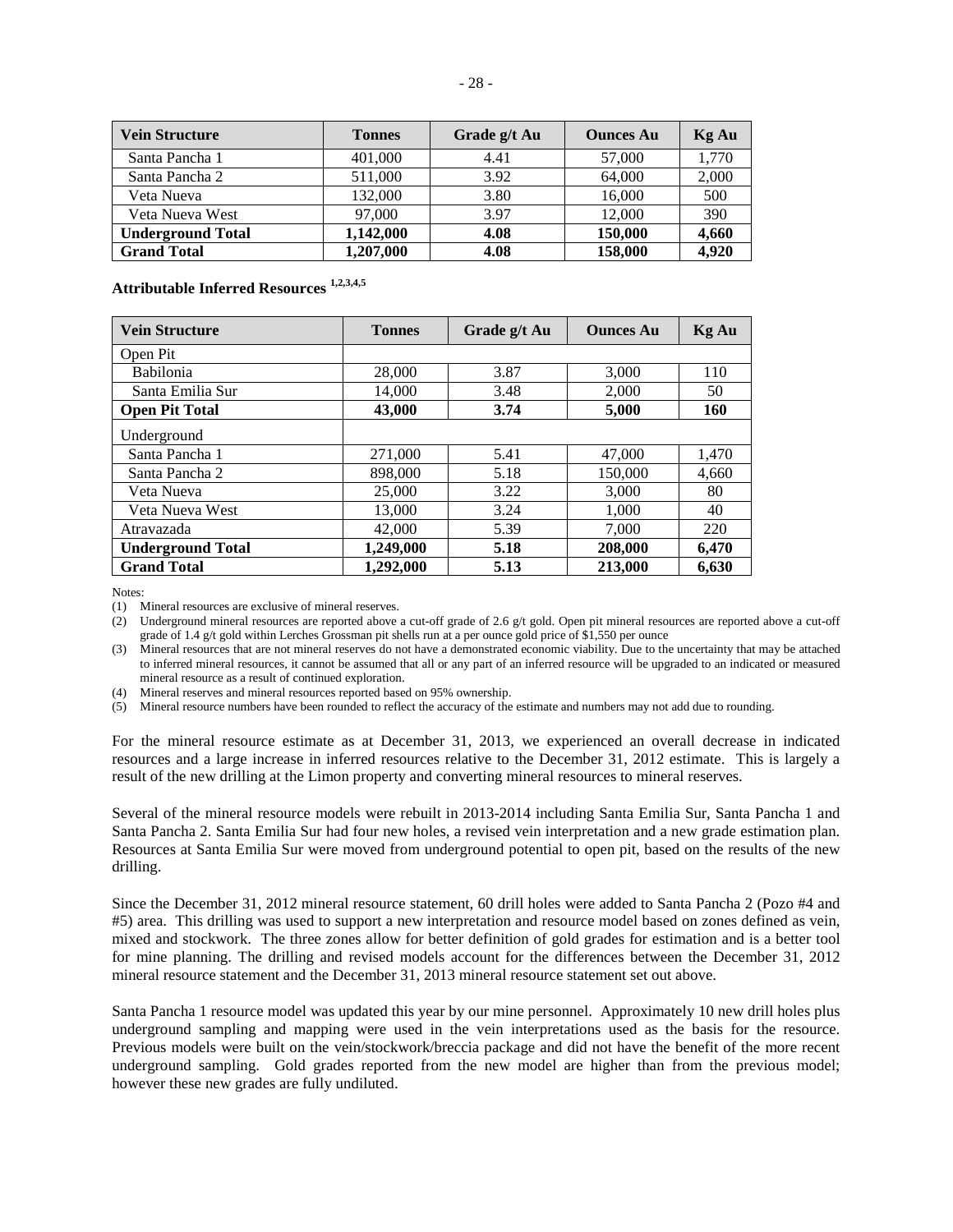# *Mining Operations*

The Santa Pancha vein system has become the primary source for underground exploitation of ore. Access for underground mining at Santa Pancha is provided for by a ramp system that branches at the 90 metre level into both north and central ramps. The deepest level of the mine is at approximately 170 metres below surface. Two raises support the mine ventilation system and also one of them serves as an emergency escapeway. Future mining at Santa Pancha will require deepening the mine and expanding the mine along strike. Dewatering is a critical component of mining at Santa Pancha and pumps are currently working in two of the existing shafts to ensure that water levels are maintained at safe levels below the deepest workings. Continued deep development in Santa Pancha and improvements in this dewatering system represent a significant portion of the capital estimate for the next few years.

The Limon Mine mill is a nominal 1,000 tonnes per day CIP gold recovery plant. The mill through-put capacity increased to 1,200 tonnes per day in 2013 due to ongoing improvements made to the mill, and is currently operating at a through-put capacity of 1,375 tonnes per day. Run of mine ore is hauled by truck from small open pits (which are located within a radius between one and five kilometres from the process plant) and the Santa Pancha Mine (six kilometres from the process plant). Ore is stockpiled in front of the primary crusher or dumped directly into the 36 tonne capacity dump hopper feeding the jaw crusher. This stockpile is used to blend the various ore sources to maintain a consistent grade in the mill feed.

We reported gold production of 58,191 ounces in 2013. Production from the Limon Mine for 2013 and for each of the five previous years is as follows (including January 1, 2008 to March 25, 2009, which was prior to our acquisition of Limon Mine):

|                   | <b>Units</b>         | 2013   | 2012   | 2011   | 2010   | 2009   | 2008   |  |
|-------------------|----------------------|--------|--------|--------|--------|--------|--------|--|
| <b>Mill Feed</b>  | (000 t)              | 445    | 397    | 381    | 343.0  | 260.5  | 289.0  |  |
| <b>Head Grade</b> | $(g/t \text{ gold})$ | 4.46   | 4.2    | 4.1    | 4.2    | 4.4    | 4.9    |  |
| <b>Recovery</b>   | $(\%)$               | 91.42  | 91.19  | 90.0   | 88.7   | 86.0   | 84.9   |  |
| Gold<br>Recovered | (oz)                 | 58.191 | 48,950 | 45.037 | 40.126 | 31.464 | 33,880 |  |

For 2014, the Limon Mine is projected to produce approximately 62,000 to 70,000 ounces of gold at operating cash costs of approximately \$650 to \$675 per ounce. The increase in budgeted gold production in 2014 over 2013 is the result of delivering higher grade ore primarily from the Santa Pancha underground and Veta Nueva open pit to the mill and improved through-put and recovery at the process plant by expanding the leach tank capacity.

#### *Exploration and Development*

Our exploration budget for the Limon Mine property for 2014 is approximately \$4.3 million to fund approximately 10,700 metres of drilling. The program includes completing the infill drilling along the Santa Pancha 2 (Pozo 4-5) structure plus drill testing regional targets. We plan to undertake capital expenditures at the Limon Mine in 2014 totaling approximately \$19.7 million. The majority of this capital expenditure will fund underground mine development, particularly for Santa Pancha 2, underground equipment purchases and continued plant and infrastructure improvements.

#### <span id="page-30-0"></span>**Masbate Mine**

Certain portions of the following information are derived from and based on the assumptions, qualifications and procedures set out in the technical report entitled "NI 43-101 Technical Report Masbate Gold Project Republic of the Philippines" dated June 20, 2012 and prepared by Mark Turner, B.Eng., MAusIMM CP, Andrew Vigar, B.App. Sc Geo., FAusIMM, MSEG and Stephen Jones, B.Eng., FAusIMM CP (the "**Masbate Technical Report**"). For a more detailed overview of the Masbate Mine, please refer to the technical report noted above, which is available under CGA's profile on SEDAR at [www.sedar.com.](http://www.sedar.com/)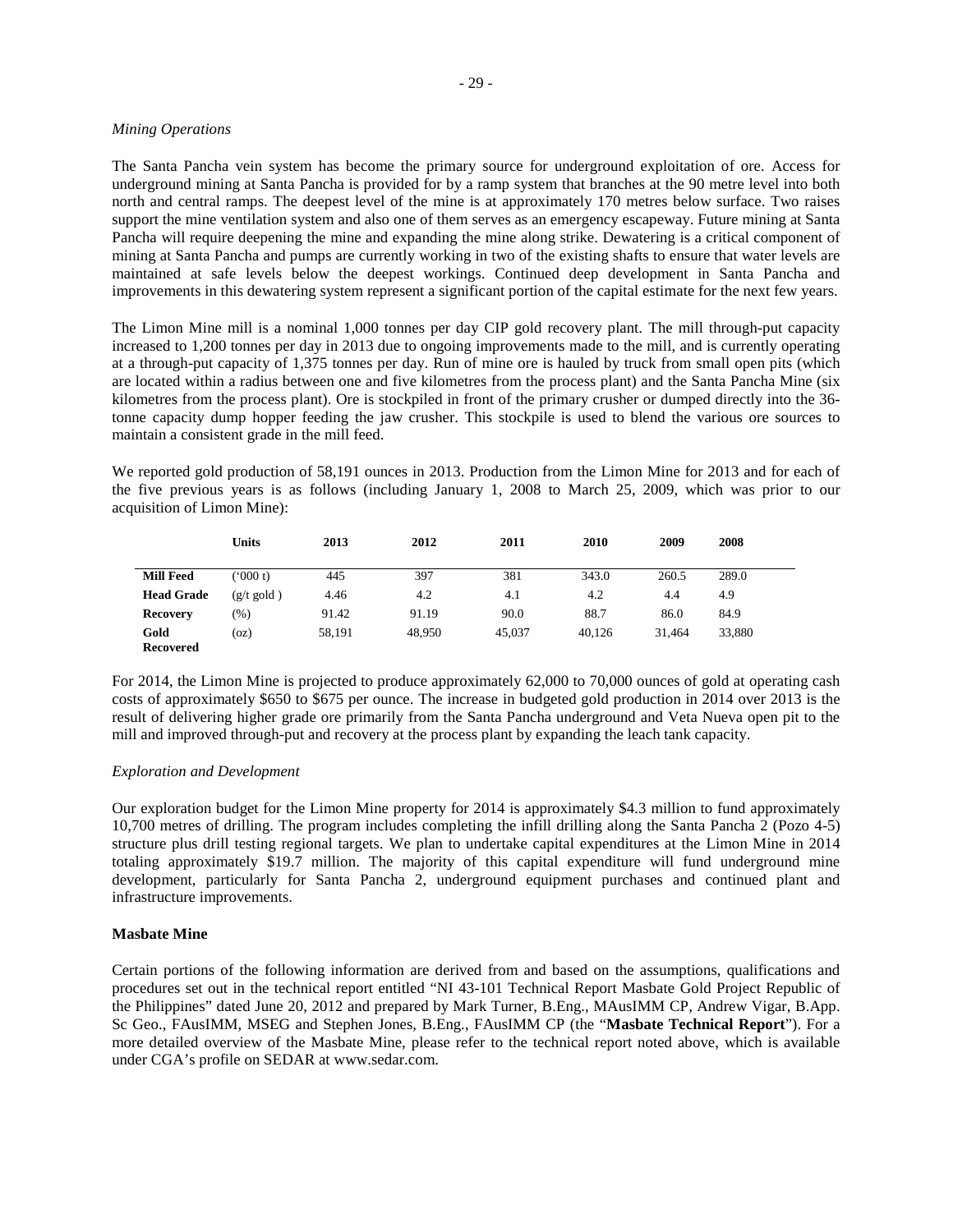#### *Project Description and Location*

The Masbate Mine is located near the northern tip of the island of Masbate, 360 kilometres south-east of Manila, the capital city of the Philippines. The Masbate Mine lies within the municipality of Aroroy, Masbate Province, in the Philippines. The project can be accessed by a commercial airline service, which flies daily to Masbate City, and a 70 kilometre drive on a partially sealed road to the project site. Alternate access to the site from Masbate City is via a one hour boat ride. The site is equipped with a barge loading jetty where heavy equipment and consumables are delivered and offloaded. We acquired our interest in the Masbate Mine through our acquisition of CGA in January 2013. We indirectly own the Masbate Mine through our 100% ownership of Philippine Gold Ltd., which owns 40% of Filminera Resources Corporation ("**FRC**") and 100% of Philippine Gold Processing & Refining Corporation ("**PGPRC**")., the owner of the mineral processing facility. The remaining 60% of FRC is owned by a Philippine registered company, Zoom Mineral Holdings Inc. ("**Zoom**"), in which we hold a 40% interest. We also hold an option to acquire the remaining 60% of Zoom and to determine a new Philippine holder of the interest, in accordance with Philippine law.

FRC holds the mineral tenements that include the Masbate Mine. The mining claims and applications cover an area of approximately 10,807 hectares. We also hold an interest, through Vicar Mining Corporation, in the highly prospective Pajo property, immediately to the north of the Colorado Pit, which covers an area of 786 hectares. PGPRC, which is indirectly wholly-owned by us, has developed and owns the process plant on the island of Masbate and is responsible for the sale of all gold. PGPRC and FRC have a contractual relationship, which includes PGPRC purchasing all of the Masbate Mine ore from FRC at a price equal to the cost for the ore plus a predetermined percentage, while maintaining joint financial and legal liability for the social and environmental obligations under Philippine law.

CGA has obtained an Environmental Compliance Certificate ("**ECC**") 9804-003-120C for the Masbate Mine, pursuant to which it carries out an Environmental Protection and Enhancement Program for the life of the mine. This program is approved by the Philippines Department of Environment and Natural Resources (the "**DENR**"), and is required to be updated annually. During 2013, CGA continued to monitor activities in association with the DENR biannual site reviews by the multipartite monitoring team and internal environmental monitoring to measure compliance with the statutory requirements.

FRC has obtained and maintained the key agreements, permits, licences and certificates for its mining operations. These include the Mineral Production Sharing Agreement ("**MPSA**") 095-97-V and the ECC referenced above. Other appropriate permits have been obtained and maintained relating to operations. Some of the key permits are as follows:

- Mining covenants pertaining directly to the day to day mining operation. They include the MPSA's of the claims, mineral processing permit, explosive storage and handling permits, and safety permits.
- Ore Transport and Export Permits and Commodity Clearance to allow for the transport of the gold ore out of the Philippines.
- Electrical and mechanical permits.
- Additional environmental permits including, a waste water discharge permit to discharge waste water into the tailings impounding facility and various facility pollution permits, including the power plant emissions permit.
- Administrative permits cover areas such as the hospital, aerodrome, port, mayor's/business permit and radio transmissions. An important item is the right to water from the Guinobatan, Lanang and Bangon rivers.
- Real estate permits cover right-of-way agreements with local parties.

There is no royalty payable on the Masbate Mine, but a 2% excise tax on gross gold and silver sales is payable annually to the Philippine government under the MPSA regulatory framework. There is also a 1.5% social tax payable on mine costs.

The Philippines is a highly regulated environment and there are a significant number of permits required. These permits are issued for varying periods and need to be regularly renewed. Although we have a dedicated permitting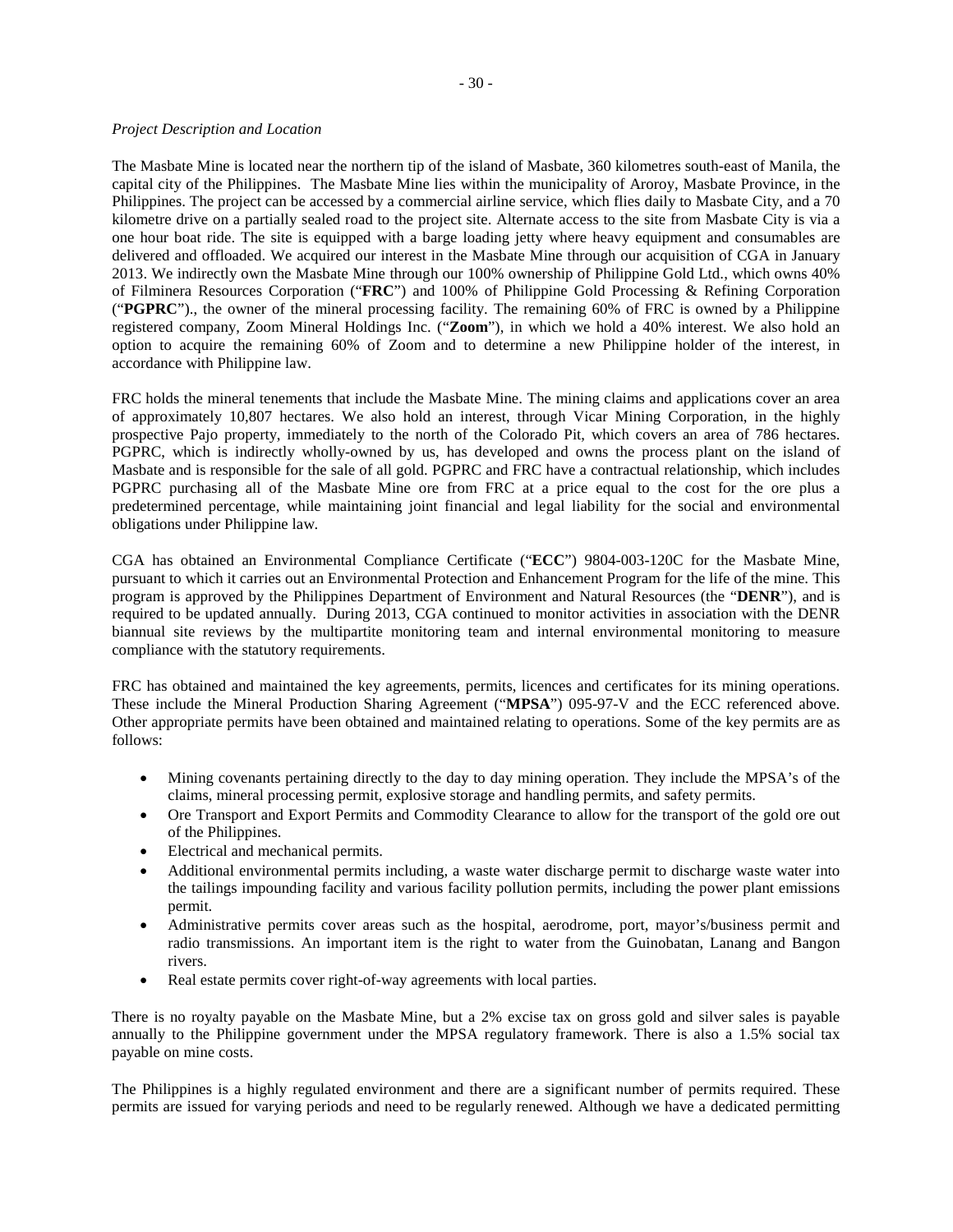team that constantly monitors progress, we are also reliant on the various regulatory bodies issuing the required permits.

#### *Access, Climate, Local Resources, Infrastructure and Physiography*

The Masbate Mine lies within the municipality of Aroroy, Masbate Province, in the Philippines. The project can be accessed by a commercial airline service which flies daily to Masbate City (population of approximately 85,000) and a 70 kilometre drive on a partially sealed road to the project site. Alternate access to the site from Masbate City is via a one hour boat ride. The site is equipped with a barge loading jetty where heavy equipment and consumables are delivered and offloaded.

The climate is tropical with a wet season and a hot, dry season. The wet season commences during June and lasts until February. Typhoons are frequent and commonly associated with heavy rainfall. Even during the dry season, the area experiences occasional typhoons. Average temperatures range from 28°C to 33°C during the wet season and 30°C to 35°C during the dry season.

Limited resources and facilities are available in the nearby town of Aroroy and in Masbate City. Technical services and items of significance are available in either Cebu or Manila. We recruit skilled and semi-skilled labourers from the areas local to the Masbate Mine for our work force. A digital satellite communications package provides phone, email and facsimile coverage to the mine site. Mobile telephone coverage is available throughout the majority of the mining and exploration areas. A multi-channel radio network is utilised for operations communication within the mine and process plant. The project area is well serviced by existing infrastructure. A 300 person camp is provided together with a staff housing compound for staff employees, with additional temporary/construction housing available locally for non-staff personnel. Water for processing and fresh drinking water is provided from the existing dam on the Guinobatan River and bores proximal to the dam. There is a port and an airstrip at the site and unsealed roads link the deposit to the provincial capital of Masbate City.

# *History*

In 1936, the Masbate Consolidated Mining Company was formed, incorporating several of the smaller mines at the project and operated until 1941, with mining ceasing during the war. There was no significant renewal of mining activity until 1979 when Atlas Consolidated Mining and Development Corporation ("**Atlas**") formed Masbate Gold Operations ("**MGO**"), constructed a mill and associated infrastructure and commenced open pit and, later, underground mining. Atlas mined the Masbate gold deposit between April 1980 and 1994.

In 1995, London Fiduciary Trust PLC, later renamed Philippine Gold PLC ("**PGO**") agreed with Atlas to purchase 100% of MGO. The MGO claims and assets were then transferred to FRC. During 1997 and 1998, FRC conducted an extensive programme of diamond and reverse-circulation drilling with the intention of upgrading the project's gold resources to comply with the Joint Ore Resources Committee Code standard for the reporting of ore resources and reserves and to complete a bankable feasibility study. FRC completed its first in-house feasibility study in December 1997. During 1999 and 2000 a series of corporate transactions saw the eventual acquisition of PGO by Thistle Mining, Inc. ("**Thistle**"). Late in 2000, PGO commenced a phase of development activities to increase the then current resource and reserve base of the project and to finalise a bankable feasibility study. On March 19, 2007, CGA acquired 100% of Thistle's interest in the Masbate Mine. On January 31, 2013, we acquired 100% of CGA's interest in the Masbate Mine.

# *Geological Setting*

The Philippine Archipelago forms part of the Western Circum-Pacific Rim, an island arc system lying at the junction of three crustal plates. It is a complex agglomeration of discrete terranes, ophiolitic slabs of oceanic origin and continental margin fragments, brought together by strike-slip fault displacement and by convergence and interaction of oceanic plates since late Mesozoic time (150 million years ago). All the major deposits in the Philippines are found along mobile orogenic belts, commonly in clusters and are predominantly the products of epithermal mineralization associated with episodic magmatism and intrusive rock emplacement, either into breccia or shear structures or in the form of porphyry deposits. The mineralizing events have been dated from early Cretaceous (110 million years ago) to Miocene (20 million years ago).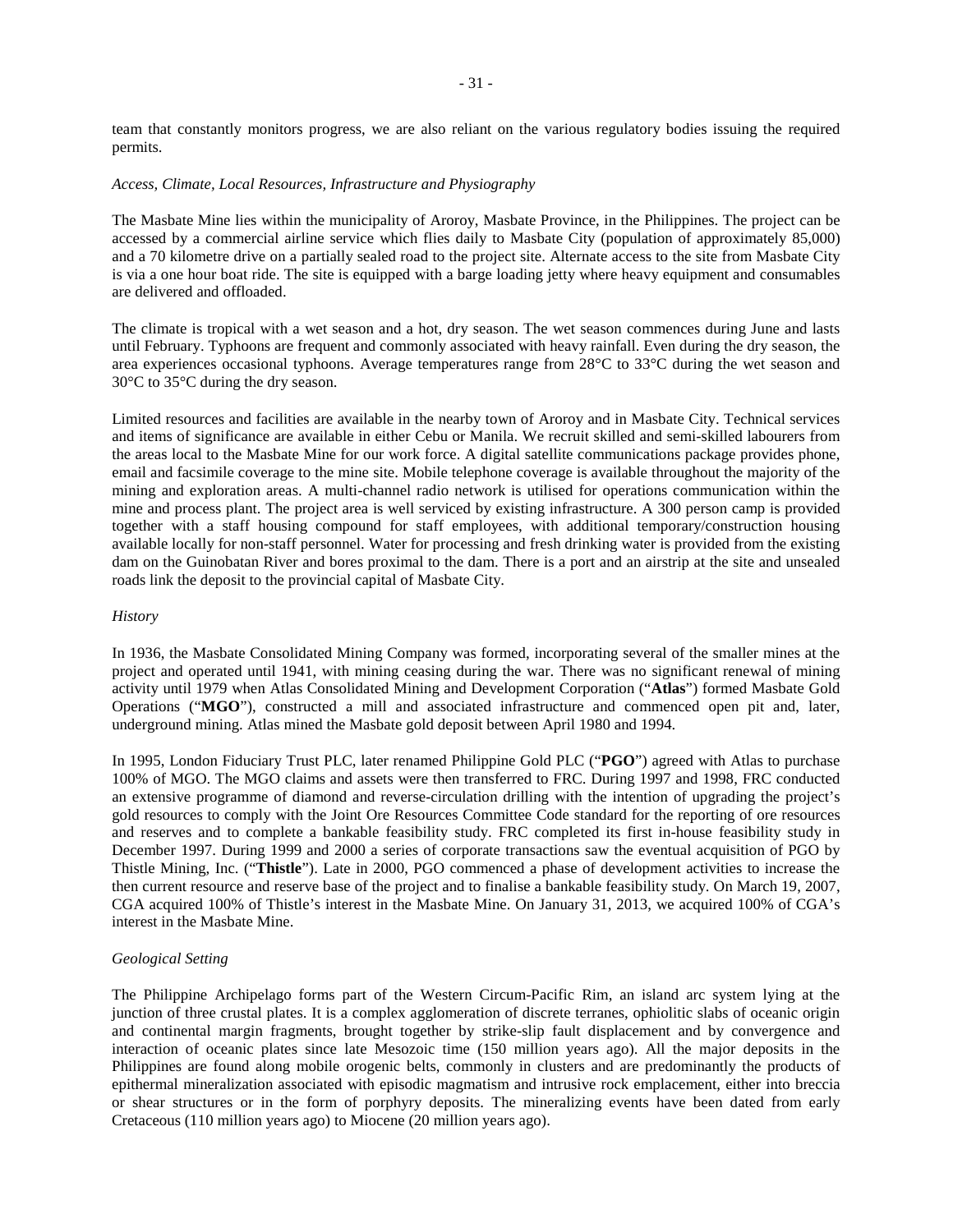The oldest rock units recognized in Masbate Island are the pre-Cretaceous Mt. Manapao Basalt and the Boracay formation, which represent deep marine volcanic flows and the corresponding pelagic capping of an ophiolitic basement, respectively. The Late Eocene-Oligocene Mandaon formation unconformably overlies this ophiolitic sequence and is intruded by the Middle Oligocene Aroroy Diorite. These rock units are, in turn, overlain by volcanic and clastic sequences of the Late Oligocene to Early Middle Miocene Sambulawan formation.

# *Exploration*

During 2009, the results of the 996.8 kilometre line helicopter geophysical survey (magnetics and radiometrics) of the Masbate exploration tenements were received. In May 2009, additional processing, modelling and interpretation of the survey data was also undertaken. The processing and modelling results show that the known Masbate mineralization (Main Vein, Colorado etc.) has a direct radiometric (potassium) and magnetic response. Using this signature a large 4 kilometre strike length potassium anomaly and associated magnetic vein response at Pinanaan, east of Main Vein was defined and showed potential for additional gold mineralization. In the south of the tenement additional targets occur at Bart AG, Balete, and David Sun. Magnetic inversion models also inferred a porphyry centre in the east of the Masbate tenement, in an area where previous small scale copper mining has taken place, and represent a possible porphyry copper style exploration target.

In 2012, exploration was concentrated on the following areas:

- upgrading of inferred resources;
- resource infill drilling;
- resource drilling at Pajo Hill;
- close to mine targets outside current resources;
- grass roots regional exploration including surface mapping, stream sediment sampling, and rock chip sampling; and
- an IP survey over a copper-gold porphyry target at Baleno.

The exploration targeted both inferred extensions of the ore bodies and close to mine targets outside the current resource envelope. The results were considered to be very encouraging in that relatively wide intervals of mineralization had been encountered in areas outside the current indicated resource envelope.

In 2013 exploration was focussed on the following areas:

- upgrading of inferred resources to indicated status;
- drilling the NW extension of the high grade Montana vein and the calculation of a new resource estimate;
- resource drilling at Pajo Hill;
- drilling for metallurgical samples for recovery and comminution testwork;
- condemnation drilling in the proposed Macayo waste dump area;
- exploration drilling at close to the mine targets outside of the current reserves at Baleno and Bart-Ag; and
- grassroots regional exploration including soil orientation surveys, soil sampling surveys, trenching and mapping.

# *Mineralization*

Gold mineralization at the Masbate Mine is hosted by quartz and quartz-calcite veining. Quartz veining is developed in all of the lithologies described above. Individual mineralized veins can be traced up to three kilometres; the known system extends over a strike of more than 16 kilometres from Balete in the south to Pajo in the north. The more significant vein networks vary in width from 1 metre up to 20 metres. At Main Vein, where different structural orientations intersect, a broad zone of alteration or brecciation often occurs resulting in mineralized zones up to 75 metres wide. Mineralized vein networks extend to a depth of at least 300 metres below the topographic surface. In most instances, the total depth of mineralization has yet to be established.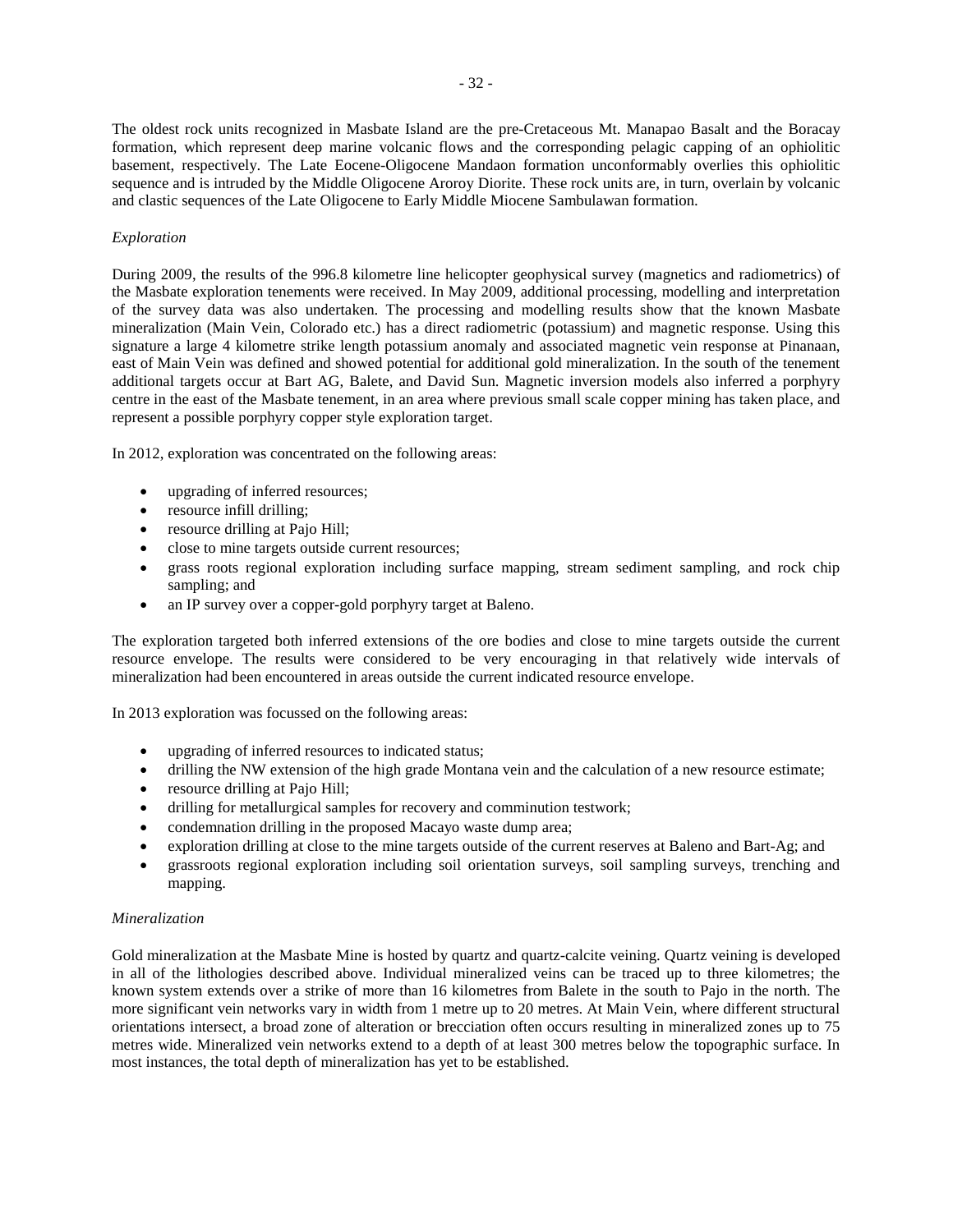Drill hole logging and field mapping show a complex evolution of veining as follows:

- 1. Early dark grey, chalcedonic, massive, brecciated quartz veins with pyrite and chalcopyrite.
- 2. Light grey to white crustiform quartz veins with pyrite, chalcopyrite and local electrum.
- 3. Light grey vuggy chalcedonic to fine grained, vuggy quartz veins and stringers with pyrite, chalcopyrite and local electrum.
- 4. Light grey chalcedonic to blue opalline to white transparent, drusy, crustiform, colloform quartz with pyrite, chalcopyrite and electrum. It irregularly overprints vein phases 1 to 3 and locally increases the gold grade significantly.
- 5. Similar to vein type 4 except it is dark grey due to greater amounts of banded fine grained pyrite, sphalerite, galena and sulfosalts with local electrum.
- 6. Late calcite veining and breccia fill. Gangue.

The quartz vein systems strike NW-SE and NNW-SSE and are strongly overprinted by cataclastic deformation within fault zones. Textural information indicate that the fault zones now observed at the Masbate Mine represent renewed brittle deformation of earlier structures that hosted mineralization

Gold (more correctly, electrum) is typically observed as less than 10 micron inclusions within pyrite or goethite, at the margins of pyrite and other sulphide phases, or more rarely, as free particles up to 500 micron in size. Analysis of residual gold in tailings suggests a small amount of gold at Masbate is present within silicate minerals.

# *Drilling*

FRC was granted a 52.3 square kilometre exploration permit in 2010. The permit is contiguous to the tenements currently being exploited by the Masbate Mine. During 2012, a total of 397 holes totalling 79,722 metres of diamond core and reverse circulation drilling were completed. A total of 15 different targets were drilled in the 2012 program and the results from 2,754 holes including 42 trenches were used for the mineral resource update including results from 605 new holes since the last model update in 2011.

During 2013, 256 drill holes totalling 36,171 metres were drilled over 14 vein zones. As part of mining operations an additional 8,596 reverse circulation ("**RC**") grade control and 794 probe holes were completed totalling more than 170,000 metres.

The exploration assay data cut-off date for the mineral resource update was January 14, 2013, which allowed inclusion of several infill holes in the Colorado zone and more complete results for the extension Montana vein. The results from 2,984 exploration holes totaling 288,063 metres of drilling and 346,862 assays were available for the update. This is an addition of 331 drill holes since the last mineral resource update.

The 2013 drill program has defined a new extension to the previously mined Montana Vein extending more than 850 metres northwest from the Montana open pit and has extended the strike length of the Montana vein to 1300 metres. Located 600 metres west of the currently mined Colorado pit, along the main haulage road to the mill, the new Montana extension will provide a closer, higher grade source of ore for the Masbate mill. The Montana Vein remains open at depth and additional resource drilling is planned for the second quarter of 2014.

# *Sampling and Analysis*

During 2013, 170,871 grade control samples were collected and submitted for analysis. Grade control programmes throughout the period were conducted by dedicated RC drill rigs and within the mining cycle, standardised to a consistent 6 metre x 12 metre drill pattern spacing and 24 metre hole length. Grade control drill samples are collected at 1 metre down hole intervals using a rig mounted, Metzke cone splitter. Grade control samples are analysed onsite at a purpose built laboratory operated by SGS Philippines Incorporated ("**SGS**") since April 2009.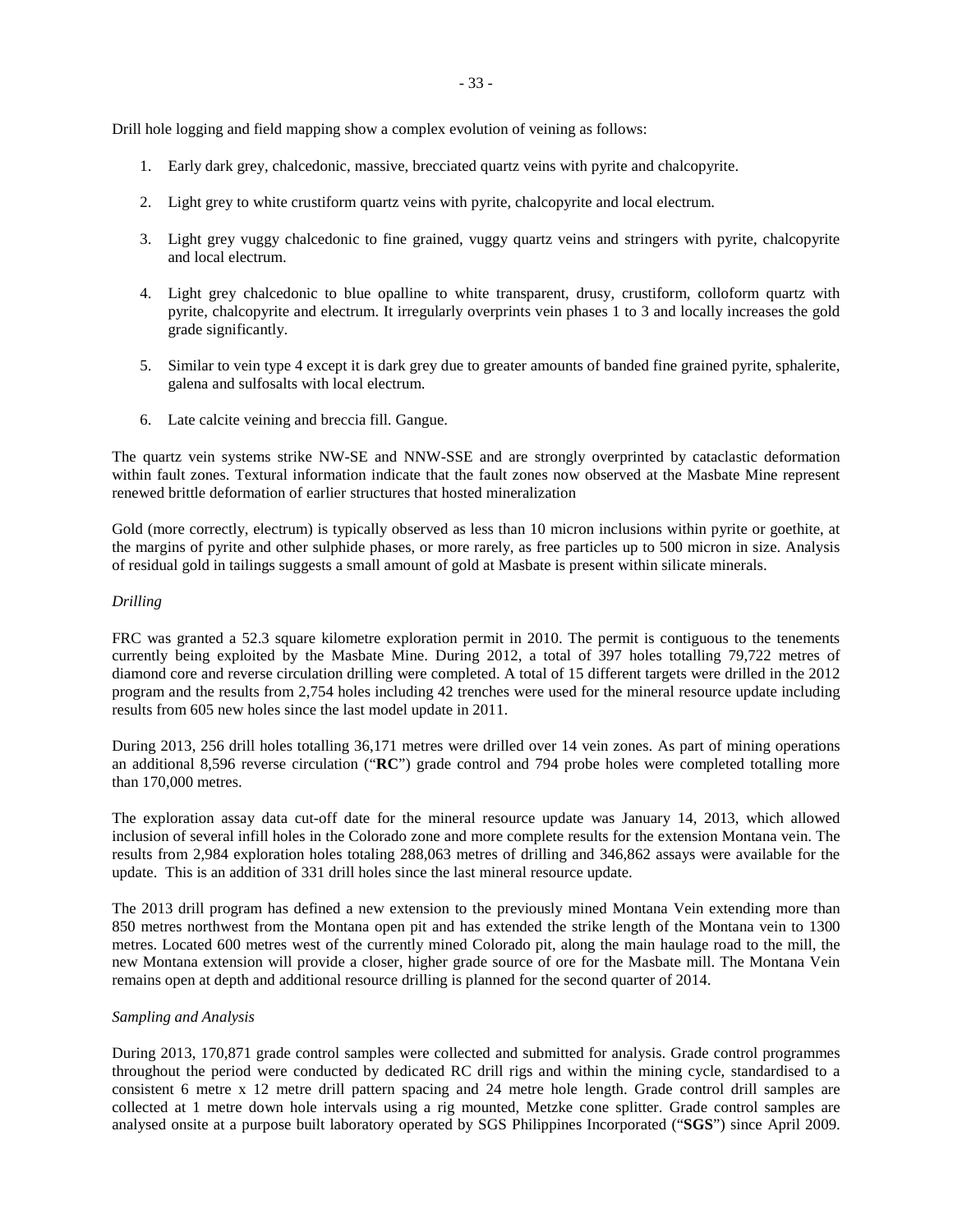Samples are dried, crushed to 75% passing 2 millimetres, split to one kilogram and pulverized to 85% passing 75 micrometre. Determination of gold content is then done using fire assay of a 50 gram charge with an atomic absorption spectroscopy (AAS) finish. The stated detection limit is 0.01 g/t gold.

Assay performance was monitored by the use of Certified Reference Material ("**CRM**") and blank material inserted as part of regular grade control sample submissions. In addition, the onsite laboratory regularly reports the results of independent SGS QA/QC protocols. A small number of grade control samples were dispatched to McPhar Laboratories in Manila during a period where sample volumes exceeded the processing capacity of the onsite laboratory.

During 2013, 10,405 RC, 25,765 diamond core, 161 rock chip, and 1,616 soil samples were collected and submitted for analysis. Exploration drilling programmes through the period were conducted by multi-purpose RC/core and dedicated coring drill rigs and primarily in-filled and extended results from previous campaigns of historically mined deposits. Holes varied in length up to a maximum of 212 metres RC and 647 metres HQ core. Rock chip samples were taken during the course of follow up mapping and soil sampling leading on from the regional stream sediment sampling program conducted in 2012. Samples were taken following documented protocols developed by FRC Exploration RC drill samples were collected at one metre intervals. Two of the rigs were equipped with automatic cone splitters that produce a three kilogram sample, for the remainder of the rigs whole samples were collected from the rig cyclone in plastic bags and a subsequent three kilogram split was taken using a Jones riffle splitter. Wet sample intervals were dried before splitting. Representative drill cuttings were washed, geologically logged and retained for future reference.

Prior to May 2013, all exploration drill samples were assayed by SGS at their Tianjin, China Laboratory. After May 2013, all exploration drill samples were assayed at the SGS lab onsite at Masbate. Rigorous procedures were put in place to prevent contamination with the exploration samples run as a separate batch 1 day a week. Sample preparation, as previously, was carried out in the dedicated SGS exploration sample preparation facility onsite at Masbate.

Drill samples are assayed for gold by 50 gram fire assay (lead collection, flame AAS), sample preparation is crush to 75% passing 2 millimetres, split to <1.5 kilogram, pulverize to 85% passing <75 micrometres. Soil samples are assayed for a selected suite of elements (aqua regia digestion, 10 gram sample, ICP-OES & MS), sample preparation is dry sample at <450, then sieve to 125 micrometres, submitted sample weights are approximately 2 kilograms.

Soil and rock samples were assayed by Intertek McPhar at their Manila laboratory. Assay performance was monitored by the use of CRM, blank material and duplicate samples inserted as part of regular exploration sample submissions. In addition, both the Intertek McPhar and SGS laboratories' regularly report the results of independent QA/QC protocols.

# *Security of Samples*

All samples sent to McPhar Laboratories in Manila were placed inside large polyethylene bags properly labelled, weighed and inspected onsite by independent regulatory officials prior to shipment. Sample dispatches were transported to Manila in sealed containers to avoid chances of tampering.

Samples sent to SGS Tianjin from the mobile sample preparation unit on site are packed into labelled cardboard cartons. After inspection by independent regulatory officials' onsite, the cartons are sealed with tamper proof seals and shipped by road and air to their final destination.

Grade control samples are delivered to the onsite SGS laboratory located within the high security processing plant area with restricted access. Transport of samples from the field to the laboratory is completed by authorised personnel only and all security procedures are followed when these samples are in transit.

Exploration samples are delivered to the onsite SGS sample preparation laboratory located within the core yard area. This area is patrolled by security personnel and prepared samples are stored in a locked shipping container until each batch is ready for transport to the onsite SGS assay laboratory located within the high security processing plant area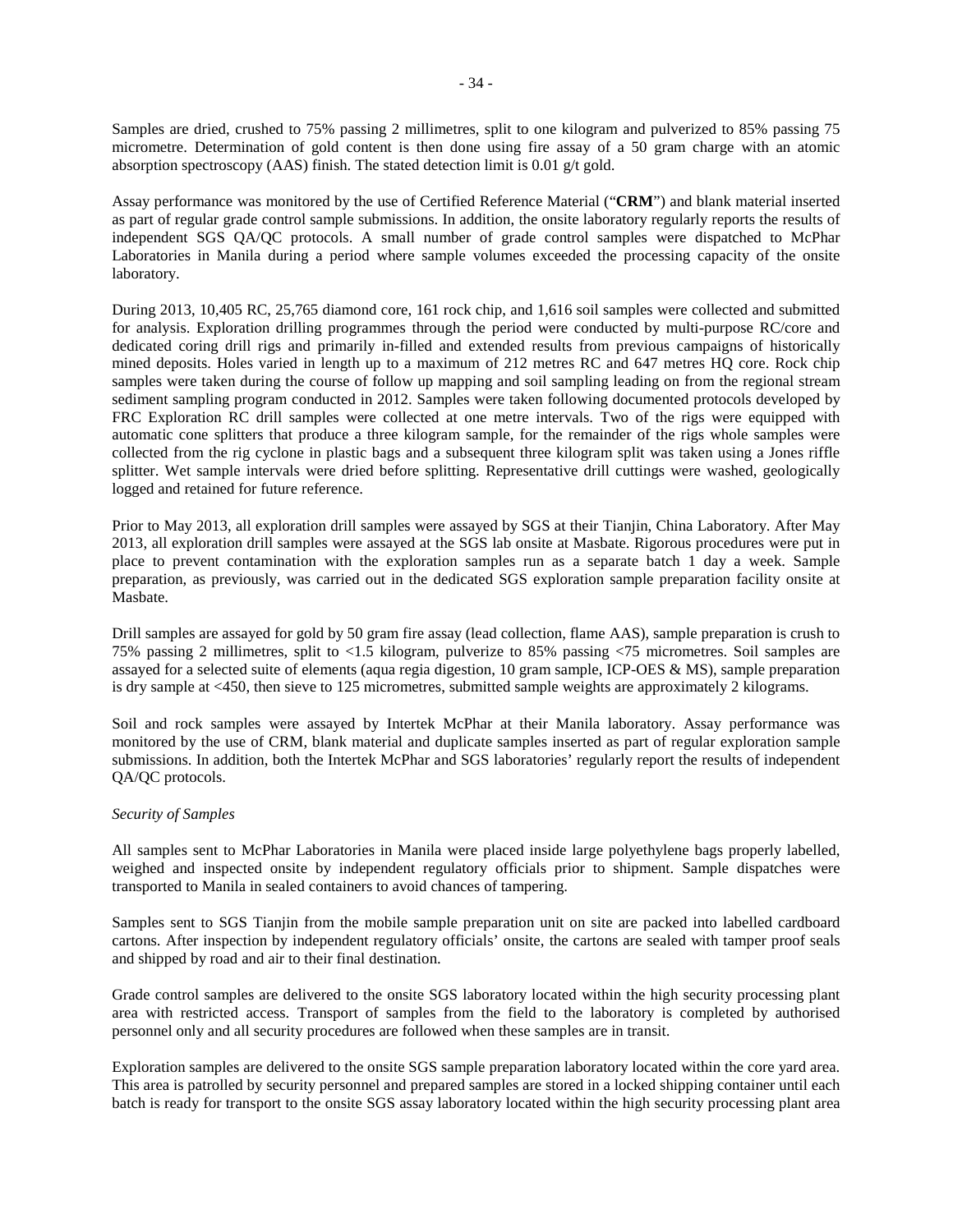with restricted access. Transport of samples from the preparation lab to the assay lab is completed by authorised SGS personnel only and all security procedures are followed when these samples are in transit.

#### *Mineral Reserves and Mineral Resources*

The proven and probable mineral reserves for the Masbate Mine as of December 31, 2013 are 114,440,000 tonnes at a grade of 0.97 g/t gold for 3.58 million ounces of contained gold. Proven and probable reserves are based on our mineral resource model, reported within March 2014 design pits, and include stockpile balances as of December 31, 2013.

The proven and probable mineral reserve estimate is based on a gold price of \$1,350 per ounce. Mining dilution of 5% to 10% with a mining recovery allowance of 97.5% to 100%, depending on the prospect area and associated widths and complexity of mineralization, was applied to the mineral resource model. Dilution and mining recovery were based on mine reconciliation between January 2012 and October 2013. Mineral reserves will be sourced from six major independent pits and a number of smaller surrounding pits. Mineral reserves are reported above a series of cut-off grades based on variable processing costs and recoveries. Masbate North and South designation in the tables refers to the vein location relative to the river.

| <b>Region</b>    | <b>Vein Structure</b> | <b>Tonnes</b> | $g/t$ Au | <b>Ounces Au</b> | <b>Kg Au</b> |
|------------------|-----------------------|---------------|----------|------------------|--------------|
|                  | Main Vein Group       | 61,339,000    | 1.08     | 2,122,000        | 66,000       |
| Masbate South    | <b>Blue Quartz</b>    | 1,533,000     | 1.14     | 56,000           | 1,750        |
|                  | Old Lady              | 3,691,000     | 0.95     | 113,000          | 3,510        |
| <b>Sub-Total</b> |                       | 66,563,000    | 1.07     | 2,291,000        | 71,260       |
| Masbate North    | Colorado              | 20,211,000    | 0.95     | 618,000          | 19,220       |
|                  | Montana/Oregon        | 3,200,000     | 1.98     | 204,000          | 6,350        |
|                  | Pajo                  | 5,230,000     | 0.75     | 127,000          | 3,940        |
| <b>Sub-Total</b> |                       | 28,641,000    | 1.03     | 949,000          | 29,510       |
|                  | Stockpile             | 19,236,000    | 0.55     | 342,000          | 10.620       |
| <b>Total</b>     |                       | 114,440,000   | 0.97     | 3,582,000        | 111,390      |

## **Proven and Probable Reserves as of December 31, 2013 1,2,3,4,5,6,7**

Notes:

(1) Gold Price  $= $1,350$  per ounce.

(2) Mining dilution of 5%-10% applied at a grade of 0.1-0.2 g/t gold.

(3) Mining recovery =  $97.5\% - 100\%$ .

(4) Variable cut off grades based on processing costs and recoveries.

(5) Metallurgical Recovery Data used: oxide = 87%, transitional = 95% and fresh rock =  $65\%$ .

(6) Mineral reserves are exclusive of mineral resources.

(7) Mineral reserve numbers have been rounded to reflect the accuracy of the estimate and numbers may not add due to rounding.

The mineral reserve and resource estimate for the Masbate Mine has a drill hole assay cut-off date of January 14, 2014 and mined surfaces as at December 31, 2013, giving it an effective date of December 31, 2013. Mineral resources are reported within a Whittle open pit shell using a gold price of \$1,550 and cut-off grades of 0.35 to 0.5 g/t depending on oxidation state. Mineral resources are exclusive of mineral reserves.

This mineral reserve estimate is based on the latest mineral resource model. Pit optimization work was completed with Whittle software using engineering estimated mining costs, a gold price of \$1,350 per ounce, present processing costs, and metallurgical recoveries based on oxidation state (oxide, transitional and fresh). New pits were designed on the optimization shells and reserves are reported above these shells and below the December 31, 2013 topography.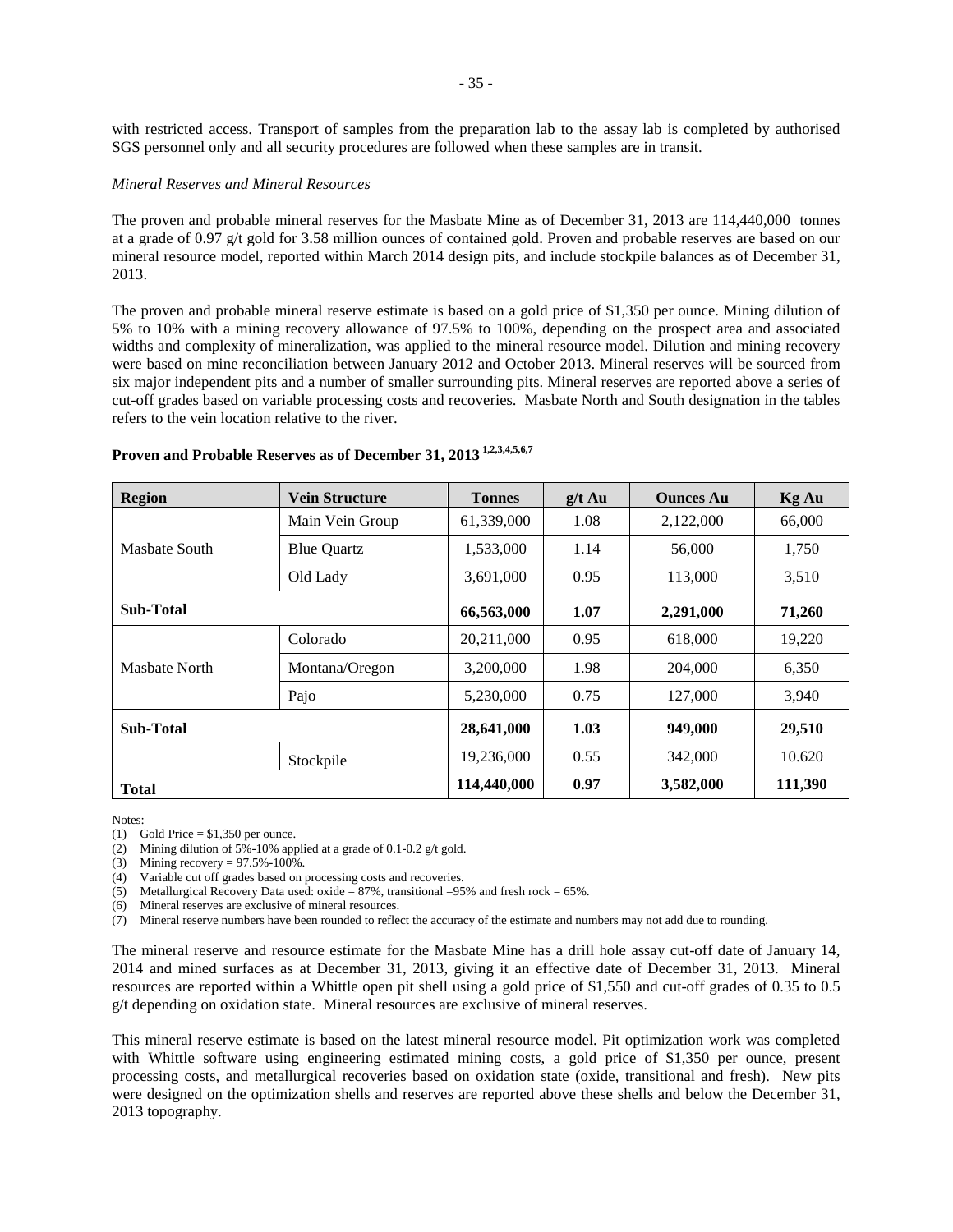Stockpile resources were tabulated by onsite personnel at the Masbate Mine. Ore stockpile balances are derived from mining truck movements to individual stockpiles, with grade estimated from routine grade control methods.

In the North region, mineral reserves are comprised of 50% oxide, 33% transitional, and 17% fresh material. In the South region, mineral reserves are 4% oxide, 22% transitional and 74% fresh material.

Mineral reserves have increased due to the completion of new exploration drilling, which has expanded the measured and indicated mineral resource limits. The largest changes included the expansion of Montana mineralization along strike to the north. As well, several domains within the Main Vein pit had infill drilling completed. Mineral resources reported as of the effective date of December 31, 2013 are noticeably different from the previous year's disclosure. Mineral resources as of December 31, 2013 are reported exclusive of mineral reserves and are constrained by pit shells based on a gold price of US \$1,550 per ounce. Mineral resources reported in the 2012 statement were reported inclusive of mineral reserves and on a global unconstrained basis.

The updated mineral resource estimate is based on three dimensional vein interpretation incorporated into a block model. A total of 2,984 exploration drill holes were used in the 2013 resource model update. All exploration drill holes including 288,036 gold assays and more than 150,000 in-pit grade control reverse circulation drilling samples were used for grade estimation. A total of 331 additional drill holes were included in this resource update as compared to the 2012 update. Individual assays were variably capped by domain and data type, veins were generally capped at 5 to 15 g/t gold and lower grade peripheral "halo" mineralization was capped at 2 to 4 g/t gold.

Grade estimation into blocks was completed using Ordinary Kriging in three successive search ellipse passes with varying minimums, maximums and maximum samples per hole allowed for estimation. Estimation search ellipses were aligned along the veins and were based on continuity analysis. Grade control composites were used in the estimates but were restricted in their influence. Mineral resources as reported are within a pit shell generated using a gold price of \$1,550 per ounce and all other current costs and recoveries.

Specific gravity of in situ material has been measured from drill core samples collected from resource drilling, with periodic sampling of rock samples collected during mining. Specific gravity of ore material varies from 2.37 to 2.55 with measurements completed using the water displacement method with a wax-coated rock sample. A 20% swell factor is assumed to convert in situ specific gravity values to stockpile values.

| Region           | <b>Vein Structure</b> | <b>Tonnes</b> | $g/t$ Au | <b>Ounces Au</b> | <b>Kg Au</b> |
|------------------|-----------------------|---------------|----------|------------------|--------------|
|                  | Main Vein Group       | 22,712,000    | 0.80     | 584,000          | 18,160       |
| Mashate South    | <b>Blue Quartz</b>    | 515,000       | 0.99     | 16,000           | 510          |
|                  | Old Lady              | 462,000       | 0.78     | 12.000           | 360          |
| <b>Sub-Total</b> |                       | 23,690,000    | 0.80     | 612,000          | 19,030       |
| Mashate North    | Colorado              | 7.194.000     | 0.60     | 138,000          | 4,290        |
|                  | Montana/Oregon        | 676,000       | 1.39     | 30,000           | 940          |
|                  | Pajo                  | 423,000       | 0.61     | 8.000            | 260          |
| <b>Sub-Total</b> |                       | 8,293,000     | 0.66     | 176,000          | 5.490        |
|                  |                       |               |          |                  |              |
| <b>Total</b>     |                       | 31,983,000    | 0.77     | 788,000          | 24.520       |

## **Measured and Indicated Resources as of December 31, 20131,2,3,5**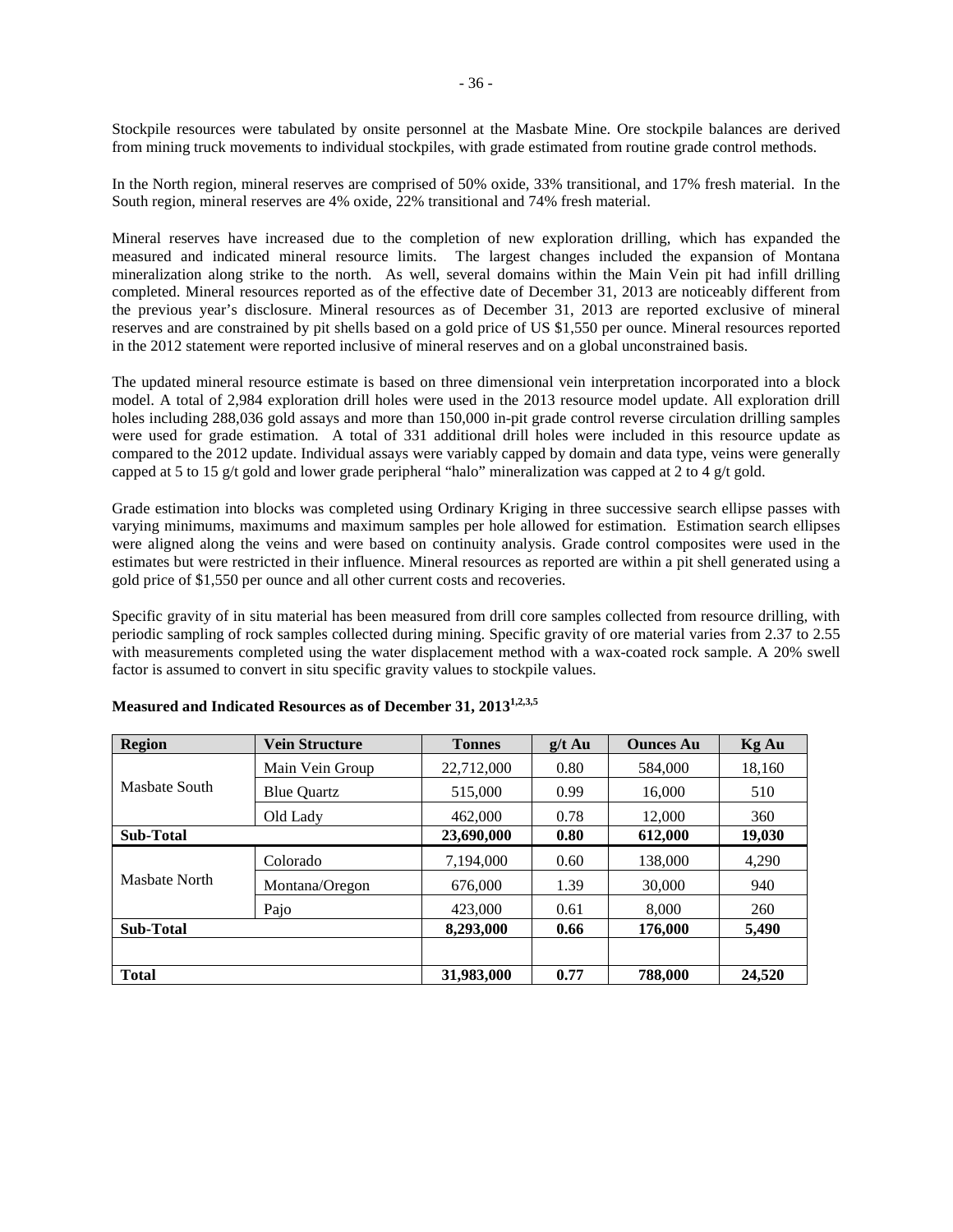| <b>Region</b>    | <b>Vein Structure</b> | <b>Tonnes</b> | $g/t$ Au | <b>Ounces Au</b> | <b>Kg Au</b> |
|------------------|-----------------------|---------------|----------|------------------|--------------|
|                  | Main Vein Group       | 4,466,000     | 0.88     | 126,000          | 3,920        |
| Masbate South    | <b>Blue Ouartz</b>    | 65,000        | 0.48     | 1.000            | 30           |
|                  | Old Lady              | 40,000        | 0.67     | 1.000            | 30           |
| <b>Sub-Total</b> |                       | 4,571,000     | 0.87     | 128,000          | 3,980        |
|                  | Colorado              | 3,473,000     | .86      | 97,000           | 3.000        |
| Mashate North    | Montana/Oregon        | 594,000       | 1.10     | 21,000           | 650          |
|                  | Pajo                  | 290,000       | 0.84     | 8.000            | 240          |
| <b>Sub-Total</b> |                       | 4,356,000     | 0.90     | 125,000          | 3,890        |
|                  |                       |               |          |                  |              |
| <b>Total</b>     |                       | 8,927,000     | 0.88     | 253,000          | 7.870        |

## **Inferred Mineral Resources as of December 31, 20131,2,3,4,5**

Notes:

(1) Mineral resources are reported exclusive of mineral reserves.

(2) Mineral resources are reported above a cut-off grade of 0.35 g/t gold for oxide, 0.4 g/t gold for transition and 0.5 g/t gold for fresh and are constrained by a pit shell using a gold price of \$1,550 per ounce.

(3) Mineral resources are not mineral reserves and do not have demonstrated economic viability.

(4) Due to the uncertainty that may be attached to inferred mineral resources it cannot be assumed that all or any part of an inferred mineral resource will be upgraded to an indicated or measured mineral resource category as a result of ongoing exploration.

(5) Mineral resource numbers have been rounded to reflect the accuracy of the estimate and numbers may not add due to rounding.

#### *Mining Operations and Production*

The Masbate Mine is an operating open pit mine that is projected to produce up to 200,000 ounces of gold annually over the current mine life of 15 years, with the potential to extend beyond current projections given the exploration upside.

The ore is processed through a standard CIP cyanide leach circuit. The plant consists of a single toggle jaw crusher, a 6 megawatt SAG Mill and two 3.6 megawatt ball mills. Tailings are disposed of in an engineered dam two kilometres from the processing plant. Gold is produced in dore bars and shipped to a refinery for sales.

Production for the year ended December 31, 2013 was 9,220,328 cubic metres total material (11,298,373 tonnes total low grade and high grade), with 6,155,576 tonnes milled producing 176,483 ounces of gold including the nonattributable pre-acquisition production of 7,087 ounces. Following the successful commissioning of the secondary crushing circuit a further optimisation study was commenced to further determine alternatives to the expansion plan that would utilise existing crushing and grinding equipment. We are in the process of evaluating the various alternatives for expansion, including additional metallurgical testing and mineral reserve and resource updates. The mill expansion project remains under evaluation and conclusions are expected in the third quarter of 2014.

The Masbate Mine is projected to produce approximately 190,000 to 200,000 ounces of gold in 2014 at operating cash costs of approximately \$765 to \$800 per ounce.

## *Exploration and Development*

We plan to replace the existing SAG mill at the Masbate Mine in the second quarter of 2014. On restart, the operation will gain approximately 300,000 tonnes of ore per year of operating capacity. We have budgeted capital costs at the Masbate Mine in 2014 totaling approximately \$37 million. Major capital work includes continued expansion of the tailings facility, addition of a tailings water treatment plant (which will assist in water management in the tailings facility), equipment purchases, continued infrastructure improvement, and land purchases for development.

A 2014 exploration program totaling approximately \$6.2 million is underway with five drill rigs currently working. The 2014 exploration program will comprise metallurgic and brownfields reserve and resource drilling on several mine veins including Main Vein, Libra East, Colorado, Panique and Montana. In addition, exploration drilling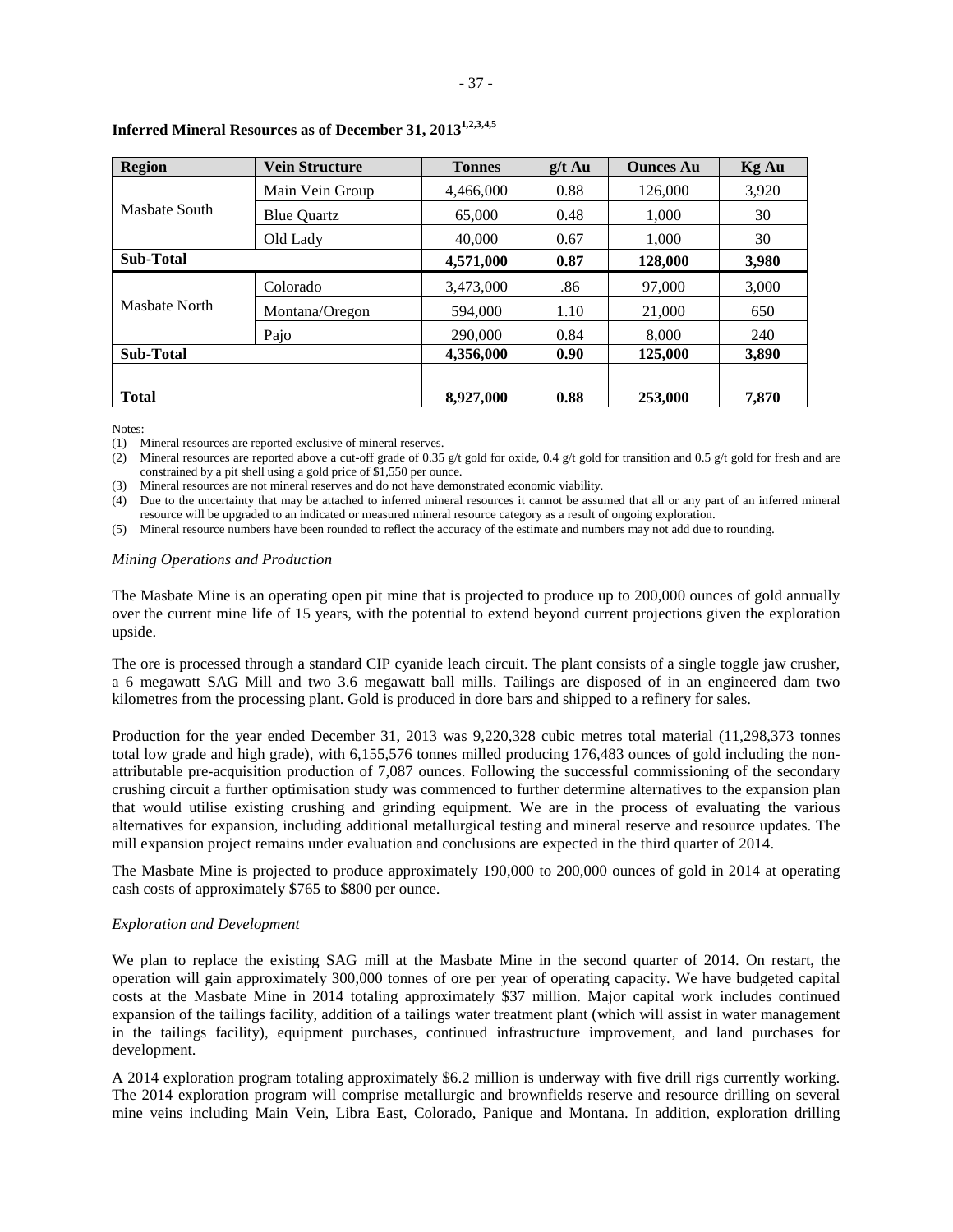designed to outline new resources will be conducted on veins outside of the current mineral reserve and resources such as the extension of the Pajo structure, the high grade Montana North vein and Grandview East vein. In addition to drilling, geochemical sampling and follow-up trenching will be carried out on a number of priority target areas outside of the current mineral resource footprint.

#### **Otjikoto Project**

Certain portions of the following information have been derived from and are based on the assumptions, qualifications and procedures set out in the technical report entitled "Independent Technical Report on the Otjikoto Gold Project" dated March 31, 2010 prepared by Mark Wanless, Pr.Sci.Nat. and Shaun Crisp, Pr.Sci.Nat. (the "**Otjikoto Technical Report**") and the technical report entitled "NI 43-101 Technical Report Feasibility Study: Otjikoto Gold Project, Province of Otjozondjupa, Republic of Namibia" dated February 25, 2013 prepared by, among others, Bill Lytle, P.E., M.Sc., B.Sc., Tom Garagan, P.Geo., BSc., Alan Naismith, Pr.Eng., M.Eng., Hermanus Kriel, Pr.Eng., B.Eng., Glenn Bezuidenhout, Pr.Eng., FSAIMM, Guy Wiid, Pr.Eng., M.Sc., B.Sc. and Werner Petrick, BSc.Eng., M.Env.Mgt. (the "**Otjikoto Feasibility Study**"). For a more detailed overview of the Otjikoto Project, please refer to the technical reports noted above, which are available on SEDAR at [www.sedar.com.](http://www.sedar.com/)

## *Property Description, Location and Ownership*

The Otjikoto Project is located approximately 70 kilometres northwest of the town of Otjiwarongo and 50 kilometres southwest of the town of Otavi within the Province of Otjozondjupa in the north-central part of the Republic of Namibia, approximately 300 kilometres north of Windhoek, the country's capital.

On December 5, 2012 the Namibian Ministry of Mines and Energy ("**MME**") granted Auryx Gold Namibia (Proprietary) Limited, later renamed to B2Gold Namibia, the Otjikoto mining license, ML 169. B2Gold Namibia is owned indirectly 90% by B2Gold and 10% by EVI, a Namibian empowerment company. The mining license ("**ML**") was granted in accordance with the *Minerals (Prospecting and Mining) Act of 1992* (the "**Namibian Minerals Act**") and covers an area of 6,933.99 hectares. The license is valid for a term of 20 years with expiry of December 4, 2032. The license can be renewed for a further 20 years upon application to the MME. The ML requires payment of an annual fee, development of a works program, environmental compliance, commitment to seek local suppliers for fuel and lubricants, approval of the product take-off agreement, and payment of taxes by permanent employees in Namibia. Mine production is subject to royalties at 3% of net market value payable to the Namibian state.

The ML is situated within Exclusive Prospecting License ("**EPL**") 2410. EPL 2410 covers an area of 54,125 hectares (inclusive of the ML) and is in good standing, with renewal for an additional two years granted by the MME on September 14, 2012. An annual fee of N\$6,000 and filing of quarterly exploration reports with the MME and bi-annual environmental reports with the Ministry of Environment and Tourism ("**MET**") are required to keep the license in good standing. Exploration is conducted under the terms of an ECC issued by the MET on June 20, 2002. The ECC was renewed by the MET on February 11, 2013. B2Gold Namibia holds two additional EPL's in the Otjikoto area and seven EPL's in other areas of Namibia.

In 2011, the farms Wolfshaag, Otjikoto, Gerhardshausen and Okaputa Nord I were purchased and consolidated by Auryx Properties Holdings (Proprietary) Limited, later renamed as B2Gold Namibia Property (Proprietary) Limited ("**B2Gold Namibia Property**"). The ML and all proposed infrastructure are situated on the B2Gold Namibia Property farms. All of the permits required for the present stage of development have been received; the following additional permits will be required to commence production.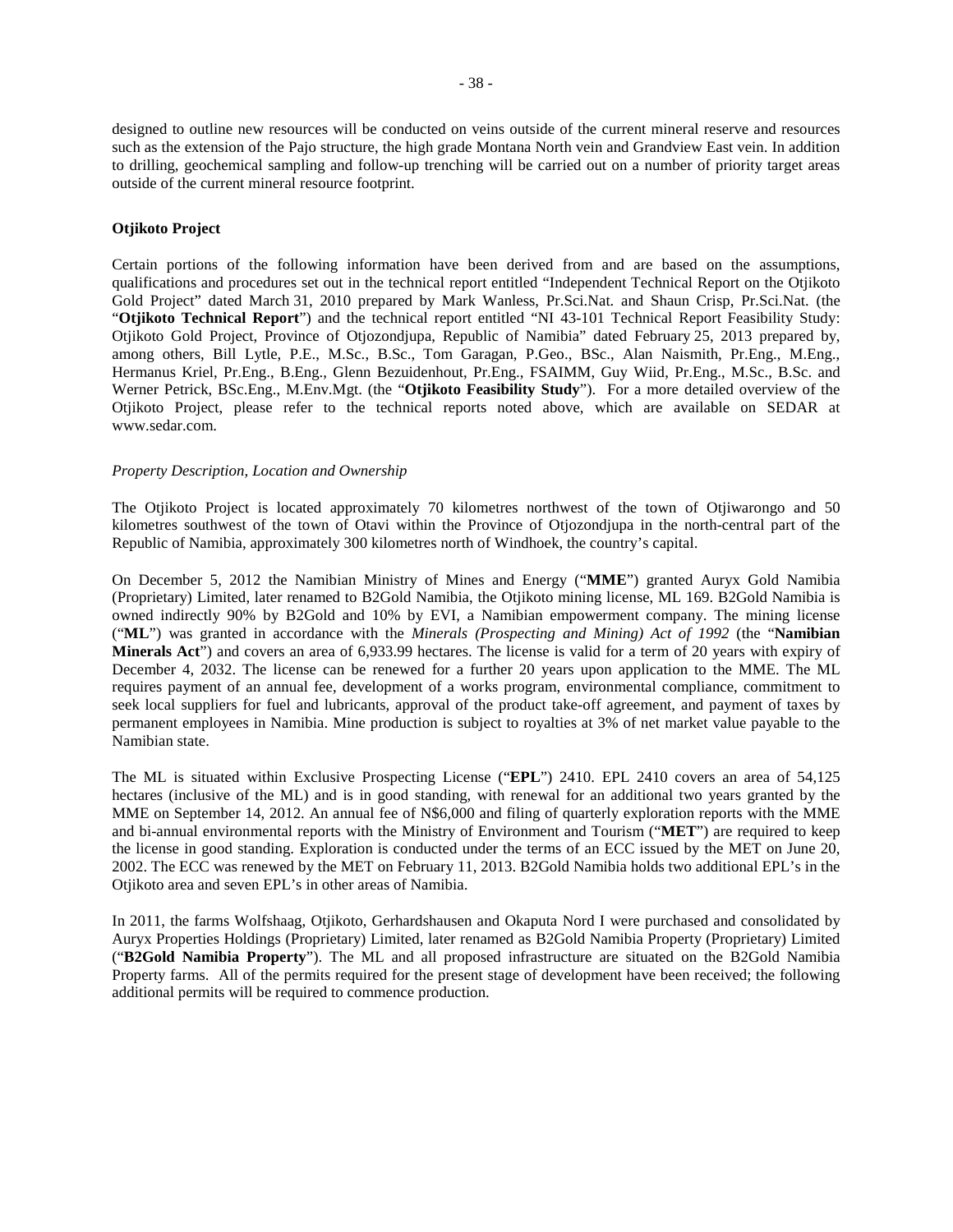| <b>Permit type</b>                                                                                            | <b>Regulator</b>                                                      | Date required                                                                                                                                                                                   |
|---------------------------------------------------------------------------------------------------------------|-----------------------------------------------------------------------|-------------------------------------------------------------------------------------------------------------------------------------------------------------------------------------------------|
| Consumer installation certificate<br>(Fuel farm)                                                              | <b>MME</b>                                                            | Prior to commissioning                                                                                                                                                                          |
| Water abstraction                                                                                             | Ministry of Agriculture,<br>Water and Forestry<br>(MAWF)              | Construction phase:<br>100,000 m <sup>3</sup> /annum was issued by MAWF in<br>February 2013.<br>Operations:<br>$\pm 1.4$ Mm <sup>3</sup> /annum issued for operations on<br>September 24, 2013. |
| Water Discharge                                                                                               |                                                                       | Prior to commissioning the relevant facilities                                                                                                                                                  |
| Disposal of domestic and industrial<br>effluent                                                               | Ministry of Environment<br>and Tourism<br>(MET)/MAWF                  | Landfill environmental clearance was issued<br>October 2013.                                                                                                                                    |
| Licence for explosives magazine<br>Storing and handling/use of<br>explosives and explosives burning<br>permit | <b>MME</b><br><b>MET</b>                                              | Currently using contractor to blast. B2Gold has<br>applied for an explosives permit and<br>anticipates receiving this permit in Q2, 2014.                                                       |
| <b>Environmental Clearance for HFO</b><br>Power Plant                                                         | <b>MME</b><br><b>MET</b><br><b>Electricity Control Board</b><br>(ECB) | HFO power plant environmental clearance was<br>granted in October 2013. Anticipate Operating<br>License from ECB in Q1, 2014.                                                                   |
| Removal of protected plants/trees                                                                             | <b>MET</b>                                                            | Prior to removed/cutting down any protected<br>plant/tree species.                                                                                                                              |

The Namibian Minerals Act levies a royalty of 3% on the net sales of gold and silver. A value-added tax ("**VAT**") of 15% VAT applies to domestic goods and services and 16.5% to imported goods and services. A refund on the 15% VAT on domestic goods and services is expected to be approved and the expected refund period is estimated to be two months.

## *Access, Climate, Local Resources, Infrastructure and Physiography*

The Otjikoto Project can be accessed off the main B1 road, a primary paved road from both the Otavi and Otjiwarongo directions. Otjiwarongo lies approximately 70 kilometres southwest from the Otjikoto Project and Otavi is approximately 50 kilometres to the northeast and both are situated on the B1 highway.

The Otjikoto Project area is characterized by low rainfall with extreme temperature ranges and unique climatic factors influencing the natural environment and biodiversity. In general, the climatic conditions at the Otjikoto Project site allow for year-round construction and mine operations.

The project benefits significantly from Namibia's well established infrastructure with paved highways, a railway, power grids, and process water all close by. We own the surface rights of the farms on which the mining will take place through our subsidiary, B2Gold Namibia Property. There is more than sufficient surface area for the mine, waste dumps, plant, tailings pond, associated infrastructure and any other requirements for construction and operations.

The local topography is flat with a gentle slope towards the north-west with freely draining soils. The site is located at an elevation of 1,500 to 1,510 metres above mean sea level, just north of a local surface water divide. There are no well-defined surface water drainage features on the site and no major surface water flow or defined channel flow is expected other than local events after heavy rainfall. The greater part of the Otjikoto Project area falls within the Tree and Shrub savannah zone, which is listed as the dominant vegetation type in central Namibia. There are no plant species of sufficient conservation concern in any of the above habitats and due to the relatively low sensitivity of the vegetation present no special mitigation measures are necessary.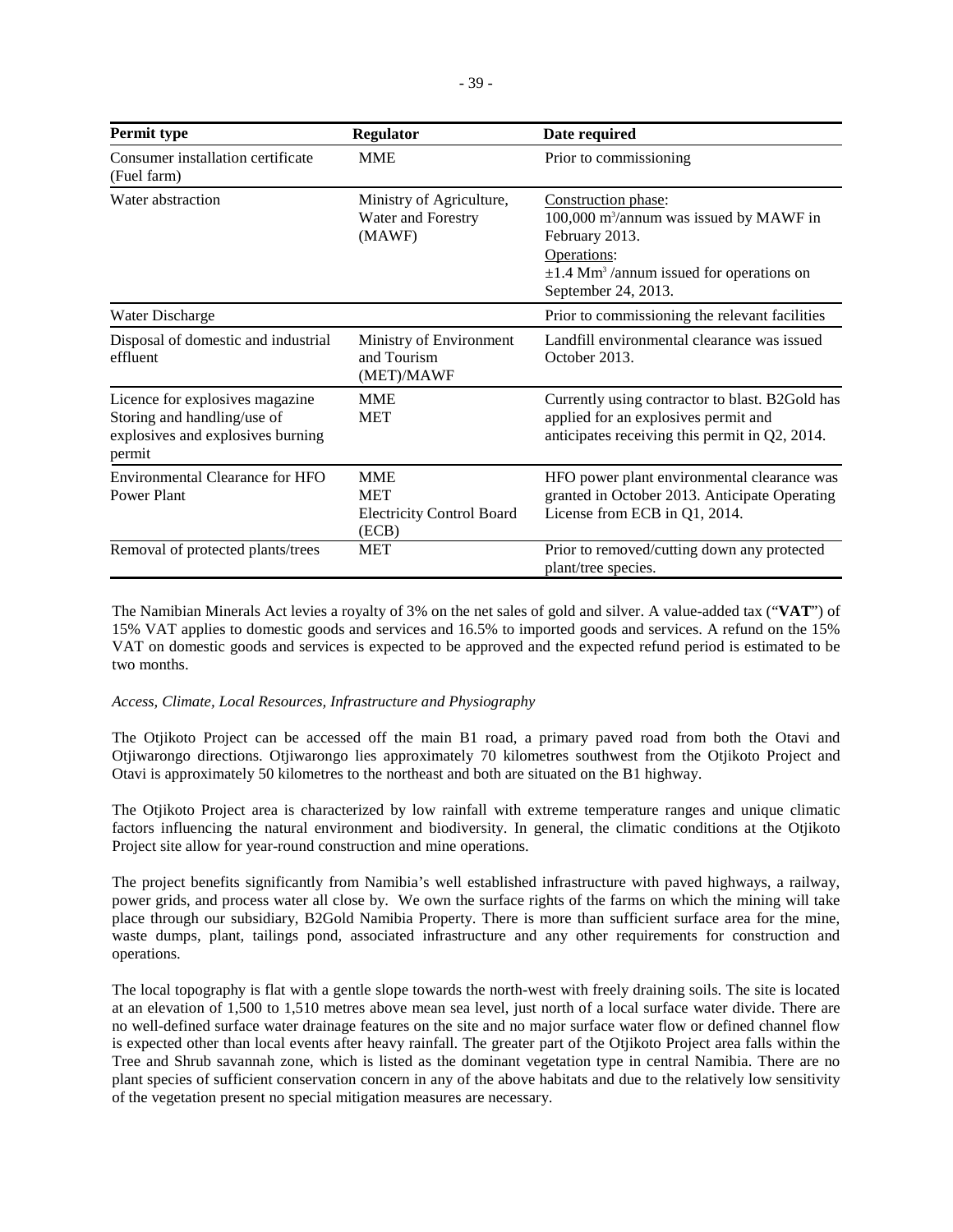Construction commenced at the Otjikoto Project in the first quarter of 2013 and significant progress has been made to date. The construction phase of the Otjikoto Project remains on schedule, with gold production expected to commence in 2014. Excavation at the mill area is complete and a concrete batch plant is in continuous use to assist with the pouring of foundations. A total of about 15,000 cubic metres of concrete will be poured during construction, and a total of 10,500 cubic metres of concrete has been poured through 2013. The mill and mining offices have already been completed by an Otavi contractor, and the construction of all the other administration buildings are progressing well. Most of the equipment and supplies to build the mill has been purchased and is arriving daily at site. Mill construction activities are progressing well, with 7,500 cubic metres of concrete having been poured in this area, and four leach tanks having been erected to date. To date, the pit area has been de-bushed and stripped. The stripped topsoil (100,000 tonnes) from the mine and waste dump is stockpiled so that these areas can be re-vegetated after mine closure. The total volume of material moved from the pit area to date is approximately 4.7 million tonnes. In addition, the tailings impoundment has been constructed and lined. This facility is materially complete and will be used to capture water to start the mill in 2014.

#### *History*

A number of mineral companies have explored the area for base metals in the mid-1960s to the mid-1980s, including mapping and drilling, all with limited success. There is no recorded history of gold-focused exploration activity within or adjacent to the Otjikoto Project until the deposit was discovered by Avdale Namibia (Proprietary) Ltd. (now B2Gold Namibia) in 1999 as the result of a base metal exploration program initiated by Anglovaal Mining Ltd. in 1995. Between 1999 and 2011, a series of operators completed numerous airborne and ground geophysical and geochemical surveys and drilled 305 rotary air blast, 458 reverse circulation and 624 diamond drill holes totalling 173,156 metres on the Otjikoto Project.

## *Geological Setting*

The Otjikoto deposit is located within the Damara Mobile Belt, which forms part of the Pan–African Mobile Belt system. The Damara Mobile Belt consists of two branches, one running approximately parallel to the present Namibian coastline, while the second branch strikes north-eastwards and is referred to as the "Intracratonic Branch". Otjikoto is located within the northern portion of the Intracratonic Branch.

The Otjiwarongo-Otavi regional area is located in the Northern Central Zone and Northern Zone ("**NZ**") of the Damara tectonostratigraphic zones. The Otjikoto exploration properties lie predominantly within the NZ. The edge of the Northern Platform is to the north of the property in the vicinity of Kombat Mine. The Otjikoto area is predominantly underlain by lithologies belonging to the Neoproterozoic Swakop Group of the Damara Orogen. The Okonguarri Formation, of the Swakop Group, hosts the gold mineralization and is overlain and underlain by distinctive glacial diamictite horizons, the Ghaub and Chuos formations, respectively. The Okonguarri Formation is principally composed of thick units of dark grey carbonaceous marble, biotite-schist, graphitic schist and calcsilicate horizons.

## *Exploration*

To date, mineral exploration work throughout the Otjikoto Project has relied mainly on airborne and ground geophysical surveys to target drilling as the bedrock geology of the area is largely covered by 10 to 15 metre calcrete units. Most historic, regional exploration work focused on base metal exploration.

In September 2011, Auryx discovered the Wolfshag zone, which occurs a few hundred meters to the northeast of the pit and was intercepted in five drill holes representing 400 metres of strike/plunge. Exploration work by B2Gold in 2012 was focused on the main Otjikoto deposit feasibility drilling but a limited exploration program was completed on the Wolfshag zone in 2012 with the zone extended to 950 metres strike length.

As described below, an extensive drill program was conducted on the Wolfshag shoot in 2013 with the zone now traced for 1,600 metres along strike to a depth of 625 metres below surface. The Wolfshag zone is open at depth down plunge.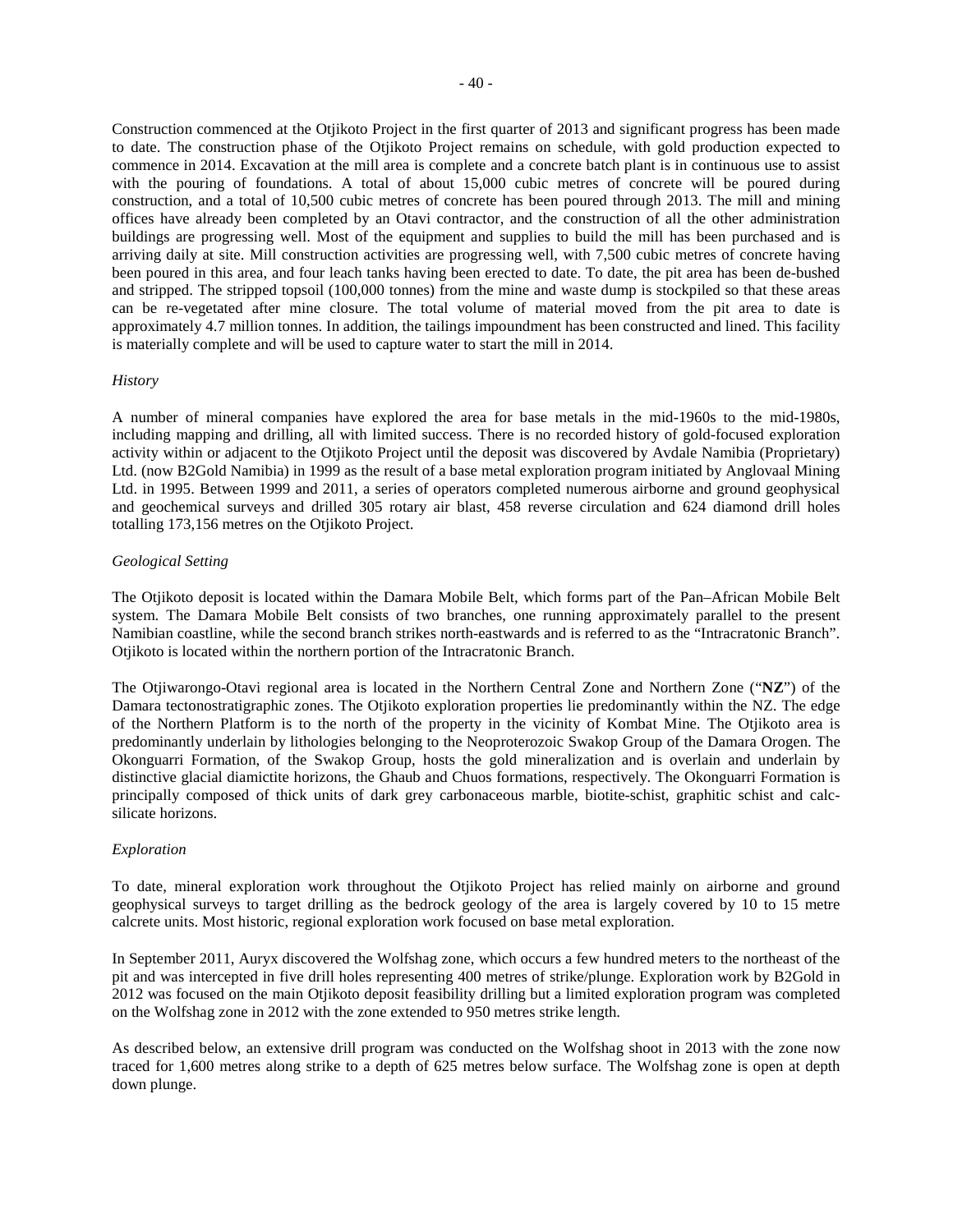#### *Mineralization*

Gold in the main Otjikoto deposit is hosted by a NNE striking sheeted sulphide (+ magnetite) - quartz+carbonate vein system. The system has been traced over a strike length of 2.3 kilometres, to a depth of 475 metres below surface. The mineralized zones trend NNE, dip 20° to 30° to the SE and contain higher grade shoots which plunge at 10-15° to the SSW. The gold occurs in a series of thin (commonly less than 10 centimetres) sheeted veins in the schist and granofels of the Upper and Middle Okonguarri Formation.

The main Otjikoto gold deposit lithology has been divided into three lithostratigraphic units. The OTC albititehornfels unit hosts most of the mineralized vein system and is underlain by the 6 metres to 10 metres thick unmineralized OTB calcitic marble. The albitized OTA fels (~30 metres thick), which hosts minor bedding-parallel veins with irregularly distributed gold values, occurs between the OTB marble and the footwall marble  $\sim 20$  metres thick). The OTA fels and the OTB marble are part of the Middle Okonguarri Formation and the OTC is the basal unit of the Upper Okonguarri Formation.

Gold occurs within the vein system as coarse native gold with a size variation from 5 micrometres to 400 micrometres, with the median at about 100 micrometres. No specific location for gold has been noted. It has been observed adjacent to and within sulphides, along fractures, adjacent to and within garnets, within magnetite, on the edges of amphiboles and chlorite, and as free gold in quartz and carbonate.

The Wolfshag zone consists of a series of en-echelon stacked shoots within a thrust duplex complex situated below the OTB marble within albitized metasediments of the Middle Okonguarri Formation. Gold occurs associated with pyrite-calcite-magnetite veins and replacement zones.

## *Drilling*

In 2012, a total of 199 holes, totalling 26,000 metres, were drilled on the Otjikoto Project. Feasibility drilling included 60 holes for condemnation of proposed infrastructure sites, 38 holes for collection of metallurgical test samples, 17 holes for geotechnical studies and the remainder as infill drilling and for geostatistical studies.

In 2013, total of 134 drill holes, totalling 23,602.24 metres, were drilled on the Otjikoto Project. Drilling was focused on the recently discovered Wolfshag zone, where 80 holes were drilled totaling 20,920 metres. An additional 21 holes were drilled as infill in the main Otjikoto pit area and adjacent to the Wolfshag zone, to aid in mine planning. Four holes were drilled for condemnation of the revised waste dump area and 29 shallow holes were completed for civil engineering studies. Select significant recent results (uncapped) from the Wolfshag drilling include, WH13-103 with 16.20 metres at 9.39 g/t gold, including 12.80 metres at 11.27 g/t gold and WH13-098 with 30.10 metres at 6.02 g/t gold, including 15.85 metres at 10.55 g/t gold. The infill drilling provided the basis for the estimation of an initial inferred mineral resource for the Wolfshag zone as announced on January 22, 2014. The initial high grade resource estimation for the Wolfshag zone indicates the potential for future expansion of gold production or possible increase in the mine life of the Otjikoto project. There are currently two diamond core rigs active on the project, working on infilling the northern portion of the Wolfshag zone. This infill drilling is anticipated to allow us to upgrade the classification of a portion of the mineral resource to the indicated category by the end of 2014. The 2014 program will also include metallurgical and geotechnical test work for the Wolfshag zone.

#### *Sampling and Analysis*

RC drilling was employed for the Otjikoto Project deposit evaluation sampling as part of the dataset used for mineral resource estimation of the main Otjikoto deposit. RC sample material was routed from the bit to the drill rods' inner-tube and went via a hose to a cyclone. The one metre samples were split in half in a two-step process through a large riffler to achieve homogenization and Left ("L") and Right ("R") samples obtained. Each of these samples was again split in half through two smaller rifflers, producing four sub-samples (i.e. L1, L2 and R1, R2). The L1 and R1 samples are bagged in separate A3 size thick polyurethane bags and are transported to the core yard facility. The L2 sample is dry screened using a 2 millimetre sieve and the +2 millimetre sample placed in a clearly labelled 500 millilitre plastic bottle, which is transported to the core yard for additional detailed geological logging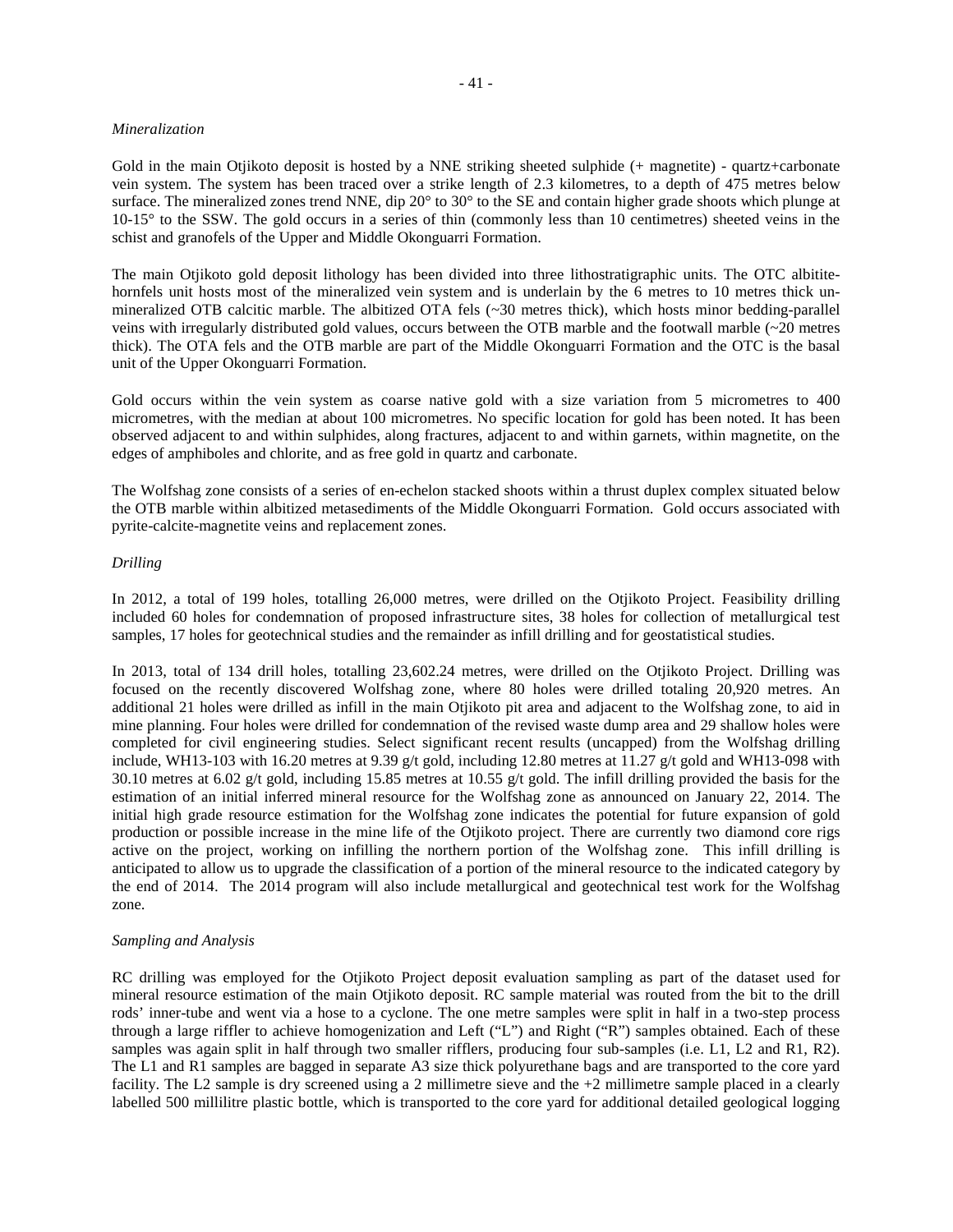or retained as a reference sample. In the field, the R2 sample is wet screened using a 2 millimetre sieve and the  $+2$ millimetre fraction logged for drilling control and geological information.

The diamond drill core is oriented and a low point-line placed on the maximum dip of the prevalent dip of the fabric. Minimum sample length is 30 centimetres for HQ and 40 centimetres for NQ sized core. The majority of the sampling on the project was done at one metre sample intervals with samples labeled according to hole number and depth of end of sample. In 2012, the protocols were revised with the sampling done based on geology and a numeric sample tag system was started with information on each sample marked in the detailed logs and the tag books, in addition to on the core and boxes, as a further check on sampling. Three to five metres of material is sampled above and below the mineralized zones and sampled continuously. In narrow mineralized zones, which are separated by more than three metres, a gap in the sampling is allowed. Sample start and end points are marked on the core and on the core boxes adjacent to the samples. A quarter split of core is done for field duplicates.

Over the course of the project, a total of 14,832 specific gravity ("**SG**") measurements have been collected of the various rock types of the deposit. The SG data was collected utilizing two different methodologies: (i) Pycnometer laboratory determinations on RC and drill core pulp samples, and (ii) Immersion ("**Archimedes**") methodology either on whole or half core with 6,601 measurements taken with wax coated and 3,242 on un-waxed. Archimedes SG samples were collected for the complete hole for numerous holes. In 2012 and 2013, a program of systematic sampling was undertaken whereby representative samples were taken of all lithologies, and at regular intervals (every 25 metres), from a series of holes scattered throughout the deposit. "Composite" samples were also collected, consisting of the measurement of all cores within the one to two metre mineralized zones.

QA/QC procedures have been in place since the start of the Otjikoto Project. During the life of the project, the following external (geological) controls samples have been routinely inserted: (i) blanks for monitoring of contamination and sample mix ups, (ii) certified reference materials to monitor the accuracy of the laboratory, and (iii) duplicates to monitor laboratory precision. In addition to the geological QA/QC samples inserted and evaluated during the course of the project, the individual laboratories provide their internal QA/QC information with each Certificate of Analysis ("**COA**") and, in the case of Genalysis, also as a laboratory quarterly summary QA/QC report. Monthly QA/QC reports are prepared documenting the laboratory performance.

Data was verified by the qualified person responsible for data verification during several site visits throughout 2013. The qualified person reviewed geological data for the project, sampling density, drill collar and downhole survey information, current sampling and analytical procedures and related QA/QC program, SG determination procedures and data and the mineral resource model. Laboratory performance was reviewed by Tom Garagan through examination of monthly QA/QC reports. These reports provide documentation of the vetting of every COA and actions taken, tracking of the laboratory performance and verification of primary laboratory quality (biases) through comparison of external referee data.

## *Security of Samples*

Only authorized drill and B2Gold personnel are allowed at the drilling sites. All RC samples are collected at the RC rig by our personnel and transported directly to our core yard in Otjiwarongo. Unloading of the core tube is controlled by the driller and site geologists. Checks are done at the site to ensure all core is placed in the boxes correctly prior to shipping. The drill geologist and senior personnel sign-off on the detailed daily drill reports at site and take possession of the core at that time. Core is transported directly to the secure Otjiwarongo core yard by our personnel. The Otjiwarongo core yard is surrounded by a security fence with the office and complex alarmed and monitored by a local independent security firm.

Sample shipments are controlled by our Exploration Operations and Database Managers. Transportation to the laboratory is done by an independent bonded courier company (ACT Logistics) with appropriate sign-off documentation accompanying each shipment at both shipping and receiving. Sample shipment damage, if any, is noted by the laboratory upon reception and our personnel immediately notified. Additionally, the laboratory immediately notifies us of any discrepancies between sample submittal information, shipment weights and samples received by the laboratory. Any issues are addressed before preparation of the samples start. All logged and sampled drill core is kept in the core yard or at the Otjikoto mine site core storage facility. Representative core intervals are missing for portions of holes used for metallurgical and geotechnical testing.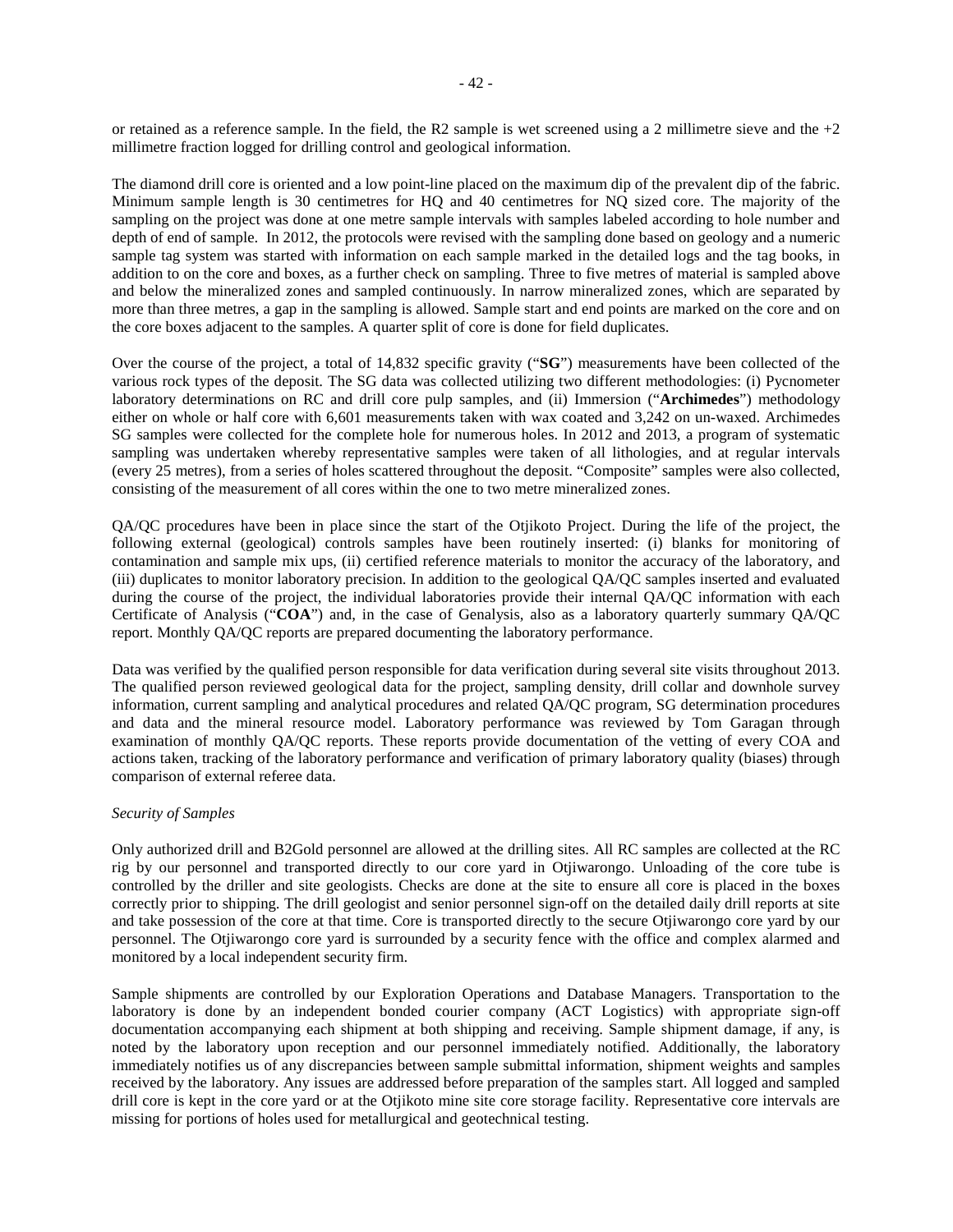## *Mineral Reserves and Mineral Resources*

The mineral resource and reserve estimates for the Otjikoto Project were prepared by our personnel under the supervision of Tom Garagan, P.Geo., Senior Vice President of Exploration in respect of mineral resources, and Peter Montano, P.E. (Colorado, USA), Senior Project Engineer in respect of mineral reserves, each a Qualified Person under NI 43-101.

Mineral resources and reserves are reported at a 90% ownership basis. The mineral reserve estimate for the Otjikoto Project has not changed since the estimate as of December 31, 2012. Mineral reserves are reported above a cut-off grade of 0.4 g/t gold within a design pit which has a stripping ratio of 5.59:1 (on a 100% basis). The life-of-mine, not including the proposed expansion referred to below, is estimated at approximately 12.5 years assuming a plant throughput of 2.5 million tonnes per annum. Plant commissioning is planned to have a ramp-up of 1.96 million tonnes per annum for the first year of production, 2.34 million tonnes per annum for the second year of production, and full capacity thereafter.

# **Attributable Proven and Probable Mineral Reserves** (1),(2),(3),(4)

| <i>L</i> one | <b>Tonnes</b> | $g/t$ Au | Ounces Au | Kg Au  |
|--------------|---------------|----------|-----------|--------|
| Otjikoto     | 26,465,000    | 1.42     | 1,207,000 | 37,540 |

Notes:

(1) Mineral reserves are reported at a gold price of \$1,350 per ounce within a design pit and are fully diluted.

(2) Mineral reserves are exclusive of mineral resources.

(3) Mineral reserves are reported on 90% ownership.

(4) Mineral reserve numbers have been rounded to reflect the accuracy of the estimate and numbers may not add due to rounding.

## **Attributable Measured and Indicated Mineral Resources** (1),(2),(3),(4),(5)

| Zone     | <b>Tonnes</b> | $g/t$ Au | <b>Ounces Au</b> | Kg Au |
|----------|---------------|----------|------------------|-------|
| Otiikoto | 4.037.000     | 0.97     | 126,000          | 3.910 |

# **Attributable Inferred Mineral Resources** (1),(2),(3),(4),(5)

| Zone     | <b>Tonnes</b> | $g/t$ Au | <b>Ounces Au</b> | Kg Au  |
|----------|---------------|----------|------------------|--------|
| Otjikoto | 5,888,000     | 0.89     | 169,000          | 5,250  |
| Wolfshag | 6,111,000     | 3.22     | 632,000          | 19,660 |
| Total    | 11,999,000    | 2.08     | 801,000          | 24,910 |

Notes:

(1) Mineral resources are reported at 90% ownership.

(2) Mineral resources are exclusive of mineral reserves.

(3) Mineral resources are reported above cutoffs of 0.4 g/t gold for Otjikoto and 0.5 g/t gold for Wolfshag.

(4) Mineral resources are reported within pit shells run at a gold price of \$1,550 per ounce.

(5) Mineral resources are not mineral reserves and do not have a demonstrated economic viability.

(6) Due to the uncertainty that may be attached to inferred mineral resources, it cannot be assumed that all or any part of an inferred resource will be upgraded to an indicated or measured mineral resource as a result of continued exploration.

The largest change to the mineral resource estimate since the December 31, 2012 statement is the addition of inferred mineral resources for the Wolfshag deposit. During 2013, we drilled 80 drill holes in this area which supported the estimation of a new inferred resource estimate. Pit shells for the Wolfshag deposit include part of the main Otjikoto deposit, which accounts for the small change in previously reported Otjikoto mineral resources. The newly discovered Wolfshag zone is a 1.6 kilometre long zone that is as close as 250 metres east of the Otjikoto deposit.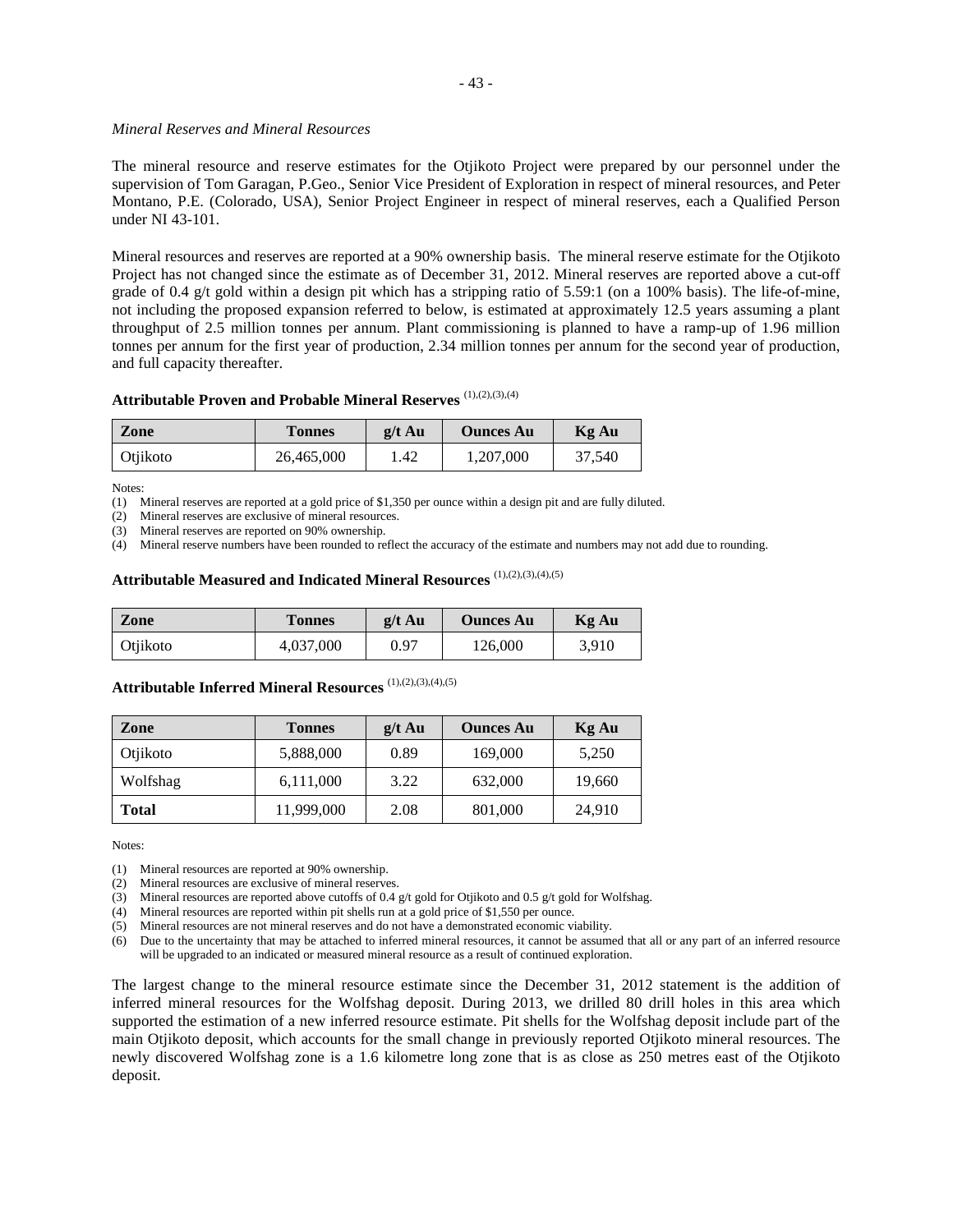#### - 44 -

## *Process and Metallurgy*

As part of the Otjikoto Feasibility Study, an extensive test work program was undertaken in order to establish the process design parameters, formulate the process flows heet and evaluate ore variability. The design basis of the selected process is based on a gravity/whole ore leach flow sheet at a nominal treatment rate of 2.5 million tonnes per annum and a 25% design factor on the crusher, conveyors, mills, mainstream pumps and piping, cyanide destruction circuit and thickeners to allow for a possible future expansion to 3.0 million tonnes per annum with minimal additional capital expenditure. The process plant and design as detailed in the Otjikoto Feasibility Study is based on the recovery of gold by gravity concentration followed by an intensive leach circuit, and a cyanide leach process for gold recovery from gravity tailings.

Run-of-mine ore from the open pit operations will be delivered by 100 tonne trucks to the primary crusher. The ore will be fed to a crushing plant which consists of a gyratory crusher and conveyor system that feeds the coarse ore stockpile. Material will be reclaimed from the stockpile and treated in a grinding circuit which is comprised of a primary SAG mill and a secondary ball mill. The entire ball mill discharge stream will be treated in a gravity concentration circuit for recovery of coarse free gold. The gravity concentrate will be processed in an intensive leach circuit.

The gravity tailings product will be thickened to 45% solids and treated in a cyanide leach circuit. The leach product stream is pumped to a CIP circuit for recovery of gold in solution. The tailings stream from the CIP circuit is treated in a cyanide destruction circuit using the SO2/Air process, before being pumped to a lined tailing storage facility. Gold is recovered from the CIP circuit loaded carbon in a split Anglo-American Research Laboratories elution circuit. Gold solutions from the gravity intensive leach circuit and elution circuit are treated in an electrowinning process followed by smelting to produce dore bars. Average life-of-mine gold recoveries are estimated to be 95.6%.

#### *Production Forecast*

The mine plan is based on probable mineral reserves of 29.4 million tonnes at a grade of  $1.42 \text{ g/t}$  containing 1,341,000 ounces of gold (on a 100% basis) at a stripping ratio of 5.59:1 to be mined over an initial 12.5 year period. Construction has commenced and is scheduled for completion in the fourth quarter of 2014 when mill production will begin.

The current average annual production for the first five years is expected to be approximately 141,000 ounces of gold per year at an average operating cash cost of \$524 per ounce and, for the life of mine, approximately 112,000 ounces of gold per year at an average operating cash cost of \$689 per ounce.

## *Financial Metrics*

The financial modeling for the Otjikoto Project indicates robust economics and does not include the proposed expansion or inclusion of the Wolfshag deposit. At a gold price of \$1,550 per ounce, the Otjikoto Project is projected to yield a positive after-tax net present value of \$243.4 million at a discount rate of 5%. The internal rate of return after-tax is projected to be 23.6%. The project has a 32 month pay-back period after first gold production.

#### *Exploration and Development*

On January 10, 2013, we announced the commencement of construction at the Otjikoto Project. Based on the feasibility study, the results of which were released in February 2013, pre-development cost estimates of \$244 million and deferred stripping estimates of \$33 million remain in line with original pre-feasibility study estimates. In addition to these costs, we had planned to lease finance a total of \$60 million for mobile mining equipment and power plant construction costs. However, as a result of Namibian regulations governing the securitization of certain assets, we now plan on leasing only the mobile mining fleet for a total of \$41 million. The balance of the power plant costs has been funded from our existing cash flows and credit facilities. Leasing arrangements for the mining fleet were concluded in the fourth quarter of 2013 and are expected to be fully drawn and utilized by mid-2015. Construction is scheduled for completion in the fourth quarter of 2014 when mill production is expected to begin and the first gold production from the Otjikoto Project is scheduled. We expect to ramp up to full production in early 2015.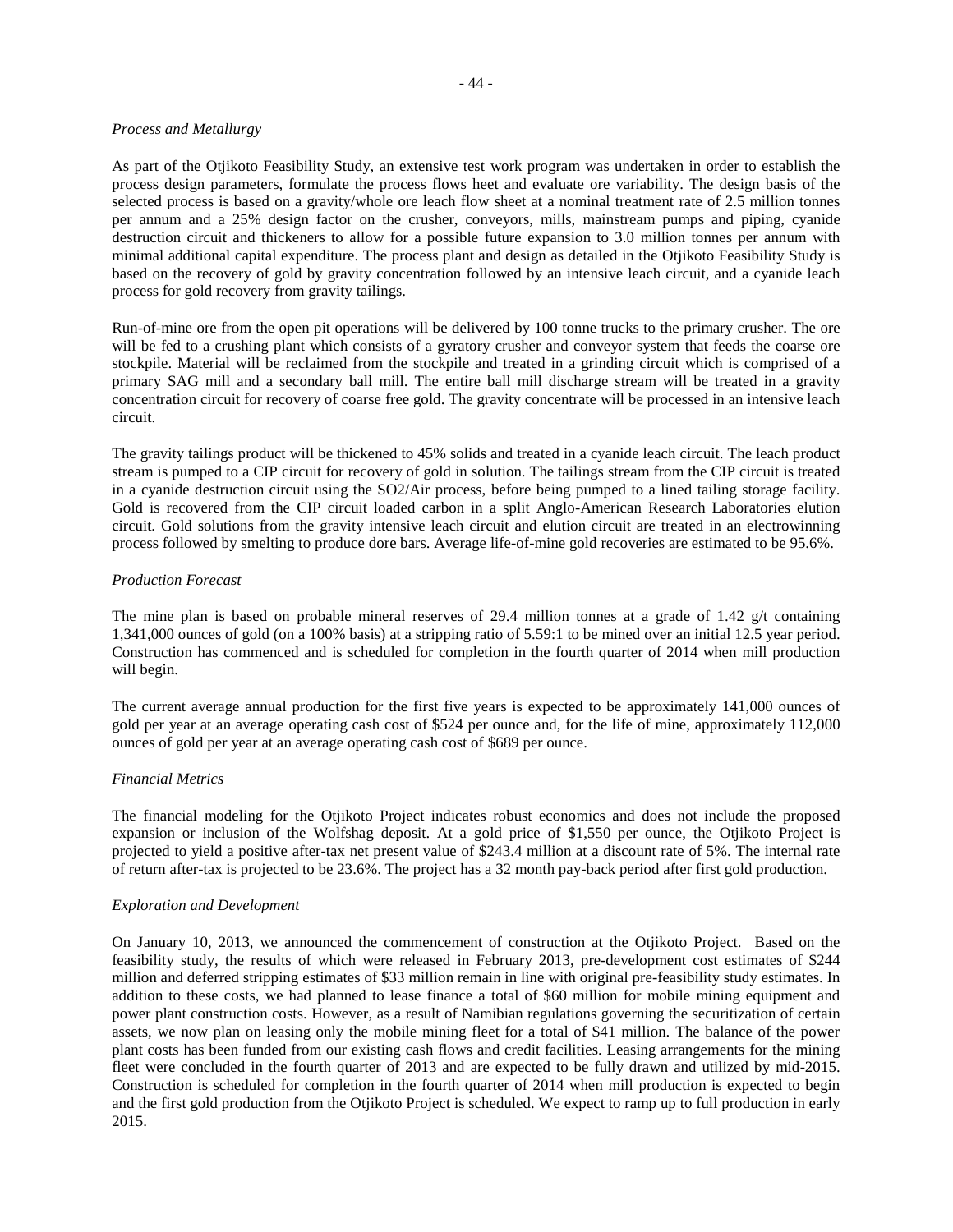Based on the positive drill results from the Wolfshag zone to date, on January 21, 2014, we announced plans to expand the Otjikoto mine in 2015, increasing ore throughput from 2.5 million tonnes per year to 3 million tonnes. The increased throughput will be achieved through the installation of a pebble crusher, additional leach tanks and mining equipment at a total cost of approximately \$15 million. Once the expansion is completed at the end of 2015, we expect that the annual gold production from the main Otjikoto pit would increase to approximately 170,000 ounces.

The 2014 Otjikoto exploration program is budgeted for approximately \$8.0 million. The exploration drilling program will focus primarily on infill drilling on the northern portion of the Wolfshag zone to increase the drilling density to 50 by 25 metres, and will further test the extension of the Wolfshag zone to the south. We anticipate being in a position to upgrade the mineral resource classification to the indicated category by the end of 2014. The 2014 program will also include metallurgical and geotechnical test work for the Wolfshag zone.

## **Kiaka Project**

Certain portions of the following information are derived from and based on the assumptions, qualifications and procedures set out in the technical report entitled "An Updated Mineral Resource Estimate on the Kiaka Gold Project, Burkina Faso" dated January 8, 2013 prepared under the supervision of Ben Parsons, MSc, MAusIMM (CP), of SRK Consulting (UK) Ltd., a Qualified Person as defined under NI 43-101 (the "**Kiaka Technical Report**") and the technical report entitled "Kiaka Gold Project Prefeasibility Study" dated May 23, 2012 prepared by Jonathon Priest, SCPM, C.Eng., MIMMM, PMP, M.Eng, Andrew Carter, B.Sc., C.Eng., MIMMM, MSAIMM, SME, Laszlo Bodi, P.Eng., Richard Hope, C.Eng., MIMMM, Geoff Ricks, C.Env, FIMMM, PhD, Ben Parsons, MSc, MAusIMM (CP) and Ian Lloyd, BEng MSc CEng MIET, each a Qualified Person under NI 43-101 (the "**Kiaka Prefeasibility Study**"). The Kiaka Technical Report and the Kiaka Prefeasibility Study are available under Volta's profile on SEDAR a[t www.sedar.com.](http://www.sedar.com/)

## *Property Description, Location and Ownership*

The Kiaka Project is located in south central Burkina Faso in the regional province of Boulgou and Zoundweogo, approximately 140 kilometres southeast of the capital Ouagadougou. The current exploration licence (the "**Kiaka Licence**") for the Kiaka Project covers an area of approximately 184 square kilometres and is 100% owned by us (indirectly through our subsidiary Kiaka Gold SARL), subject to 10% participating interest held by GAMS–Mining F&I Ltd. ("**GAMS**"), a Cypriot company with local Burkinabe affiliates. This participating interest entitles GAMS, following the completion of a definitive feasibility study, to participate pro-rata in the development and construction of a mine. Pursuant to applicable mining law, when the project advances to development and production stage, an operating company will be formed with each Kiaka Gold SARL and GAMS contributing 9% and 1%, respectively, to the Burkinabe government's 10% carried interest. Accordingly, upon commencement of the development and production stage we will hold an 81% interest in the Kiaka Project

The Kiaka Licence was initially granted to Randgold Resources Limited ("**Randgold**") in June 2004 for a three year term. At that time, the Kiaka Licence covered a total of 244 square kilometres. The Kiaka Licence was extended by Randgold for a further three years to June 17, 2010. Following Volta's acquisition of the Kiaka property from Randgold, the Kiaka Licence was extended, subject to Volta releasing 25% of the area covered by the Kiaka Licence until June 17, 2013. On December 27, 2012, on confirmation from the Ministry of Mines and Energy for Burkina Faso, the Kiaka Licence was further extended for one year to June 17, 2014.

Currently a small artisanal mining claim of approximately 1 square kilometre is held over the Gomboussougou area in the southern portion of the Kiaka Licence. This artisanal claim is outside of anomalous gold values seen during Volta's soil geochemistry programme. We assume that the small scale mining is currently valid, but due to its size and location well away from the main Kiaka deposit (the "**Kiaka Main Zone**" or "**KMZ**") and potential site of infrastructure, we do not consider it a potential for conflict or risk.

Permits to explore in Burkina Faso are granted to companies for a period of three years and can be renewed for two subsequent three year periods subject to minimum work commitments and expenditures and, in the case of the second renewal, a 25% reduction in the area under permit. After these nine years, a company is obligated to submit a feasibility study and can then apply for a mining lease/permit. On March 13, 2014, we submitted a permitting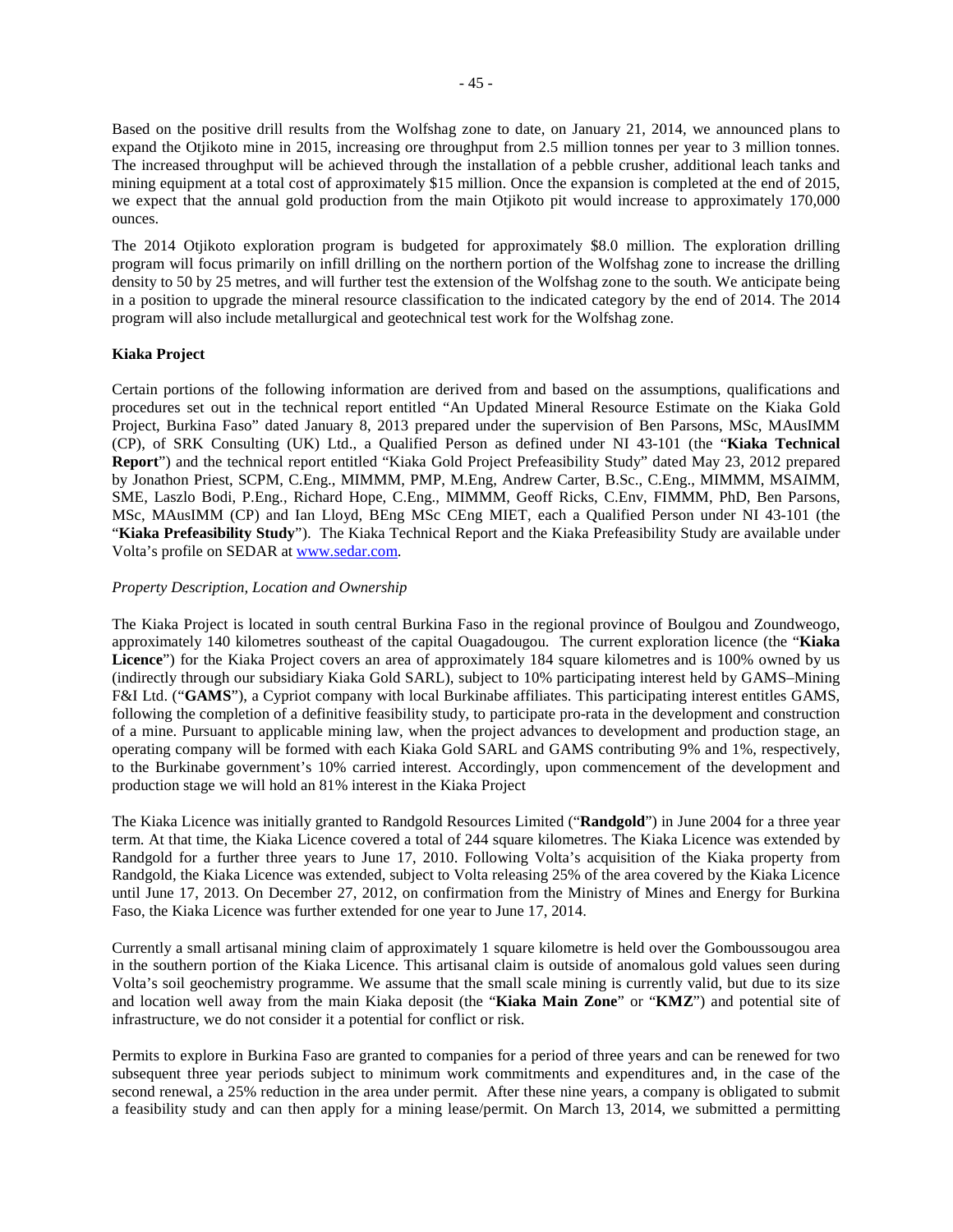study to the Ministry of Mines in Burkina Faso in connection with our application for a mining lease for the Kiaka Project.

#### *Access, Climate, Local Resources, Infrastructure and Physiography*

The Kiaka Project can be accessed by road from Ouagadougou in approximately two hours, with good road for the majority of the distance. Ouagadougou is a city with modern services that has direct air service to Europe. The initial 100 kilometres from Ouagadougou to the Kiaka Project is on the N5, which forms the main access between Ouagadougou and the Ghana border at the town of Paga. The final 40 kilometres to the Kiaka Project consists of 20 kilometres of laterite gravel road and 20 kilometres of direct road of variable quality.

The last 20 kilometres of the journey can cause some accessibility issues during the rainy season (July to September), but in general the terrain is relatively flat and can therefore be accessed by four wheel drive vehicles. The Kiaka Project camp is situated at the southern portion of the property and is accessible for the majority of the year. Access to the northern portions of the property is limited during the rainy season and exploration as a tributary of the Nakambe River, also known as the White Volta, bisects the property and currently no bridges exist. However, all of the mineral resources defined to date occur south of this tributary and can be accessed year round.

A high voltage power line is located 20 kilometres north of the KMZ, which runs from a hydroelectric facility at the Barge Dam, located 35 kilometres from the property and servicing the national grid and Ouagadougou. Due to a general shortage of electrical power in Burkina Faso, we continue to review alternative options to better meet our electricity demands. Currently there is no communication system within the local area, but cellular telephones work intermittently within the Kiaka Project.

Local towns are relatively small and only provide basic provisions and most provisions and equipment, as well as skilled workers and general services, need to be sourced from Ouagadougou. Fuel can be obtained from local filling stations and we have an onsite bulk storage facility.

The climate of the region is sub-Saharan tropical, with warm, dry winters and hot, wet summers. Annual rainfall is in the order of 895 millimetres per annum with the majority coming during the wet season.

The local topography is generally flat with low hills ranging between 220 to 300 metres in elevation above mean sea level. The Nakambe River, which runs through the property and lies approximately 1.5 kilometers to the east of the KMZ, allows for processing and domestic water requirements to be met easily. The proximity of the river to the main orezone will require further studies as to the potential environmental impact of mining activities.

#### *History*

Volta purchased the exploration rights to the property from Randgold in 2009. No history of the Kiaka Project is known prior to the purchase of exploration rights by Randgold in 2004.

## *Geological Setting*

The Kiaka deposit is geologically situated in a part of the principal West African gold producing area and is associated with the Paleoproterozoic rocks of the Birimian Orogeny. The Kiaka Project is located at the intersection of the Tenkodogo Belt and the Markoye Fault Zone. The latter is a regional structure along which gold deposits of economic interest have been located. Gold mineralization at the Kiaka Project is low grade and associated with a broad silica-biotite-chlorite alteration system. Sulphide mineralization comprises pyrrhotite (85%), fine pyrite (9%), and arsenopyrite (4%), found either as disseminations or contained within regional deformation fabrics. The sulphide content does not show a strong correlation with gold grade.

## *Exploration*

Volta continued exploration with an aggressive drilling program and confirmed the extensive widths defined by Randgold on the KMZ as well as significant intersections of the Kiaka Hangingwall Zone ("**KHZ**") and KFZ zone. In addition, higher grade intersections could now be defined within the KMZ which correlated to more specific and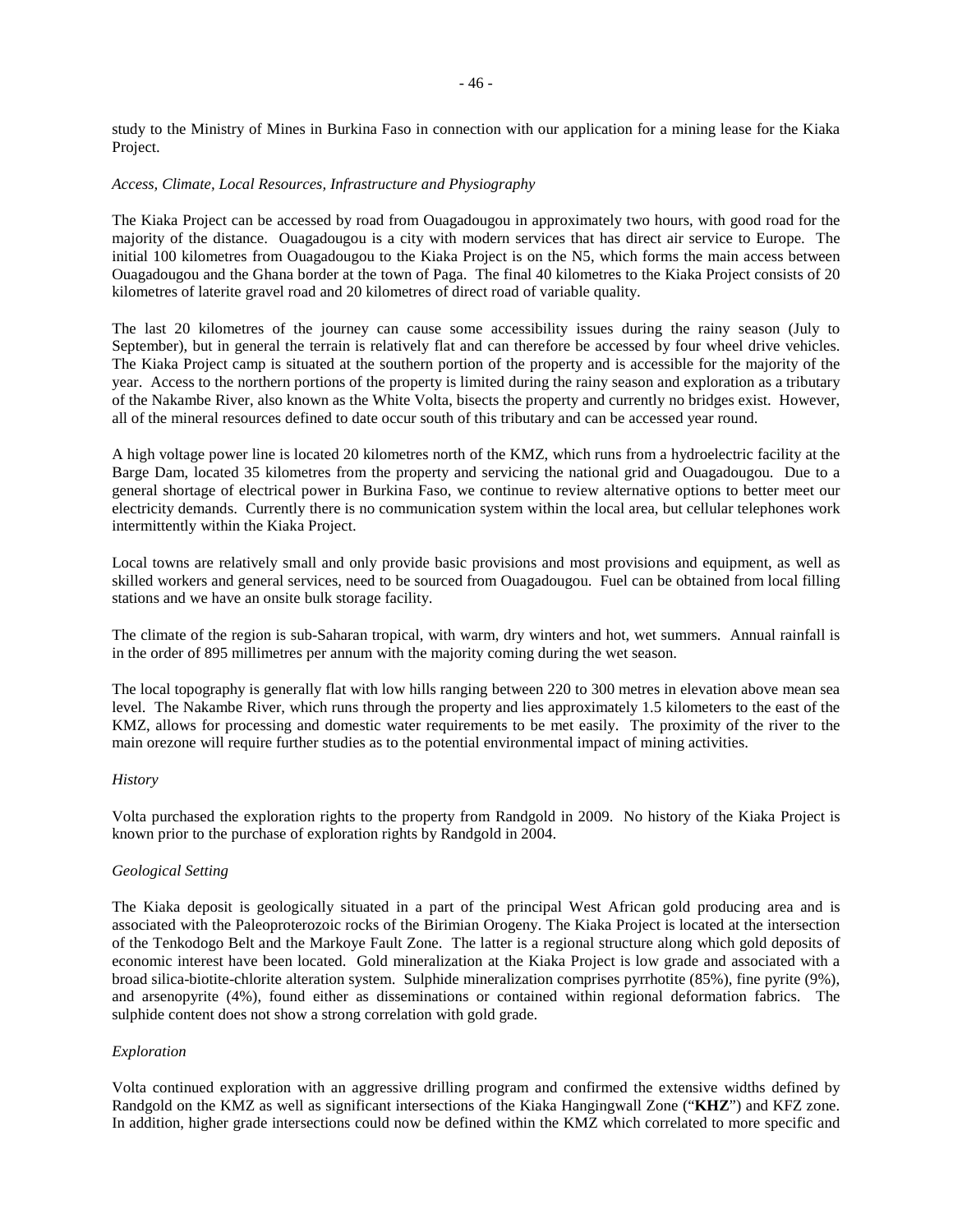more intense alteration assemblages that could be traced from hole to hole and section to section. Between 2010 and January 2013, Volta produced a number of NI 43-101 compliant mineral resource estimates for the Kiaka Project, the most recent estimate being based on 1,240 holes for a total of 181,293 metres drilled since starting exploration in 2009.

In 2013, Volta focussed its exploration program on the testing of prospects on the Kiaka permit with anomalous gold indications coincident with structures and lithologies that are comparable to those encountered in the Kiaka Central Area. Extensive auger drilling programs were carried out confirming the presence of near-surface gold mineralization and warranting further investigations. One nearby prospect (Niagrigre) was investigated by 1,258 metres of drilling.

## *Mineralization*

The Kiaka Project is hosted by amphibolites and quartz-mica schists of the Tenkodogo Greenstone Belt. There is thin transported surface cover and artisanal spoil and oxidation has affected only the upper 20 to 30 metres of the underlying geology. The deposit has been interpreted as a north striking shear bounded corridor within which gold mineralization is concentrated in sub-vertical curvi-planar structures. The KMZ varies from 50 to 260 metres wide and has a drill defined strike length of approximately 1.5 kilometres; it is flanked by the KHZ which comprises a number of sub-parallel mineralized structures some 2 to 20 metres wide. Drilling has confirmed that higher grade "mineralized bands" ranging between 5 and 50 metres wide extend with good continuity for 100 to 400 metres along strike and 50 to 200 metres down dip. These "mineralized bands" are hosted within a lower grade "halo mineralization" within a structural corridor that is 100 to 250 metres wide. The definition of these zones was based on cut-off grades of 1.0 g/t and 0.6 g/t respectively.

The mineralization within the corridor is subdivided by sub parallel striking, steeply dipping dykes and a shallower dipping, gently folded sill that shows significant presence throughout the deposit. The dykes described as Amphibolite units are present for up to 800 metres along strike and 100 metres to beyond 500 metres down dip, with a thickness ranging from 3 to 30 metres. The sill is continuous over 1 kilometre in strike and 500 metres down dip, showing a thickness that ranges from 5 to 20 metres. The deposit is slightly disrupted by a northwest-striking, shallow north-dipping fault, which has been modelled to assist in the assessment of the deposit continuity in this area. In relation to the centre of the deposit, the mineralization encountered to date does become weaker in the south, however remains relatively significant towards the north and this potentially prospective towards the northern strike extents.

## *Drilling*

As at the end of 2012, Volta had drilled a total of 1,240 reverse circulation and diamond drill holes for a total of 181,293 metres on the Kiaka Project since it commenced exploration in 2009. Establishing suitable drilling platforms at the Kiaka Project is relatively easy due to the flat terrain and hard lateritic zones which cover the majority of the Kiaka Central Area and Kiaka South Area. Drilling has been done with both diamond drill and reverse circulation techniques, and, in certain cases, using reverse circulation in the upper portion with diamond tails below the water table.

In 2013, Volta drilled 17 RC holes for a total of 1,258 metres aimed at testing the nearby prospect of Niagrigre.

Since 2009, Volta has drilled 7,106 auger drill holes with total drilled depth of 18,436 metres with its two rigs. Of that total, 5,098 holes for a total of 12,759 metres were drilled in 2013. The auger drilling programs were aimed at testing a number of prospects nearby the Kiaka Project deposit.

## *Sampling and Analysis*

Mineral resource estimation at the Kiaka Project is based on a combination of diamond core and reverse circulation drilling. Drill core recovery at the Kiaka Project is generally good. Mineralized diamond drill core intervals to be sampled are marked by geologists and split along the orientation marks. Once cut, geological logging is completed by a limited number of onsite geologists to ensure consistency in the use of logging codes. The Kiaka Project's data base contains the relevant rock codes and lithology descriptions.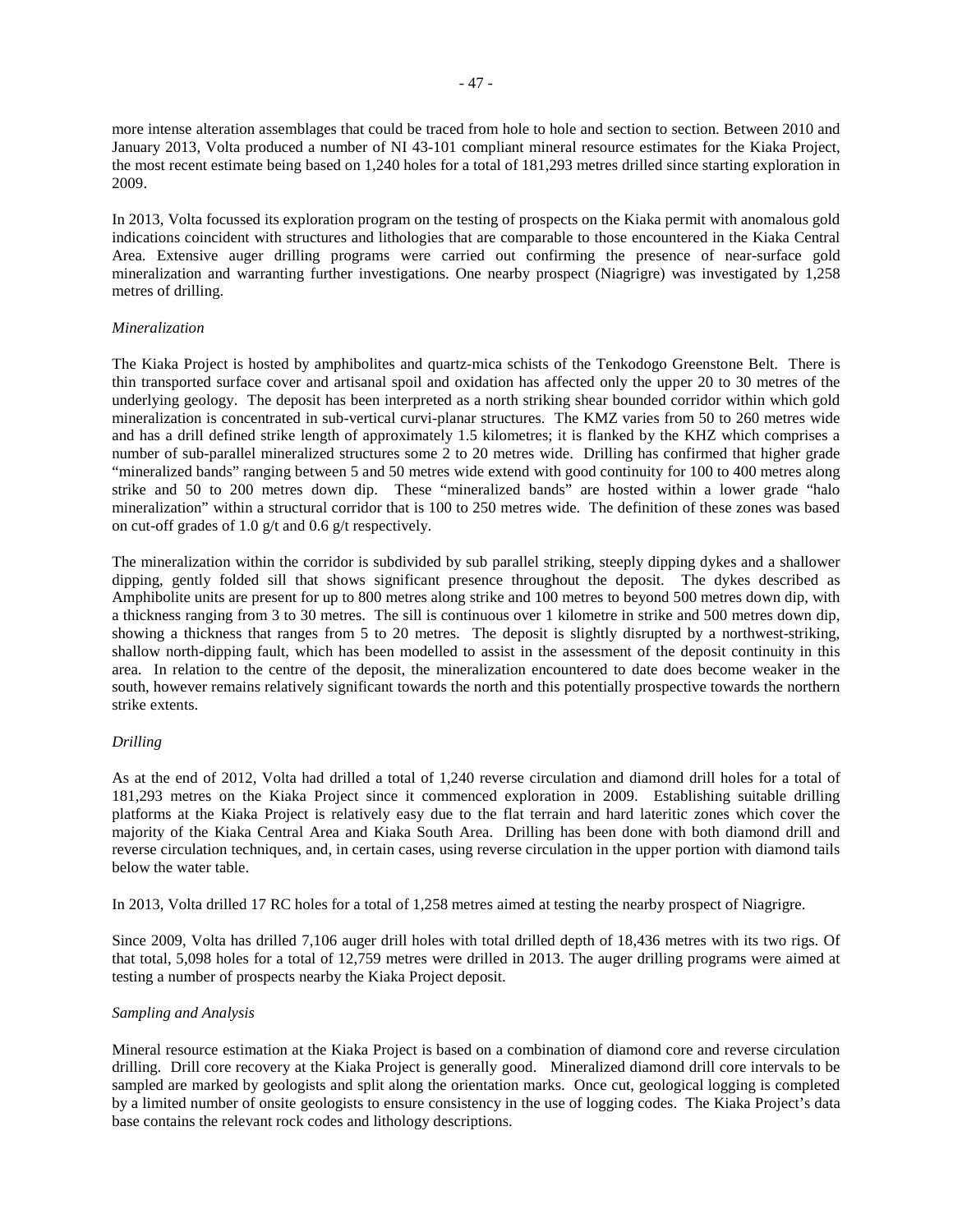One half of the core is selected for analysis based on 1 metre sampling intervals. A default interval has been used at the Kiaka Project and sampling has not been completed according to lithological boundaries as the mineralization is believed to be more structurally controlled than lithological and therefore sampling across lithological boundaries should not significantly impact the analysis. Each sample is bagged and assigned a unique sample number with half of the core being sent to laboratories for assaying with the remaining half being archived at the Sample Logging, Preparation and Storage facility at the Kiaka Project camp.

Reverse circulation drilling has also been completed on 1 metre sample intervals with the entire sample being collected at the drilling rig prior to passing through a riffle splitter (1:2), one to be sent to the laboratory for processing and assaying, one to be stored as a field duplicate in the Kiaka Project camp.

## *Security of Samples*

Various procedures are used to ensure sample integrity, including: staff supervision of the transport of all samples from drill sites to the Kiaka sample, logging, preparation and storage facility; geologist supervision of all splitting and sampling; all diamond cores are photographed to document samples; and all percussion and core samples are stored under cover in a secure yard.

Assaying for the Kiaka Project mineral resource estimate used SGS (Ouagadougou) and BIGS laboratories in addition to the ALS Chemex Laboratory in Ouagadougo. QA/QC procedures include the insertion of certified standards every 15 samples and field duplicates and blanks approximately every 25 and 10 samples respectively. The QA/QC procedures were deemed acceptable for the purpose of the Kiaka Project mineral resource estimate.

## *Mineral Resource Estimate*

The mineral resource estimate set forth below was prepared by SRK Consulting (UK) Ltd. under the supervision of Ben Parsons, MSc, MAusIMM (CP), Principal Consultant, and a Qualified Person as defined under NI 43-101. Interpretations of zones defined by grade, alteration and veining were completed on cross section and in threedimensions. Solids models were built of the zones, coded to blocks and used to control the Ordinary Kriged grade estimate.

The measured and indicated mineral resource estimate for the Kiaka Project is 153.26 million tonnes of ore at a gold grade of 0.99 g/t for 4.862 million ounces of gold and inferred resources of 33.74 million tonnes of ore at a gold grade of 0.93 g/t for 1.006 million ounces of gold, on a 100% basis.

| <b>Vein Structure</b> | <b>Tonnes</b> | $g/t$ Au | <b>Ounces Au</b> | <b>Kg Au</b> |
|-----------------------|---------------|----------|------------------|--------------|
| KMZ Main              | 33,760,000    | 1.52     | 1.652.000        | 51,370       |
| <b>KMZ</b> Halo       | 67,833,000    | 0.77     | 1,678,000        | 52,200       |
| HW-FW – KUB Zones     | 21,056,000    | 0.76     | 513,000          | 15.950       |
| Kiaka South           | 1.490.000     | 2.00     | 96,000           | 2.970        |
| <b>Total</b>          | 124,140,000   | 0.99     | 3,938,000        | 122.490      |

# **Attributable Measured and Indicated Resources as of January 8, 20131,2,3,4**

# **Attributable Inferred Mineral Resources as of January 8, 20131,2,3,4,5**

| <b>Vein Structure</b> | <b>Tonnes</b> | $g/t$ Au | <b>Ounces Au</b> | Kg Au  |
|-----------------------|---------------|----------|------------------|--------|
| KMZ Main              | 4,463,000     | 1.70     | 244,000          | 7,580  |
| <b>KMZ</b> Halo       | 7,996,000     | 0.73     | 187,000          | 5820   |
| HW-FW – KUB Zones     | 14,807,000    | 0.80     | 380,000          | 11.820 |
| Kiaka South           | 61,000        | 1.90     | 4.000            | 130    |
| <b>Total</b>          | 27,327,000    | 0.93     | 815,000          | 25,350 |

Notes:

<sup>(1)</sup> Mineral resources are reported above a cut-off grade of 0.40 g/t gold and within a pit shell run at a gold price of \$1,400 per ounce, marginal operating costs of \$11.89/tonne for processing and general and administrative expenses and gold recovery of 89.8%.

<sup>(2)</sup> Mineral resources are not mineral reserves and do not have demonstrated economic viability.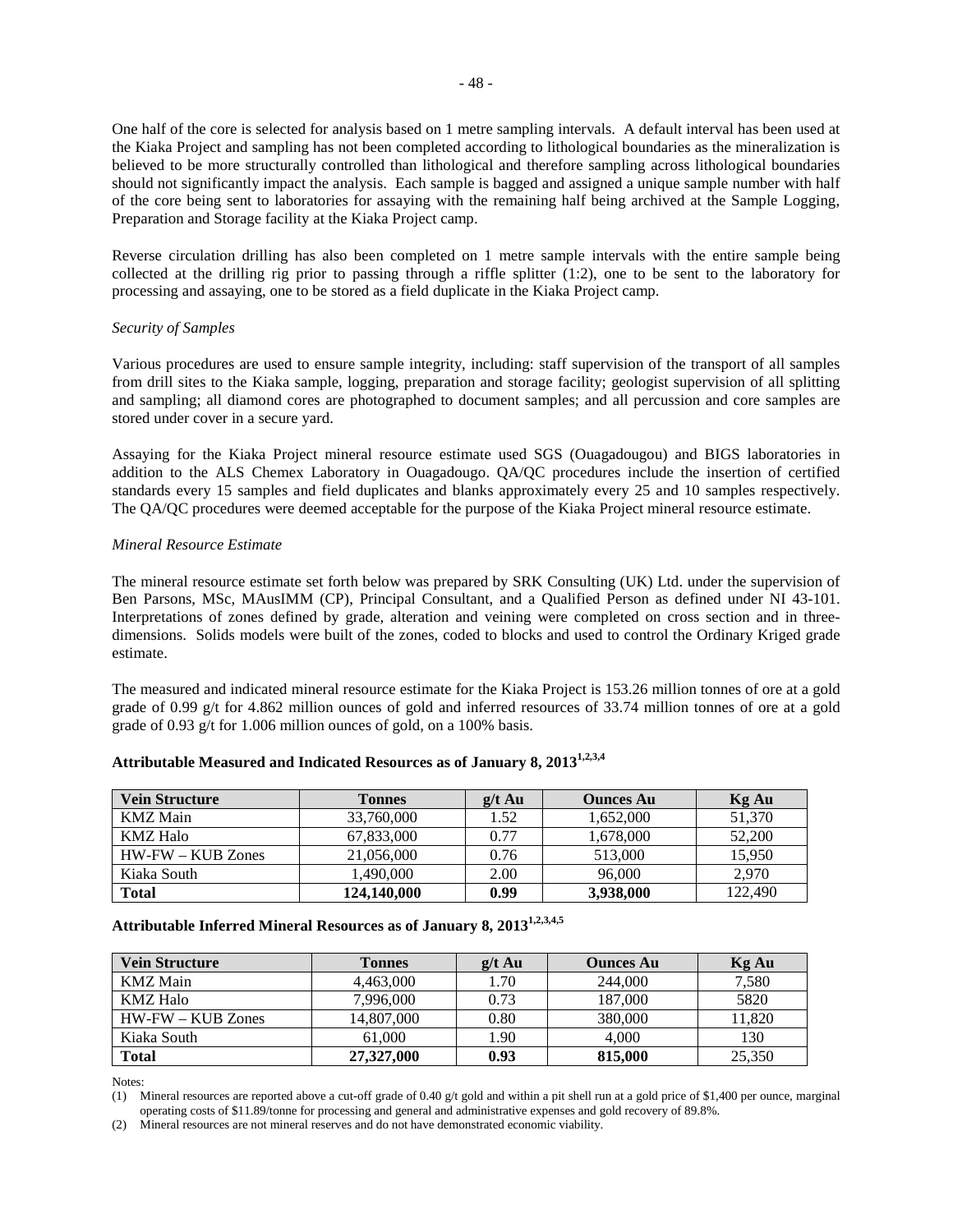- (3) Attributable mineral resources are reported at 81% of the total mineral resource. Notwithstanding our current ownership percentage of the Kiaka Project is 90%, the attributable portion of the mineral resource has been reduced to 81% to reflect the expected reduction in our ownership percentage in the Kiaka Project upon commencement of construction and development and the 10% overall ownership percentage that will be attributable to the Burkina Faso government in accordance with applicable laws.
- (4) Due to the uncertainty that may be attached to inferred mineral resources it cannot be assumed that all or any part of an inferred mineral resource will be upgraded to an indicated or measured mineral resource category as a result of ongoing exploration.

#### *Process and Metallurgy*

As part of the Kiaka Prefeasibility Study, an optimum open pit was designed with fixed dimensions of 860 by 1,360 metres to a depth 440 metres with a starter pit and a three-stage pushback phased mining plan. This plan anticipates average ore production of 33,000 tonnes per day and 10.3 year life of mine ore production of 126 million tonnes. A total of 373 million tonnes of waste rock will be stored in either low grade mineral waste dumps or grade strategic stockpiles adjacent to the open pit. Open pit mining operations will be conducted by conventional drill/blast and load/haul using 177 tonne ore and waste trucks and shovels on initial 12 metre benches for waste and 6 metre benches for exploitation of mineralized zones.

Extensive testwork was conducted in order to establish the process flowsheet. The results of this testwork indicated that SAG milling followed by CIP leaching would maximize gold recovery. Run of mine will be processed by a single closed circuit jaw crusher. The crusher product will be delivered by conveyor to a crushed ore stockpile that will in turn feed two identical process trains incorporating SAG/ball milling and CIP leaching. The double train configuration, each capable of handling 50% of the process feed, will allow for phased plant construction and reduced initial capital investment. On completion of construction the twin train arrangement will also provide additional operational stability of a 50% downturn during times of campaign maintenance or unforeseen downtime.

The proposed mill plant is designed to operate 365 days per year and process 12 million tonnes of ore per year with an overall plant utilization of 95%. The SAG mills, which will be in closed circuit with an inline pebble crusher, will feed a ball mill in closed circuit with classifying hydroclone which will deliver material to the CIP leaching circuit at a rate of 4,542 cubic metres per hour. The mill circuit will feed two trains of 12 leach tanks followed by 6 carousel-type CIP pumpcells, each pumpcell containing approximately 15 tonnes of carbon. One unit per carousel arrangement will be emptied approximately every two days. The carbon is then pressured stripped with 145°C caustic solution to re-dissolve the precious metals into a high grade pregnant solution which flows through six 3.54 cubic metres conventional electrowinning cells, in parallel. Each cell will contain 33 cathodes (stainless steel basketless) and 35 anodes (stainless steel punch plate) to produce cathodes suitable for direct smelting on site. The precious metal sludge which forms on the cathode is recovered as filer cake before being treated in an electric drying oven at temperatures up to 450°C for 10 hours. The dried and partially calcined sludge is then mixed with fluxes and fed to a diesel fired tilting induction furnace at a temperature of 1,050°C. Dore gold bars are subsequently cast into 25 kilogram molds and cleaned before being sampled.

## *Production Forecast*

The Kiaka Prefeasibility Study mine plan is based on proven and probable mineral reserves of 126.08 million tonnes at a grade of 0.96 g/t containing 3.89 million tonnes of gold at a stripping ratio of 2.95:1. The average annual production over a life of mine of 10.3 years is expected to be approximately 340,000 ounces of gold at an average operating cost of \$671 per ounce.

## *Financial Metrics*

The financial modelling under the Kiaka Prefeasibility Study indicates robust economics for the Kiaka Project. At a gold price of \$1,372 per ounce the Kiaka Project is projected to yield a positive after-tax net present value of \$548 million at a discount rate of 8%. The internal rate of return after-tax is expected to be 23.3% with a 4.3 year payback period after first gold production.

#### *Exploration and Development*

A definitive feasibility study is currently underway, based on a phased development approach whereby in: Phase 1 – the higher grade KMZ lenses (circa 1.35  $g(t)$ ) are selectively processed in a 6 million tonnes per annum plant while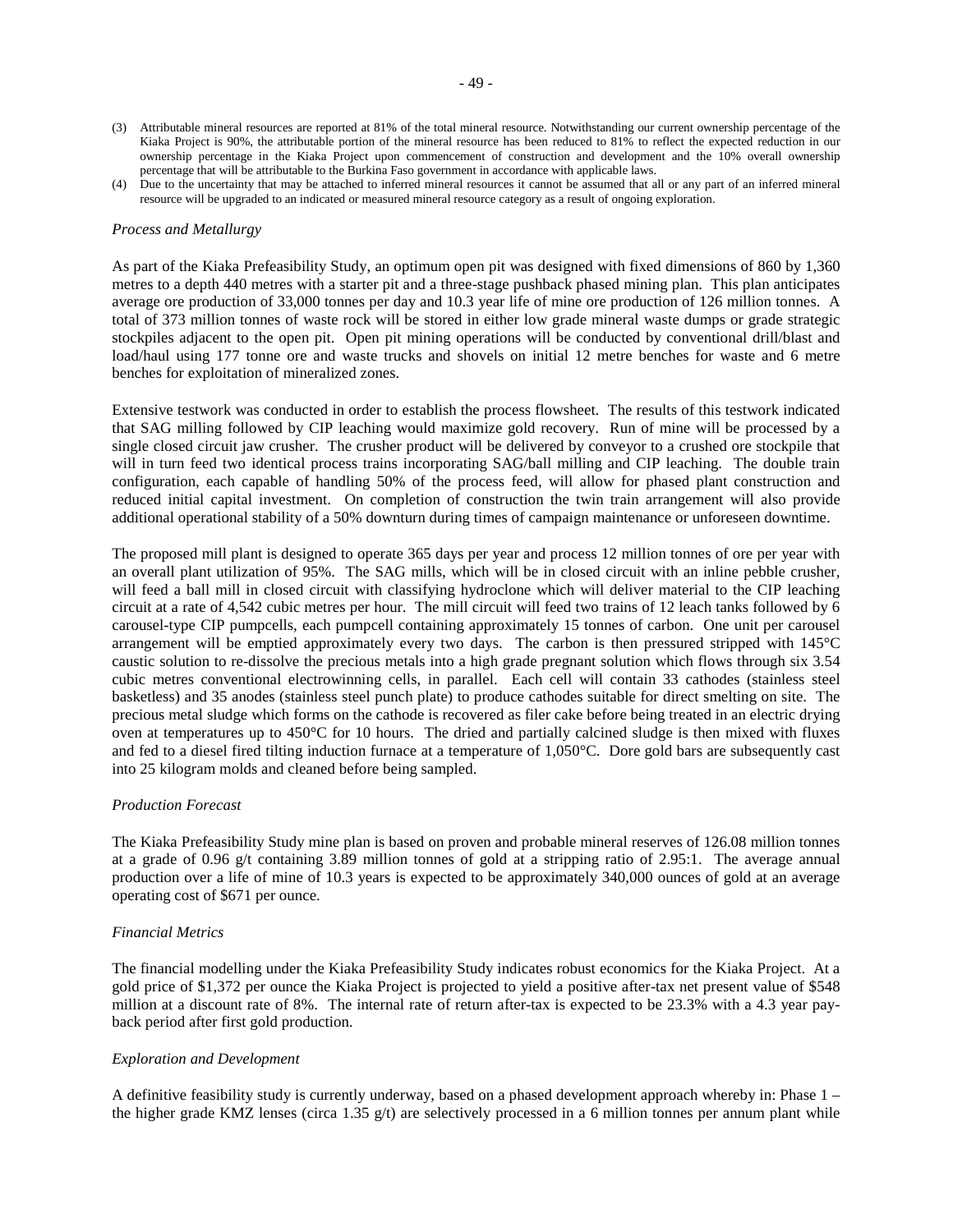the lower grade ore is stockpiled; and Phase 2 – process plant capacity doubled to 12 million tonnes per annum. This would significantly reduce the initial capital expenditure requirement.

Recognizing the near-term shift in gold prices, we believe it is prudent to review a lower risk development approach on a smaller scale utilizing a mining plan, which will result in a higher grade of ore processed. Accordingly, we will be reviewing existing data collected to date from the current feasibility study in order to review our options with the Kiaka Project in a lower gold price environment, while maintaining the option to scale up production capacity.

Most of the component technical studies being undertaken in the current feasibility study have been largely completed. These include geological and resource modeling, in-pit geotechnical, civil geotechnical, hydrological, metallurgical, waste rock characterization, environment and social studies. Infrastructure layout, tailings design, waste rock dump design, process engineering, mine design and scheduling are also well advanced. Quotes are being obtained for items related to both capital and operating costs. This information will assist us in determining the best development and production scenario to pursue for a robust project at lower gold prices.

We plan to spend approximately \$3.6 million in 2014 on exploration programs that will primarily focus on drilltesting of nearby targets. A portion of the drilling will also be directed on infill resource drilling, particularly on the Hanging Wall. In addition, the 2014 exploration program includes the drilling of approximately 2,750 metres for metallurgical testwork, a program that will exceed \$1 million.

## **Gramalote Project**

Certain portions of the following information are derived from and are based on the assumptions, qualifications and procedures set out in the technical report entitled "NI 43-101 Technical Report on Resources, Gramalote Project, Providencia Colombia" dated June 8, 2012 (the "**Gramalote Technical Report**") prepared under the supervision of Donald E. Hulse, P.E., a Qualified Person as defined in NI 43-101. For a more detailed overview of the Gramalote property, please refer to the technical report noted above, which is available on SEDAR at www.sedar.com.

## *Property Description and Location*

The Gramalote property is located approximately 230 kilometres northwest of the Colombian capital of Bogota and approximately 80 kilometres northeast of Medellin, the regional capital of the Department of Antioquia. AngloGold and B2Gold have a 51% and 49% interest, respectively in the Gramalote property. AngloGold is the manager of the joint venture project. The Gramalote property area is covered by 17 contiguous claim blocks totalling 35,322.174 hectares. The claims presently include 16 registered concession contracts totalling 25,909.266 hectares and one integrated and registered mining concession contract totalling 9,412.90 hectares. The claims are registered, or are in the process of being registered, in the name of Gramalote (Colombia) Limited, the Colombian branch of Gramalote Limited that has been formed to hold all of the Gramalote mineral claims.

## *Access, Climate, Local Resources, Infrastructure and Physiography*

The Gramalote Project is situated along the valley of the Nus River, 1.5 kilometres southwest of the village of Providencia, Antioquia. Topography along the Nus valley is relatively subdued although locally steep and incised. Elevations in the Gramalote area range from 800 to 1,500 metres above sea level, while general elevations over the Antioquian plateau are generally between 2,300 and 2,500 metres above sea level. Climate at Gramalote is accordingly mildly tropical with daytime temperatures throughout the year averaging about 24°C. Yearly rainfall averages about 200 centimetres and falls mostly during punctuated rainy seasons extending from March to May and from September to December.

Infrastructure surrounding the Gramalote Project is excellent with direct, paved highway access from Bogota, as well as from the city of Medellin. An historic freight/passenger railway line (presently inactive) and high tension electricity pass within one kilometre of the project area. The paved highway and railway continue to Puerto Berrio located on the Magdalena River some 55 kilometres to the east. Puerto Berrio provides direct fluvial access to a major open ocean port on the Caribbean coast at Barranquilla. Additionally, the Gramalote Project area is surrounded by gravel roads which connect a dense small town rural and farm population to the Nus Valley infrastructure, the Magdalena River to the east and Medellin to the west.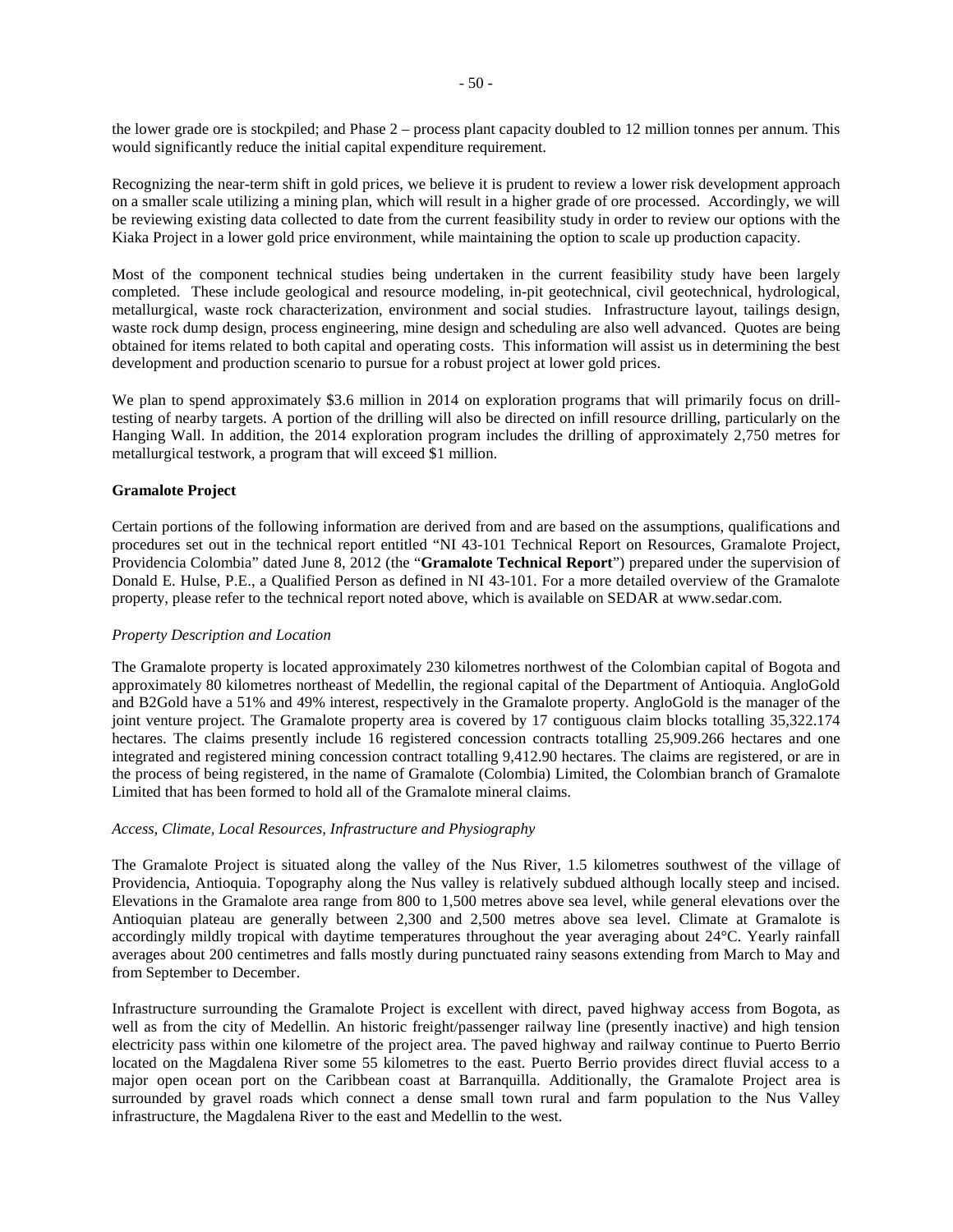Based upon a Colombian entry point at the nation's capital in Bogota, access to the Gramalote Project is achieved by travel to Medellin via commercial jet aircraft service from Bogota to Medellin (approximately 1 hour flight). The project is located approximately 110 kilometres along paved road west-northwest of Medellin via the town of Cisneros to the town of Providencia (approximately 3 hours).

## *History*

Gold mining within the Gramalote property likely pre-dates the early Spanish colonial period (16<sup>th</sup> century), however, the early discovery of gold at Gramalote is not well documented. Continuous exploitation in the Gramalote Ridge area dates from the late 19<sup>th</sup> century with production from the region generally dominated by alluvial and hydraulic techniques. Modern day mineral titles covering part of the known mineralization at Gramalote were owned by the Aristizabal family until 2005 when the existing title was transferred to the Grupo Nus and subsequently became part of the joint ventures with us and AngloGold.

#### *Geological Setting*

The Gramalote Project is located in the northern portion of South America, in the Central Cordillera of Colombia between the Magdalena Valley to the east and the Cauca-Patia Graben to the west. The terrane is primarily comprised of a metamorphic basement complex and the Antioquia Batholith. The Cajamarca-Valdivia basement consists of early Paleozoic metamorphic rocks and ophiolitic oceanic volcanic and intrusive rocks.

Gold and silver mineralization in the Gramalote Project area occurs within an intrusive hosted structurallycontrolled quartz stockwork system. The sinistral shear zones trending east-northeast and dipping sub-vertically are believed to be an important control on mineralization at Gramalote Central. Gold mineralization is associated with stockwork veining and in particular quartz with fine-pyrite veins, quartz-carbonate veins, and quartz with coarse pyrite veins. In the Gramalote Central area, mineralization has been defined by surface sampling and drilling over a strike length of 1,100 metres and vertically to 450 metres below the topographic surface.

#### *Exploration*

Prefeasibility and exploration work recommenced at the Gramalote Project in the second half of 2010 with exploration, infill drilling and metallurgical test sample drilling in addition to preliminary engineering investigations. Highlights from the 2012 and 2013 prefeasibility and exploration work to date on the Gramalote Project property include positive metallurgical test results showing in excess of 95% recovery and encouraging drill results from Gramalote Central and outside targets indicating the potential for a larger resource.

The exploration strategy in 2013 was focused on infill and resource expansion drilling on Gramalote Central and Monjas West, conversion of prospective zones to inferred mineral resources, confirmation of oxide mineralization on Gramalote Ridge with reverse circulation drilling and investigation of several low grade zones in the inferred mineral resource.

Both AngloGold's and our surface exploration and drilling programs have successfully outlined a significant gold system and resource (see *"Mineral Resources"* below) known as Gramalote Central extending over an area of more than one square kilometre centered about Gramalote Ridge. A total of 30,172 metres in 68 holes have been completed in the infill and resource expansion drill program on Gramalote Central resource area since October 2010 including 15,069 metres in 31 holes in 2013. The drilling results to date correlate well with the previous drilling on Gramalote Central and show the potential to increase the resource. The 2013 results include up to 28.0 metres at 1.37 g/t gold and 50.0 metres at 1.00 g/t gold in hole GR-162, 22.0 metres at 1.60 g/t gold in hole GR-163, 110.00 metres at 0.78 g/t gold in hole GR-166, 36.0 metres at 1.02 g/t gold in hole GR-170, 26.0 metres at 3.23 g/t gold and 34.0 metres at 1.62 gold in hole GR-164, 232.0 metres at 0.71 g/t gold including 38.0 metres at 1.26 g/t gold in hole GR-172, 34.0 metres at 0.99 g/t gold in hole GR-174, 36.0 metres at 4.86 g/t gold in hole GR-175, 70.0 metres at 1.65 g/t gold in hole GR-179, and 38.0 metres at 1.22 g/t gold in hole GR-180. Infill and resource expansion drilling with two core rigs continues on Gramalote Central with the goal of increasing ounces in the resource and converting the inferred resource into a measured and indicated resource. In addition a total of 5,630 metres of reverse circulation drilling was completed in two areas in Gramalote Central as part of a grade control program designed to test the uniform conditioning resource model in a higher grade portion of Gramalote Central.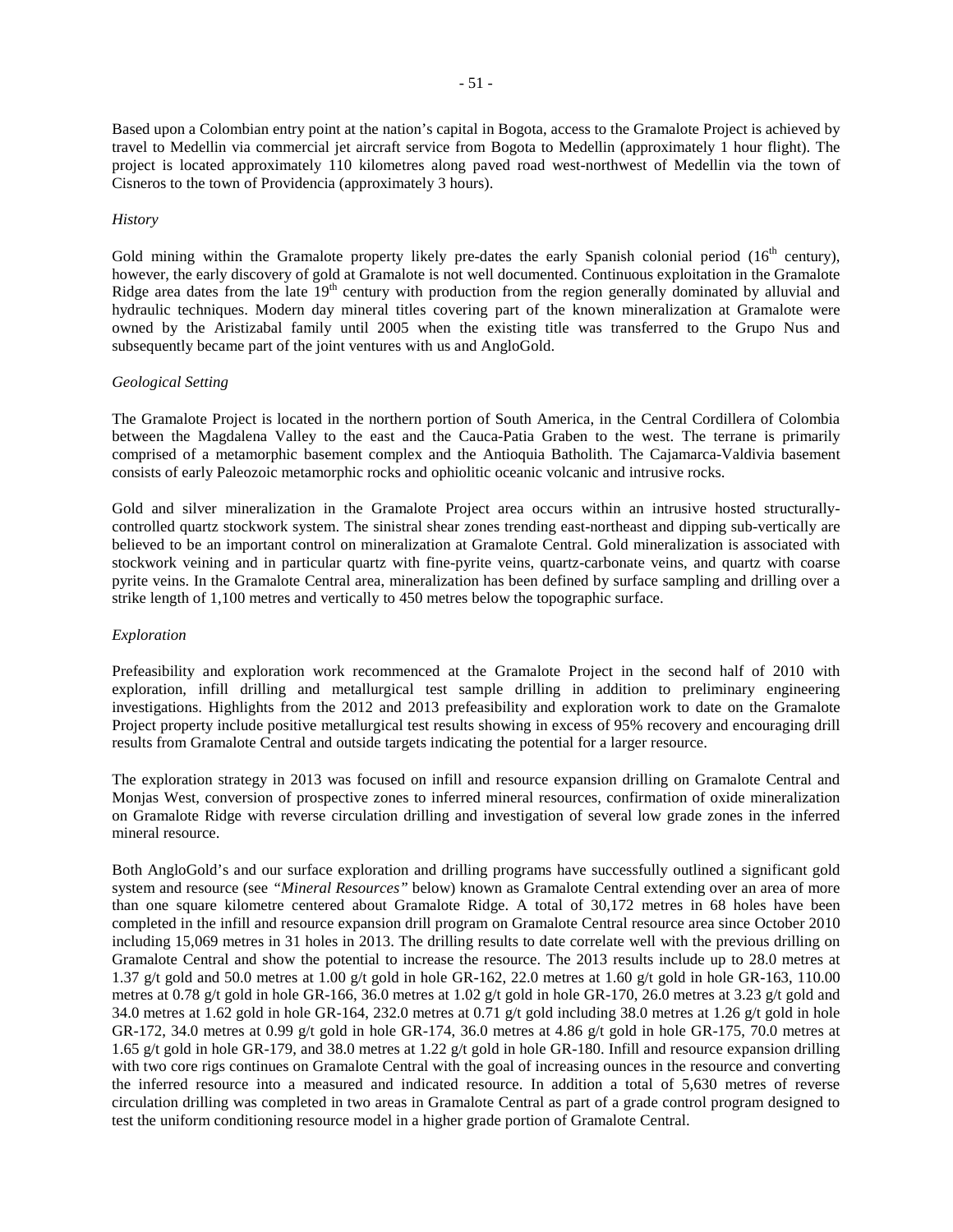## *Mineralization*

The Gramalote Project exhibits a structurally controlled mineralization in the form of veins, up to 10 centimetres wide, sheeted veins and local stockworks with alteration selvages around veins and veinlets. These veins yield gold assays up to 80 ppm gold. The various veins and veinlets that occur at the deposit can be discriminated according to their mineralogy, morphology and internal structures. In the Gramalote deposit, the quartz – pyrite – chalcopyrite – vein types are the most important in terms of gold mineralization where gold and chalcopyrite both commonly fill fractures in pyrite.

At Gramalote Project, the style of mineralization, the widespread nature and abundance of outlying targets, and the clear structural control upon mineralization at both a local and regional scale, all suggest that Gramalote is part of a district-scale mineralizing event. Given the regional-scale surface geochemical (stream sediment, rock and soil sample) results and accompanying geological observations, we concluded that numerous additional strong gold anomalies exist within the Gramalote Project area that deserve additional definition via prospecting and grid-based rock and soil sampling.

#### *Drilling*

Exploration drilling since 2010 has been carried out on six drill targets located within four kilometre of the current Gramalote Central mineral resource including Monjas West, Trinidad South, Monjas East, Limon, Topacio and La Maria with the aim to add new inferred resources. All of these targets have similar geological, alteration and mineralization characteristics to Gramalote Central. Since October 2010 a total of 33,139 metres in 92 drill holes have been completed on the six satellite targets including 8,422 metres in 22 holes in 2013 at Monjas West and Limon. Results to date clearly indicate the upside potential for more gold mineralization on the large Gramalote property.

Positive gold intersections have been returned in Monjas West located two kilometres west southwest along strike of Gramalote Central resource. A total of 19,976 metres in 53 holes have been drilled at Monjas West (8,120 metres in 21 holes in 2013) with 2013 results of up to 22.0 metres at 1.06 g/t gold in hole MW 036, 18.0 metres at 2.02 g/t Au in hole MW-041, 36.0 metres at 1.14  $g/t$  Au in hole MW-042A, 34.0 metres at 0.74  $g/t$  gold in hole MW-045, 14.0 metres at 0.83 g/t gold in hole MW-046 and 40.0 metres at 0.62 g/t gold in hole MW-047. Gold mineralization occurs over 700 metre by 500 metre area and down to 400 metre depth. We are confident that Monjas West will add to the existing resource at Gramalote and core drilling continues with one drill rig.

In 2013, four new geotechnical holes totalling 1,614 metres were drilled in Gramalote Central resource area and 10 condemnation and infrastructure holes totalling 1,608 metres were completed in the plant site, Palestina tailings dump area and San Antonio waste rock dump areas.

## *Sampling and Analysis*

The Gramalote Project drill samples have been analyzed for gold by ALS Chemex analytical laboratory in Lima, Peru. The analytical methods employed were fire assay fusion and atomic absorption spectroscopy on 50 grams of nominal sample weight (ALS Chemex internal code AU-AA24), and fire assay fusion and gravimetric analysis on 50 grams of nominal sample weight (ALS Chemex Internal code AU-GRA22).

Multi-element analysis included HF-HNO3-HClO4 acid digestion with HCl leach. The analytical methods employed were inductively coupled plasma - atomic emission spectroscopy (ICP - AES) and inductively coupled plasma mass spectrometry (ICP-MS) (ALS Chemex internal codes ME-MS61 and ME-ICP61).

## *Security of Samples*

Drill core is transferred from the drill sites to the storage area where it is logged and sampled. Samples are transported from the project site to the AngloGold warehouse located in Funza (Cundinamarca), and then shipped directly to the preparation laboratory.

During the AngloGold 2006-2007 campaign, QA/QC procedures included the insertion of coarse blanks, certified standard material and coarse reject duplicates, as well as pulp duplicates (inserted by the laboratory), each every 25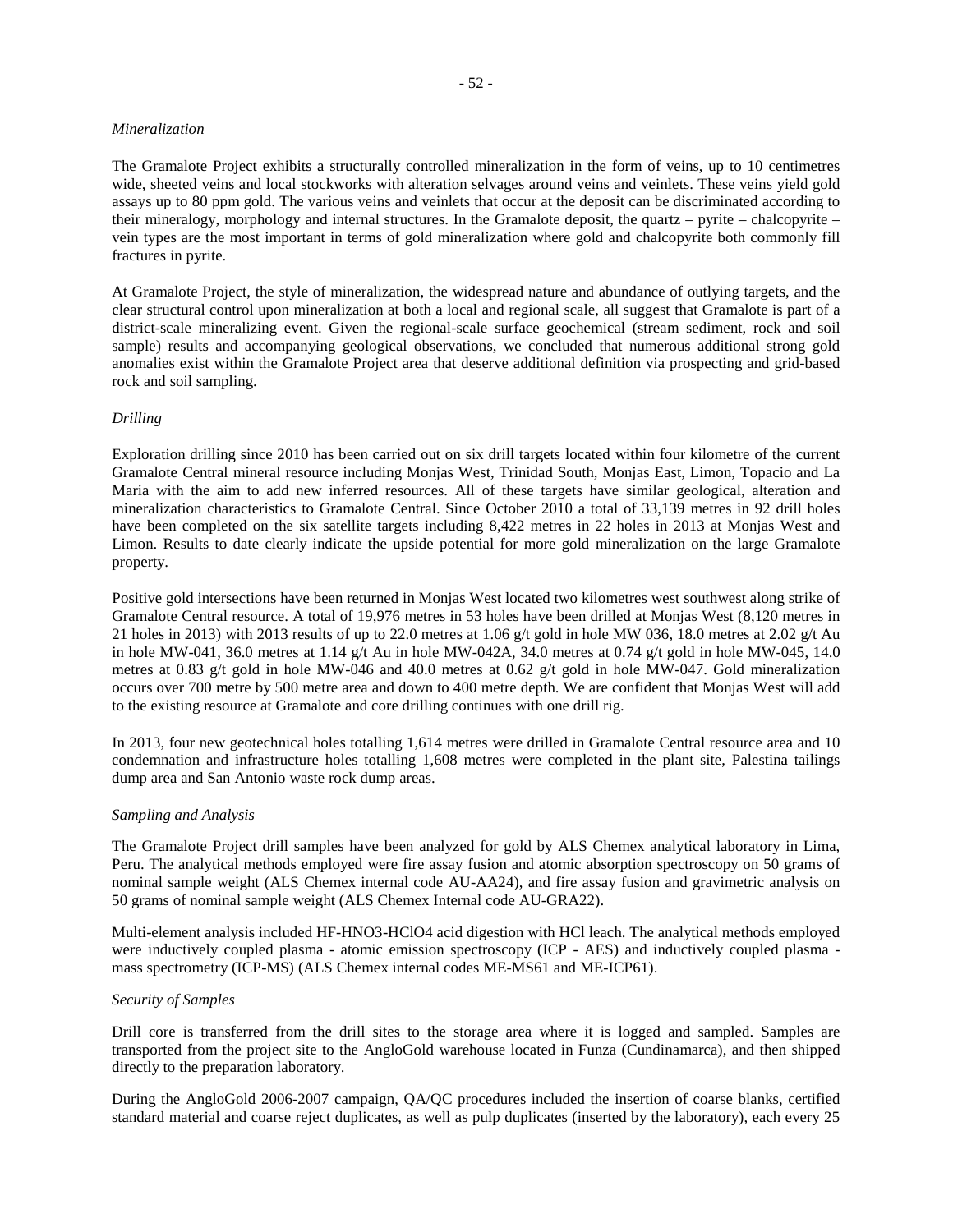samples. We adjusted the QA/QC protocols to insert the reference material and duplicate samples every 35 to 40 samples for the B2Gold 2008 campaign. The 2010-2013 drill campaigns reverted back to the reference material and duplicate samples being inserted every 25 samples. For sample batches where a failure is identified the selected samples related to the failed standard are re-assayed. This selection is based on the reported sample grade related to the standard reference grade, the fire assay batch limits, and the positions in the sample sequence of the failed and passed standards.

#### *Mineral Resources*

Mineral resources for the Gramalote Project, which includes Gramalote Central, Monjas West and Trinidad zones, were estimated by Gramalote Colombia Limited, the operating company of our joint venture with AngloGold. Drill results through July 2013 were available for this mineral resource update. Zones defining low, medium and high alternation and veining intensity and grade were interpreted on cross sections and linked into three-dimensional models. The final gold grades were estimated using Uniform Conditioning bench-marked to a 20 x 20 x 10 metre SMU size, this estimation technique is a change to the grade estimation methods used on previous models. An external audit by Quantitative Group of the 2012 resource model resulted in a major revision to the methods used for grade estimation and resource categorization. In 2013, an external review was completed on the estimation methods planned for use for the low grade zone at Gramalote Central.

The mineral resource estimate was prepared under the supervision of Mr. Vaughan Chamberlain, FAusIMM, Senior Vice President, Geology and Metallurgy, AngloGold, and a Qualified Person as defined under NI 43-101.

| Zone              | <b>Tonnes</b> | Grade g/t Au | <b>Ounces Au</b> | <b>Kg Au</b> |
|-------------------|---------------|--------------|------------------|--------------|
| Gramalote Central | 62,755,000    | 0.63         | 1,278,000        | 39,750       |
| Monjas West       | 2,286,000     | 0.55         | 41,000           | 1,270        |
| Total             | 65,041,000    | 0.63         | 1,319,000        | 41,020       |

## **Attributable Measured and Indicated Resources 1,2,3**

## **Attributable Inferred Resources 1,2,3,4**

| <b>Target</b>     | <b>Tonnes</b> | Grade g/t Au | <b>Ounces Au</b> | <b>Kg Au</b> |
|-------------------|---------------|--------------|------------------|--------------|
| Gramalote Central | 62,204,000    | 0.43         | 852,000          | 26,500       |
| Monjas West       | 11,528,000    | 0.59         | 218,000          | 6,790        |
| Trinidad          | 43,718,000    | 0.41         | 578,000          | 17,980       |
| Total             | 117,450,000   | 0.44         | 1,648,000        | 51,270       |

Notes:

(1) Mineral resources are reported above a cut-off grade of 0.15 g/t gold and within a pit shell based on a gold price of \$1,600 per ounce.

(2) Attributable mineral resources are stated at our 49% ownership of the Gramalote Project.

(3) Mineral resources are not mineral reserves and do not have demonstrated economic viability.

(4) Due to the uncertainty that may be attached to inferred mineral resources it cannot be assumed that all or any part of an inferred mineral resource will be upgraded to an indicated or measured mineral resource category as a result of ongoing exploration.

Since the December 31, 2012 mineral resource statement, the measured and indicated mineral resource estimate has increased by approximately 5%. This increase is largely a result of the additional drilling completed at Monjas West.

The number of ounces reported as inferred mineral resources at the Gramalote Project has nearly doubled since the December 31, 2012 mineral resource statement. This increase is a result of additional drilling targeted for resource expansion and confirmation and a major change to the resource modeling methodology.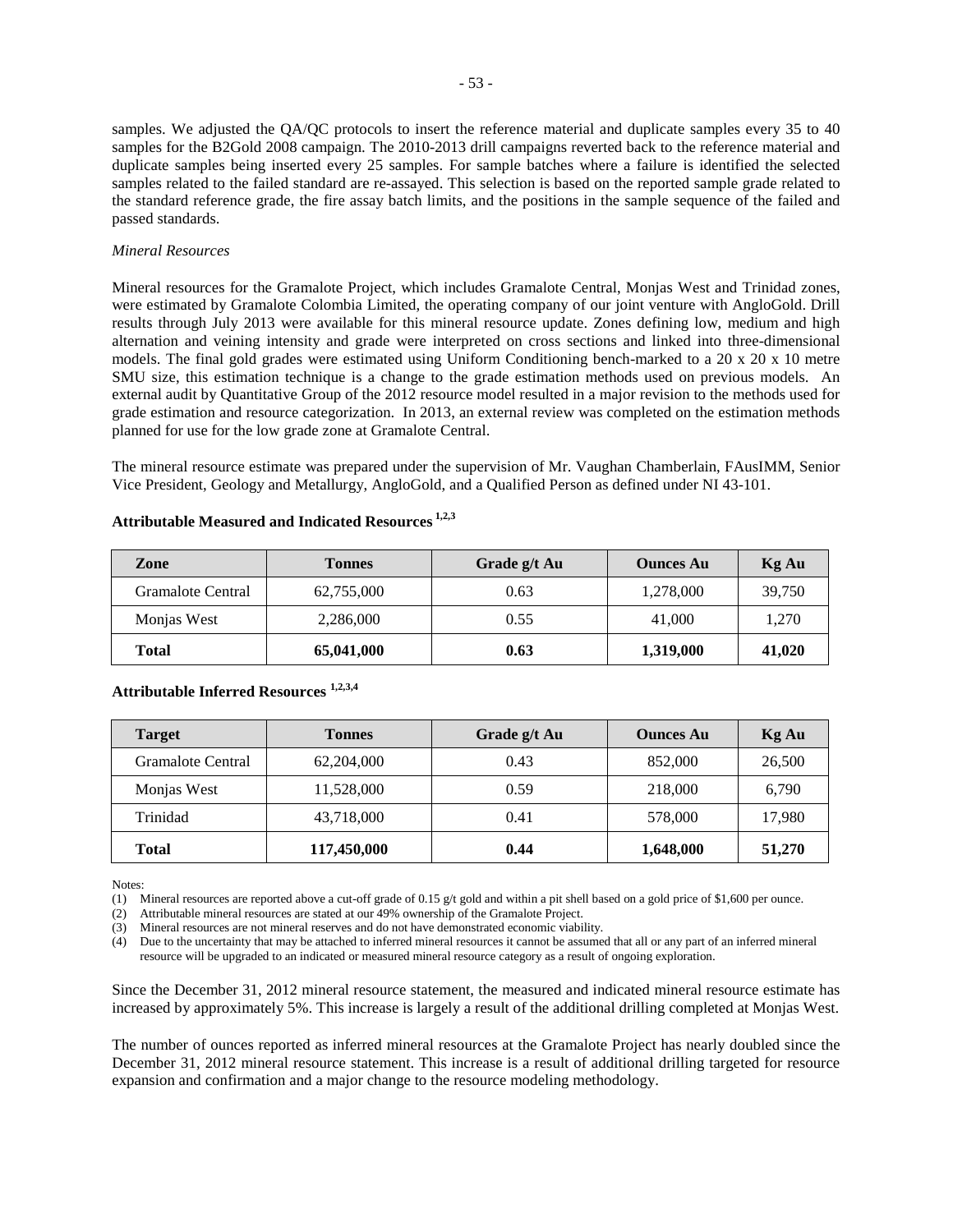## *Preliminary Economic Assessment*

On March 12, 2014, we announced positive results from the preliminary economic assessment (a "**PEA**") for the Gramalote Project. The highlights of the PEA are as follows (on a 100% basis):

- Open pit gold mine with an initial life of mine ("LOM") of 14 years based on measured, indicated and inferred mineral resources.
- Average annual gold production LOM of 317,500 ounces at \$664 direct cash cost per ounce.
- Average annual gold production of 373,300 ounces per year for the first 5 years of production.
- LOM gold production of 4.445 million ounces.
- Average LOM total operating costs (including sustaining capital) of \$736 per ounce of gold
- Annual processing rate of 16 million tonnes per year.
- Average LOM gold recovery of 95% from conventional milling, flotation and cyanide leach of the flotation concentrate.
- Estimated pre-production capital cost of \$1,176 million.
- LOM pre-tax net cash flow of \$1,521 million, and after tax net cash flow of \$990 million at a gold price of \$1,351 per ounce.
- Net present value ("**NPV**") pre-tax of \$714 million and after-tax of \$398 million at a 5.06% discount rate and gold price of \$1,351 per ounce generating an after-tax internal rate of return ("**IRR**") of 11.5%.
- Project payback of 4.8 years.

A trade-off study was completed to determine the optimum throughput rate for the Gramalote Project. Throughput rates between 10 million and 24 million tonnes per year were evaluated at gold prices of \$1,100 per ounce, \$1,300 per ounce and \$1,500 per ounce utilizing inferred mineral resources. The results of this study indicate that 16.0 million tonnes per year provides the best project economics and allows for the use of conventional dual pinion drive grinding mills.

The PEA is preliminary in nature and includes inferred mineral resources that are considered too speculative geologically to have the economic considerations applied to them that would enable them to be categorized as mineral reserves, and there is no certainty that the PEA based on these mineral resources will be realized.

## *Exploration and Development*

We have been active in advancing the Gramalote Project during 2013. The Gramalote Project had a 2013 joint venture budget of \$92 million, which funded 31,749 meters of diamond drilling for the exploration of additional targets on the property, drilling associated with infrastructure and infill drilling, as well as prefeasibility work, environmental studies, metallurgical test work and engineering. Each joint venture partner has funded its share of expenditures pro rata. The results of this work were used to finalize the PEA released in March 2014.

The Gramalote Project will be reviewed in the fourth quarter of 2014 to determine if advancing to a full feasibility study is warranted at this time.

The environmental impact assessment ("**EIA**") is being modified to accommodate a revised tailing dam design that will reduce both initial capital and operating costs. It is planned that the EIA will be completed and ready for submittal to the government regulatory agencies by the second quarter of 2014. A detailed work plan for the construction and operation of Gramalote ("**PTO**") will be completed and submitted with the EIA. The PTO provides the schedule, workforce requirements and other details for the implementation of the project.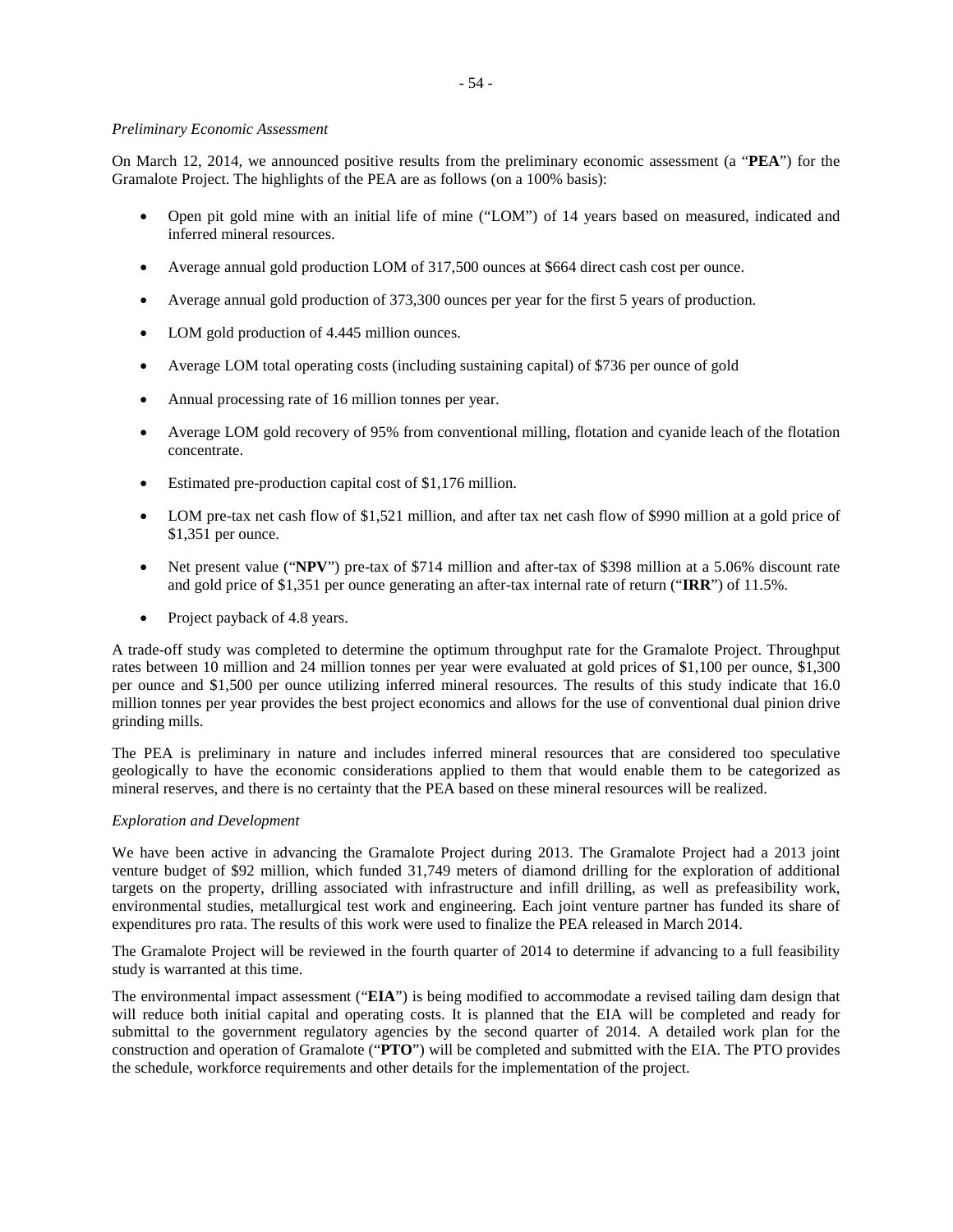The 2014 forecast expenditures for Gramalote are currently under review. Programs for 2014 have been reduced from 2013 and expenditures are currently estimated to be approximately \$18 million (stated at 100%; our 49% joint venture participation is estimated to be approximately \$9 million).

## *Other Exploration Properties and Interests*

#### Trebol and Pavon Properties

We entered into an option agreement with Radius dated December 23, 2009 under which we earned a 60% interest in the Trebol, Pavon and San Jose exploration properties in Nicaragua (six concessions with 25 year terms covering approximately 242,000 hectares). On August 10, 2012, we acquired the remaining 40% interest in the Trebol and Pavon properties and issued to Radius as consideration 4,815,894 Common Shares. In addition, we entered into an agreement to make certain contingent payments to Radius that relate to the mineral reserves established on the Trebol property. As part of the transaction, the parties terminated all other aspects of the prior arrangements entered into in December 2009 in respect of the Trebol, Pavon and San Pedro properties.

The Trebol property, located in northeastern Nicaragua, is a low sulphidation epithermal hot springs district consisting of numerous strong gold anomalies spanning over 14 kilometres of strike length. In 2011, we drilled 37 holes totalling 3,208 metres on the Trebol property. The 2011 drilling campaign cut mineralization in the Cerro Domingo, Paola and Trebol North Zones with drill holes containing up to 1.96 g/t gold over 28.55 metres in hole TR-11-014 in the Cerro Domingo Zone, up to 8.86 g/t gold over 7.75 metres in hole TR-11-028 in the Paola Zone and up to 13.08 g/t gold over 7.00 metres in hole TR-11-047 in the Trebol North Zone. We discovered the Trebol East Zone located three kilometres east of the main Trebol trend in 2011. In 2012, we drilled 1,480 metres in 23 holes to test the Trebol East Zone. Drilling in the Trebol East Zone contained up to 0.77 g/t gold over 18.25 metres in hole TR-12-050 and 0.75 g/t gold over 12.4 metres in hold TR-12-056. Drilling and trenching has outlined a lowgrade north-south mineralized zone at least 1.5 kilometres long. No exploration was conducted on the Trebol property in 2013.

The Pavon property, located in central Nicaragua, is a low sulphidation system discovered by Radius in 2003. Seventy one historical diamond drill holes totalling approximately 10,700 metres tested several veins occurring over a strike length of six kilometres, with results that include 10.3 g/t gold over 16.8 metres in hole PADH-005B in the north zone and up to 6.7 g/t gold over 11 metres in hole PADH-01 in the south zone. During 2009 and 2010, we further explored the Pavon North and South Zones with 56 trenches totalling 1,608 metres. No exploration was carried out on the Pavon properties in 2013. Work was focussed on permitting for the drilling and small scale mining of Pavon.

The San Pedro property, now called San Jose, was the focus of an intensive mapping and trenching campaign during 2013 with two main areas being evaluated; the northern PMI and southern Buena Ventura Zones. The PMI zone main structure covers almost 2 kilometres of strike length, though much of it is narrow and relatively low grade. Where the structure splays out and the area that Radius had previously drilled is the best target and trenching has returned values of up to 2.64 g/t gold over 9.0 metres. Drilling of this area is being considered for 2014. The Buena Ventura (BV) target has returned very high grade trenching over a relatively short strike length of about 100 metres with some of the highlights being hole TR-SJ-80 with 6.53 g/t gold over 13.8 metres and hole TR-SJ-81 with 26.1 g/t gold over 2.1 metres.

The 2014 exploration budget of US\$250,000 on the Trebol property and US\$750,000 on the Pavon property is to fund soil sampling over the area of possible northern extension of the Trebol mineralization and for 2,000 metres of diamond drilling to update a portion of the Pavon property to an indicated resource.

## Calibre Joint Venture – Borosi Property

Pursuant to the Primavera JV Agreement with Calibre, we have the right to earn up to a 70% interest in potential mining projects in the Borosi gold-silver-copper prospect in northeast Nicaragua. We currently have a 51% interest in the property and may increase our interest in specific project areas to 70% by funding an additional \$6 million in project expenditures on or prior to April 24, 2016.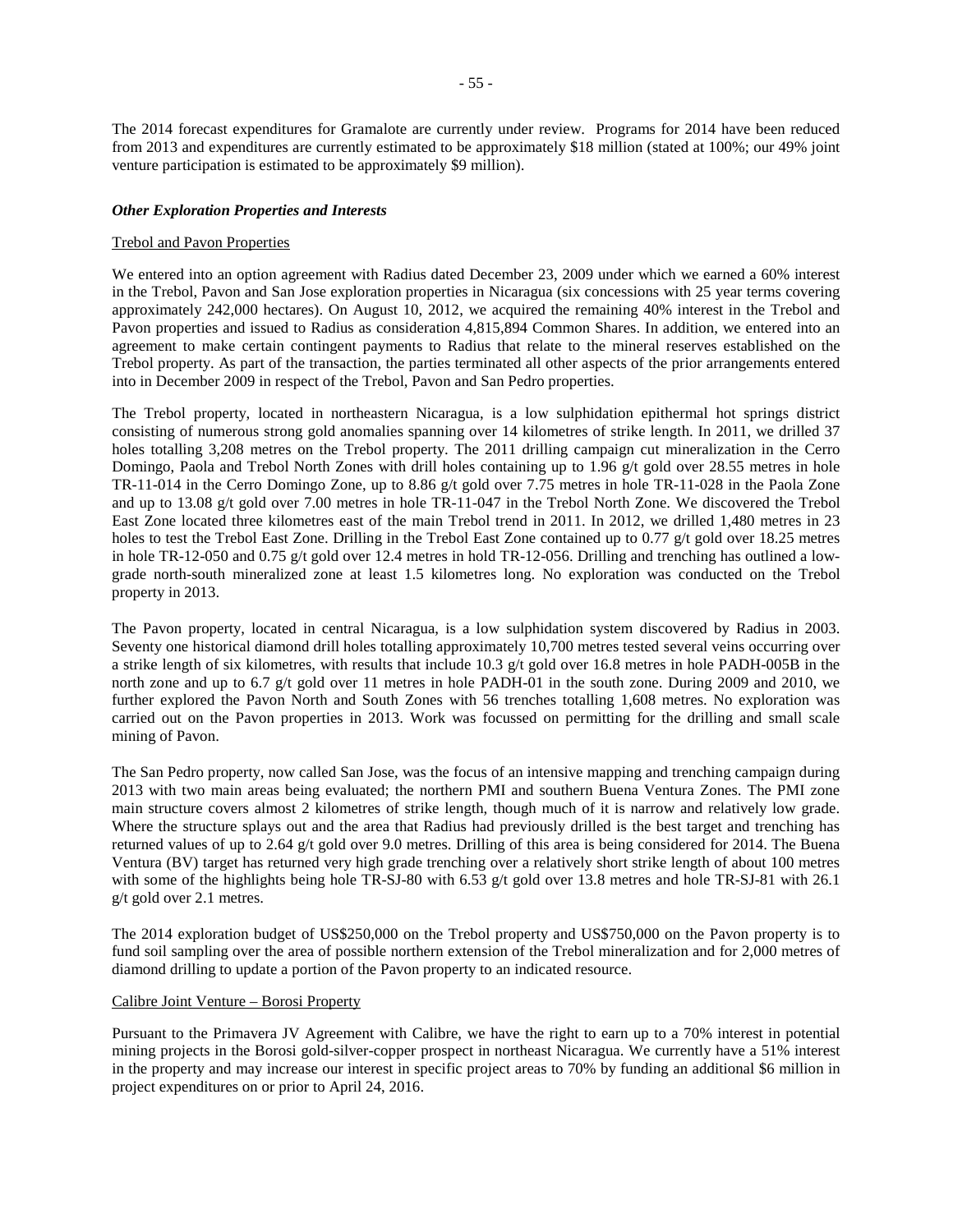The Borosi property is located in the Bonanza-Rosita-Siuna areas of northeast Nicaragua, the "Mining Triangle" of Nicaragua, which is estimated to have had historical production totalling more than 5 million ounces of gold, 4 million ounces of silver, 158,000 tons of copper and 106,000 tons of zinc. The initial exploration had focused on the Eastern Epithermal, Bonanza and Rosita Gold Camps with geological mapping, prospecting, soil surveying and trenching. In 2011, B2Gold and Calibre announced drill results that discovered significant porphyry style gold and copper mineralization at the Primavera project within the Borosi concessions in north east Nicaragua. A phase II drilling program was completed in 2012, totalling 9,475 metres of drilling, for a total overall drilling program of 13,000 metres for 30 drill holes. The bulk of the phase II program was focused on the nearby soil geochemical anomalies at Copper Hill and a prominent structural target to the south of the main Primavera Zone. In addition, several drill holes south and west of the main Primavera Zone showed anomalous gold-copper values associated with porphyry style mineralization at depths exceeding 500 metres. Most importantly, the drilling indicates that the porphyry system continues to the north beneath alluvial cover. A comprehensive geophysical program was completed during 2012, with both air magnetic and radiometric surveys flown over the claim area.

Highlights of the Phase II program include drill hole PR-12-016 which confirmed shallow continuity of porphyry style mineralization on the west side of the main Primavera Zone with 201.35 metres of 0.77 g/t gold and 0.36% copper, including 57.85 metres of 1.08 g/t gold and 0.49% copper. PR-12-024 and several other drill holes crossed two major post mineral faults to the west and north of the main Primavera Zone and intersected anomalous zones also associated with porphyry style mineralization. Mineralization extends to the two faults and further work needs to be carried out to determine the degree of fault offset. Results from drill hole PR-12-024 indicate that the system continues to the north beneath alluvial cover. Hole 24 yielded several deep intervals including 17 metres of 0.39 g/t gold from 595 to 612 metres, 1.1 metres at 18.28 g/t gold, and 1.5 metres 11.95 g/t gold. These intervals were all associated with vein and stockwork mineralization in intrusion breccia and diorite although the high grades for gold are unusual. More drilling will be required in this area under the alluvium where the geophysical data indicate the presence of a large magnetic low. Drilling to the south at Copper Hill has intersected zones of skarn and hornfels similar to the style of mineralization and alteration at the Santa Rita deposit in nearby Rosita which produced over 3 million pounds of copper, 177,737 ounces of gold, and 2,629,720 ounces of silver. Additional drilling may be needed to test for possible skarn deposits which are commonly associated with porphyry systems. The skarn mineralization lies about 1.5 kilometres to the southwest. Additional soil sampling is underway in this area.

The 2013 campaign focused on evaluating the potential across the region with mapping and sampling of the remaining target areas on both the main Primavera concession and an area to the north called Minnesota.

At Primavera, no obvious drill targets were generated during the regional program. However, the main Primavera area was re-evaluated with a comprehensive stratigraphic mapping and pit sampling campaign to determine the best drill target for the faulted portion of the mineralization. A drill program is pending in 2014 as a result of this work.

The Minnesota area lies approximately 18 kilometres NNW of Primavera and was the focus of an early campaign by Calibre Mining. The area appears to be Gramalote style, intrusive hosted target with a strong NE-SW structural control. Abundant small miner activity and a coherent gold – copper – molybdenum soil anomaly encouraged a return to the area and though a lot remains to be done, the deep pitting and weathered bedrock sampling campaign along with some trenching of the local small miner workings has returned grab samples with good gold values and trenching up to 3.7 g/t gold over 10.5 metres. Current 2014 activity is focused on determining the thickness of the mineralized structure, the structural controls on mineralization and the potential for grade continuity across the area using long trenches.

The 2014 exploration program for Primavera/Minnesota has a budget of approximately \$1.2 million, which will fund detailed mapping and trenching as well as structural study and a detailed geological interpretation.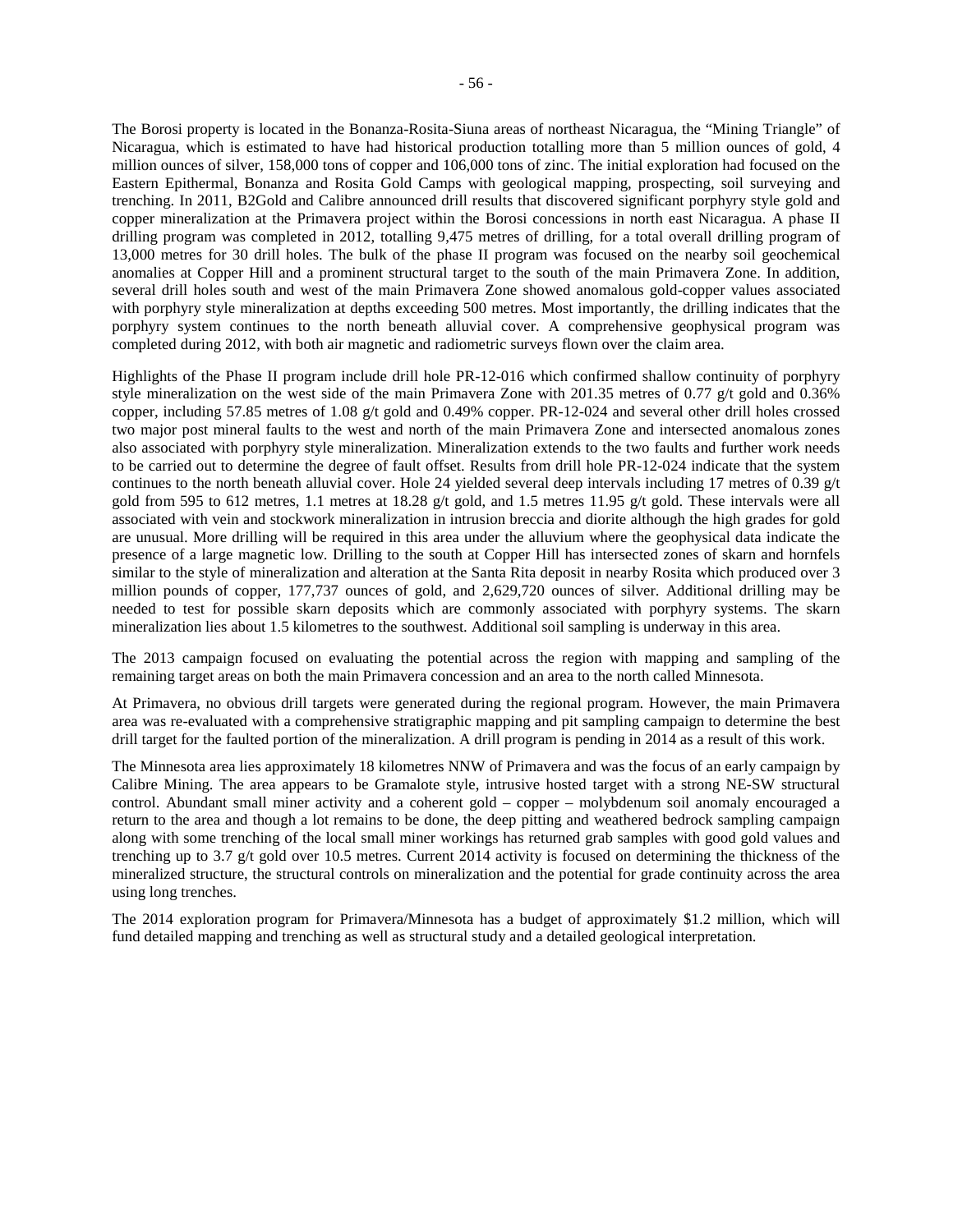## **RISK FACTORS**

*The exploration, development and mining of natural resources are highly speculative in nature and are subject to significant risks. The risk factors noted below do not necessarily comprise all those faced by us. Additional risks and uncertainties not presently known to us or that we currently consider immaterial may also impair our business, operations and future prospects. If any of the following risks actually occur, our business may be harmed and its financial condition and results of operations may suffer significantly.*

## **Risks related to our business**

## *Changes in the price of gold and other metals in the world markets, which can fluctuate widely, significantly affect the profitability of our operations and our financial condition.*

The profitability of our operations is significantly affected by changes in the market price of gold and other mineral commodities. Mineral prices fluctuate widely and are affected by numerous factors beyond our control, including:

- the level of interest rates;
- the rate and anticipated rate of inflation;
- world supply of mineral commodities;
- consumption patterns;
- purchases and sales of gold by central banks;
- forward sales by producers;
- production costs:
- demand from the jewelry industry;
- speculative activities;
- stability of exchange rates;
- the relative strength of the U.S. dollar and other currencies;
- changes in international investment patterns;
- monetary systems; and
- political and economic events.

The price of gold decreased by approximately 29% at December 31, 2013 compared to December 31, 2012, with a decline in the price from \$1,693 per ounce on January 2, 2013 to \$1,201 per ounce on December 31, 2013. Current and future price declines could cause commercial production to be impracticable. If gold prices decline significantly, or decline for an extended period of time, we might not be able to continue our operations, develop our properties, or fulfill our obligations under our permits and licenses, or under our agreements with our partners. This could result in us losing our interest in some or all of our properties, or being forced to sell them, which could have a negative effect on our profitability and cash flow.

Our future revenues and earnings could also be affected by the prices of other commodities such as fuel and other consumable items. The prices of these commodities are affected by numerous factors beyond our control.

## *Our future plans rely substantially on mine development projects, which involve significant uncertainties and risk material cost overruns.*

As a result of the substantial expenditures involved in development projects, developments are prone to material cost overruns versus budget. The capital expenditures and time required to develop new mines are considerable and changes in cost or construction schedules can significantly increase both the time and capital required to build the mine. The project development schedules are also dependent on obtaining the governmental approvals necessary for the operation of a mine. Substantial expenditures are required to build mining and processing facilities for new properties. The timeline to obtain these government approvals is often beyond our control. It is not unusual in the mining industry for new mining operations to experience unexpected problems during the start-up phase, resulting in delays and requiring more capital than anticipated.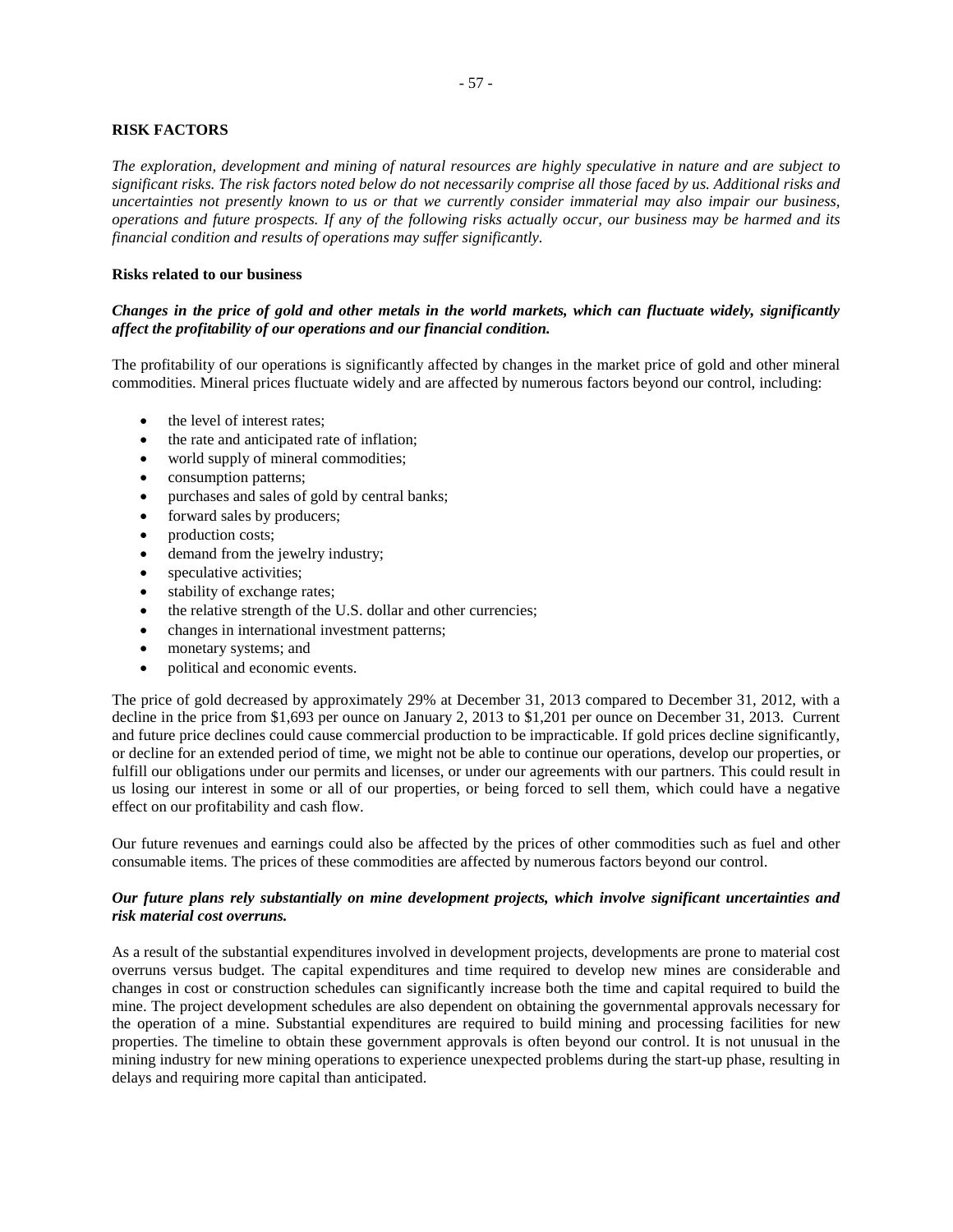## *Our failure to achieve production or cost estimates could have a material adverse effect on our future cash flows, profitability, results of operations and financial condition.*

We have prepared estimates of future production, operating costs and capital costs for La Libertad Mine, Limon Mine, Masbate Mine and Otjikoto Project. The estimates can change or we may be unable to achieve them. Actual production and costs may vary from the estimates depending on a variety of factors, many of which are not within our control. These factors include, but are not limited to:

- actual ore mined varying from estimates of grade, tonnage, dilution, and metallurgical and other characteristics;
- short-term operating factors such as the need for sequential development of ore bodies and the processing of new or different ore grades from those planned;
- mine failures, slope failures or equipment failures;
- industrial accidents;
- natural phenomena such as inclement weather conditions, floods, droughts, rock slides and earthquakes;
- encountering unusual or unexpected geological conditions;
- changes in power costs and potential power shortages;
- exchange rate and commodity price fluctuations;
- shortages of principal supplies needed for operations, including explosives, fuels, water and equipment parts;
- labor shortages or strikes;
- litigation;
- civil disobedience and protests;
- restrictions or regulations imposed by governmental or regulatory authorities;
- permitting or licensing issues; or
- shipping interruptions or delays.

Properties not yet in production, or slated for expansion, are subject to higher risks as new mining operations often experience unexpected problems during the start-up phase, and production delays and cost adjustments can often happen. Failure to achieve production or cost estimates or material increases in costs could have a material adverse effect on our future cash flows, profitability, results of operations and financial condition.

## *Undue reliance should not be placed on estimates of mineral reserves and mineral resources, since these estimates are subject to numerous uncertainties. Our actual mineral reserves could be lower than mineral reserve estimates and mineral resources may never be converted into mineral reserves, which could adversely affect our operating results and financial condition.*

The figures for mineral reserves and mineral resources are estimates only and no assurance can be given that the anticipated tonnages and grades will be achieved, that the indicated level of recovery will be realized or that mineral reserves could be mined or processed profitably. There are numerous uncertainties inherent in estimating mineral reserves and mineral resources, including many factors beyond our control. Such estimation is a subjective process, and the accuracy of any reserve or resource estimate is a function of the quantity and quality of available data and of the assumptions made and judgments used in engineering and geological interpretation. Short-term operating factors relating to the mineral reserves, such as the need for orderly development of the ore bodies or the processing of new or different ore grades, may cause the mining operation to be unprofitable in any particular accounting period. In addition, there can be no assurance that gold recoveries in small scale laboratory tests will be duplicated in larger scale tests under on-site conditions or during production.

Fluctuation in gold prices, results of drilling, metallurgical testing and production, increases in capital and operating costs, including the cost of labor, equipment, fuel and other required inputs and the evaluation of mine plans after the date of any estimate may require revision of such estimate. The volume and grade of mineral reserves mined and processed and the recovery rates may not be the same as currently anticipated. Any material reductions in estimates of mineral reserves and mineral resources, or of our ability to extract these mineral reserves, could have a material adverse effect on our results of operations and financial condition.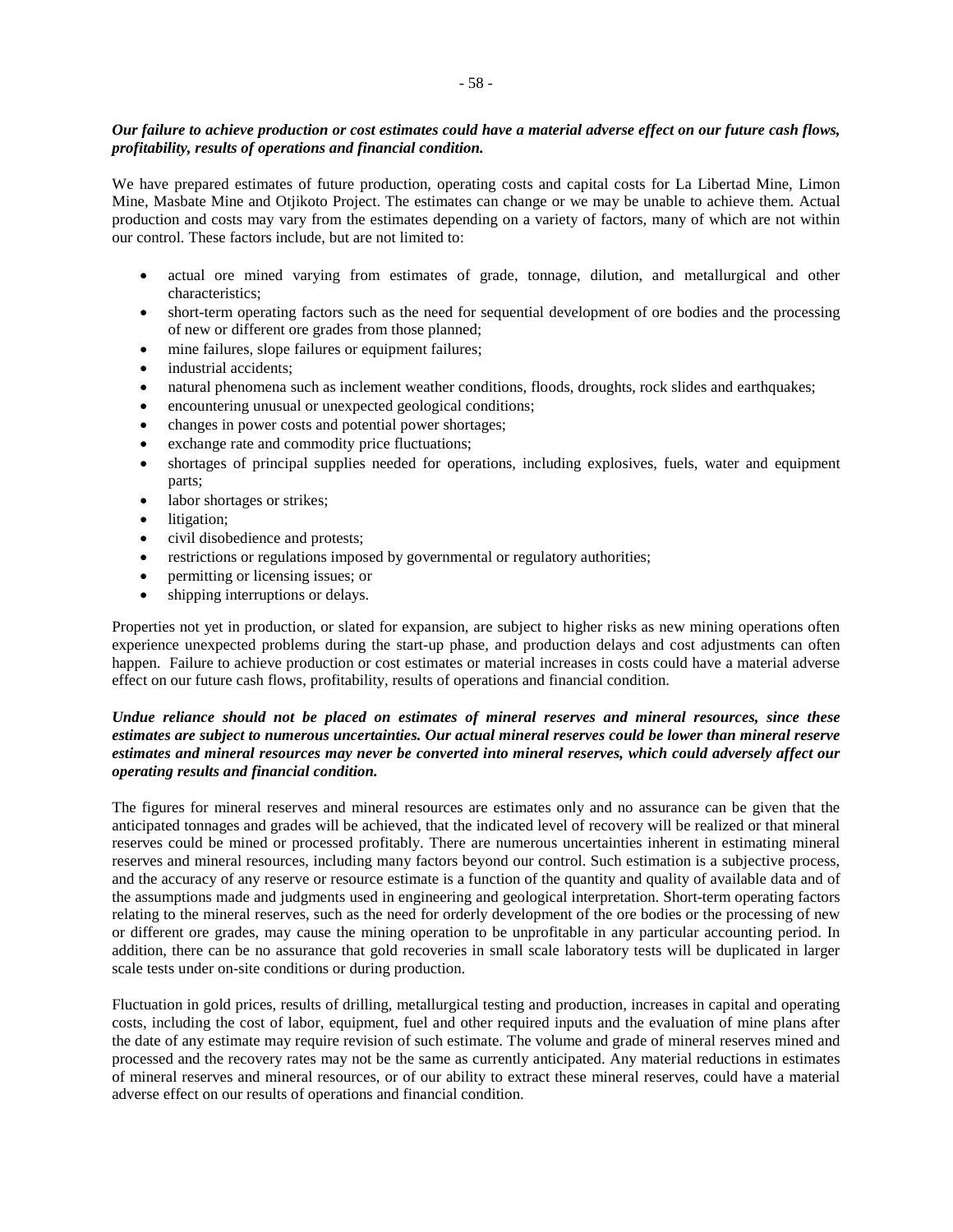Inferred mineral resources that are not mineral reserves do not have demonstrated economic viability. Due to uncertainty that may attach to inferred mineral resources, inferred mineral resources may not be upgraded to measured and indicated resources or proven and probable reserves as a result of continued exploration.

## *Our operations across several different countries subject us to various political, economic and other risks that could negatively impact our operations and financial condition.*

Our exploration, development and production activities are currently conducted in Nicaragua, the Philippines, Namibia, Burkina Faso and Colombia and, as such, our operations are exposed to various levels of political, economic and other risks and uncertainties. These risks and uncertainties vary from country to country and include, but are not limited to, the existence of possibility of:

- terrorism:
- hostage taking;
- military repression;
- extreme fluctuations in currency exchange rates;
- high rates of inflation:
- labor unrest;
- the risks of war or civil unrest:
- expropriation and nationalization;
- uncertainty as to the outcome of any litigation in foreign jurisdictions;
- uncertainty as to enforcement of local laws;
- environmental controls and permitting;
- restrictions on the use of land and natural resources;
- renegotiation or nullification of existing concessions:
- licenses:
- permits and contracts;
- illegal mining;
- changes in taxation policies;
- restrictions on foreign exchange and repatriation;
- corruption;
- unstable legal systems;
- changing political conditions;
- changes in mining policies;
- currency controls and governmental regulations that favor or require the awarding of contracts to local contractors or require foreign contractors to employ citizens of, or purchase supplies from, a particular jurisdiction or require equity participation by local citizens; and
- other risks arising out of foreign sovereignty issues.

We have interests in exploration and development properties that are located in developing countries, including Nicaragua, the Philippines, Namibia, Burkina Faso and Colombia and our mineral exploration and mining activities may be affected in varying degrees by political instability and governmental legislation and regulations relating to foreign investment and the mining industry. Changes, if any, in mining or investment policies or shifts in political attitude in Nicaragua, the Philippines, Namibia, Burkina Faso or Colombia may adversely affect our operations or profitability. Operations may be affected in varying degrees by:

- government regulations with respect to, but not limited to, restrictions on production, price controls, exchange controls, export controls, currency remittance, income or other taxes, expropriation of property, foreign investment, maintenance of claims, environmental legislation, land use, land claims of local people, water use and mine safety; and
- the lack of certainty with respect to foreign legal systems, which may not be immune from the influence of political pressure, corruption or other factors that are inconsistent with the rule of law.

Failure to comply with applicable laws, regulations, and permitting requirements may result in enforcement actions thereunder, including orders issued by regulatory or judicial authorities causing operations to cease or be curtailed,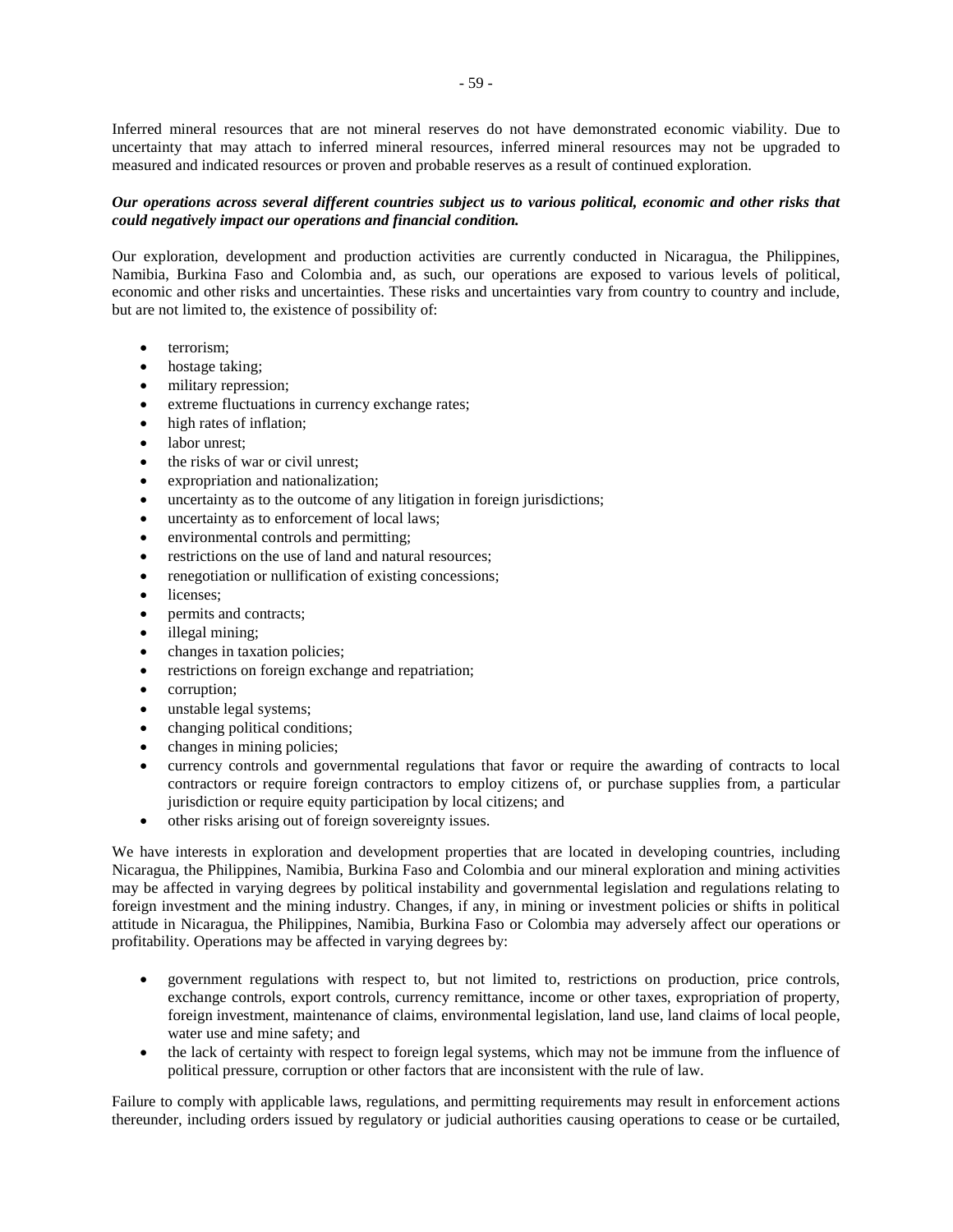and may include corrective measures requiring capital expenditures, installation of additional equipment, or remedial actions. Parties engaged in mining operations may be required to compensate those suffering loss or damage by reason of the mining activities and may have civil or criminal fines or penalties imposed for violations of applicable laws or regulations. Amendments to current laws, regulations and permits governing operations and activities of mining companies, or more stringent implementation thereof, could have a material adverse impact on us and cause increases in capital expenditures or production costs or reduction in levels of production at producing properties or require abandonment or delays in development of new mining properties.

The occurrence of these various factors and uncertainties cannot be accurately predicted and could have an adverse effect on our business, financial condition and results of operations.

Furthermore, in the event of a dispute arising from our activities, we may be subject to the exclusive jurisdiction of courts or arbitral proceedings outside of North America or may not be successful in subjecting persons to the jurisdiction of courts in North America, either of which could unexpectedly and adversely affect the outcome of a dispute.

## *Fluctuations in the price and availability of infrastructure and energy and other commodities could impact our profitability and development of projects.*

Mining, processing, development and exploration activities depend, to one degree or another, on adequate infrastructure. Reliable roads, bridges, power sources and water supply are important determinants which affect capital and operating costs. Our inability to secure adequate water and power resources, as well as other events outside of our control, such as unusual or infrequent weather phenomena, sabotage, community, or government or other interference in the maintenance or provision of such infrastructure, could adversely affect our operations, financial condition and results of operations.

Namibia may, in the short term, experience electricity shortages, *inter alia*, on account of the fact that (i) the demand for electricity is increasing, both on account of growth in GDP as well as on account of increased mining operations; (ii) the contracts for the supply of electricity with neighboring countries (particularly South Africa) may expire between 2013 and 2015, and may not be renewed due to electricity shortages in these neighboring countries; and (iii) projects for addressing electricity demand are in the preliminary stages, may take several years to complete, may not be financed easily or at all, and may experience delays or cancellations. In addition, Namibia is an arid country, and water resources are scarce. Although the Government of Namibia currently pursues a seawater desalination project, Namibia may in the short term experience water shortages, *inter alia*, on account of the following: (i) demand for water is increasing, both on account of growth in GDP as well as on account of increased mining operations; and (ii) the seawater desalination project pursued by the government may take several years to complete, may not be financed easily or at all, and may experience delays or cancellations.

Profitability is affected by the market prices and availability of commodities that we use or consume for our operations and development projects. Prices for commodities like diesel fuel, electricity, steel, concrete, and chemicals (including cyanide) can be volatile, and changes can be material, occur over short periods of time and be affected by factors beyond our control. Our operations use a significant amount of energy and depend on suppliers to meet those needs; however, sometimes no alternative source is available. Higher costs for construction materials like steel and concrete, or tighter supplies, can affect the timing and cost of our development projects.

If there is a significant and sustained increase in the cost of certain commodities, we may decide that it is not economically feasible to continue some or all of our commercial production and development activities, and this could have an adverse effect on our profitability.

Higher worldwide demand for critical resources like input commodities, drilling equipment, tires and skilled labor could affect our ability to acquire them and lead to delays in delivery and unanticipated cost increases, which could have an effect on our operating costs, capital expenditures and production schedules.

Further, we rely on certain key third-party suppliers and contractors for equipment, raw materials and services used in, and the provision of services necessary for, the development, construction and continuing operation of our assets. As a result, our operations at our sites are subject to a number of risks, some of which are outside of our control,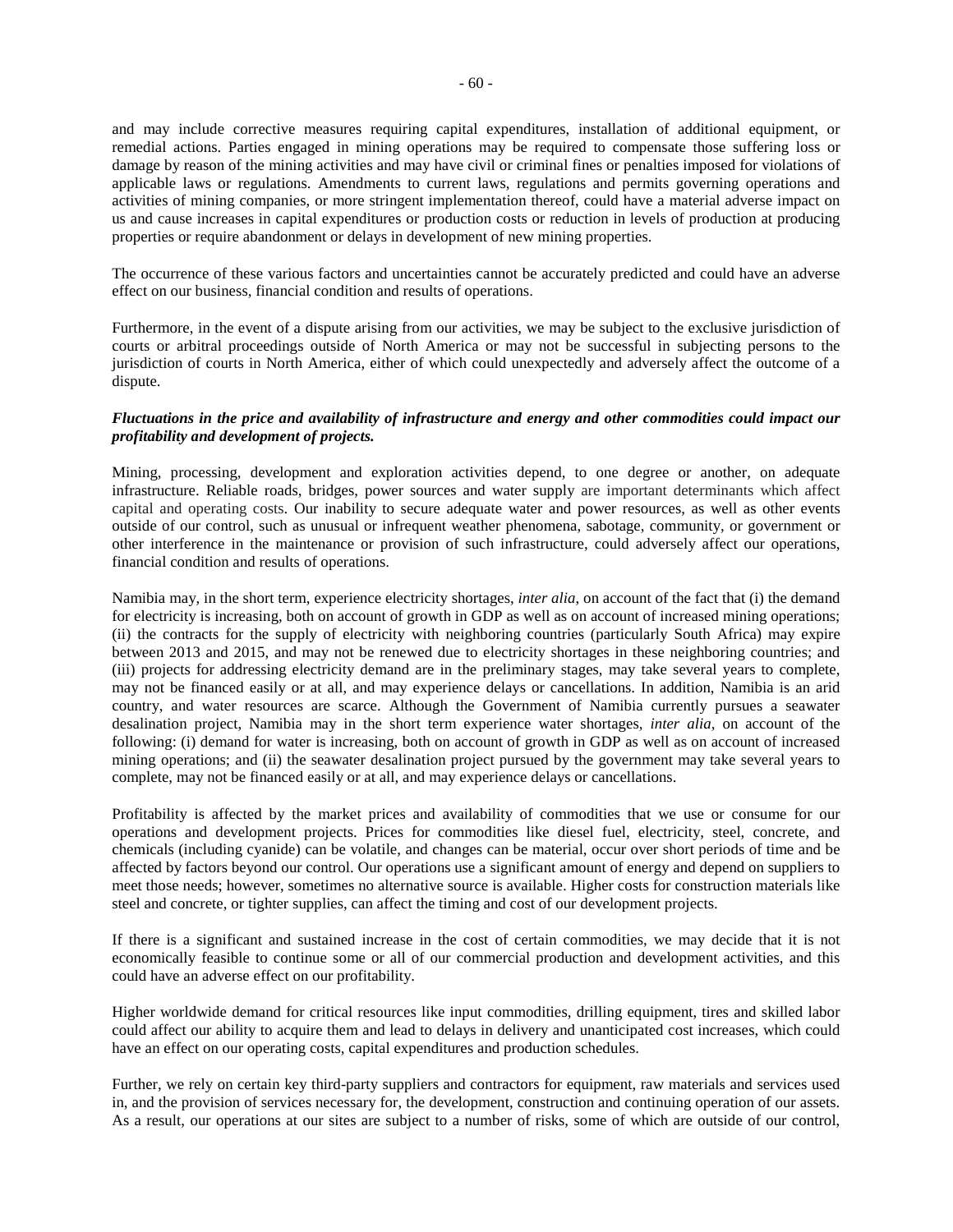including negotiating agreements with suppliers and contractors on acceptable terms, the inability to replace a supplier or contractor and its equipment, raw materials or services in the event that either party terminates the agreement, interruption of operations or increased costs in the event that a supplier or contractor ceases its business due to insolvency or other unforeseen events and failure of a supplier or contractor to perform under its agreement with us. The occurrence of one or more of these risks could have a material adverse effect on our business, results of operations and financial condition.

## *Mining is inherently dangerous and subject to conditions or events beyond our control, which could have a material adverse effect on our business, and mineral exploration is speculative and uncertain.*

Mining operations generally involve a high degree of risk. Our operations are subject to all the hazards and risks normally encountered in the exploration, development and production of gold, including:

- unusual and unexpected geologic formations;
- seismic activity;
- rock bursts:
- cave-ins or slides;
- flooding;
- pit wall failure;
- periodic interruption due to inclement or hazardous weather conditions; and
- other conditions involved in the drilling and removal of material,

any of which could result in damage to, or destruction of, mines and other producing facilities, personal injury or deaths, damage to property, environmental damage and possible legal liability. Milling operations are subject to hazards such as fire, equipment failure or failure of retaining dams around tailings disposal areas which may result in environmental pollution and consequent liability.

## *Mineral exploration and development involves significant risks and uncertainties, which could have a material adverse effect on our business, results of operations and financial condition.*

Although our activities are primarily directed towards mining operations, our activities also include the exploration for and development of mineral deposits. The exploration for and development of mineral deposits involves significant risks that even a combination of careful evaluation, experience and knowledge may not eliminate. While the discovery of an ore body may result in substantial rewards, few properties that are explored are ultimately developed into producing mines and no assurance can be given that minerals will be discovered in sufficient quantities or having sufficient grade to justify commercial operations or that funds required for development can be obtained on a timely basis. Major expenses may be required to locate and establish mineral reserves, to develop metallurgical processes and to construct mining and processing facilities at a particular site. It is impossible to ensure that the exploration or development programs we or any of our joint venture partners plan will result in a profitable commercial mining operation.

Whether a mineral deposit will be commercially viable depends on a number of factors, including, but not limited to:

- the particular attributes of the deposit, such as size, grade, metallurgy and proximity to infrastructure;
- metal prices which are highly cyclical;
- the cost of operations and processing equipment; and
- government regulations, including regulations relating to prices, taxes, royalties, land tenure, land use, allowable production, importing and exporting of minerals and environmental protection.

The exact effect of these factors cannot be accurately predicted, but the combination of these factors may result in our inability to receive an adequate return on invested capital, which could have a material adverse effect on our business, results of operations and financial condition.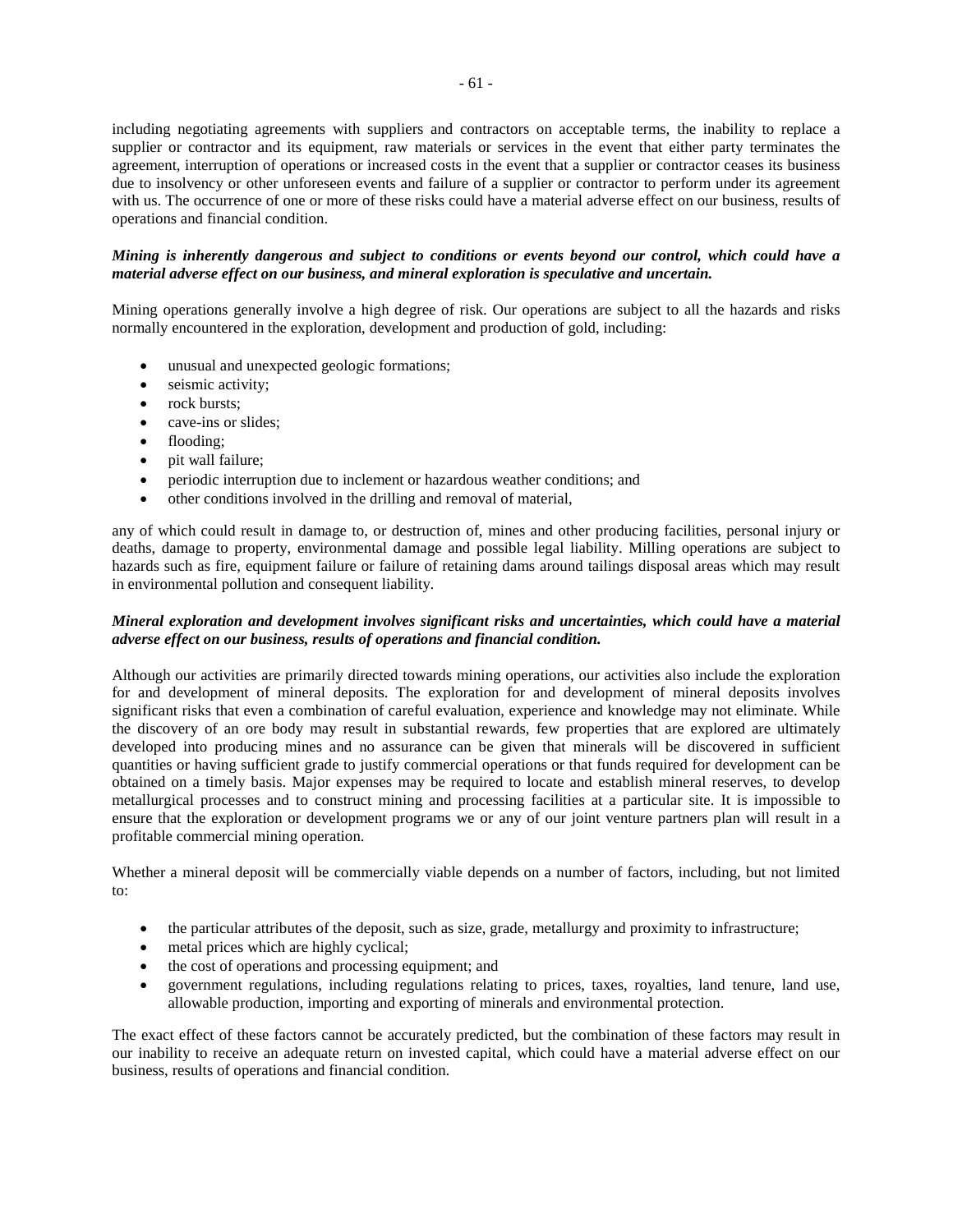## *Hedging activities and ore purchase commitments could have a material adverse effect on our business, results of operations and financial condition.*

In the second and third quarters of 2013, as a result of the requirements under the Credit Facility, we entered into a series of "zero-cost put/call" collar contracts for gold with settlements scheduled between January 30, 2015 and December 31, 2018 with an average floor price of \$1,000 per ounce and an average ceiling price of \$1,721 per ounce.

In addition, under the terms of the Credit Facility, we are required to maintain gold contracts, within certain parameters, over the term of the facility in order to manage the risk of volatility in our future operating income and reduce risk in respect of debt service obligations. As a result, we entered into a series of rand denominated gold forward contracts in the second quarter of 2013 for 117,984 ounces of gold with settlements scheduled between January 30, 2015 and December 31, 2018 at an average price of 14,912 rand per ounce.

Subsequent to December 31, 2013, we entered into rand denominated gold forward contracts for a further 74,430 ounces at an average price of 16,359 rand per ounce with settlement dates scheduled between July 31, 2015 and December 31, 2018.

From time to time we may engage in commodity hedging transactions intended to reduce the risk associated with fluctuations in metal prices, but there is no assurance that any such transaction will be successful. Furthermore, hedging transactions may prevent us from realizing the full benefit of the price increases.

In addition, pursuant to the ore purchase agreement between PGPRC and FRC, PGPRC has agreed to purchase all ore from the Masbate Mine at a price equal to the production cost for the ore plus a predetermined percentage. Decreases in the market price of gold, increases in production costs at the Masbate Mine or a combination of both may make performance by PGPRC under the agreement not economically desirable or feasible. In such a circumstance, we would seek to curtail production at the Masbate Mine or negotiate another mutually agreeable resolution with the Philippine shareholder of FRC; however, we may not be successful in such efforts.

## *We require licenses, permits and approvals from various governmental authorities to conduct our operations, the failure to obtain or loss of which could have a material adverse effect on our business.*

Our mining operations in Nicaragua and the Philippines, and our exploration and development projects in Namibia, Burkina Faso and Colombia, are subject to receiving and maintaining licenses, permits and approvals from appropriate governmental authorities. Although our mining operations currently have all required licenses, permits and approvals that we believe are necessary for operations as currently conducted, additional permits will be required for the Otjikoto Project to enter into production. In addition, there have in the past been challenges to permits that were temporarily successful and delays in the renewal of certain permits. There is no assurance that delays will not occur in connection with obtaining necessary renewals of authorizations for the existing operations, additional licenses, permits and approvals for the Otjikoto Project and future operations, or additional licenses, permits and approvals associated with new legislation. Before any development on any of our properties, we must receive licenses, permits and approvals from appropriate governmental authorities. We may not be able to receive or continue to hold all authorizations necessary to develop or continue operating at any particular property. An inability to obtain or conduct our mining operations pursuant to applicable authorizations would materially reduce our production and cash flow and could undermine our profitability.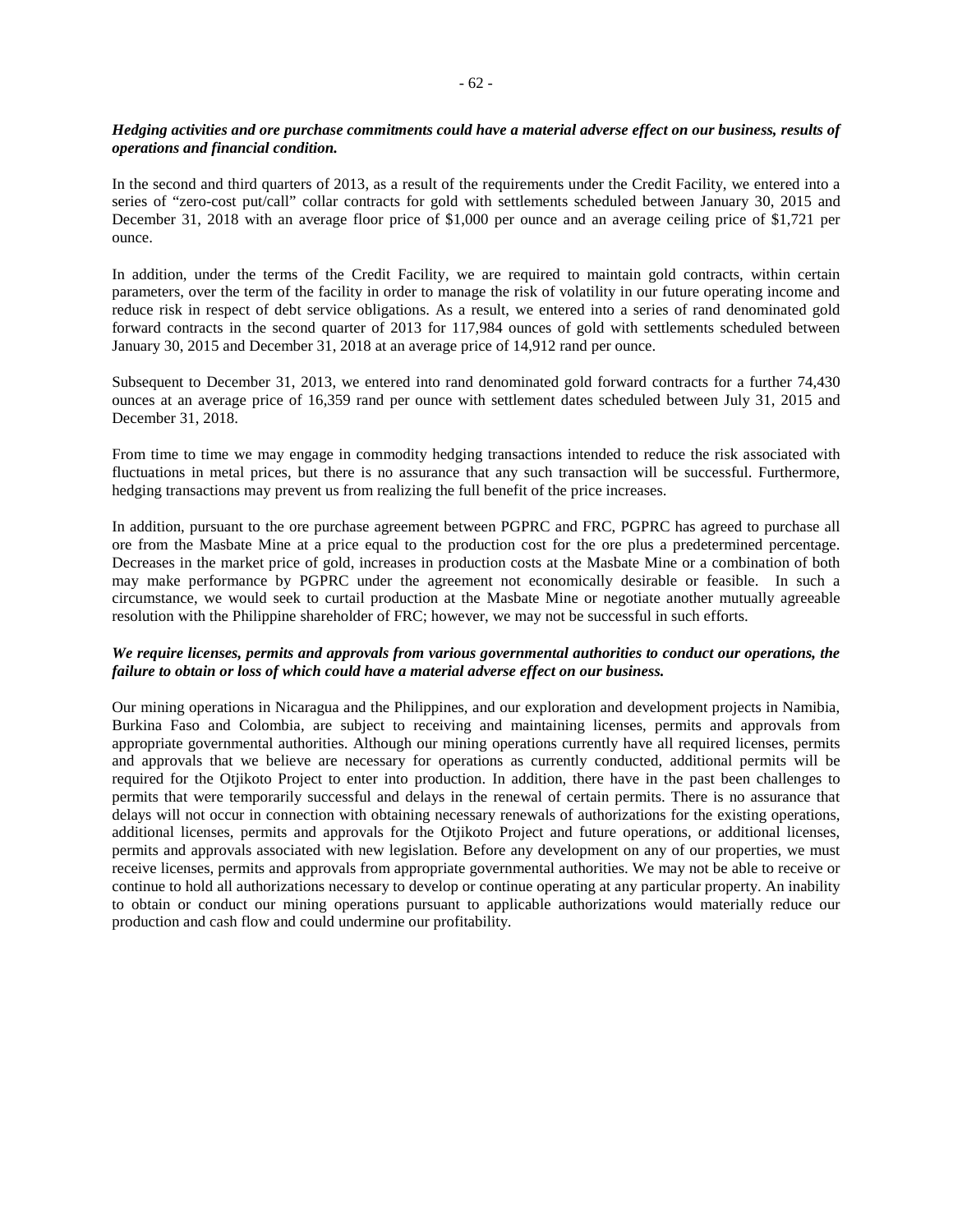## *We are subject to risks relating to environmental regulations and our properties may be subject to environmental hazards, which may have a material adverse effect on our business, operations and financial condition.*

Our operations are subject to local laws and regulations regarding environmental matters, including, without limitation, the use or abstraction of water, land use and reclamation, air quality and the discharge of mining wastes and materials. Any changes in these laws could affect our operations and economics. Environmental laws and regulations change frequently, and the implementation of new, or the modification of existing, laws or regulations could harm us. We cannot predict how agencies or courts in foreign countries will interpret existing laws and regulations or the effect that these adoptions and interpretations may have on our business or financial condition.

We may be required to make significant expenditures to comply with governmental laws and regulations. Any significant mining operations will have some environmental impact, including land and habitat impact, arising from the use of land for mining and related activities, and certain impact on water resources near the project sites, resulting from water use, rock disposal and drainage run-off. We may also acquire properties with known or undiscovered environmental risks. Any indemnification from the entity from whom we have acquired such properties may not be adequate to pay all the fines, penalties and costs (such as clean-up and restoration costs) incurred related to such properties.

Production at our mines involves the use of various chemicals, including certain chemicals that are designated as hazardous substances, including sodium cyanide, as discussed below. Some of our properties also have been used for mining and related operations for many years before we acquired them and were acquired as is or with assumed environmental liabilities from previous owners or operators. We have been required to address contamination at our properties in the past and may need to continue to do so in the future, either for existing environmental conditions or for leaks or discharges that may arise from our ongoing operations or other contingencies. Contamination from hazardous substances, either at our own properties or other locations for which we may be responsible, may subject us to liability for the investigation or remediation of contamination, as well as for claims seeking to recover for related property damage, personal injury or damage to natural resources. The occurrence of any of these adverse events could have a material adverse effect on our future growth, results of operations and financial position.

Production at certain of our mines involves the use of sodium cyanide, which is a toxic material. Should sodium cyanide leak or otherwise be discharged from the containment system, we may become subject to liability for cleanup work that may not be insured. While appropriate steps will be taken to prevent discharge of pollutants into the ground water and the environment, we may become subject to liability for hazards that we may not be insured against and such liability could be material.

While we believe we do not currently have any material unsatisfied environmental obligations, exploration activities may give rise in the future to significant liabilities on our part to the government and third parties and may require us to incur substantial costs of remediation. Additionally, we do not maintain insurance against environmental risks. As a result, any claims against us may result in liabilities that we will not be able to afford, resulting in the failure of our business.

In some jurisdictions, forms of financial assurance are required as security for reclamation activities. The cost of our reclamation activities may materially exceed our provisions for them, or regulatory developments or changes in the assessment of conditions at closed operations may cause these costs to vary substantially, positively or negatively, from prior estimates of reclamation liabilities.

Failure to comply with applicable laws, regulations, and permitting requirements may result in enforcement actions thereunder, including orders issued by regulatory or judicial authorities causing operations to cease or be curtailed, and may include corrective measures requiring capital expenditures, installation of additional equipment, or remedial actions. Parties engaged in exploration operations may be required to compensate those suffering loss or damage by reason of the exploration activities and may have civil or criminal fines or penalties imposed for violations of applicable laws or regulations and, in particular, environmental laws. Amendments to current laws, regulations and permits governing operations and activities of exploration companies, or more stringent implementation thereof, could have a material adverse impact on us and cause increases in expenditures and costs or require abandonment or delays in developing new mining properties.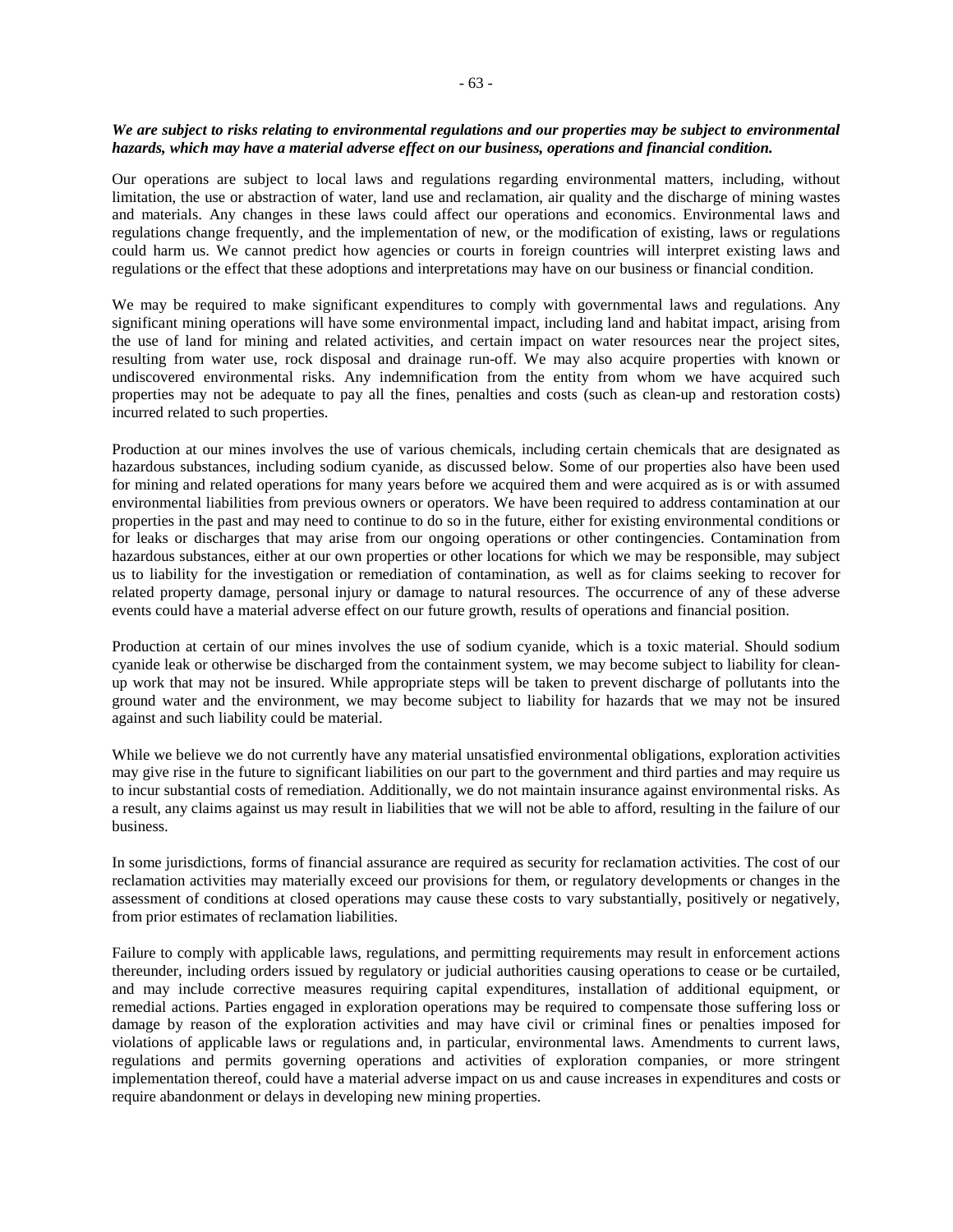Our operations are associated with the emission of 'greenhouse gases'. Ongoing international negotiations which aim to limit greenhouse gas emissions may result in the introduction of new regulations, and may have an adverse impact on our operations.

## *Our operations are subject to other stringent laws and regulations, which could significantly limit our ability to conduct our business.*

In addition to environmental laws and permitting requirements, our activities are subject to stringent laws and regulations governing, among other things:

- prospecting, development and production;
- imports and exports;
- taxes;
- labor standards; occupational health and mine safety;
- mineral tenure, land title and land use;
- water and air quality regulations;
- protection of endangered and protected species;
- social legislation; and
- other matters.

Compliance with these laws may require significant expenditures. If we are unable to comply fully, we may be subject to enforcement actions or other liabilities, or our image may be harmed, all of which could materially affect our operating costs, delay or curtail our operations or cause us to be unable to obtain or maintain required permits. There can be no assurance that we have been or will be at all times in compliance with all applicable laws regulations, that compliance will not be challenged or that the costs of complying with current and future laws and regulations will not materially or adversely affect our business, operations or results.

New laws and regulations, amendments to existing laws and regulations or administrative interpretation, or more stringent enforcement of existing laws and regulations, whether in response to changes in the political or social environment we operate in or otherwise, could have a material and adverse effect on our future cash flow, results of operations and financial condition.

## *We are subject to a variety of risks associated with joint ventures, which could result in a material adverse effect on our future growth, results of operations and financial position.*

A number of the properties in which we have an interest are the subject of joint venture arrangements with other mining companies and will be subject to the risks normally associated with the conduct of joint ventures. The existence or occurrence of one or more of the following circumstances and events could have a material adverse effect on the viability of our interests held through joint ventures, which could have a material adverse effect on our future growth, results of operations and financial conditions:

- inability to exert influence over certain strategic decisions made in respect of joint venture properties;
- a joint venture participant having economic or business interests or goals that are, or become, inconsistent with our business interests or goals;
- bankruptcy of the joint venture participant;
- disagreement with joint venture participants on how to develop and operate mines efficiently;
- inability of participants to meet their obligations to the joint venture or third parties; and
- litigation between participants regarding joint venture matters.

Under the Gramalote Project joint venture with AngloGold, in order to proceed with a development proposal, the management committee must consider a proposal for mining and production of minerals from the Gramalote property area based on a feasibility study. Proceeding with such a proposal requires unanimous approval of the management committee. In the event that unanimous approval is not obtained, a party to the joint venture may elect to proceed on its own with a development proposal if that party voted in favour of proceeding. The other party would have a further opportunity to elect to participate and proceed, but if it elects not to participate, the joint venture party wishing to proceed may do so on its own. In such case, the portion of the property that is the subject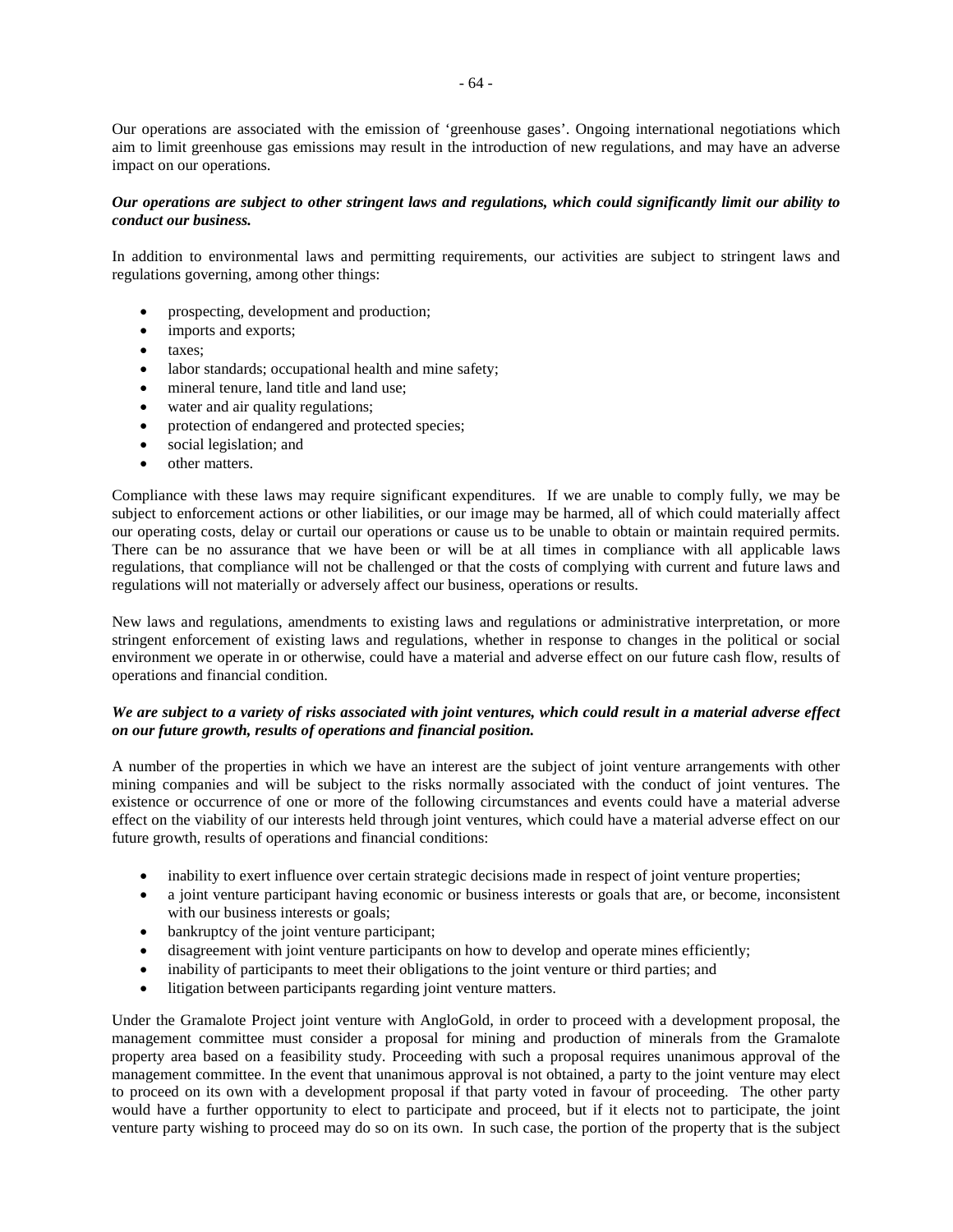of the proposal is to be "excised" and the developing party will be required to purchase it at either an agreed value or a value determined by an independent third party and the selling party would have no further interest in such portion of the property that is the subject of the development proposal.

## *We need to continually obtain additional mineral reserves for production of gold and other metals.*

As mine life is limited based on proven and probable mineral reserves, we must continually replace and expand our mineral reserves and any necessary associated surface rights as our mines produce gold. The life-of-mine estimates for each of our operating mines are based on our best estimate given the information available to us. These estimates may not be correct.

Our ability to maintain or increase annual production of gold and other metals will depend significantly on:

- our mining operations at La Libertad Mine, Limon Mine and Masbate Mine;
- our development of the Otjikoto Project, the Gramalote Project and the Kiaka Project;
- our ability to expand mineral reserves and mineral resources at existing mines; and
- our ability to find and/or acquire new mineral reserves and mineral resources and bring new mines into production.

## *We may be unable to identify appropriate acquisition targets or complete desirable acquisitions, and we may be unsuccessful in integrating businesses and assets that we have acquired or may acquire in the future.*

As part of our business strategy, we have sought and will continue to seek new operating and development opportunities in the mining industry. In pursuit of such opportunities, we may fail to select appropriate acquisition candidates or negotiate acceptable arrangements, including arrangements to finance acquisitions or integrate the acquired businesses and their personnel into B2Gold. There can be no assurance that we can complete any acquisition or business arrangement that we pursue, or are pursuing, on favorable terms, if at all, or that any acquisitions or business arrangements completed will ultimately benefit our business. Further, acquisitions require a significant amount of time and attention of our management, as well as resources that otherwise could be spent on the operation and development of our existing business.

Acquisitions are accompanied by risks, such as a significant decline in the relevant metal price after we commit to complete an acquisition on certain terms; the quality of the mineral deposit acquired proving to be lower than expected; the difficulty of assimilating the operations and personnel of any acquired companies; the potential disruption of our ongoing business; the inability of management to realize anticipated synergies and maximize our financial and strategic position; the failure to maintain uniform standards, controls, procedures and policies; the impairment of relationships with employees, customers and contractors as a result of any integration of new management personnel; and the potential for unknown or unanticipated liabilities associated with acquired assets and businesses, including tax, environmental or other liabilities. There can be no assurance that acquired businesses or assets will be profitable, that we will be able to integrate the acquired businesses or assets successfully or that we will identify all potential liabilities during the course of due diligence. Any of these factors could have a material adverse effect on our business, expansion, results of operations and financial condition.

## *Our use of CGA's or Volta's publicly disclosed information could result in unanticipated liabilities or expenses,*  increase the cost of integrating the companies or adversely affect our operational and development plan and our *results of operations and financial condition.*

Unless otherwise indicated herein, all historical information regarding CGA and Volta and the property interests that we acquired pursuant to our acquisition of CGA and Volta, respectively, including financial information and mineral reserves and resources, has been derived from publicly disclosed information. Although we have no reason to doubt the accuracy or completeness of such publicly disclosed information, any inaccuracy or material omission in CGA's or Volta's publicly disclosed information could result in unanticipated liabilities or expenses, increase the cost of integrating the companies or adversely affect our operational and development plan and our results of operations and financial condition**.**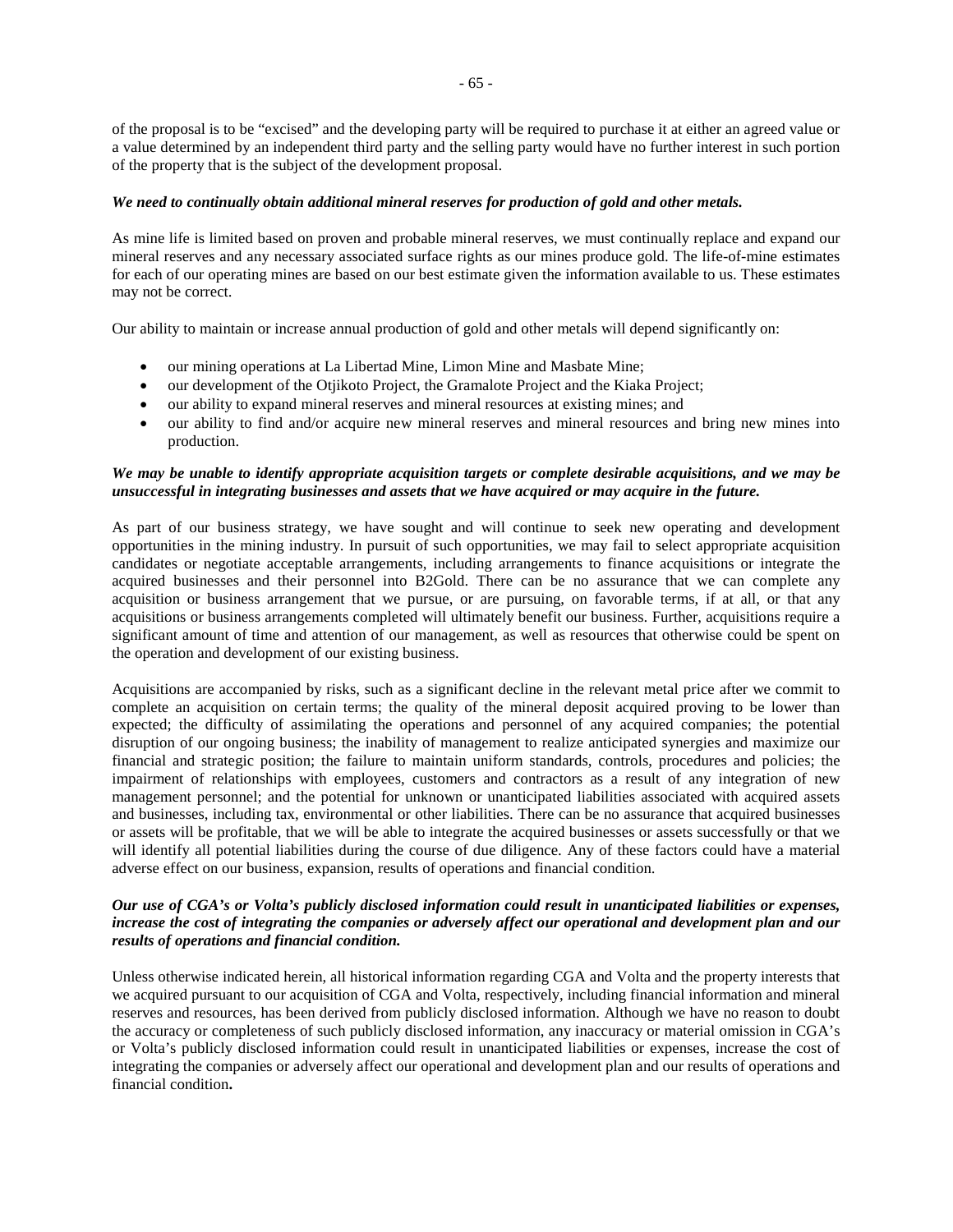## *Fluctuations in foreign currency exchange rates could materially affect our business, financial condition, results of operations and liquidity.*

Our assets and operations are located in Canada, Nicaragua, the Philippines, Namibia, Burkina Faso and Colombia. As a result, we have foreign currency exposure with respect to items not denominated in U.S. dollars. The three main types of foreign exchange risk we face can be categorized as follows:

- Transaction exposure: our operations sell commodities and incur costs in different currencies. This creates exposure at the operational level, which may affect our profitability as exchange rates fluctuate;
- Exposure to currency risk: we are exposed to currency risk through a portion of the following assets and liabilities denominated in currencies other than the U.S. dollar: cash and cash equivalents, trade and other receivables, trade and other payables, reclamation and closure costs obligations, warrants and gross balance exposure; and
- Translation exposure: our functional and reporting currency is U.S. dollars. Our other operations may have assets and liabilities denominated in currencies other than the U.S. dollar, with translation foreign exchange gains and losses included from these balances in the determination of profit or loss. Therefore, as the exchange rates between the Canadian dollar, Nicaraguan córdoba, Philippine peso, Colombian peso, Namibian dollar and West African CFA franc fluctuate against the United States dollar, we will experience foreign exchange gains and losses, which can have a significant impact on our consolidated operating results. The exchange rate between the córdoba and the United States dollar varies according to a pattern set by the Nicaraguan Central Bank. The córdoba has been annually devalued versus the United States dollar by means of a crawling peg mechanism, which currently stands at approximately 5%.

Starting in the second quarter of 2012, we entered into foreign currency contracts to manage our foreign currency exposure of forecasted expenditures denominated in Namibian dollars relating to the development of our Otjikoto Project. As the Namibian dollar is pegged to the South African Rand, we entered into foreign currency contracts between the South African Rand and the United States dollar due to the Rand's greater liquidity. While these contracts are designed to reduce our foreign currency exposure, they may result in our losing the benefit of favorable changes in foreign currency exchange rates or, if we incorrectly gauge the timing of forecasted expenditures in Namibian dollars, we may have foreign currency exposure under the contracts.

As a result, fluctuations in currency exchange rates could significantly affect our business, financial condition, results of operations and liquidity.

## *We may not be able to obtain additional financing on acceptable terms, or at all.*

Future exploration, development, mining, and processing of minerals from our properties could require substantial additional financing. No assurances can be given that we will be able to raise the additional funding that may be required for such activities, should such funding not be fully generated from operations. To meet such funding requirements, we may be required to undertake additional equity financing, which would be dilutive to shareholders. Debt financing, if available, may involve certain restrictions on operating activities or other financings. There is no assurance that such equity or debt financing will be available to us or that they would be obtained on terms favourable to us, if at all, which may adversely affect our business and financial position. Failure to obtain sufficient financing may result in delaying or indefinite postponement of exploration, development, or production on any or all of our properties, or even a loss of property interests.

## *Because our property interests and exploration activities in Colombia are subject to political, economic and other uncertainties, situations may arise that could have a material adverse effect on our business.*

The status of Colombia as a developing country may make it difficult for us to obtain any required financing for our projects. Notwithstanding the progress achieved in restructuring Colombian political institutions and revitalizing its economy, the present administration, or any successor government, may not be able to sustain the progress achieved. While the Colombian economy has experienced growth in recent years, such growth may not continue in the future at similar rates or at all. If the economy of Colombia fails to continue its growth or suffers a recession, our exploration efforts may be affected.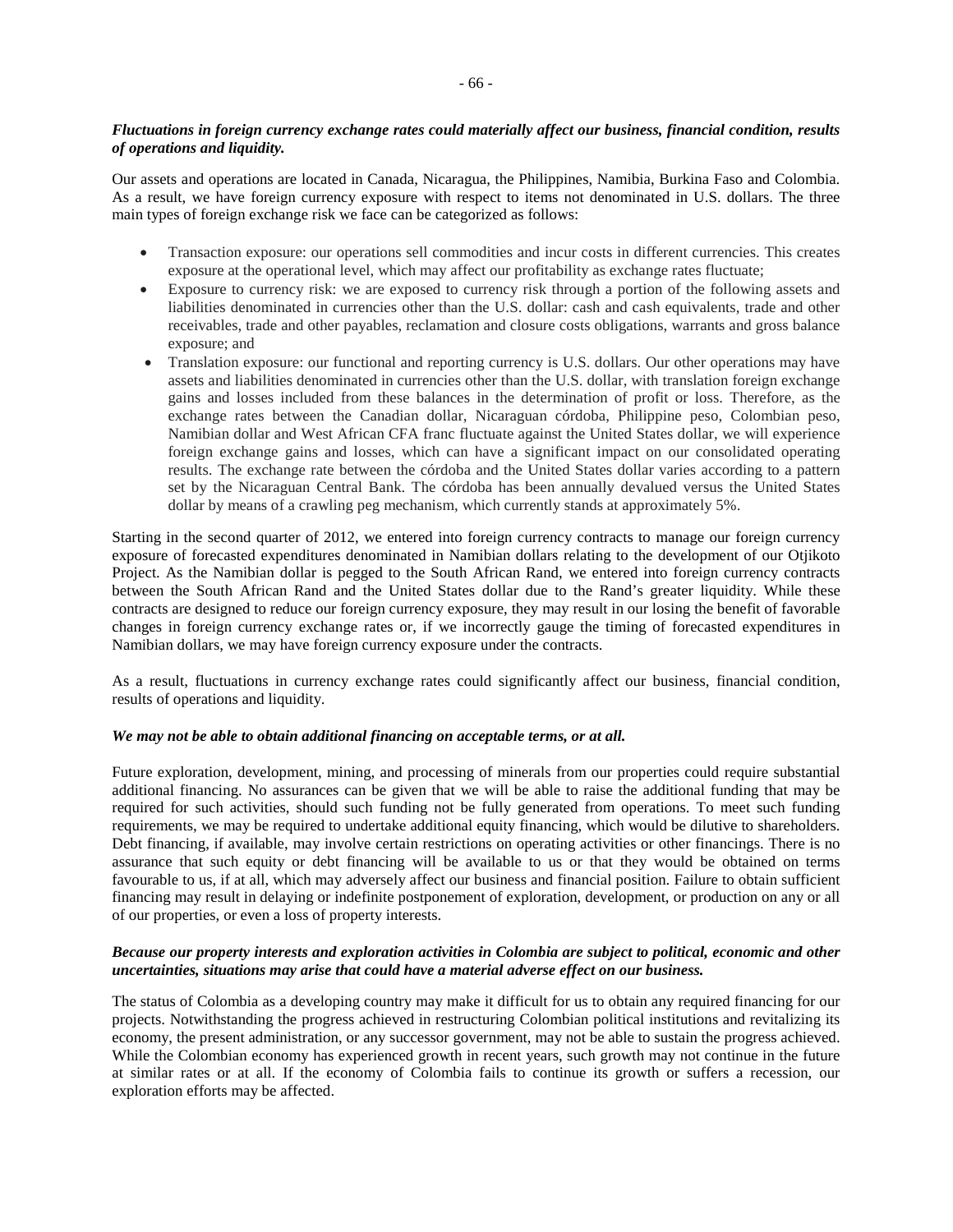Further, Colombia has in the past experienced a difficult security environment as well as political instability. In particular, various illegal groups that may be active in and around regions in which we are present may pose a credible threat of terrorism, extortion and kidnapping, which could have an adverse effect on our operations in such regions. In the event that continued operations in these regions compromise our security or business principles, we may withdraw from these regions on a temporary or permanent basis, which in turn, could have an adverse impact on our results of operations and financial condition. No assurances can be given that our plans and operations will not be adversely affected by future developments in Colombia. Any changes in regulations or shifts in political attitudes are beyond our control and may adversely affect our business.

## *Because our property interests and exploration activities in Namibia are subject to political, economic and other uncertainties, situations may arise that could have a material adverse effect on our business.*

The Namibian economy is highly dependent on the mining sector, which, in 2013, was estimated at approximately 8% of gross domestic product ("**GDP**"). Namibia is also highly dependent on foreign imports, including fuel. These factors make the Namibian economy vulnerable to adverse commodity price fluctuations, which could have a material adverse effect on our business.

In addition, Namibia is a member of the Southern African Customs Union ("**SACU**"), which provides for a common external tariff and guarantees free movement of goods between its member states. A high proportion of Namibia's trade is conducted with SACU members and, in its 2014 budget, the Namibian Ministry of Finance estimated that the SACU revenue would account for approximately 34.7% of Namibia's total government revenue. Accordingly, the Namibian Government is highly dependent on SACU revenue, but Namibia's share of the SACU revenue is expected to gradually decline in the foreseeable future, as a result of which the Namibian government may be compelled to introduce additional taxes or increase current tax rates, which could have a material adverse effect on our business.

## *Failure to comply with Philippines regulations could have a material adverse effect on our business, operations and financial condition.*

The Constitution of the Philippines provides that all natural resources are owned by the State which may enter into a coproduction, joint venture or production sharing agreement with citizens of the Philippines or corporations or associations whose capital is at least 60% owned by Philippine citizens. Commonwealth Act No. 108, as amended (the "**Anti-Dummy Act**"), provides penalties for, among others: (a) Filipinos who permit aliens to use them as nominees or dummies so that the aliens could enjoy privileges otherwise reserved for Filipinos or Filipino corporations, and (b) aliens or foreigners who profit from the adoption of these dummy relationships. It also penalizes the act of falsely simulating the existence of minimum stock or capital as owned by citizens of the Philippines or any other country in cases in which a constitutional or legal provision requires that before a corporation or association may exercise or enjoy a right, franchise or privilege, not less than a certain percentage of its capital must be owned by such citizens.

The Anti-Dummy Act likewise prohibits aliens from intervening in the management, operation, administration or control of nationalized business or enterprises, whether as officers, employees or laborers, with or without remuneration, except that aliens may take part in technical aspects only, provided (a) no Filipino can do such technical work, and (b) it is with express authority from the Secretary of Justice. The Anti-Dummy Act also allows the election of aliens as members of the boards of directors or the governing bodies of corporations or associations engaged in partially nationalised activities in proportion to their allowable participation or share in the capital of such entities. Although we believe our structure complies with all Philippine regulations, there is a risk that, given the limited precedents to date in the country, it could be changed or challenged. Our failure to comply with Philippines regulations could have a material adverse effect on our business, operations and financial condition.

## *Our operations would be adversely affected if we fail to maintain satisfactory labor relations or attract and retain skilled personnel.*

Production at our mining operations is dependent upon the efforts of our employees and B2Gold's relations with its unionized and non-unionized employees. Some of our employees are represented by labor unions under various collective labor agreements. We are currently negotiating new collective bargaining agreements covering the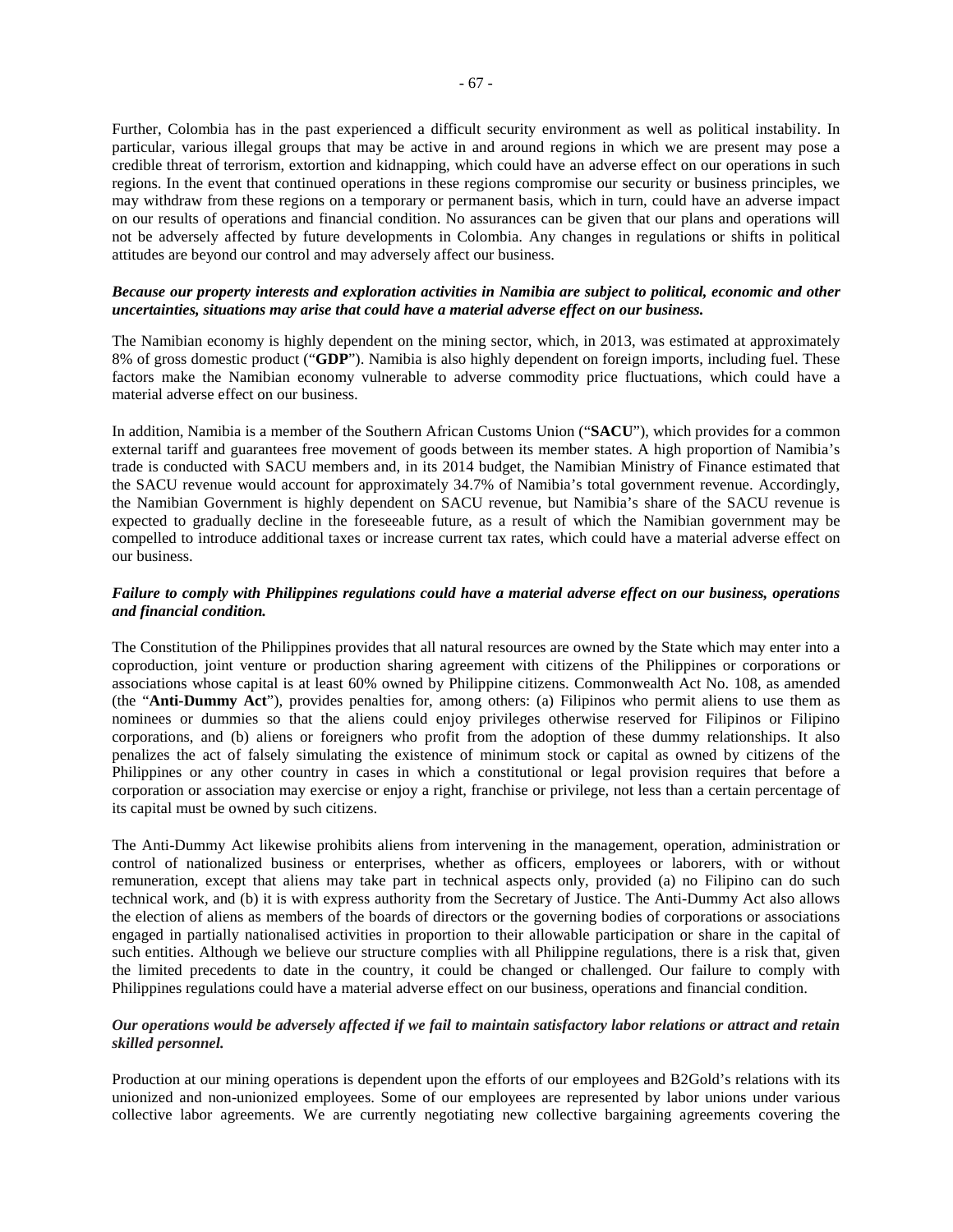workers at the Limon Mine. The collective bargaining agreement covering the workers at La Libertad Mine is effective until June 25, 2014 at which time the parties will commence negotiation of a new agreement. Any of the parties involved may present a draft of a new collective bargaining agreement with 60 days prior to expiration date, although the existing collective bargaining agreement will continue in effect until a new one has been approved. We may not be able to satisfactorily renegotiate our collective labor agreements when they expire and may face tougher negotiations or higher wage demands than would be the case for non-unionized labor. In addition, existing labor agreements may not prevent a strike or work stoppage at our facilities in the future. In addition, relations between us and our employees may be affected by changes in the scheme of labor relations that may be introduced by the relevant governmental authorities in those jurisdictions in which we carry on business. Changes in such legislation or in the relationship between us and our employees may have a material adverse effect on our business, financial condition and results of operations.

The Limon Mine has experienced labor issues in the past, including work stoppages or suspension of operations due to legal or illegal strikes or illegal road blockades. Time may be lost to strikes (legal and illegal). In addition, our operations at La Libertad Mine have been disrupted by work stoppages due to illegal road blockades. We are continuing to seek a permanent solution to these disruptions; however, there can be no assurance that a permanent solution will be found and that we will not have to suspend operations again. Suspension of our operations at the Limon Mine, La Libertad Mine or any of our other mines or properties could have a material adverse effect on our business, financial condition and results of operations.

In Namibia, due to high levels of unemployment, and restrictive immigration policies applied by the Namibian Ministry of Home Affairs, it may be difficult for us to obtain employment permits for skilled personnel that may be required in exploration or mining operations. In addition, Namibia suffers from high levels of poverty. Although the Namibian government spends a significant proportion (the highest single budget amount) on education, education initiatives and programmes may take time to take effect. Currently, a significant proportion of the Namibian workforce can be classified as unskilled or semi-skilled laborers, as a result of which it may be difficult for employers to find skilled personnel for specialized tasks. Shortages of suitably qualified personnel in Namibia could have a material adverse effect on our business, financial condition and results of operations.

## *We are subject to risks related to community relations and community action.*

As a mining business, we may come under pressure in the jurisdictions in which we operate, or will operate in the future, to demonstrate that other stakeholders (including employees, communities surrounding operations and the countries in which they operate) benefit and will continue to benefit from our commercial activities, and/or that we operate in a manner that will minimize any potential damage or disruption to the interests of those stakeholders. We may face opposition with respect to our current and future development and exploration projects which could materially adversely affect our business, results of operations and financial condition.

Further, certain NGOs, some of which oppose globalization and resource development, are often vocal critics of the mining industry and its practices, including the use of hazardous substances in processing activities. Adverse publicity generated by such NGOs or others related to extractive industries generally, or our operations specifically, could have an adverse effect on our reputation and financial condition and may impact our relationship with the communities in which we operate. They may install road blockades, apply for injunctions for work stoppage and file lawsuits for damages. These actions can relate not only to current activities but also historic mining activities by prior owners and could have a material, adverse effect on our operations. They may also file complaints with regulators in respect of B2Gold's, and our directors' and insiders', regulatory filings, either in respect of us or other companies. Such complaints, regardless of whether they have any substance or basis in fact or law, may have the effect of undermining the confidence of the public or a regulator in B2Gold or such directors or insiders and may adversely affect the price of our securities or our prospects of obtaining the regulatory approvals necessary for advancement of some or all of our exploration and development plans or operations.

We seek to operate in a socially responsible manner. However, there can be no guarantee that our efforts in this respect will address these risks.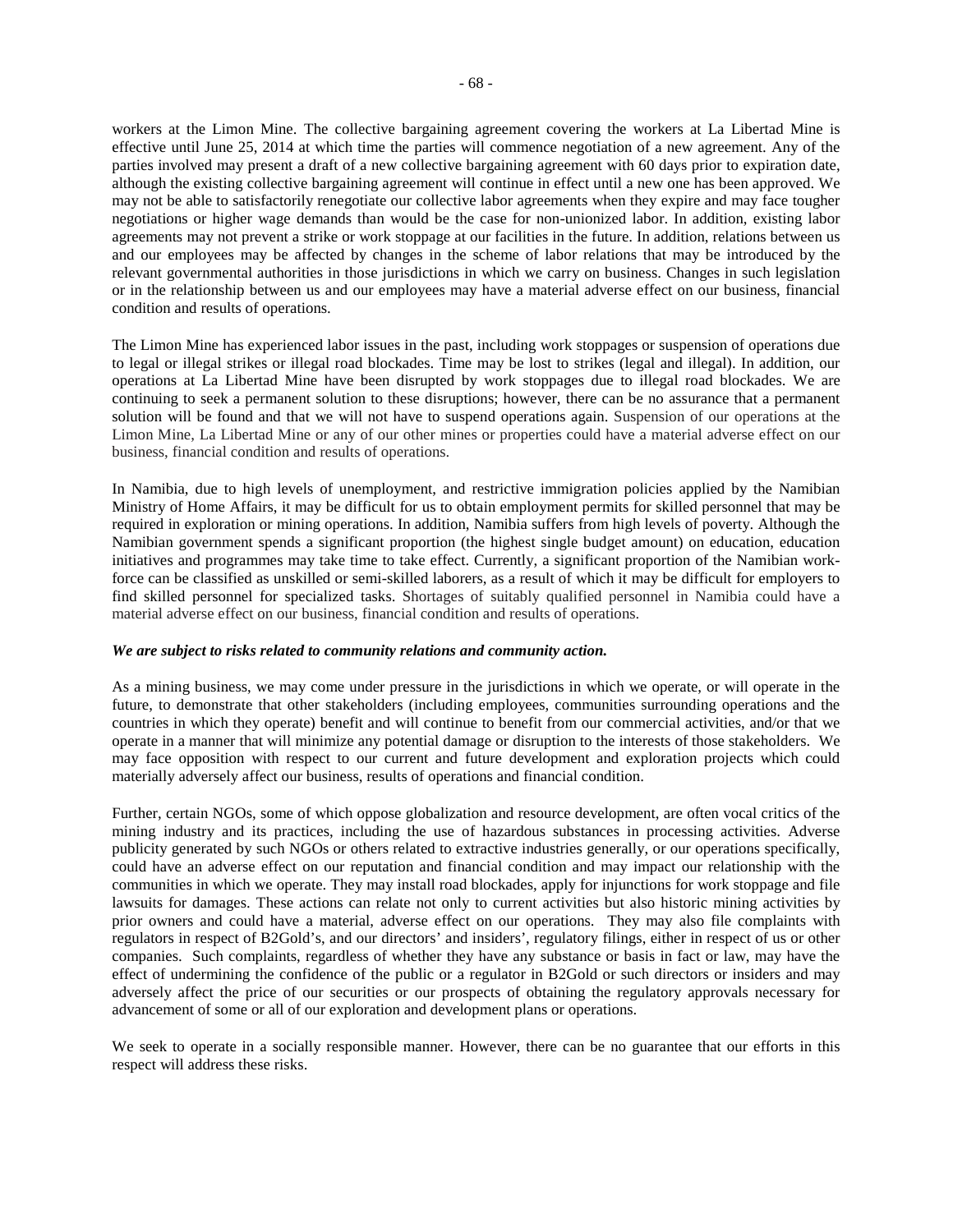## *We rely on outside contractors to conduct certain mining and exploration activities, which could result in a material adverse effect on our business, results of operations and financial condition.*

Certain of our mining and exploration activities, particularly those in the Philippines, are conducted by outside contractors. As a result, our operations at these sites will be subject to a number of risks, some of which will be outside of our control, including:

- negotiating agreements with contractors on acceptable terms;
- the inability to replace a contractor and its operating equipment in the event that either party terminates the agreement;
- reduced control over such aspects of operations that are the responsibility of the contractor;
- failure of a contractor to perform under its agreement with us;
- interruption of operations in the event that a contractor ceases its business due to insolvency or other unforeseen events;
- failure of a contractor to comply with applicable legal and regulatory requirements, to the extent that it is responsible for such compliance; and
- problems of a contractor with managing its workforce, labor unrest or other employment issues.

In addition, we may incur liability to third parties as a result of the actions of a contractor. The occurrence of one or more of these risks could have a material adverse effect on our business, results of operations and financial condition.

## *Our inability to overcome problems related to weather and climate in the remote areas in which we operate could have a material adverse effect on our business, results of operations and financial condition.*

Certain of our operations are located in remote areas and are affected by adverse climate issues, resulting in technical challenges for conducting both geological exploration and mining operations. Although we benefit from modern mining technology, we may sometimes be unable to overcome problems related to weather and climate either expeditiously or at a commercially reasonable cost, which could have a material adverse effect on our business, results of operations and financial condition.

## *We may encounter conflicts with small scale miners in certain countries which could have a material adverse effect on our operations.*

Small scale miners have been operating in Aroroy, Masbate Province since 1979 without obtaining a valid mining or processing permits issued by the government. Some of these mining and processing operations are within the property of FRC, and there has been evidence of contamination from tailing and effluent discharges within the Masbate property boundary. Although FRC is not legally liable for their contamination, CGA has attempted to limit the activities of these miners and inform the public about the risk of contamination. In line with attempts to limit and control their activities, CGA, in coordination with the local and national governments, began a process to enter into agreements with small scale miners. The agreements will require the formation of local cooperatives to legally apply for mining and processing permits and work on some areas of our mineral tenements that are not suitable for large scale mining and limited to a definite period of time. There is also a natural conflict in objectives between small scale miners and B2Gold and FRC, as the small scale miners have no legal rights to mine and are keen to access as much ore as possible. In contrast, B2Gold and FRC have a stated position of allowing some level of activity; however, B2Gold and FRC require it to be contained to nominated areas only and subject to the law governing small scale mining in the country. Accordingly, there are risks that conflict can arise that could materially adversely affect the operations of B2Gold and/or FRC.

In Nicaragua, there is a long history of small scale miner activity throughout the country. Nicaraguan law provides that 1% of a concession be available for artisanal (non-mechanized) activity. At La Libertad, we have executed several agreements with local cooperatives, and process a portion of their output from areas that are mutually agreed upon. There is also independent artisanal mining being carried out. Small scale miner issues are managed by a specific specialized group at La Libertad Mine, and the focus has been to ensure that we and artisanal miners coexist within the concession. At Limon Mine, there has been no artisanal activity in the active mining area; however, in outlying non-producing concessions, there are some areas of extensive small scale miner workings. The number of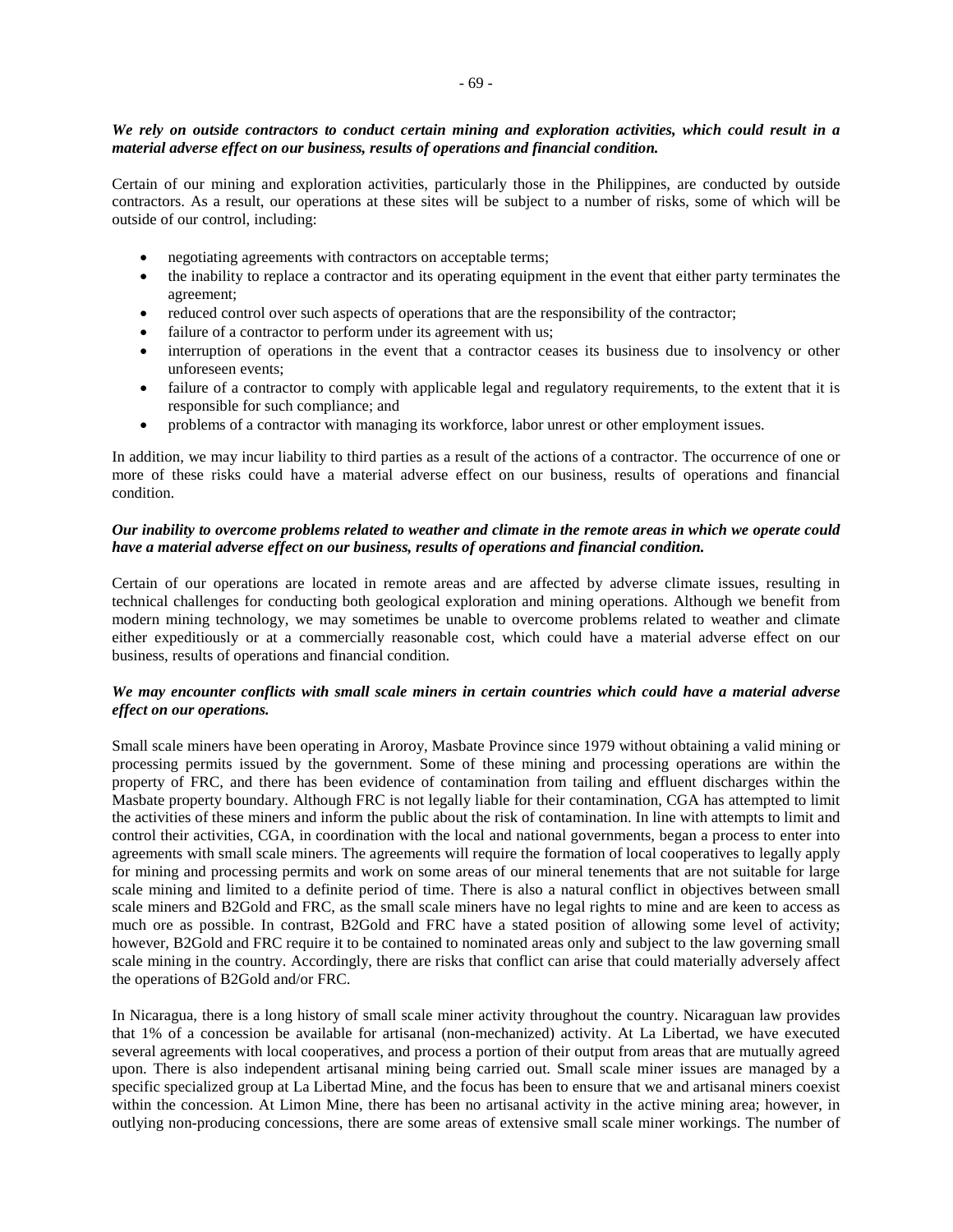artisanal miners has increased as the price of gold has increased. There is a risk of conflict with the small scale miners which could materially adversely affect our operations. Further development of our mining activities may require the relocation and physical resettlement of artisanal miners and development plans may be impacted as a result. Any delays as a result of potential relocation or resettlement could negatively impact us and may result in additional expenses or prevent further development.

Small scale artisanal miners may use sodium cyanide or mercury which is a toxic material. Should an artisanal miner's sodium cyanide or mercury leak or otherwise be discharged into our mineral properties, we may become subject to liability for clean-up work that may not be insured. Related clean-up work may have a material adverse effect on our operations.

## *Mineral rights or surface rights to our properties could be challenged, and, if successful, such challenges could have a material adverse effect on our production and results of operations.*

Our ability to carry out successful mineral exploration and development activities and mining operations will depend on a number of factors including compliance with our obligations with respect to acquiring and maintaining title to our interest in certain properties. The acquisition of title to mineral properties is a very detailed and time-consuming process. No guarantee can be given that we will be in a position to comply with all such conditions and obligations, or to require third parties to comply with their obligations with respect to such properties. Furthermore, while it is common practice that permits and licenses may be renewed, extended or transferred into other forms of licenses appropriate for ongoing operations, no guarantee can be given that a renewal, extension or a transfer will be granted to us or, if they are granted, that we will be in a position to comply with all conditions that are imposed. A number of our interests are the subject of pending applications to register assignments, extend the term, and increase the area or to convert licenses to concession contracts and there is no assurance that such applications will be approved as submitted.

The interests in our properties may not be free from defects or the material contracts between us and the entities owned or controlled by a foreign government may be unilaterally altered or revoked. There can be no assurances that our rights and title interests will not be revoked or significantly altered to our detriment. There can be no assurances that our rights and title interests will not be challenged or impugned by third parties. Our interests in properties may be subject to prior unregistered liens, agreements, claims or transfers and title may be affected by, among other things, undetected defects or governmental actions.

Certain of our property interests are also the subject of joint ventures that give us the right to earn an interest in the properties. To maintain a right to earn an interest in the properties, we may be required to make certain expenditures in respect of the property maintenance by paying government claim and other fees. If we fail to make the expenditures or fail to maintain the properties in good standing, we may lose our right to such properties and forfeit any funds expended to such time.

## *We depend on key personnel and our inability to attract and retain such persons in the future could have an adverse effect on our operations.*

Our success will be largely dependent upon the performance of our key officers, employees and consultants. Locating and developing mineral deposits depends on a number of factors, not the least of which is the technical skill of the exploration, development and production personnel involved. Our success is largely dependent on the performance of our key personnel. Failure to retain key personnel or to attract or retain additional key individuals with necessary skills could have a materially adverse impact upon our success. We have not purchased any "keyman" insurance with respect to any of our directors, officers or key employees and have no current plans to do so.

## *Our directors and officers may have interests that conflict with our interests.*

Certain of our directors and officers are or may become associated with other mining and mineral exploration industry companies which may give rise to conflicts of interest. In accordance with the BCBCA, directors who have a material interest in any person who is a party to a material contract or a proposed material contract with us are required, subject to certain exceptions, to disclose that interest and generally abstain from voting on any resolution to approve the contract. In addition, directors and officers are required to act honestly and in good faith with a view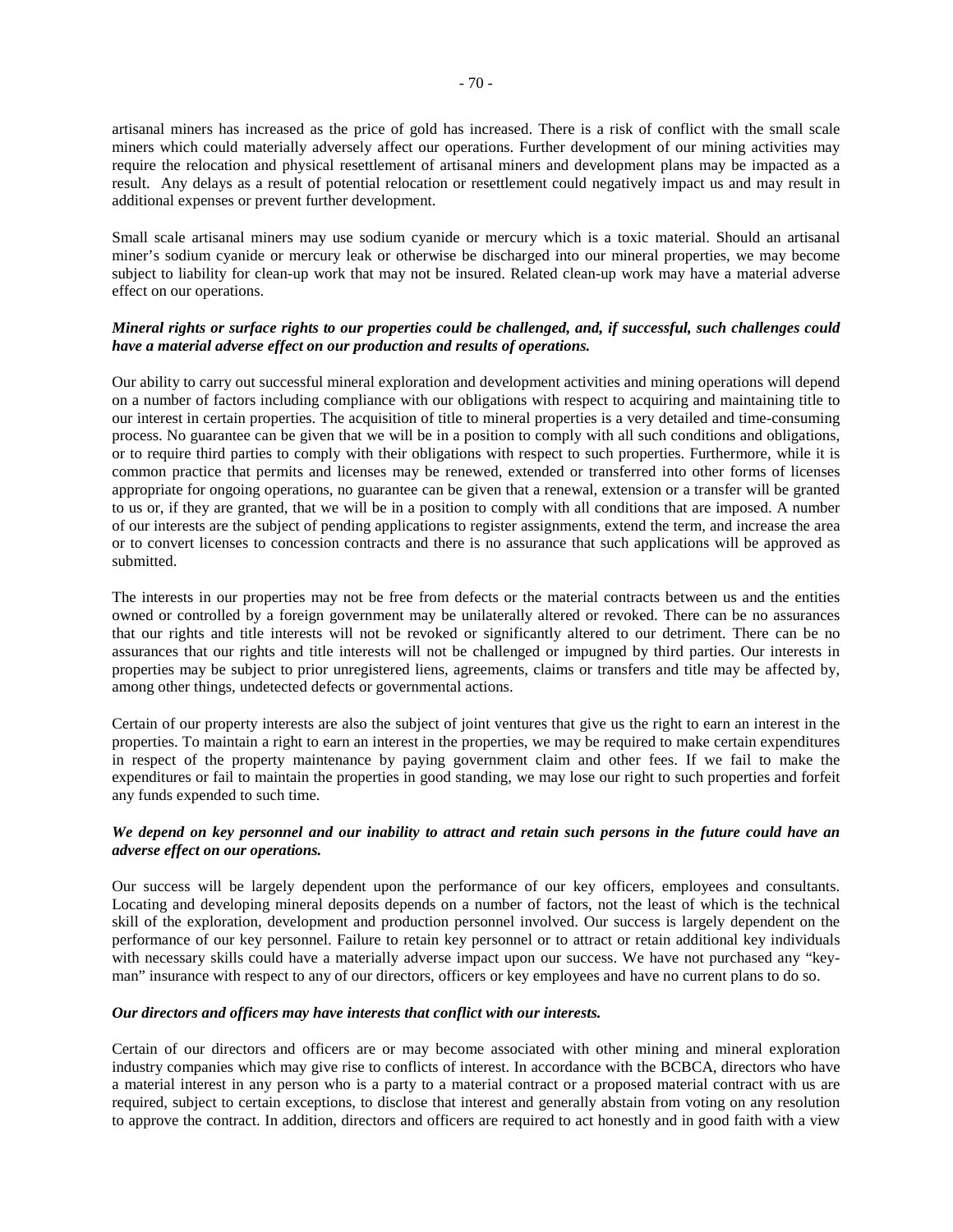to our best interests. However, circumstances (including with respect to future corporate opportunities) may arise which are resolved in a manner that is unfavorable to us.

# *Our insurance does not cover all potential losses, liabilities and damage related to our business and certain risks are uninsured or uninsurable.*

Our business is subject to a number of risks and hazards generally, including adverse environmental conditions, industrial accidents, labor disputes, unusual or unexpected geological conditions, ground or slope failures, cave-ins, changes in the regulatory environment and natural phenomena such as inclement weather conditions, floods, hurricanes and earthquakes. Such occurrences could result in damage to mineral properties or production facilities, personal injury or death, environmental damage to our properties or the properties of others, delays in mining, monetary losses and possible legal liability.

Although we maintain insurance to protect against certain risks in such amounts as we consider to be reasonable, our insurance will not cover all the potential risks associated with our operations and insurance coverage may not continue to be available or may not be adequate to cover any resulting liability. It is not always possible to obtain insurance against all risks and we may decide not to insure against certain risks because of high premiums or other reasons. Moreover, insurance against risks such as loss of title to mineral property, environmental pollution or other hazards as a result of exploration and production is not generally available to us or to other companies in the mining industry on acceptable terms. Losses from these events may cause us to incur significant costs that could have a material adverse effect upon our financial performance and results of operations.

### *We may be unable to compete successfully with other mining companies.*

The mining industry is intensely competitive in all of its phases, and we compete with many companies possessing greater financial resources and technical facilities than us with respect to the discovery and acquisition of interests in mineral properties, and the recruitment and retention of qualified employees and other persons to carry out our mineral production and exploration activities. Competition in the mining industry could adversely affect our prospects for mineral exploration and development in the future, which could have a material adverse effect on our revenues, operations and financial condition.

## *We are subject to litigation risks which could have a material adverse effect on our business, results of operations and financial position.*

All industries, including the mining industry, are subject to legal claims, with and without merit. We are, from time to time, involved in various claims, legal proceedings and complaints arising in the ordinary course of business. In addition, companies like ours that have experienced volatility in their share price have been subjected to class action securities litigation by shareholders. Defense and settlement costs can be substantial, even for claims that are without merit. Due to the inherent uncertainty of the litigation process, the litigation process could take away from management time and effort and the resolution of any particular legal proceeding to which we may become subject could have a material adverse effect on our business, results of operations and financial position.

#### *Current global financial conditions have been subject to continued volatility.*

Current global financial conditions have been subject to continued volatility. Government debt and the risk of sovereign defaults in many countries have been causing significant uncertainties in the markets. High levels of volatility and market turmoil could adversely impact commodity prices, exchange rates and interest rates and have a detrimental effect on our business.

## *We are subject to taxation in several different jurisdictions, and adverse changes to the taxation laws of such jurisdictions could have a material adverse effect on our profitability.*

We have operations and conduct business in a number of different jurisdictions and we are subject to the taxation laws of each such jurisdiction. These taxation laws are complicated and subject to changes and are subject to review and assessment in the ordinary course. Any such changes in taxation law or reviews and assessments could result in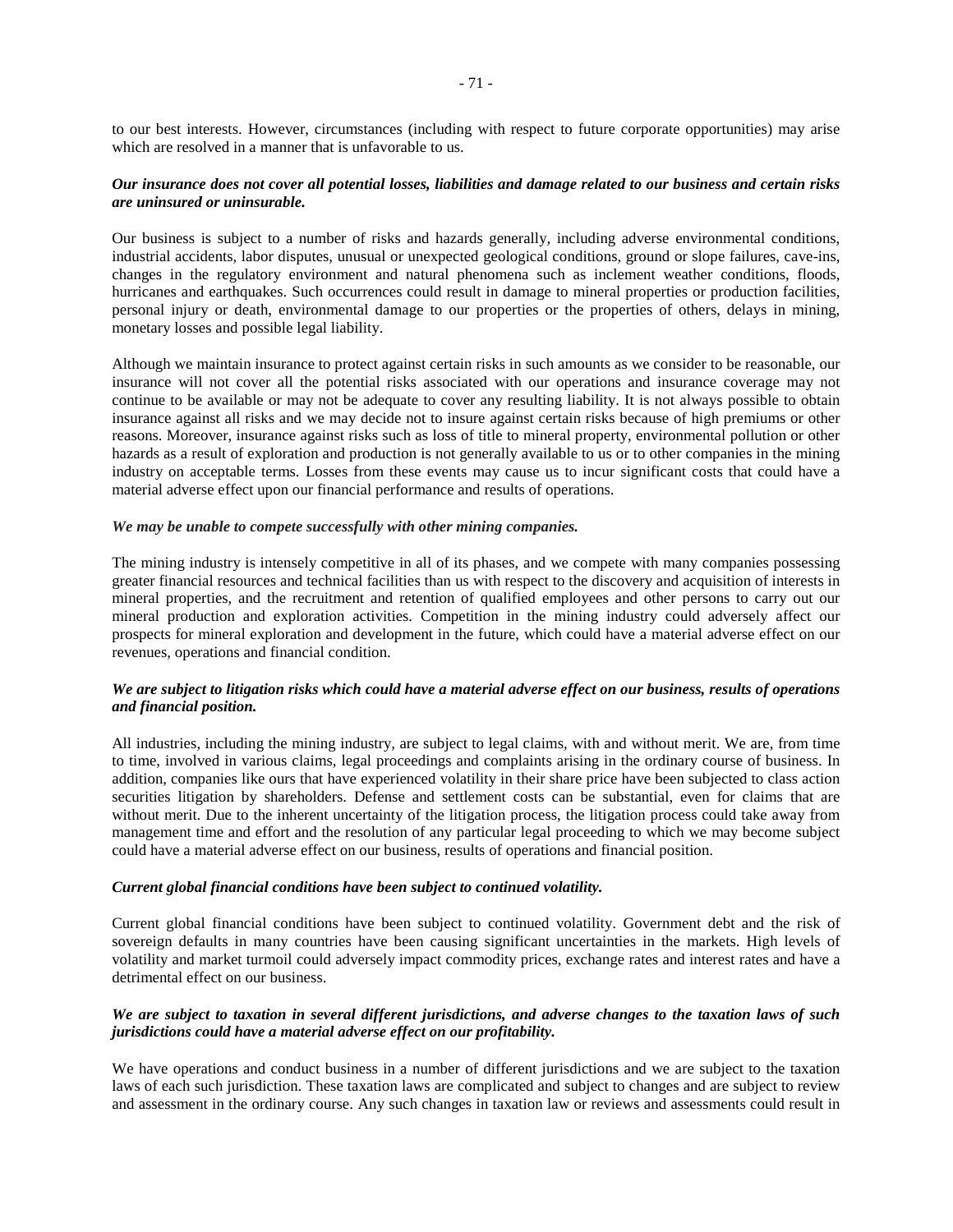higher taxes being payable by us, which could adversely affect our profitability. Taxes may also adversely affect our ability to repatriate earnings and otherwise deploy our assets.

# *We may fail to achieve and maintain the adequacy of internal control over financial reporting as required by the Sarbanes-Oxley Act.*

In June 2013, our Common Shares became registered under the U.S. Securities Exchange Act of 1934, as amended, and listed on the NYSE-MKT and, accordingly, we became subject to the reporting and other requirements of the U.S. federal securities laws that apply to foreign private issuers, including the requirement to maintain effective internal controls over financial reporting pursuant to Section 404 of the Sarbanes-Oxley Act ("**SOX**"). SOX requires management to do an annual assessment of our internal controls over financial reporting, and for our external auditors to conduct an independent assessment of their effectiveness. As a new reporting company, we were not required to conduct such annual assessment until the completion of fiscal 2013, and we will be exempted from the management assessment reporting and auditor attestation requirements in respect of our first annual assessment.

Our internal controls over financial reporting may not be adequate, or we may not be able to maintain them as required by SOX. We also may not be able to maintain effective internal controls over financial reporting on an ongoing basis, if standards are modified, supplemented or amended from time to time.

If we do not satisfy the SOX requirements on an ongoing and timely basis, investors could lose confidence in the reliability of our financial statements, and this could harm our business and have a negative effect on the trading price of our common shares or the market value of our other securities.

If we do not implement new or improved controls, or experience difficulties in implementing them, it could harm our operating results or we may not be able to meet our reporting obligations. We may not be able to remediate material weaknesses, if any are identified in future periods, or maintain all of the necessary controls to ensure continued compliance. We also may not be able to retain personnel who have the necessary finance and accounting skills because of the increased demand for qualified personnel among publicly traded companies.

Our recent acquisitions and any other acquisition we make in the future can pose challenges in implementing the required processes, procedures and controls in the new operations. Any companies we acquire may not have disclosure controls and procedures or internal controls over financial reporting that are as thorough or effective as those required by the securities laws that currently apply to us.

If any of our staff fail to disclose material information that is otherwise required to be reported, no evaluation can provide complete assurance that our internal controls over financial reporting will detect this. The effectiveness of our controls and procedures could also be limited by simple errors or faulty judgments. Continually enhancing our internal controls is important, especially as we expand and the challenges involved in implementing appropriate internal controls over financial reporting will increase. Although we intend to devote substantial time to ensuring ongoing compliance, and incurring the necessary costs associated with this, we are not certain that we will be successful in complying with section 404 of SOX.

#### *We follow corporate governance requirements of Canadian corporate and securities laws.*

We comply with corporate governance guidelines and disclosure standards that apply to Canadian companies listed on the Toronto Stock Exchange ("**TSX**"), and with corporate governance standards that apply to us as a foreign issuer listed on the NYSE-MKT and registered with the SEC in the United States.

Although we substantially comply with NYSE-MKT's corporate governance guidelines, we are exempt from certain NYSE-MKT requirements because we comply with Canadian corporate governance requirements. We may from time to time seek other relief from corporate governance and exchange requirements and securities laws from the NYSE-MKT and other regulators.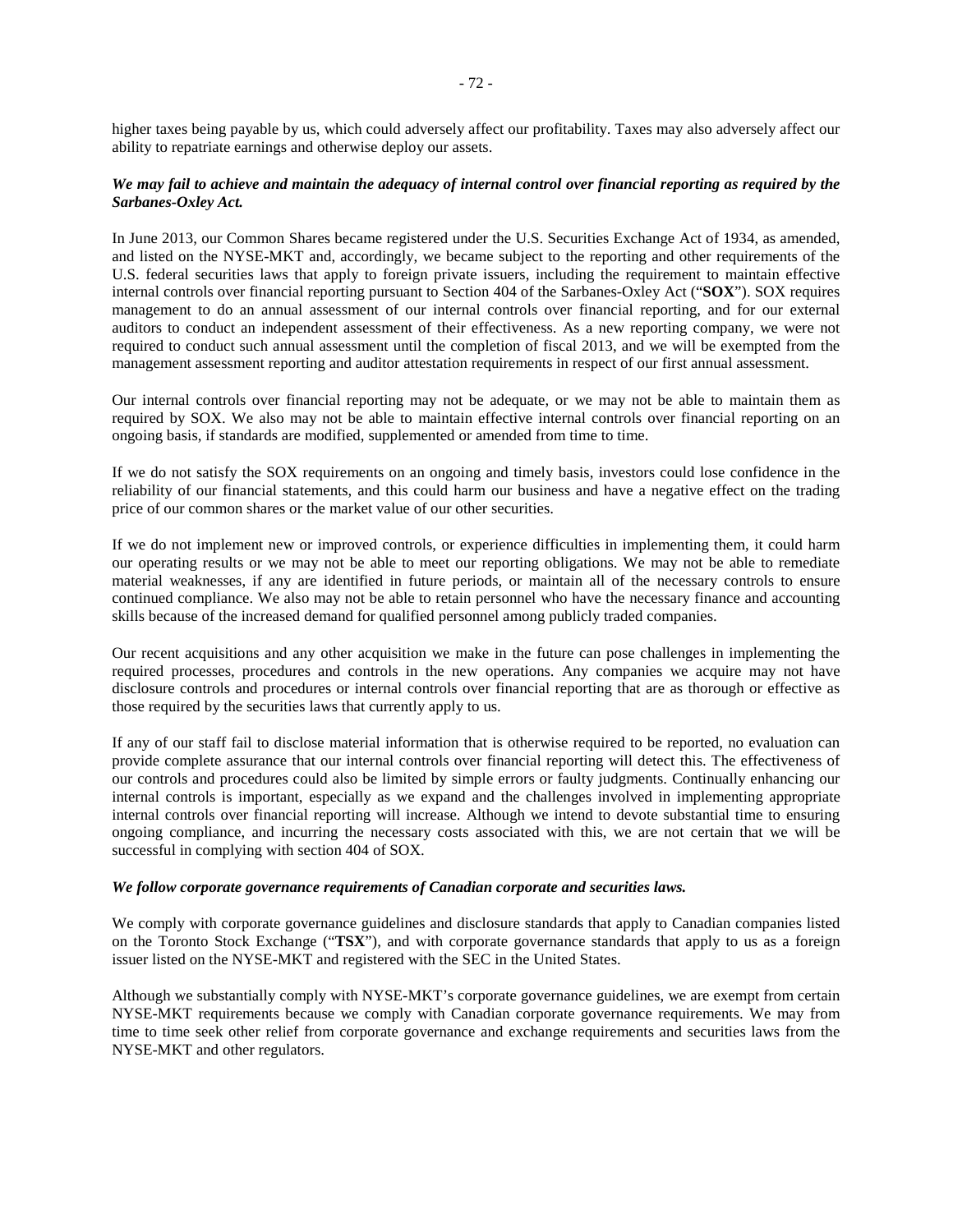Governments in many jurisdictions must consult with Aboriginal peoples and local communities with respect to grants of mineral rights and the issuance or amendment of project authorizations. Consultation and other rights of Aboriginal people and local communities may require accommodations, including undertakings regarding employment, royalty payments and other matters. This may affect our ability to acquire within a reasonable time frame effective mineral titles, permits or licenses in these jurisdictions and may affect the timetable and costs of development of mineral properties in these jurisdictions. The risk of Aboriginal title claims also could affect existing operations as well as development projects. These legal requirements may also affect our ability to expand or transfer existing operations or to develop new projects.

## *We are subject to various anti-corruption laws and regulations and our failure to comply with such laws and regulations may have a material adverse impact on our business, financial condition and results of operations.*

We are subject to various U.S., Canadian and foreign anti-corruption laws and regulations such as the Canadian Corruption of Foreign Public Officials Act. In general, these laws prohibit a company and its employees and intermediaries from bribing or making other prohibited payments to foreign officials or other persons to obtain or retain business or gain some other business advantage. According to Transparency International, Nicaragua, the Philippines, Namibia, Burkina Faso and Colombia are perceived as having fairly high levels of corruption relative to Canada. We cannot predict the nature, scope or effect of future regulatory requirements to which our operations might be subject or the manner in which existing laws might be administered or interpreted. Failure to comply with the applicable legislation and other similar foreign laws could expose us and our senior management to civil and/or criminal penalties, other sanctions and remedial measures, legal expenses and reputational damage, all of which could materially and adversely affect our business, financial condition and results of operations. Likewise, any investigation of any alleged violations of the applicable anti-corruption legislation by Canadian or foreign authorities could also have an adverse impact on our business, financial condition and results of operations.

## **DIVIDENDS**

We have not declared any dividends or distributions on our Common Shares since our incorporation. We intend to retain our earnings, if any, to finance growth and expand our operations and do not anticipate paying any dividends or distributions in the foreseeable future. Our board of directors may declare from time to time such cash dividends or distributions out of the monies legally available for dividends or distributions as the board of directors considers advisable. Any future determination to pay dividends or make distributions will be at the discretion of the board of directors and will depend on our capital requirements, results of operations and such other factors as the board considers relevant.

# **DESCRIPTION OF CAPITAL STRUCTURE**

Our authorized share capital consists of an unlimited number of Common Shares and an unlimited number of preferred shares. As at the date of this Annual Information Form, 675,927,145 Common Shares and no preferred shares are issued and outstanding.

#### **Common Shares**

Registered holders of Common Shares are entitled to receive notice of and attend all shareholder meetings of shareholders, and are entitled to one vote for each Common Share held. In addition, holders of Common Shares are entitled to receive on a *pro rata* basis dividends if, as and when declared by our board of directors and, upon liquidation, dissolution or winding-up, are entitled to receive on a *pro rata* basis our net assets after payment of debts and other liabilities, in each case subject to the rights, privileges, restrictions and conditions attaching to any other series or class of shares, including preferred shares, ranking in priority to, or equal with, the holders of the Common Shares. Any alteration of the rights attached to common shares must be approved by at least two-thirds of the common shares voted at a meeting of our shareholders.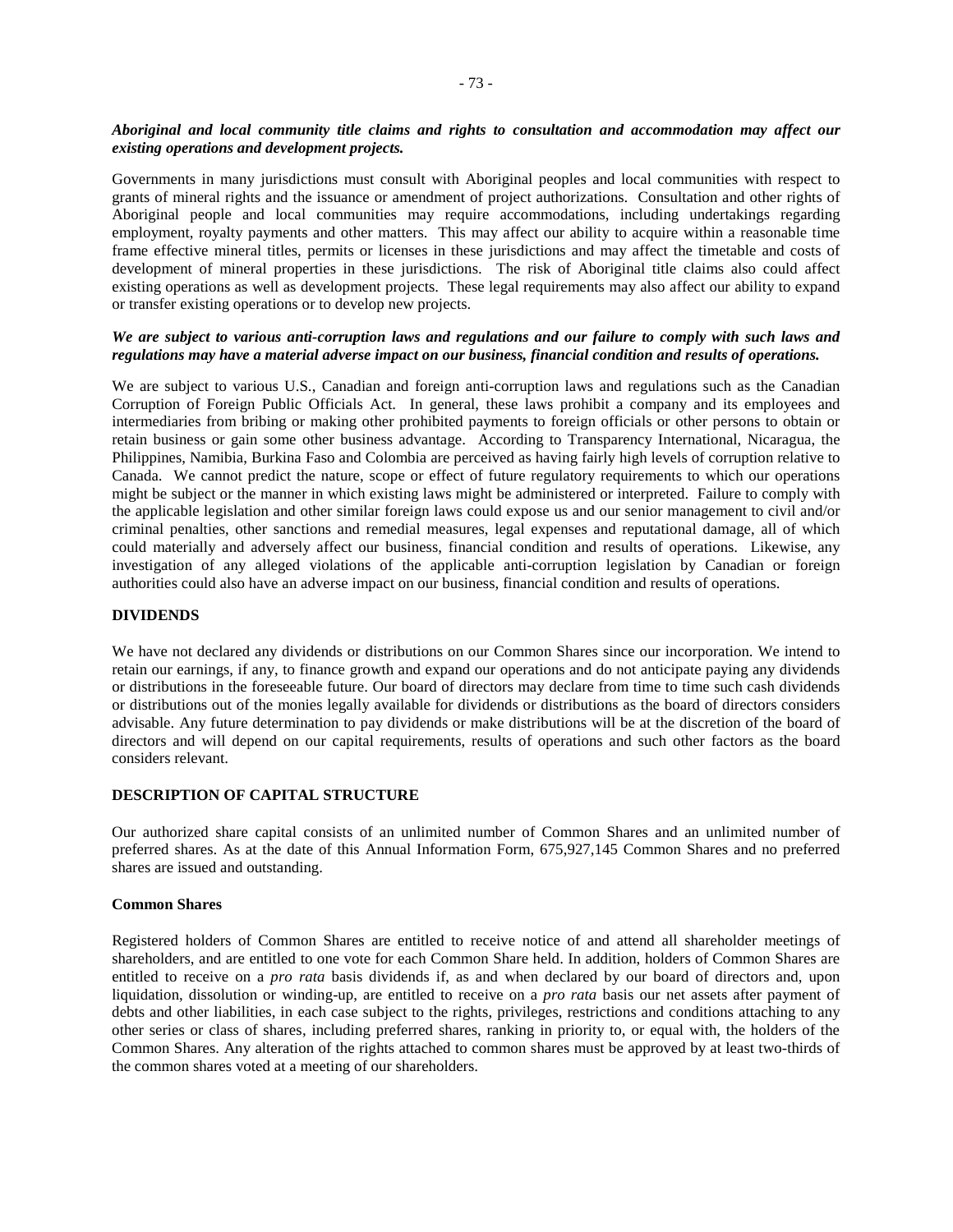#### **Preferred Shares**

Preferred shares without par value may at any time and from time to time be issued in one or more series. Our board of directors may from time to time by resolution determine the maximum number of preferred shares of any such series or determine there is no maximum, determine the designation of the preferred shares of that series and amend our articles to create, define and attach, and if permitted by the BCBCA, alter, vary or abrogate, any special rights and restrictions to be attached to the preferred shares of that series. Except as provided in the special rights and restrictions attaching to the preferred shares, the holders of preferred shares will not be entitled to receive notice of, attend or vote any meeting of our shareholders. Holders of preferred shares will be entitled to preference with respect to payment of dividends on such shares over the Common Shares, and over any other of our shares ranking junior to the preferred shares with respect to payment of dividends. In the event of our liquidation, dissolution or winding-up, holders of preferred shares will be entitled to preference with respect to distribution of our property or assets over the Common Shares and over any of our other shares ranking junior to the preferred shares with respect to the repayment of capital paid up on, and the payment of any or all accrued and unpaid cumulative dividends whether or not earned or declared, or any or all declared and unpaid non-cumulative dividends, on the preferred shares.

### **Convertible Notes**

In August 2013, we issued \$258.75 million aggregate principal amount of Notes. The Notes were issued pursuant to a note purchase agreement dated as of August 23, 2013 (the "**Note Purchase Agreement**") and an indenture dated as of August 23, 2013 (the "**Note Indenture**"). The Notes bear interest at 3.25% payable semi-annually in arrears on April 1 and October 1 of each year, beginning on April 1, 2014, and mature on October 1, 2018, unless earlier redeemed, repurchased or converted. The Notes are convertible by holders into our Common Shares, based on an initial conversion rate of 254.2912 Common Shares per \$1,000 principal amount.

A holder may convert its notes at its option at any time prior to the close of business on the business day immediately preceding July 1, 2018, only under the following circumstances: (1) during any calendar quarter ending on December 31, 2013 (and only during such calendar quarter), if the last reported sale price (as defined in the Note Indenture) of our Common Shares for at least 20 trading days (whether or not consecutive) during the period of 30 consecutive trading days ending on the last trading day of the immediately preceding calendar quarter is greater than or equal to 130% of the conversion price on each applicable trading day; (2) during the five business day period after any five consecutive trading day period (the "**Measurement Period**") in which the trading price (as defined in the Note Indenture) per \$1,000 principal amount of Notes for each trading day of the measurement period was less than 98% of the product of the last reported sale price of our Common Shares and the conversion rate on each such trading day; (3) if we call the Notes for redemption; or (4) upon the occurrence of specified corporate events. On or after July 1, 2018 until the close of business on the business day immediately preceding October 1, 2018, holders may convert their Notes at any time.

Upon conversion of the Notes, holders will receive Common Shares or, subject to certain conditions, cash or a combination of cash and Common Shares, at our election. Until our borrowings under the Credit Facility are repaid in full and the agreement governing the Credit Facility has been amended to permit cash settlement or combination settlement, we are required to settle any conversions in Common Shares.

We may not redeem the Notes prior to October 6, 2016, except in the event of certain changes in Canadian tax law. On or after October 6, 2016, we may redeem for cash, subject to certain conditions, any or all of the Notes, at our option, if the last reported sale price of our common shares for at least 20 trading days (whether or not consecutive) during any 30 consecutive trading day period ending within five trading days immediately preceding the date on which we provide notice of redemption exceeds 130% of the applicable conversion price on each applicable trading day. We may also redeem the Notes, subject to certain conditions, upon the occurrence of certain changes to the laws governing Canadian withholding taxes. The redemption price will equal 100% of the principal amount of the Notes to be redeemed, plus accrued and unpaid interest to, but not including, the redemption date.

If we undergo a fundamental change (as defined in the Note Indenture), we will be required to offer to purchase the Notes in whole or in part for cash, as long as such repurchase is not prohibited under the Credit Facility, at a price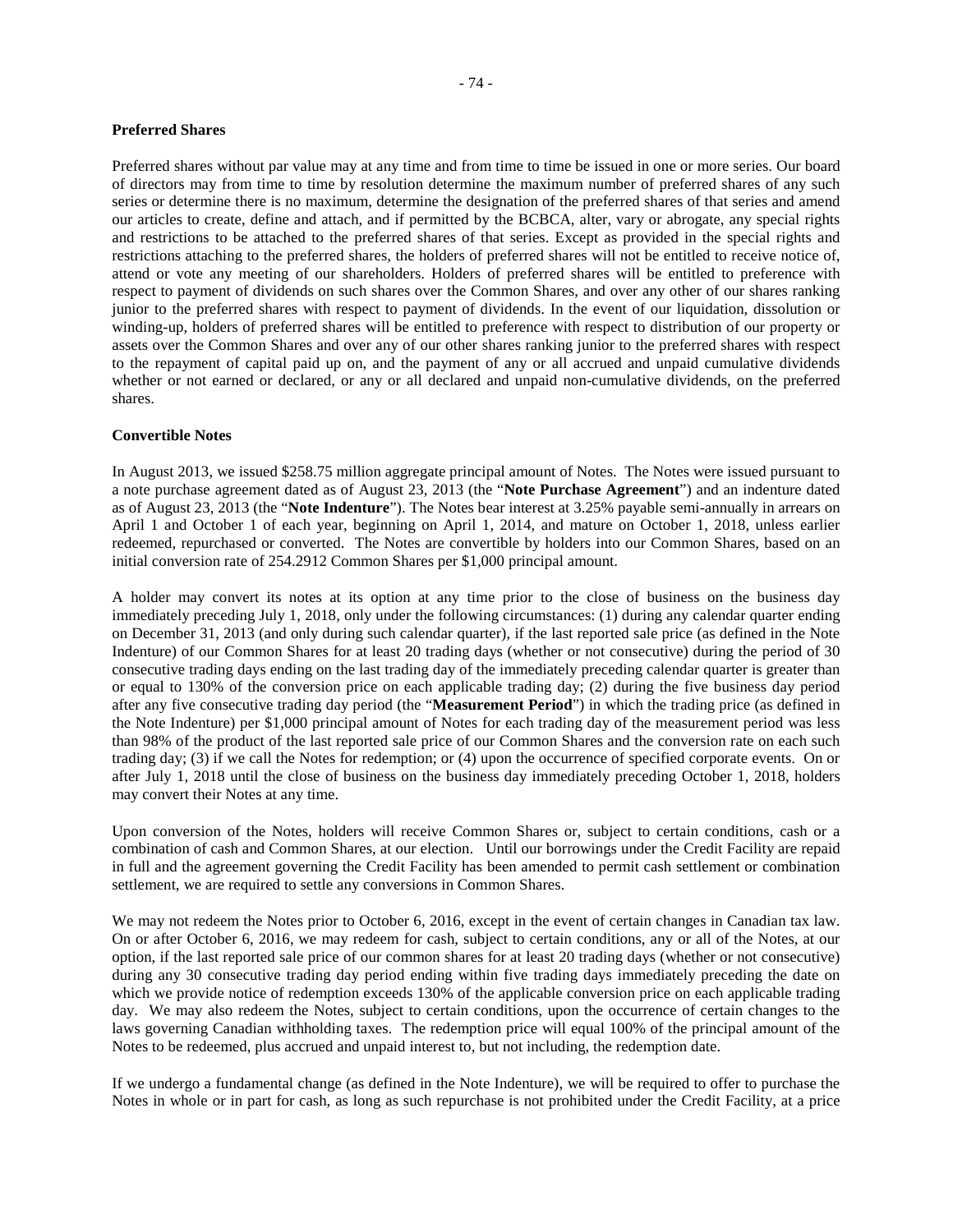equal to 100% of the principal amount of the Notes to be purchased, plus any accrued and unpaid interest to, but not including, the fundamental change repurchase date.

The Notes are our general unsecured senior subordinated obligations. The Notes will be subordinated in right of payment to our existing and future senior indebtedness, including our indebtedness under the Credit Facility. The Notes are senior in right of payment to any of our future subordinated indebtedness. The Notes are effectively junior to any of our secured indebtedness, including all borrowings under the Credit Facility, to the extent of the value of the assets securing such indebtedness. The Notes are structurally subordinated to all indebtedness and other liabilities of our subsidiaries (including trade payables).

### **Stock Options**

In 2010, our board of directors and our shareholders approved the adoption of an amended and restated stock option plan (the "**Stock Option Plan**") for the benefit of our directors, employees and consultants. The purpose of the Stock Option Plan is to provide eligible persons with an opportunity to purchase our Common Shares and to benefit from the appreciation in the value of such Common Shares. The Stock Option Plan increases our ability to attract the individuals of exceptional skill by providing them with the opportunity, through the exercise of stock options, to benefit from our growth. The board of directors has the authority to determine the directors, officers, employees and consultants to whom options will be granted, the number of options to be granted to each person and the price at which Common Shares may be purchased, subject to the terms and conditions set forth in the Stock Option Plan.

On May 6, 2011, our board of directors approved a further amendment to the Stock Option Plan (the "**Amended Plan**"), subject to shareholder and regulatory approval and, on June 10, 2011, our shareholders approved the Amended Plan.

Messrs. Clive Johnson, Mark Corra, Roger Richer, Tom Garagan, Dennis Stansbury and George Johnson, who are executive officers of B2Gold, and Robert Cross, Chairman of the board of directors, have voluntarily adopted a policy of not accepting stock options granted under the Amended Plan.

Key provisions of the Amended Plan include:

- (a) the eligible participants are any of our directors, officers, employees, or consultants or any of our associated affiliated, controlled or subsidiary companies;
- (b) the maximum number of Common Shares issuable pursuant to options granted under the Amended Plan will be a number equal to 7.5% of the issued and outstanding Common Shares on a non-diluted basis at any time;
- (c) a restriction that no more than 7.5% of the total number of issued and outstanding Common Shares may be issuable to our insiders pursuant to options granted to insiders under the Amended Plan, together with all of our other previously established and outstanding or proposed share compensation arrangements;
- (d) a restriction that no more than 5% of the total number of issued and outstanding Common Shares may be issuable to any one individual within a one-year period pursuant to options granted under the Amended Plan, together with all of our other previously established and outstanding or proposed share compensation arrangements, unless we have obtained disinterested shareholder approval;
- (e) a restriction that no more than 1% of the total number of issued and outstanding Common Shares may be issuable to our non-employee directors, as a group, within a one-year period pursuant to options granted to the non-employee directors under the Amended Plan, together with all of our other previously established and outstanding or proposed share compensation arrangements;
- (f) the vesting period of all options shall be determined by the board of directors;
- (g) options may be exercisable for a period of up to a maximum term of ten years, such period to be determined by our board of directors and the options are non-transferable and non-assignable;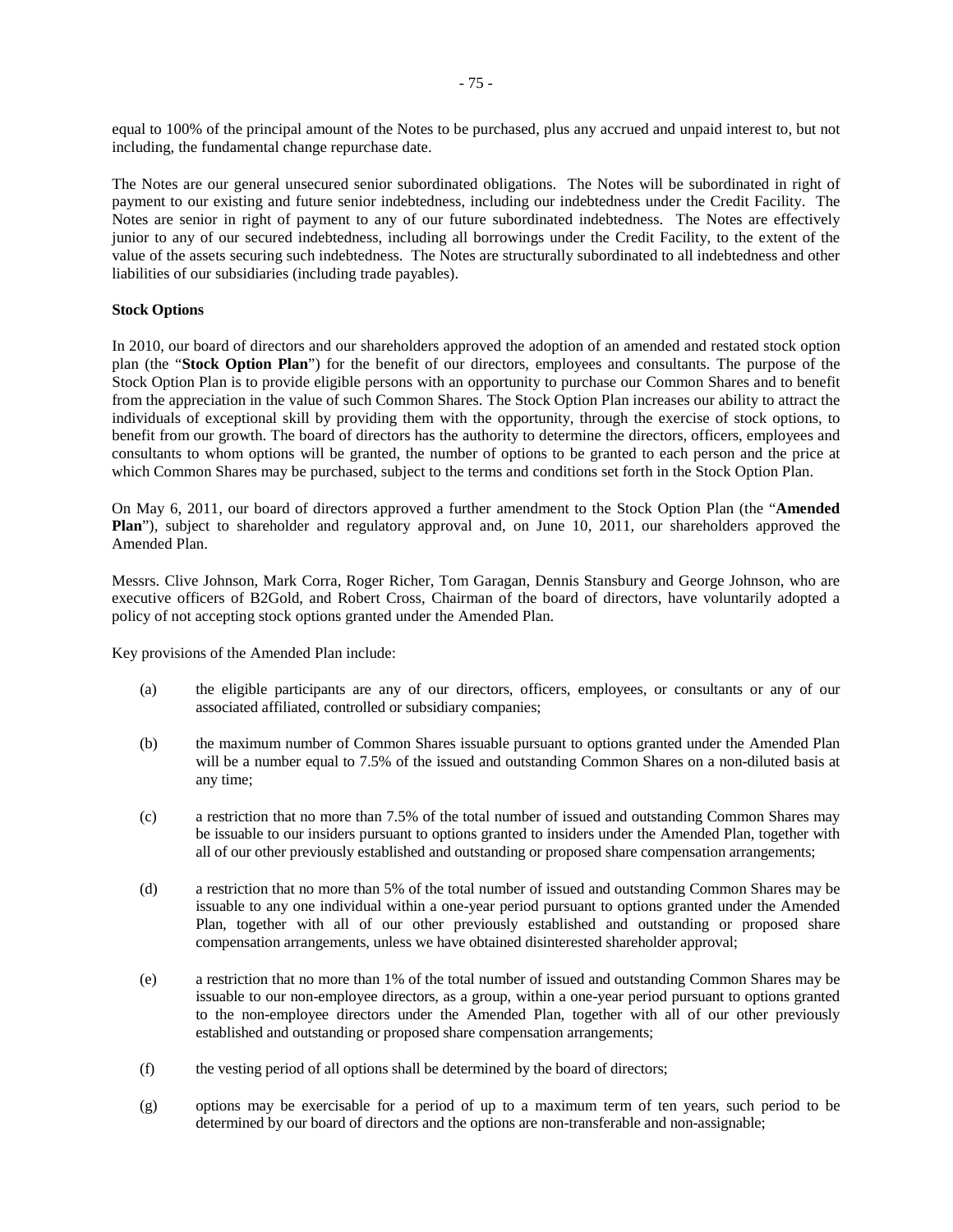- (h) the board of directors shall fix the exercise price of each option at the time the option is granted, provided that such price is not lower than the closing market price on the trading day prior to the grant of such options, or such other minimum price as may be required by the TSX;
- (i) options held by optionees who are terminated without cause are subject to an accelerated expiry term for those options which requires that options held by those individuals expire on the earliest of: (i) the original expiry term of such options; (ii) 90 days after the optionee ceases active employment with us, (iii) 90 days after the date of delivery of written notice of retirement, resignation or termination; or (iv) the expiration date fixed by the board of directors;
- (j) options held by an individual who ceases to be employed by us for cause or is removed from office or becomes disqualified from being a director will terminate immediately;
- (k) in the event that the expiry date of an option falls within a "black-out period" (a period during which certain persons cannot trade common shares pursuant to our policy respecting restrictions on trading), or immediately following a black-out period, the expiration date is automatically extended to the date which is the tenth business day after the end of the black-out period;
- (l) in the event of death of an optionee, any option held as at the date of death is immediately exercisable for a period of 12 months after the date of death or prior to the expiry of the option term, whichever is sooner;
- (m) upon the announcement of a transaction which, if completed, would constitute a change of control of B2Gold and under which our Common Shares are to be exchanged, acquired or otherwise disposed of, including a takeover bid, all options that have not vested will be deemed to be fully vested and exercisable, solely for the purposes of permitting the optionees to exercise such options in order to participate in the change of control transaction;
- (n) options that expire unexercised or are otherwise cancelled will be returned to the Amended Plan and may be made available for future option grant pursuant to the provisions of the Amended Plan;
- (o) our board of directors may, from time to time, subject to applicable law and prior shareholder approval, if required, of the TSX or any other applicable regulatory body, suspend, terminate discontinue or amend the Amended Plan; and
- (p) our board of directors, without prior approval of our shareholders and the TSX or any regulatory body having authority over us, will not be entitled to: (i) increase the maximum percentage of Common Shares issuable by us pursuant to the Amended Plan; (ii) amend an option grant for an option held by an insider to effectively reduce the exercise price or extend the expiry date of such options; (iii) make a change of eligible participants which would have the potential of broadening or increasing participation by insiders; (iv) add any form of financial assistance; (v) add a deferred or restricted share unit or any other provision that results in an eligible participants receiving Common Shares while no cash consideration is received by us; or (vi) amend any of the amendment provisions of the Amended Plan.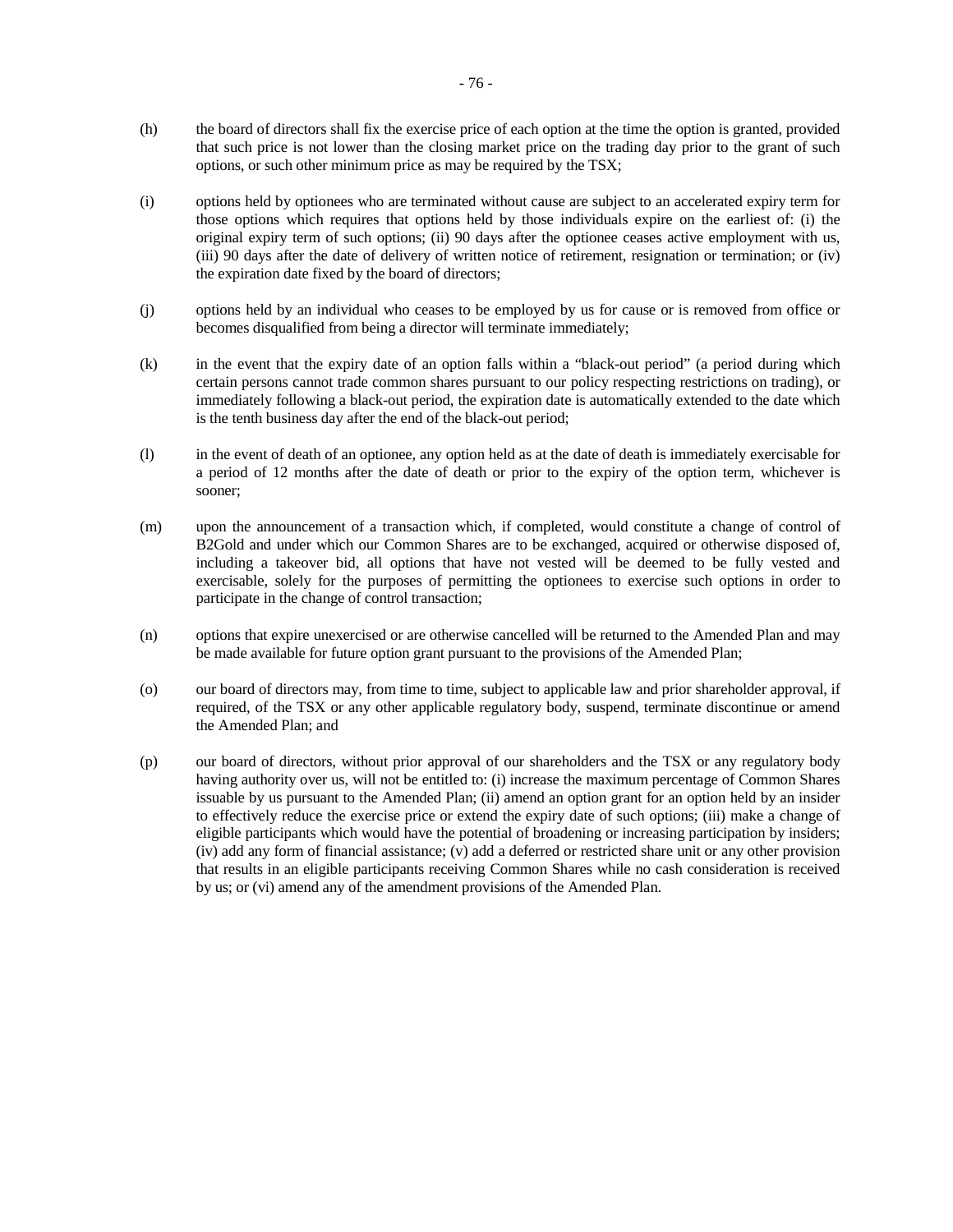| <b>Number</b> | <b>Exercise Price (\$)</b> | <b>Expiry Date</b>         |  |
|---------------|----------------------------|----------------------------|--|
| 2,474,563     | 2.40-4.00                  | July 13, 2015-July 2, 2016 |  |
| 1,620,250     | 0.80                       | August 3, 2014             |  |
| 80,400        | 1.27                       | January 21, 2015           |  |
| 210,000       | 1.25                       | February 8, 2015           |  |
| 155,000       | 1.33                       | March 7, 2015              |  |
| 120,000       | 1.44                       | June 2, 2015               |  |
| 20,000        | 1.85                       | October 4, 2015            |  |
| 200,000       | 1.97                       | October 19, 2015           |  |
| 1,484,000     | 2.45                       | November 7, 2015           |  |
| 122,400       | 2.57                       | November 30, 2015          |  |
| 578,125       | 2.31                       | January 20, 2016           |  |
| 687,000       | 3.11                       | May 30, 2016               |  |
| 175,000       | 3.19                       | June 28, 2016              |  |
| 815,000       | 3.08                       | August 4, 2016             |  |
| 351,800       | 3.24                       | October 23, 2016           |  |
| 9,076,835     | $3.10\,$                   | January 18, 2017           |  |
| 400,000       | 3.93                       | March 4, 2017              |  |
| 180,000       | 3.06                       | May 8, 2017                |  |
| 390,000       | 3.18                       | July 12, 2017              |  |
| 285,000       | 3.92                       | October 9, 2017            |  |
| 1,200,000     | 3.80                       | January 29, 2018           |  |
| 300,000       | 3.06                       | February 24, 2018          |  |
| 12,510,000    | 3.00                       | April 10, 2018             |  |
| 360,000       | 3.00                       | April 21, 2018             |  |
| 195,000       | 2.60                       | May 30, 2108               |  |
| 60,000        | 2.50                       | June 6, 2018               |  |
| 500,000       | 2.50                       | July 1, 2018               |  |
| 430,000       | 2.70                       | July 8, 2018               |  |
| 60,000        | 3.00                       | August 22, 2018            |  |
| 220,000       | 2.60                       | September 16, 2018         |  |
| 210,000       | 2.50                       | October 15, 2018           |  |
| 550,000       | 2.32                       | November 27, 2018          |  |
| 500,000       | 2.32                       | January 5, 2019            |  |
| 1,120,000     | 2.50                       | January 15, 2019           |  |
| 100,000       | 2.70                       | February 3, 2019           |  |
| 260,000       | 3.03                       | March 26, 2019             |  |

As at the date of this Annual Information Form, the following options were outstanding under the Amended Plan, each exercisable to purchase one Common Share<sup>[1](#page-78-0)</sup>:

 $\overline{a}$ 

<span id="page-78-0"></span> $1$  Options outstanding under the Amended Plan, and shown in the above table, do not include 2,079,000 options issued to former Volta securityholders pursuant to our acquisition of Volta in December 2013. For information on these options, see *Prior Sales* below.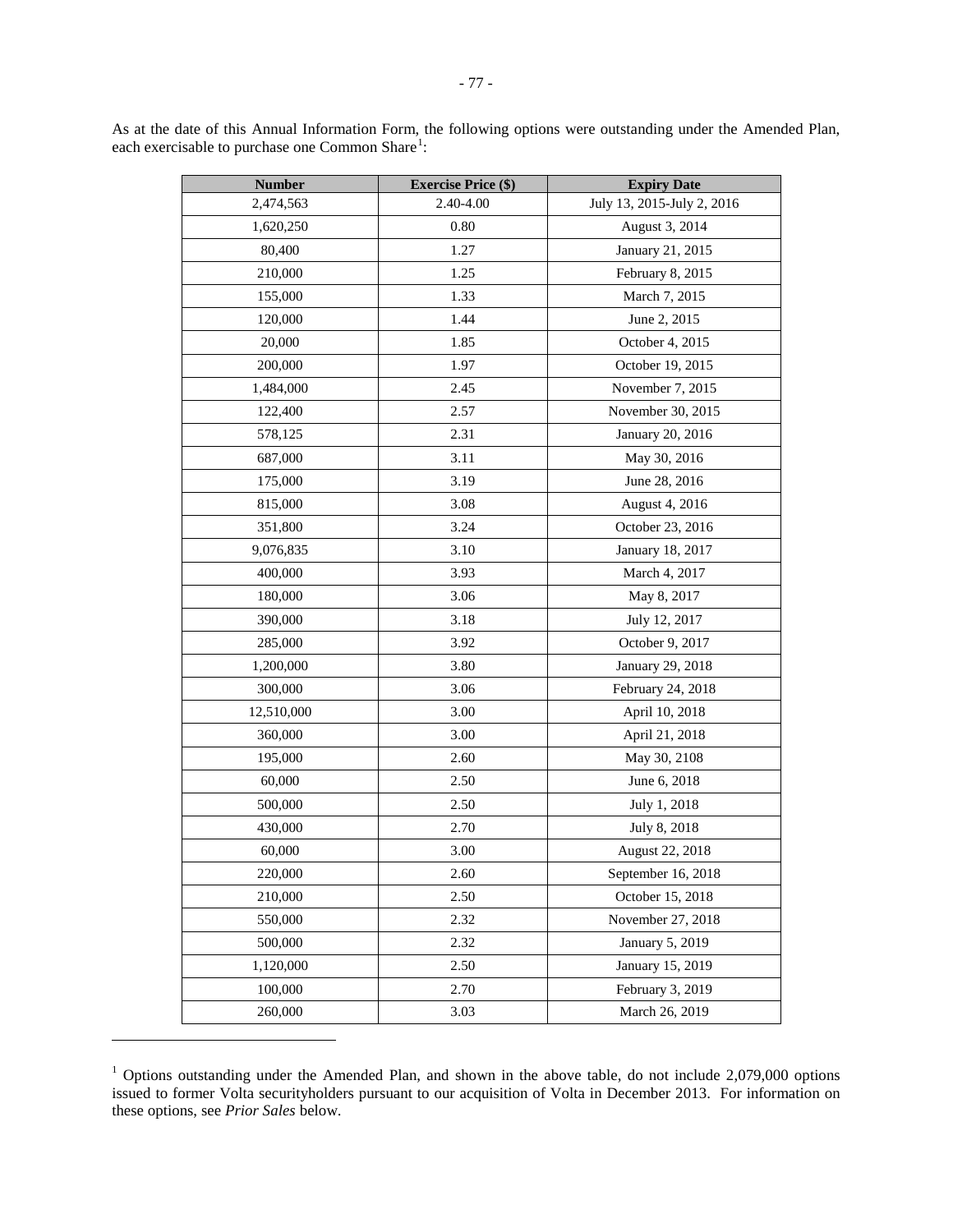#### **Restricted Share Unit Plan**

On May 6, 2011, our board of directors approved a Restricted Share Unit Plan (the "**RSU Plan**"), subject to the receipt of shareholder and regulatory approvals, which approvals were obtained by June 10, 2011. Adoption of the RSU Plan was part of our continuing effort to build upon and enhance long term shareholder value. The RSU Plan reflects our commitment to a long term incentive compensation structure that aligns the interests of its employees with the interests of its shareholders.

Restricted share units (the "**RSU**s") may be granted by our Compensation Committee, which has been authorized to administer the RSU Plan, to our directors, executive officers and employees (the "**Designated Participants**"). The Compensation Committee is entitled to exercise its discretion to restrict participation under the RSU Plan. Pursuant to the RSU Plan, 8,000,000 Common Shares are reserved for issuance. As at the date of this Annual Information Form, we have issued 5,748,410 RSUs under the RSU Plan. Accordingly, 2,251,590 RSUs remain available for grant under the RSU Plan.

The following is a summary of the key features of the RSU Plan:

#### *Awarding RSUs*

- The number of RSUs granted will be credited to the Designated Participant's account effective on the grant date.
- The Compensation Committee will have the discretion to credit a Designated Participant with additional RSUs equal to the aggregate amount of any dividends that would have been paid to the Designated Participant if the RSUs had been Common Shares, divided by the market value of the Common Shares on the date immediately preceding the date on which the Common Shares began to trade on an ex-dividend basis.
- The maximum number of Common Shares issuable to insiders, at any time, pursuant to the RSU Plan, together with all of our other security based compensation arrangements, is 7.5% of our issued and outstanding Common Shares at any time.
- The maximum number of Common Shares issuable to insiders within any one year period pursuant to the RSU Plan, together with all of our other security based compensation arrangements, is 7.5% of our issued and outstanding Common Shares at any time.
- The maximum number of Common Shares issuable to non-employee directors pursuant to the RSU Plan, together with all of our other security based compensation arrangements, is 1% of our issued and outstanding Common Shares at any time.
- Any rights with respect to RSUs will not be transferable or assignable other than for normal estate settlement purposes.

#### *Vesting*

- Unless otherwise determined by the Compensation Committee, one-third (1/3) of the RSUs will vest on each of the first, second and third anniversaries of the date that the RSUs are granted.
- In the event that a Designated Participant dies, retires, becomes disabled or is terminated without cause prior to the vesting of the RSUs, the RSUs will vest on a pro rata basis based on the date that employment is terminated and the time remaining until the applicable vesting date.
- If a Designated Participant is terminated for cause or resigns without good reason, his or her RSUs will immediately expire as of the date of termination.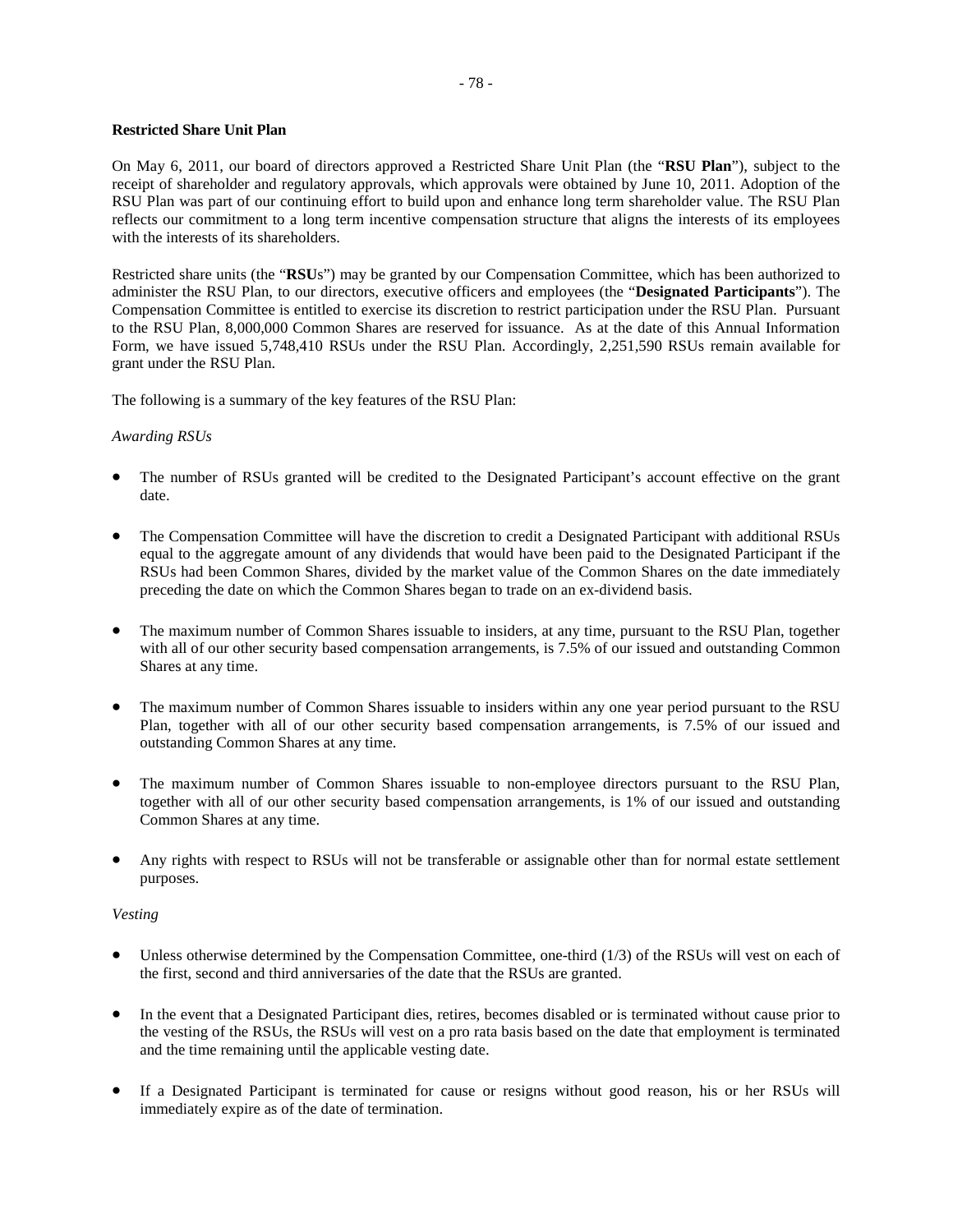## *Redemption*

• Each RSU entitles the holder, subject to the terms of the RSU Plan, to receive a payment in fully-paid Common Shares and will be redeemed 5 days after the RSU is fully vested. Each RSU will be redeemed for one Common Share.

### *Change of Control*

- If there is a corporate transaction that results in any person or group of persons acquiring more than 20% of our outstanding Common Shares or substantially all of our assets, or the incumbent members of the board of directors no longer constitute a majority of the board, a change of control will have occurred for the purposes of the RSU Plan.
- In the event of a change of control, for Designated Participants whose employment thereafter ceases for any reason other than resignation without good reason or termination for cause, the RSUs will immediately be deemed to vest and we will, at our option, issue Common Shares or pay a cash amount equal to the market value of such vested RSUs to the Designated Participant.
- In the event of a change of control, should the person or group acquiring the Common Shares not agree to assume all of our obligations under the RSU Plan, all unvested RSUs held by Designated Participants will immediately be deemed to vest and we will, at our option, issue common shares or pay a cash amount equal to the market value of such vested RSUs to the Designated Participant.

### *Amendment*

- The Board may amend, suspend or terminate the RSU Plan at any time without shareholder approval, unless shareholder approval is required by law or by the rules, regulations and policies of the TSX, provided that, without the consent of a Designated Participant, such amendment, suspension or termination may not in any manner adversely affect the Designated Participant's rights.
- Subject to the terms of the RSU Plan, the Board may approve amendments relating to the RSU Plan, without obtaining shareholder approval, to the extent that such amendment is (i) of a typographical, grammatical, clerical or administrative nature or is required to comply with applicable regulatory requirements; (ii) an amendment relating to administration of the RSU Plan and eligibility for participation under the RSU Plan; (iii) changes the terms and conditions on which RSUs may be or have been granted pursuant to the RSU Plan, including change to the vesting provisions of the RSUs; (iv) changes the termination provisions of an RSU or the RSU Plan; or (v) is an amendment of a "housekeeping nature".
- Shareholder approval will be required for: (i) increasing the number of securities issuable under the RSU Plan; (ii) making a change to the class of Designated Participants that would have the potential of broadening or increasing participation by insiders; (iii) amending the restriction on transferability of RSUs; (iv) permitting awards other than RSUs to be made under the RSU Plan; and (v) deleting or reducing the amendments that require shareholders' approval under the RSU Plan.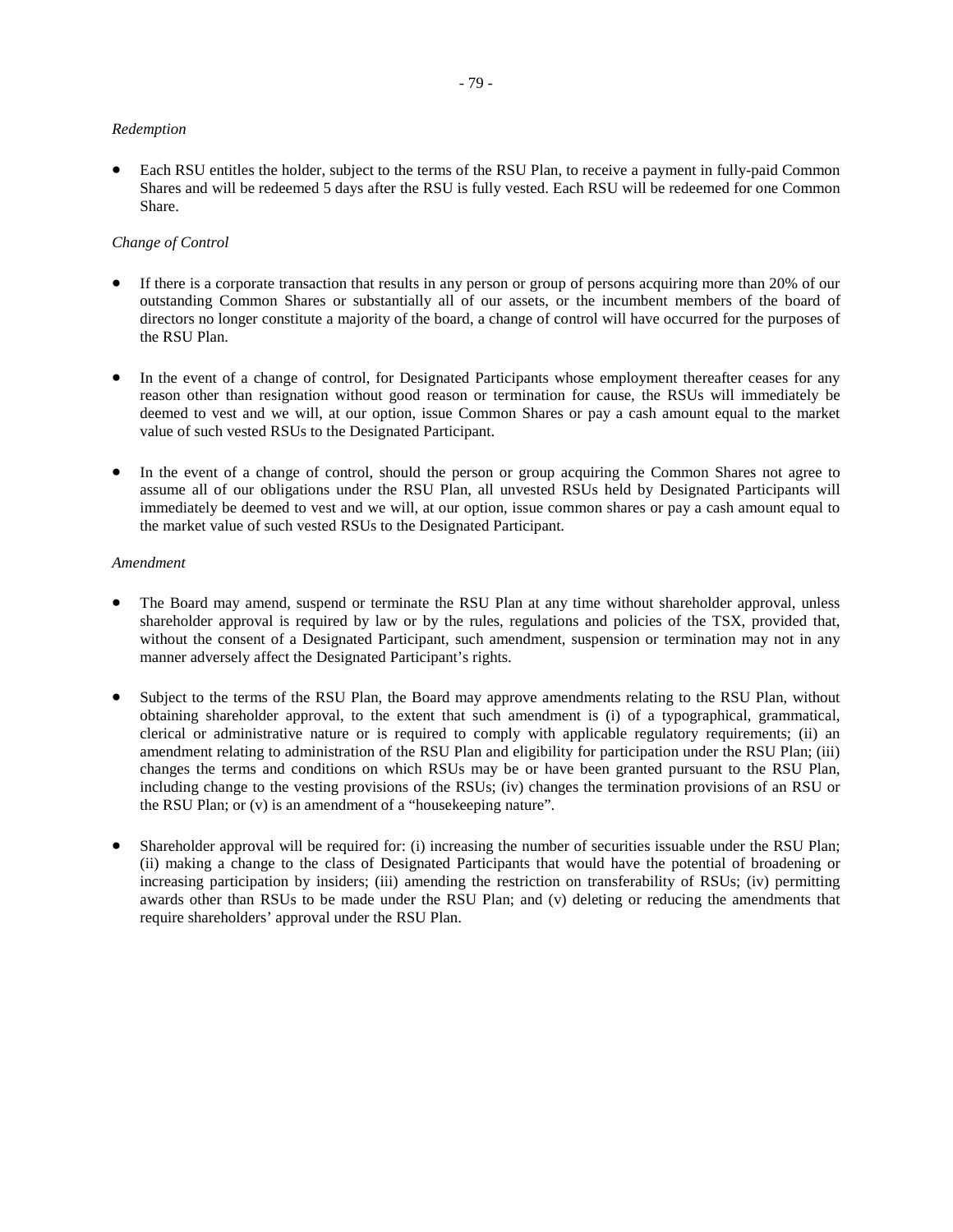# **MARKET FOR SECURITIES**

# **Trading Price and Volume**

Our Common Shares are listed for trading on the TSX under the symbol "BTO". The following table sets out the market price range and trading volumes of our Common Shares on the TSX for the periods indicated.

| Year |       | <u>High</u> | <b>Low</b> | Volume          |
|------|-------|-------------|------------|-----------------|
|      |       | $($ \$)     | $($)$      | (no. of shares) |
|      |       | 3.69        | 2.84       | 94,870,226      |
|      |       | 3.25        | 2.63       | 95,104,080      |
| 2014 |       | 2.78        | 2.19       | 93,845,365      |
|      |       | 2.33        | 1.98       | 62,557,820      |
|      |       | 2.65        | 2.04       | 59,923,294      |
|      |       | 2.89        | 2.22       | 76,936,533      |
|      |       | 3.01        | 2.50       | 62,900,251      |
|      |       | 3.69        | 2.66       | 115,643,903     |
|      |       | 3.16        | 2.17       | 70,719,191      |
|      | June  | 2.80        | 1.87       | 118,123,496     |
|      | May   | 2.61        | 2.12       | 62,863,005      |
|      | April | 3.12        | 2.00       | 70,896,571      |
| 2013 | March | 3.33        | 2.73       | 148,552,329     |

On March 28, 2014, the closing price of our Common Shares on the TSX was \$3.08 per share.

Our Common Shares are listed for trading on the NYSE MKT under the symbol "BTG". The following table sets out the market price range and trading volumes of our Common Shares on the NYSE MKT for the periods indicated.

| <b>Year</b> | <b>High</b><br>(US\$) | Low<br>(US\$) | Volume<br>(no. of shares) |
|-------------|-----------------------|---------------|---------------------------|
|             | 3.33                  | 2.56          | 46,911,268                |
|             | 2.93                  | 2.38          | 34,870,345                |
| 2014        | 2.52                  | 2.02          | 28,689,435                |
|             | 2.27                  | 1.85          | 38,326,296                |
|             | 2.55                  | 1.94          | 30,890,576                |
|             | 2.76                  | 2.06          | 32, 365, 113              |
|             | 2.96                  | 2.41          | 75,216,581                |
|             | 3.57                  | 2.45          | 73,477,383                |
|             | 3.07                  | 2.06          | 34,233,380                |
| 2013        | 2.72                  | 1.78          | 95,765,848                |

On March 28, 2014, the closing price of our Common Shares on the NYSE MKT was US\$2.75 per share.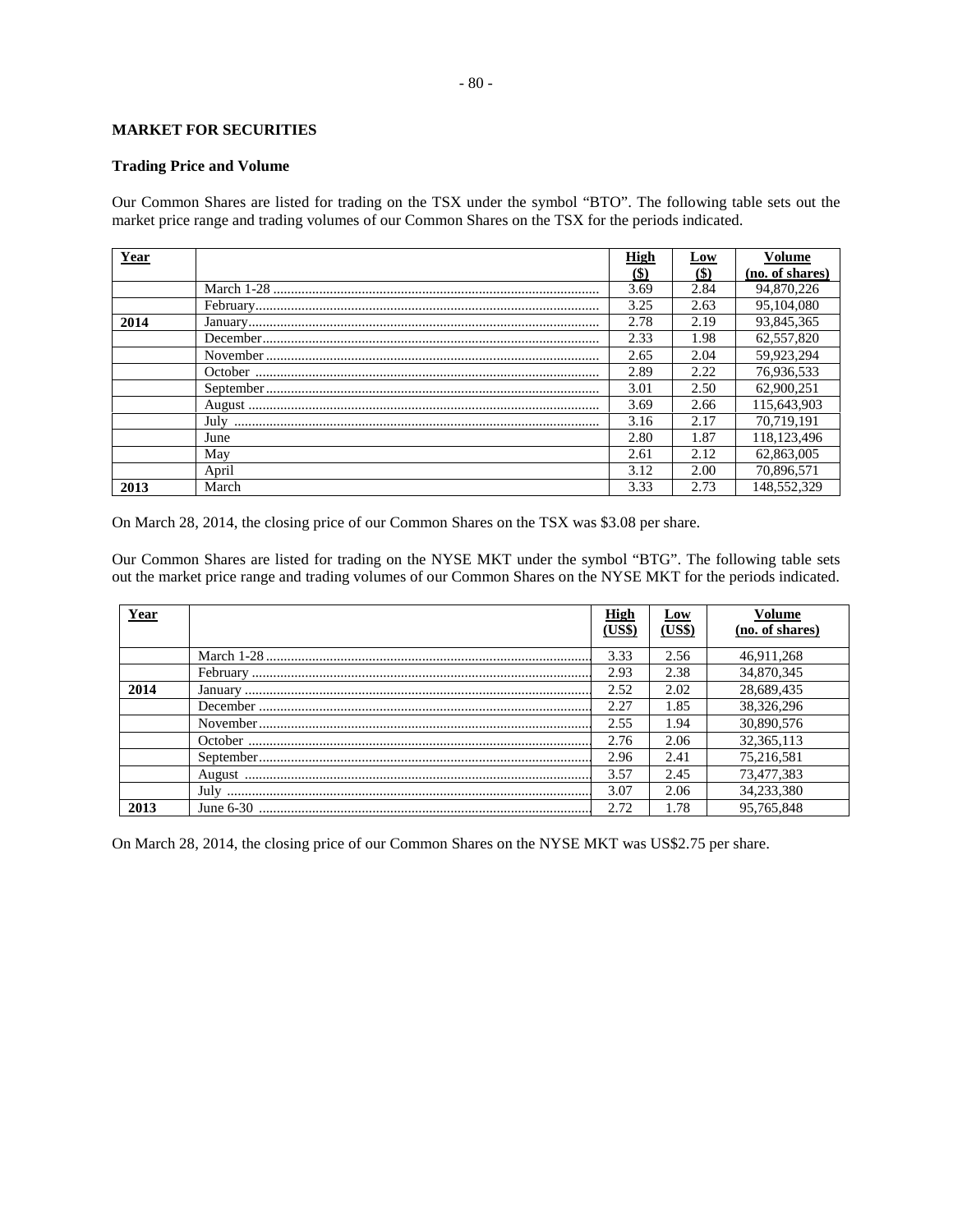# **Prior Sales**

The following table summarizes the issuances of securities convertible or exercisable for Common Shares by us within the 12 months prior to the date of this Annual Information Form.

| Date of Issue      | <b>Number of Securities</b> | <b>Security</b> | Price per<br>Security (\$) |
|--------------------|-----------------------------|-----------------|----------------------------|
| April 4, 2013      | 2,213,114                   | <b>RSUs</b>     | 3.05                       |
| April 11, 2013     | 214,288                     | <b>RSUs</b>     | 2.99                       |
| April 11, 2013     | 13,440,000                  | Options         | 3.00                       |
| April 22, 2013     | 360,000                     | Options         | 3.00                       |
| May 31, 2013       | 255,000                     | Options         | 2.60                       |
| June 7, 2013       | 60,000                      | Options         | 2.50                       |
| July 2, 2013       | 500,000                     | Options         | 2.50                       |
| July 9, 2013       | 210,000                     | <b>RSUs</b>     | 2.40                       |
| July 9, 2013       | 430,000                     | Options         | 2.70                       |
| July 18, 2013      | 200,000                     | <b>RSUs</b>     | 2.41                       |
| August 23, 2013    | 60,000                      | Options         | 3.00                       |
| August 23, 2013    | 258,750                     | <b>Notes</b>    | $1,000^{(1)}$              |
| September 17, 2013 | 220,000                     | Options         | 2.60                       |
| October 16, 2013   | 210,000                     | Options         | 2.50                       |
| November 28, 2013  | 650,000                     | Options         | 2.32                       |
| December 20, 2013  | 2,079,000                   | Options         | 0.84-13.67                 |
| January 6, 2014    | 500,000                     | Options         | 2.50                       |
| January 16, 2014   | 1,120,000                   | Options         | 2.50                       |
| February 4, 2014   | 100,000                     | Options         | 2.70                       |
| March 26, 2014     | 260,000                     | Options         | 3.03                       |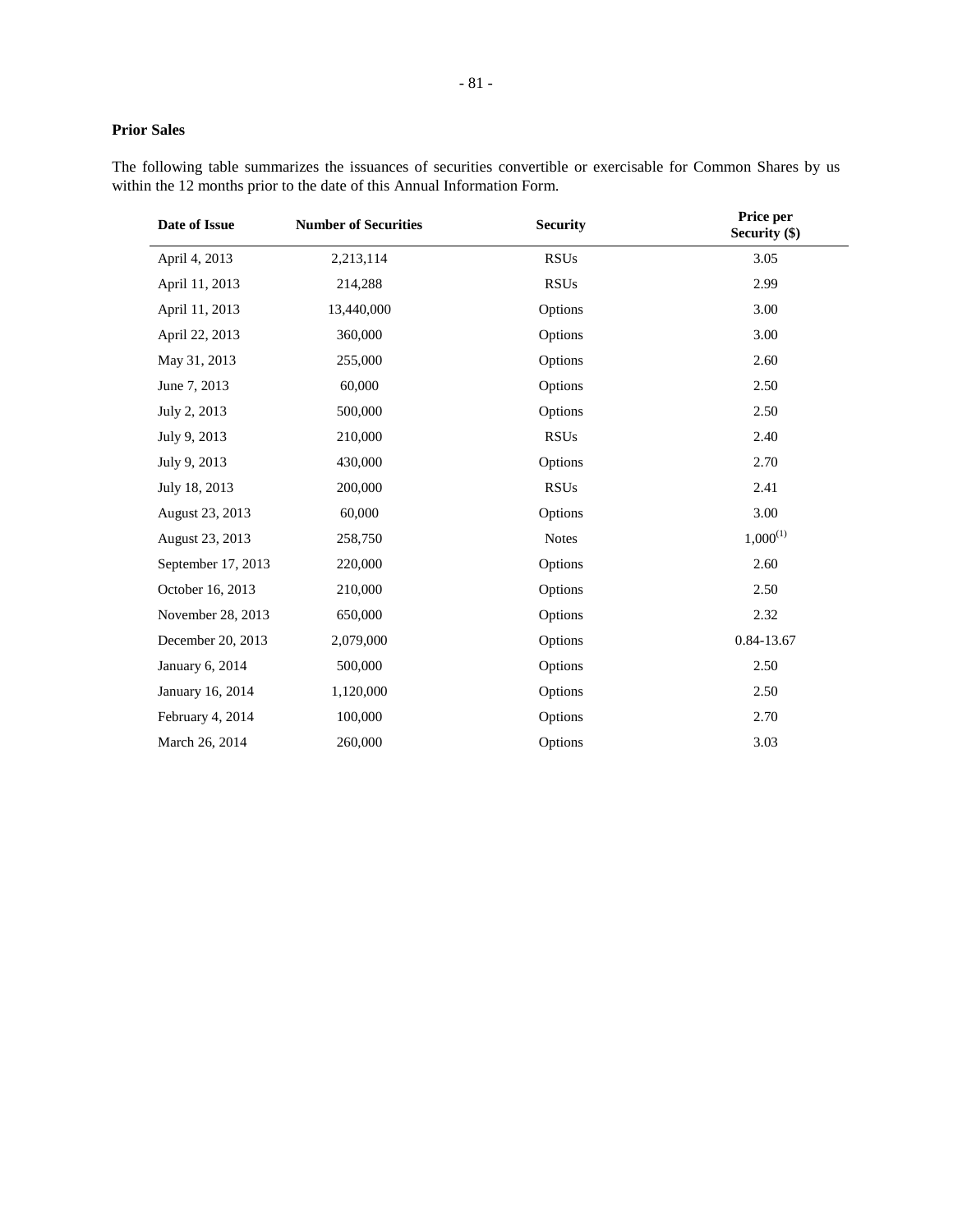# **DIRECTORS AND EXECUTIVE OFFICERS**

The following table sets forth the name, municipality, province or state of residence, position held with us, the date of appointment of each of our directors and executive officers, principal occupation within the immediately preceding five years and the shareholdings of each director and executive officer. The statement as to Common Shares beneficially owned, or controlled or directed, directly or indirectly, by the directors and executive officers named below is in each instance based upon information furnished by the person concerned and is as at the date of this Annual Information Form. Our directors hold office until the next annual general meeting of the shareholders or until their successors are duly elected or appointed.

| Name and<br><b>Municipality</b><br>of Residence<br><b>Position with B2Gold</b> |                                                                                                                                                                                                             | Principal<br><b>Occupation During</b><br><b>Past Five Years</b>                                                                                                            | Director/Officer<br><b>Since</b> | Number of<br><b>Voting</b><br>Securities <sup>(1)</sup> |  |
|--------------------------------------------------------------------------------|-------------------------------------------------------------------------------------------------------------------------------------------------------------------------------------------------------------|----------------------------------------------------------------------------------------------------------------------------------------------------------------------------|----------------------------------|---------------------------------------------------------|--|
| Clive Johnson <sup><math>(7)</math></sup><br>British Columbia,<br>Canada       | President, Chief Executive<br>President, Chief Executive Officer of<br>Officer and Director<br>B2Gold; formerly the Chairman,<br>President and Chief Executive Officer<br>of Bema Gold Corporation ("Bema") |                                                                                                                                                                            | December 17, 2006                | $7,575,064^{(2)}$                                       |  |
| Robert Cross <sup>(5) (6)</sup><br>British Columbia,<br>Canada                 | Chairman and Director                                                                                                                                                                                       | Serves as independent director and, in<br>some cases, non-executive Chairman<br>of public companies, principally in<br>the resource sector.                                | October 22, 2007                 | 2,454,888                                               |  |
| Robert Gayton <sup>(4)(5)</sup><br>British Columbia,<br>Canada                 | Director                                                                                                                                                                                                    | Consultant to various public<br>companies since 1987; formerly Vice<br>President of Finance with Western<br>Silver Corporation from 1995 to 2004                           | December 17, 2006                | 453,000                                                 |  |
| John Ivany <sup>(4)(6)</sup><br>British Columbia,<br>Canada                    | Director                                                                                                                                                                                                    | Retired; formerly Executive Vice<br>President of Kinross from 1995 to<br>2006                                                                                              | November 20, 2007                | 800,000                                                 |  |
| Jerry Korpan <sup>(7)</sup><br>London, England                                 | Director                                                                                                                                                                                                    | Director of several public mining<br>companies; formerly Managing<br>Director of Yorkton Securities in<br>London, England                                                  | November 20, 2007                | 1,000,000                                               |  |
| Barry<br>$Rayment^{(4)(5)(7)}$<br>California, USA                              | Director                                                                                                                                                                                                    | Mining industry consultant; formerly<br>the President of Mining Assets<br>Corporation from 1993 to 2010                                                                    | October 22, 2007                 | $600,000^{(3)}$                                         |  |
| Bongani Mtshisi<br>Johannesburg,<br>South Africa                               | Director                                                                                                                                                                                                    | CEO of BSC Resources Ltd. from<br>October 2005 to present                                                                                                                  | December 22, 2011                | 22,800                                                  |  |
| Michael Carrick<br>Perth, Australia                                            | Director                                                                                                                                                                                                    | Chairman of RTG Mining Inc.;<br>former President and CEO of CGA                                                                                                            | January 31, 2013                 | Nil                                                     |  |
| Kevin Bullock<br>Ontario, Canada                                               | Director                                                                                                                                                                                                    | Mining Industry Consultant, formerly<br>the President and Chief Executive<br>Officer of Volta Resources Inc.                                                               | December 22, 2013                | 156,839                                                 |  |
| Roger Richer<br>British Columbia.<br>Canada                                    | <b>Executive Vice President,</b><br>General Counsel and<br>Secretary                                                                                                                                        | <b>Executive Vice President, General</b><br>Counsel and Secretary of B2Gold;<br>formerly the Vice President of<br>Administration, General Counsel and<br>Secretary of Bema | December 17, 2006                | $4,500,000^{(2)}$                                       |  |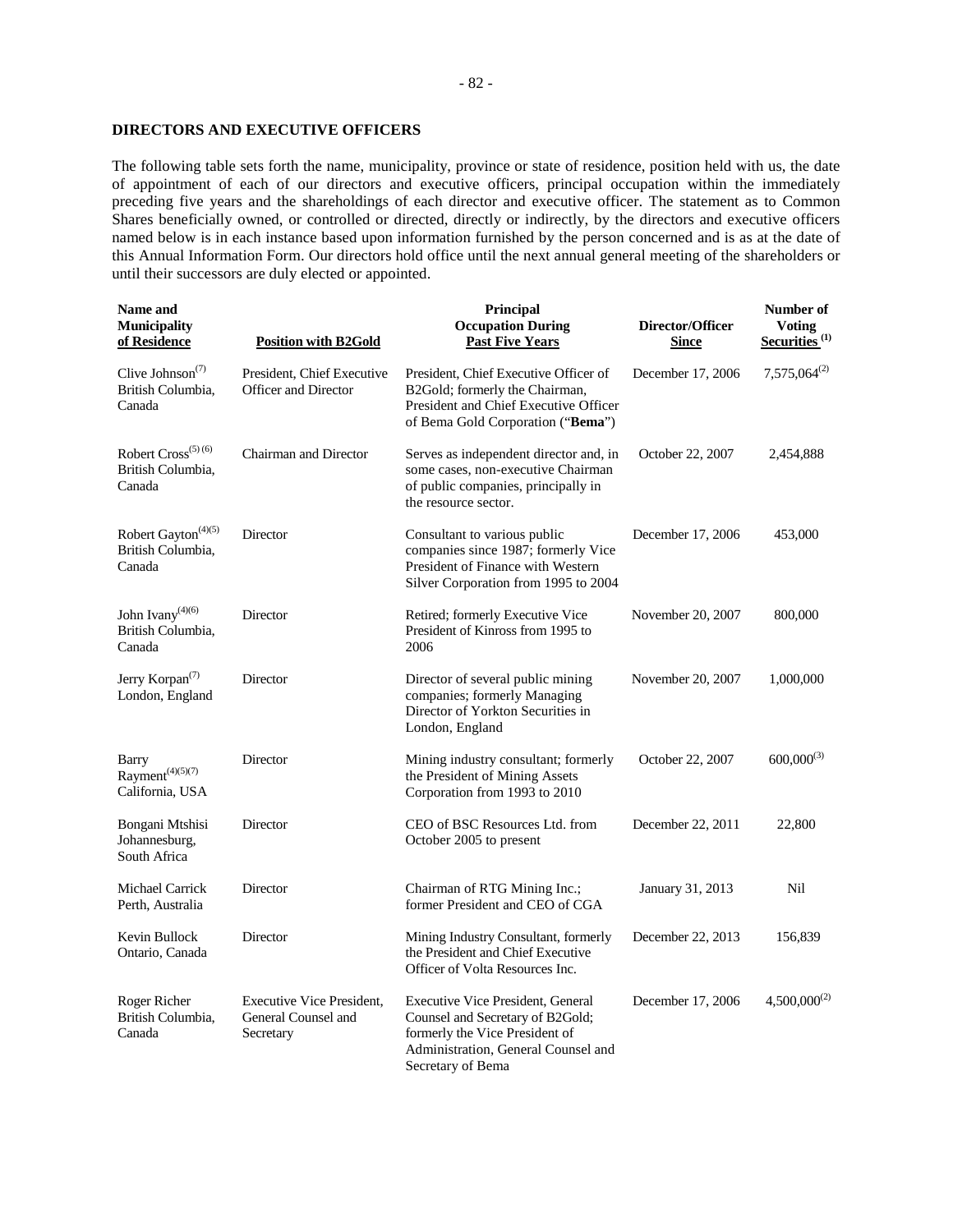| Name and<br><b>Municipality</b><br>of Residence<br><b>Position with B2Gold</b> |                                                                           | <b>Principal</b><br><b>Occupation During</b><br><b>Past Five Years</b>                                                                   | Director/Officer<br><b>Since</b> | Number of<br><b>Voting</b><br>Securities <sup>(1)</sup> |  |
|--------------------------------------------------------------------------------|---------------------------------------------------------------------------|------------------------------------------------------------------------------------------------------------------------------------------|----------------------------------|---------------------------------------------------------|--|
| Mark Corra<br>British Columbia,<br>Canada                                      | Senior Vice President of<br>Finance and Chief<br><b>Financial Officer</b> | Senior Vice President of Finance and<br>Chief Financial Officer of B2Gold;<br>formerly the Vice President of Finance<br>of Bema          | December 17, 2006                | $4,816,083^{(2)}$                                       |  |
| Tom Garagan<br>British Columbia,<br>Canada                                     | Senior Vice President of<br>Exploration                                   | Senior Vice President of Exploration<br>of B2Gold; formerly the Vice<br>President of Exploration of Bema                                 | March 8, 2007                    | $4,856,167^{(2)}$                                       |  |
| Dennis Stansbury<br>Nevada, USA                                                | Senior Vice President of<br><b>Engineering and Project</b><br>Evaluations | Senior Vice President of Engineering<br>and Project Evaluations; formerly the<br>Vice President of Development and<br>Production of Bema | March 8, 2007                    | 4,073,609                                               |  |
| George Johnson<br>Washington, USA                                              | Senior Vice President of<br>Operations                                    | Senior Vice President of Operations of<br>B2Gold; formerly the Senior Vice<br>President of Operations of Bema                            | August 11, 2009                  | 500,000                                                 |  |
| Michael Cinnamond<br>British Columbia,<br>Canada                               | Senior Vice President,<br>Administration                                  | Senior Vice President,<br>Administration of B2Gold; formerly a<br>partner at PricewaterhouseCoopers<br>LLP                               | July 1, 2013                     | Nil                                                     |  |

Notes:

(1) The information as to the nature of Common Shares beneficially owned, or controlled or directed, directly or indirectly, by the directors and executive officers, not being within our knowledge, has been furnished by such directors and officers.

(2) Messrs. Johnson, Richer, Corra and Garagan are the trustees of the Incentive Trust (the "**Trustees**") that holds 3,455,000 Common Shares. The number of Common Shares beneficially owned, or controlled or directed, directly or indirectly by each of Messrs. Johnson, Richer, Corra and Garagan as set forth in the table above excludes 863,750 Common Shares (an aggregate of 3,455,000 Common Shares) that are held pursuant to a declaration of trust dated June 29, 2007 between us and the Trustees, which was established to hold options and shares to be allocated to our directors, officers, employees and service providers as determined by the Trustees.

(3) 600,000 Common Shares are held through the Barry D. Rayment and Celia M. Rayment Trust, of which Mr. Rayment is a trustee.

(4) Member of the Audit Committee.

(5) Member of the Compensation Committee.

(6) Member of the Corporate Governance and Nominating Committee.

(7) Member of Health, Safety, Environment & Social Committee.

#### **Shareholdings of Directors and Executive Officers**

As at the date of this Annual Information Form, our directors and executive officers, as a group, beneficially owned, or controlled or directed, directly or indirectly, 31,808,450 Common Shares, representing approximately 4.7% of the issued and outstanding Common Shares.

#### **Biographical Information**

The following is a brief description of each of our executive officers and directors (including details with regard to their principal occupations for the last five years).

#### *Executive Officers*

#### *Clive Johnson (Age 56, President, Chief Executive Officer and Director)*

Clive Johnson has served as a Director and the President of B2Gold since December 2006 and Chief Executive Officer since March 2007. Mr. Johnson oversees our long-term strategy and development as well as the day-to-day activities of B2Gold. Previously, Mr. Johnson was involved with Bema Gold and its predecessor companies since 1977. Mr. Johnson was appointed the President and Chief Executive Officer of Bema after it was created by the amalgamation of three Bema group companies in 1988. He was the driving force in Bema's transition from a junior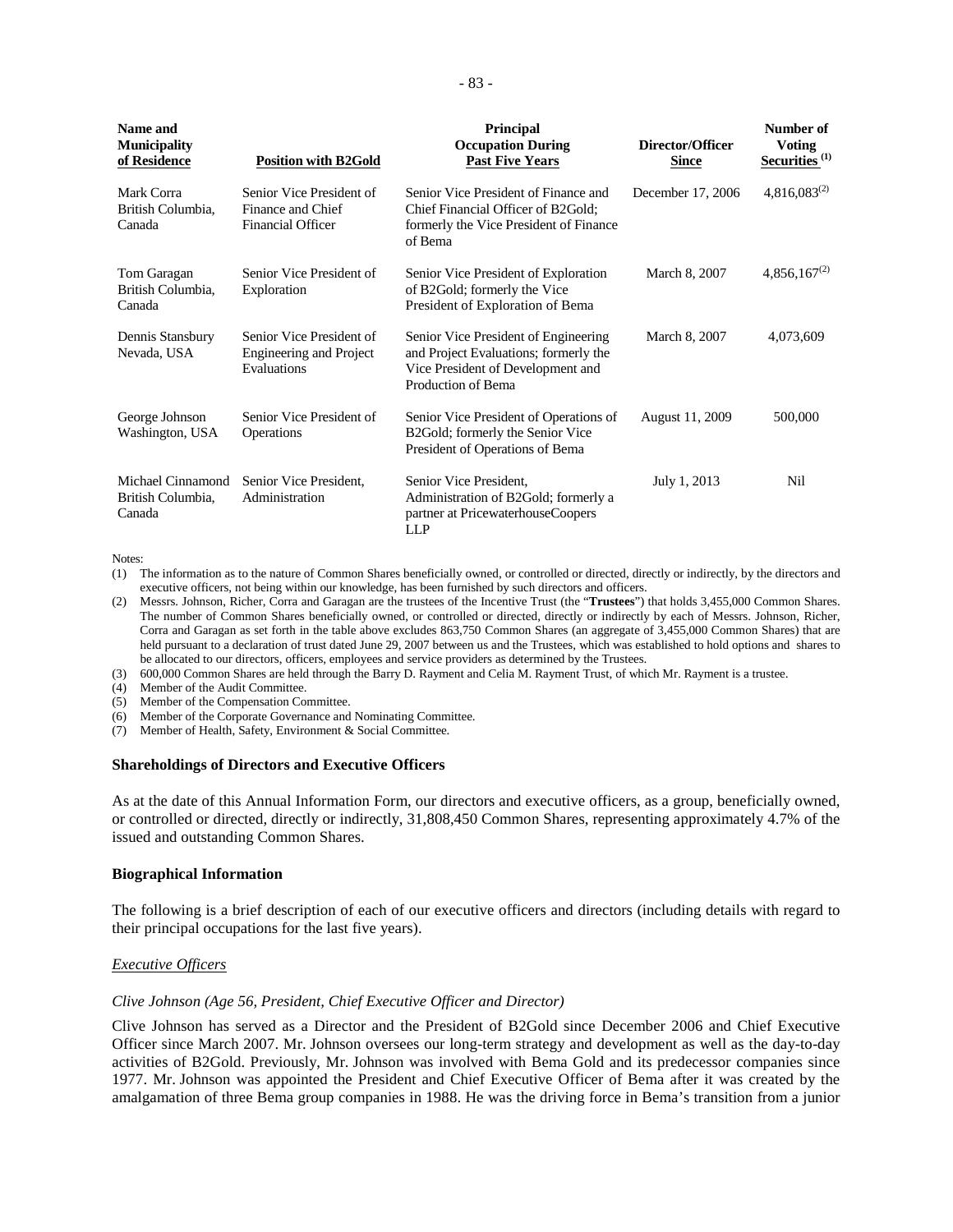# *Roger Richer (Age 61, Executive Vice President, General Counsel and Secretary)*

Resources Ltd.

Roger Richer has served as our Executive Vice President, General Counsel since March 2007 and our Secretary since December 2006. Mr. Richer manages the legal affairs, corporate records and corporate governance of B2Gold. Mr. Richer has over 25 years of experience in mining law, corporate finance and international business transactions and practices. Mr. Richer was with Bema Gold from its inception in 1988 until 2007. Until June 2008, Mr. Richer had also served as the President of Consolidated Puma Minerals Corp., a TSXV listed company. He has a Bachelor of Arts and a Bachelor of Law degree from the University of Victoria.

# *Mark Corra (Age 57, Senior Vice President of Finance and Chief Financial Officer)*

Mark Corra has served as our Senior Vice President of Finance and Chief Financial Officer since December 2006. Mr. Corra oversees the financial reporting, cash management and tax planning of B2Gold as well as financial compliance and reporting to the regulatory authorities. Mr. Corra has over 30 years mining experience. Mr. Corra is a Certified Management Accountant, with a diploma in financial management from the British Columbia Institute of Technology. Mr. Corra was with Bema Gold from 1990 to 2007, initially as Controller and subsequently as Vice President of Finance. Prior to joining Bema Gold, Mr. Corra spent 11 years in accounting at Placer Dome. Mr. Corra has provided us with notice that he intends to retire from B2Gold in 2014.

## *Tom Garagan (Age 55, Senior Vice President of Exploration)*

Tom Garagan has served as our Senior Vice President of Exploration since March 2007. Mr. Garagan is responsible for all aspects of our exploration, including technical review of new acquisitions. Mr. Garagan is a geologist with over 30 years of experience. Mr. Garagan was with Bema Gold from 1991 to 2007 and was appointed Vice President of Exploration in 1996. He has worked in North and South America, East and West Africa and Russia. He was instrumental in several discoveries, including the Cerro Casale and Kupol deposits. Mr. Garagan currently serves as a director of Uracan Resources Ltd. Mr. Garagan has a Bachelor of Science (Honours) degree in geology from the University of Ottawa.

#### *Dennis Stansbury (Age 61, Senior Vice President of Engineering and Project Evaluations)*

Dennis Stansbury has served as our Senior Vice President of Engineering and Project Evaluations (and prior to that our Senior Vice President of Development and Production) since March 2007. Mr. Stansbury is a mining engineer with over 35 years of engineering, construction, production and management experience at surface and underground mines in ten different countries. After working for a number of gold mining companies in South America and the United States, he joined Bema Gold as Vice President South America in 1994 and was appointed Vice President of Development and Production in 1996. Mr. Stansbury has a Bachelor of Science degree in mining engineering from Montana College of Mineral Science and Technology.

#### *George Johnson (Age 65, Senior Vice President of Operations)*

George Johnson has served as our Senior Vice President of Operations since August 2009. Mr. Johnson is responsible for overseeing all of the operational activities of B2Gold. Mr. Johnson is a mining engineer with over 35 years of experience in underground and open pit mine construction and operations management. Mr. Johnson joined Bema Gold in 1999 after 16 years with Hecla Mining Company. Following the takeover of Bema Gold by Kinross, he managed the construction and completion of the Kupol mine in Northeastern Russia. Mr. Johnson has a Bachelor of Science degree in mining engineering from the University of Washington.

# *Michael Cinnamond (Age 47, Senior Vice President of Administration)*

Michael Cinnamond has served as our Senior Vice President of Administration since July 2013. Mr. Cinnamond is responsible for our internal controls documentation, mapping, tax restructuring and due diligence on acquisition targets. Prior to joining us, Mr. Cinnamond was an audit partner at PricewaterhouseCoopers LLP where he was the Resources Leader for the Mining, Forestry and Energy and Utilities practices. Mr. Cinnamond has 16 years of experience in the mining industry sector. Mr. Cinnamond currently serves as the Finance Chair of the Canadian Institute of Mining and was previously the Treasurer of the Mining Suppliers Association of BC and is a member of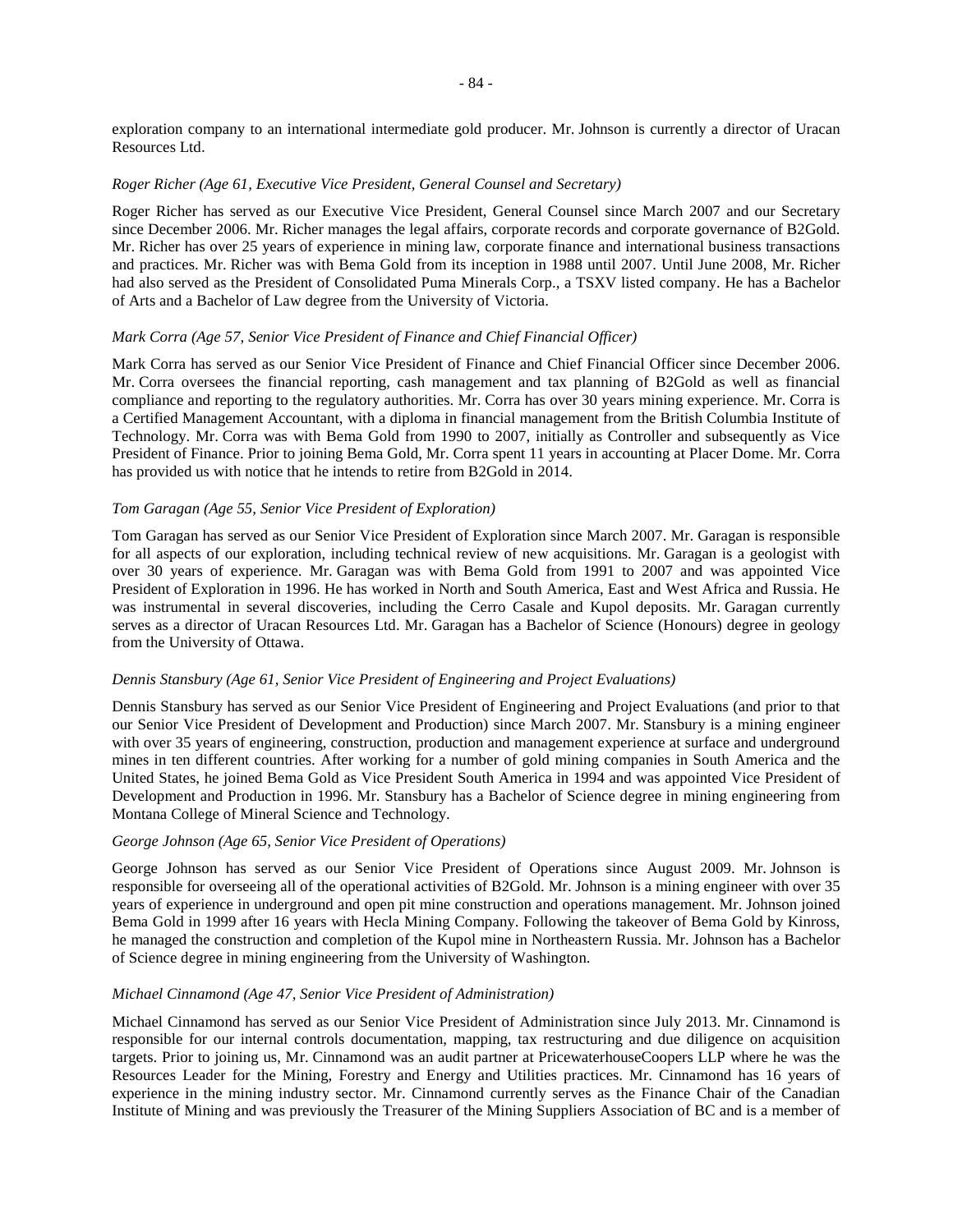the Institute of Chartered Accountants of BC. Mr. Cinnamond holds an LL.B designation from the University of Exeter.

#### *Directors*

#### *Robert Cross (Age 54, Chairman and Independent Director)*

Robert Cross was appointed to our board of directors and as Chairman of the board in October 2007. Mr. Cross has over 20 years of experience as a financier in the mining and oil & gas sectors. Mr. Cross is a co-founder, director and Non-Executive Chairman of Bankers Petroleum Ltd., and a co-founder, director and Chairman of Petrodorado Energy Ltd., and until October 2007, was the Non-Executive Chairman of Northern Orion Resources Inc. Mr. Cross also serves as director of Zodiac Exploration Inc. and BNK Petroleum Inc. Mr. Cross served as Chairman and Chief Executive Officer of Yorkton Securities Inc. between 1996 and 1998, a director of LNG Energy Ltd. from 2007 to 2011, and a director of Athabasca Potash Inc. from 2009 to 2010. He also served as an Investment Banking Partner with Gordon Capital Corporation in Toronto from 1987 to 1994. Mr. Cross holds a degree in Engineering from the University of Waterloo and received his MBA from Harvard Business School in 1987.

## *Robert Gayton (Age 74, Independent Director)*

Dr. Robert Gayton was appointed to our board of directors in October 2007. Dr. Gayton is a Chartered Accountant and has acted as a consultant to various public companies since 1990. He was the Chief Financial Officer of Western Silver Corporation from 1995 to 2004 and served as a director of Western Silver Corporation from 2004 to 2006. From 2003 to 2007, Dr. Gayton served as a director of Bema Gold. Dr. Gayton was Vice President of Finance of Doublestar Resources Ltd. from 2003 to 2006 and a director from 1999 to 2007. He was a director of Northern Orion Resources Inc. from 2004 to 2007, LNG Energy Ltd. from 2011 to 2012, Palo Duro Energy Inc. from 2007 to 2012, Northisle Copper and Gold Inc. from 2011 to 2012, Copper North Mining Corp. from 2011 to 2012, Quaterra Resources Inc. from 1997 to 2012, Intrinsyc Software International, Inc. from 1992 to 2010, and IMN Resources Inc. from 2008 to 2009. Each of these companies was subsequently acquired by way of takeover. Dr. Gayton is currently a director and the chair or a member of the audit and/or other committees of Nevsun Resources Ltd., Amerigo Resources Ltd., Silvercorp Metals Inc., Eastern Platinum Ltd. and Western Copper and Gold Corporation.

#### *John Ivany (Age 69, Independent Director)*

John Ivany was appointed to our board of directors in November 2007. Mr. Ivany retired from Kinross in 2006 after having served as Executive Vice President since 1995. Previously, Mr. Ivany held executive positions with several resource companies including Noranda Inc., Hemlo Gold Mines Ltd., Prime Resources Corp. and International Corona Corporation. He currently serves as a director of Allied Nevada Gold Corp. and Eurogas International Inc., and an advisor to Canaccord Genuity Corp. Mr. Ivany served as a director of Breakwater Resources Ltd. from 2007 to 2011 and of Aura Minerals Inc. from 2009 to 2011.

#### *Jerry Korpan (Age 68, Independent Director)*

Jerry Korpan was appointed to our board of directors in November 2007. Mr. Korpan served as Managing Director of Yorkton Securities UK until 1999 and a director of Bema Gold from 2002 to 2007. Until 2011, he was the Executive Director of Emergis Capital S.A., a company based in Antwerp, Belgium. Currently, Mr. Korpan serves as a director of Mitra Energy Limited, an independent oil company operating in South East Asia, and Midas Gold Corporation.

#### *Barry Rayment (Age 69, Independent Director)*

Dr. Barry Rayment was appointed to our board of directors in October 2007. Dr. Rayment is a mining geologist with 40 years of experience in base and precious metal exploration and development. Between 1990 and 1993, he served as the President of Bema and also served as a director of Bema from 1988 to 2007. Dr. Rayment served as President of Mining Assets Corporation, a private company that provides consulting services to the mining industry between 1993 and 2010. He is currently a director of Americas Bullion Royalty Corp. Dr. Rayment was a director of EMC Metals Corp. between 2008 and 2009. Dr. Rayment obtained his Ph.D. in Mining Geology at the Royal School of Mines, London.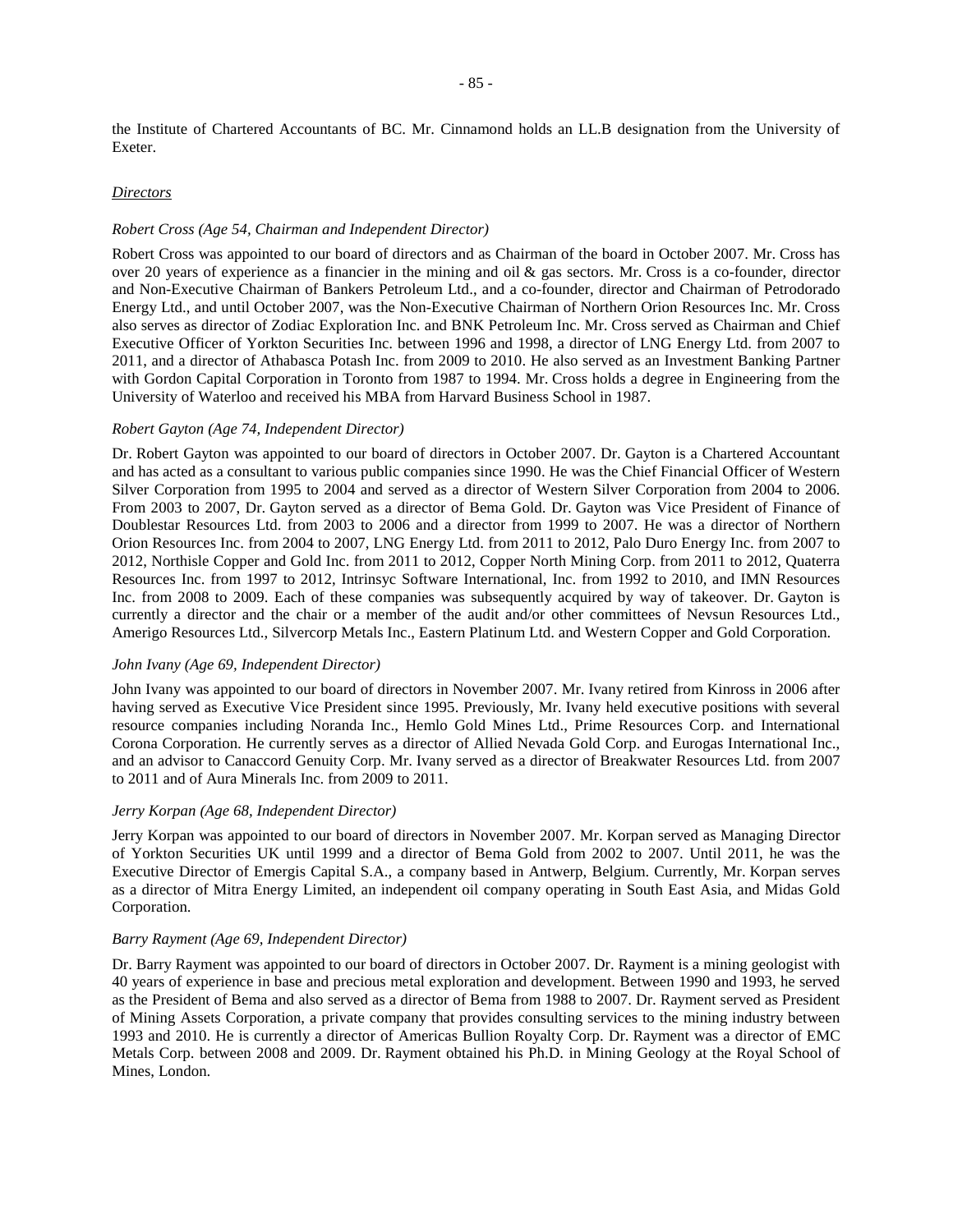# *Bongani Mtshisi (Age 35, Independent Director)*

Bongani Mtshisi was appointed to our board of directors in December 2011, following B2Gold's acquisition of Auryx in 2011. Mr. Mtshisi is a Mining Engineer by training with more than 12 years of experience working in key commodity sectors such as platinum, gold, diamond, nickel and copper (Anglo American Platinum Limited, Debeers/HUF joint venture and Sub Nigel Gold Mining Company). Mr. Mtshisi is currently the CEO of BSC Resources Ltd., a company that is involved in the exploration and development of copper and nickel commodities in South Africa. Mr. Mtshisi was also a founder and Chairman of Auryx. Mr. Mtshisi has a National diploma in Metalliferous Mining from Damelin College and a National Certificate in Project Management from The Technikon Witwatersrand, both in South Africa.

## *Michael Carrick (Age 56, Independent Director)*

Michael Carrick was appointed to our board of directors in January 2013, following our acquisition of CGA. Mr. Carrick is a Chartered Accountant with over 20 years of experience in the resources sector. He is currently Chairman and a Director of RTG Mining Inc. and previously held positions as President and CEO of CGA, Chairman and a director of Ratel Group Limited, Director of St. Augustine Gold & Copper Ltd., Executive Chairman of AGR Limited and CEO of Resolute Limited, an Australian listed company. Prior to joining Resolute Limited, Mr. Carrick was a senior international partner of Arthur Andersen. He has been responsible for the development of seven major gold mines in five countries, including the development of the first major gold mines in Tanzania and Mongolia, and most recently the Masbate Mine, the largest gold mine in the Philippines.

#### *Kevin Bullock (Age 49, Director)*

Kevin Bullock was appointed to our board of directors in December 2013, following our acquisition of Volta. Mr. Bullock is a mining engineer with over 25 years of experience at senior levels in mining exploration, mine development and mine operations. Prior to joining our board, Mr. Bullock was the President and CEO of Volta Resources Inc. and its predecessor company, Goldcrest Resources Ltd. since its inception in 2002. Prior to Volta and Goldcrest Resources Ltd., Mr. Bullock was VP Operations for Kirkland Lake Gold Ltd. and was instrumental in the reopening of its Macassa Gold Mine in Kirkland Lake, Ontario.

### **Cease Trade Orders or Bankruptcies**

Except as outlined below:

- (a) none of our directors or executive officers is, as at the date of this Annual Information Form, or was within 10 years before the date of this Annual Information Form, a director, chief executive officer or chief financial officer of any company (including B2Gold), that:
	- (i) was subject to an order that was issued while the director or executive officer was acting in the capacity as director, chief executive officer or chief financial officer; or
	- (ii) was subject to an order that was issued after the director or executive officer ceased to be a director, chief executive officer or chief financial officer and which resulted from an event that occurred while that person was acting in the capacity as director, chief executive officer or chief financial officer.

For the purposes of this subsection (a), "order" means a cease trade order, an order similar to a cease trade order or an order that denied the relevant company access to any exemption under securities legislation, and in each case that was in effect for a period of more than 30 consecutive days.

- (b) none of our directors or executive officers, or a shareholder holding a sufficient number of our securities to affect materially control of B2Gold:
	- (i) is, as at the date of this Annual Information Form, or has been within the 10 years before the date of this Annual Information Form, a director, chief executive officer or chief financial officer of any company (including B2Gold) that, while that person was acting in that capacity, or within a year of that person ceasing to act in that capacity, become bankrupt, made a proposal under any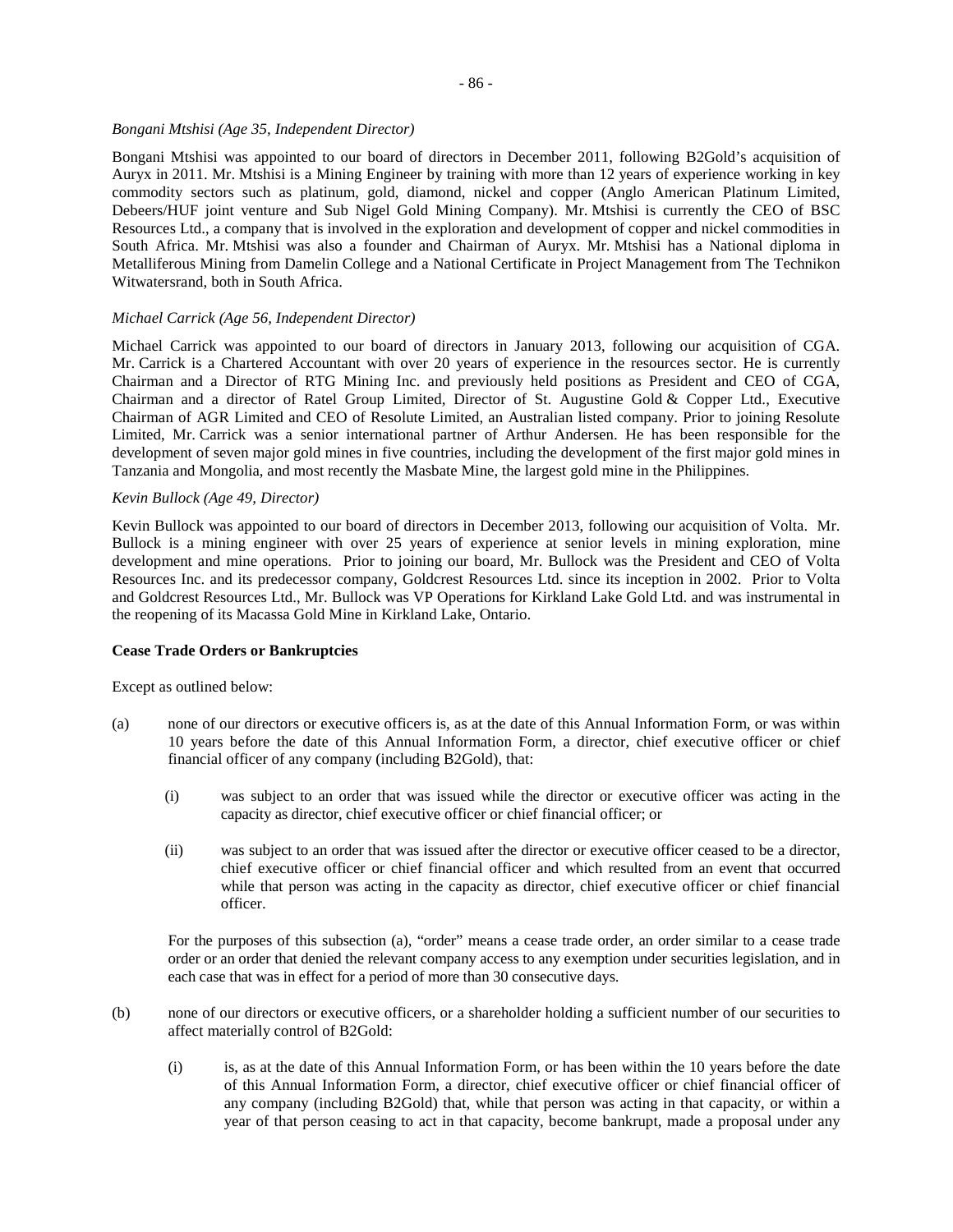legislation relating to bankruptcy or insolvency or was subject to or instituted any proceedings, arrangement or compromise with creditors or had a receiver, receiver manager or trustee appointed to hold its assets; or

(ii) has, within the 10 years before the date of this Annual Information Form, become bankrupt, made a proposal under any legislation relating to bankruptcy or insolvency, or was subject to or instituted any proceedings, arrangement or compromise with creditors, or had a receiver, receiver manager or trustee appointed to hold the assets of the director, executive officer or shareholder.

John Ivany was an officer of Kinross at the date of a cease trade order issued by the Ontario Securities Commission on April 14, 2005, which superseded a temporary cease trade order dated April 1, 2005 for failure to file its financial statements. The order was revoked on February 22, 2006.

The foregoing information, not being within our knowledge, has been furnished by the respective directors, officers and shareholders holding a sufficient number of our securities to affect materially control of B2Gold.

### **Penalties or Sanctions**

Except as outlined above under "*Cease Trade Orders or Bankruptcies*" and as set forth below, none of our directors or executive officers, or a shareholder holding a sufficient number of our securities to affect materially the control of B2Gold, has been subject to:

- (a) any penalties or sanctions imposed by a court relating to securities legislation or by a securities regulatory authority or has entered into a settlement agreement with a securities regulatory authority; or
- (b) any other penalties or sanctions imposed by a court or regulatory body that would likely be considered important to a reasonable investor in making an investment decision regarding us.

John Ivany was the subject of enforcement proceedings by the ASC in Re: Cartaway Resources Corp. In its order dated February 22, 2001, the ASC found that Mr. Ivany, as Chief Executive Officer of Cartaway Resources Corp., had allowed the issuance of a press release that contained a material factual error in violation of the securities laws of the Province of Alberta. As a result, Mr. Ivany was prohibited from acting as a director or officer of any "junior issuer" for a period of five years and ordered to pay costs in the amount of C\$20,000.

Mr. Ivany was subject to a ruling by the BCSC dated December 19, 1990 in connection with his position as a director and officer of Prime Resources Corporation ("**Prime**") and Calpine Resources Inc. ("**Calpine**"). The BCSC found that Prime and Calpine, as applicable, contravened the *Securities Act* (British Columbia) by: (a) failing to provide material disclosure of drilling results prior to granting or repricing options; (b) failing to disclose, on a timely basis, information regarding a private placement by Calpine where Prime was the purchaser of two million units and the effect of the private placement on the control of Calpine (Calpine was also found to have misled the Vancouver Stock Exchange by representing that the private placement was to be brokered by Prime Equities and that there were no material changes in the affairs of Calpine not previously disclosed); and (c) failing to disclose, on a timely basis, a default by Canarim Investment Corporation under a guaranteed agency agreement in respect of one million units under a public offering of Prime. The BCSC ruling suspended Mr. Ivany from trading in shares for a period of one year.

The foregoing information, not being within our knowledge, has been furnished by the respective directors, officers and shareholders holding a sufficient number of our securities to affect materially control of B2Gold.

#### **Conflicts of Interest**

Our directors and officers may serve as directors or officers of other companies or have significant shareholdings in other resource companies and, to the extent that such other companies may participate in ventures in which we may participate, our directors may have a conflict of interest in negotiating and concluding terms respecting the extent of such participation. In the event that such conflict of interest arises at a meeting of our board of directors, a director who has such a conflict will abstain from voting for or against the approval of such participation or such terms. In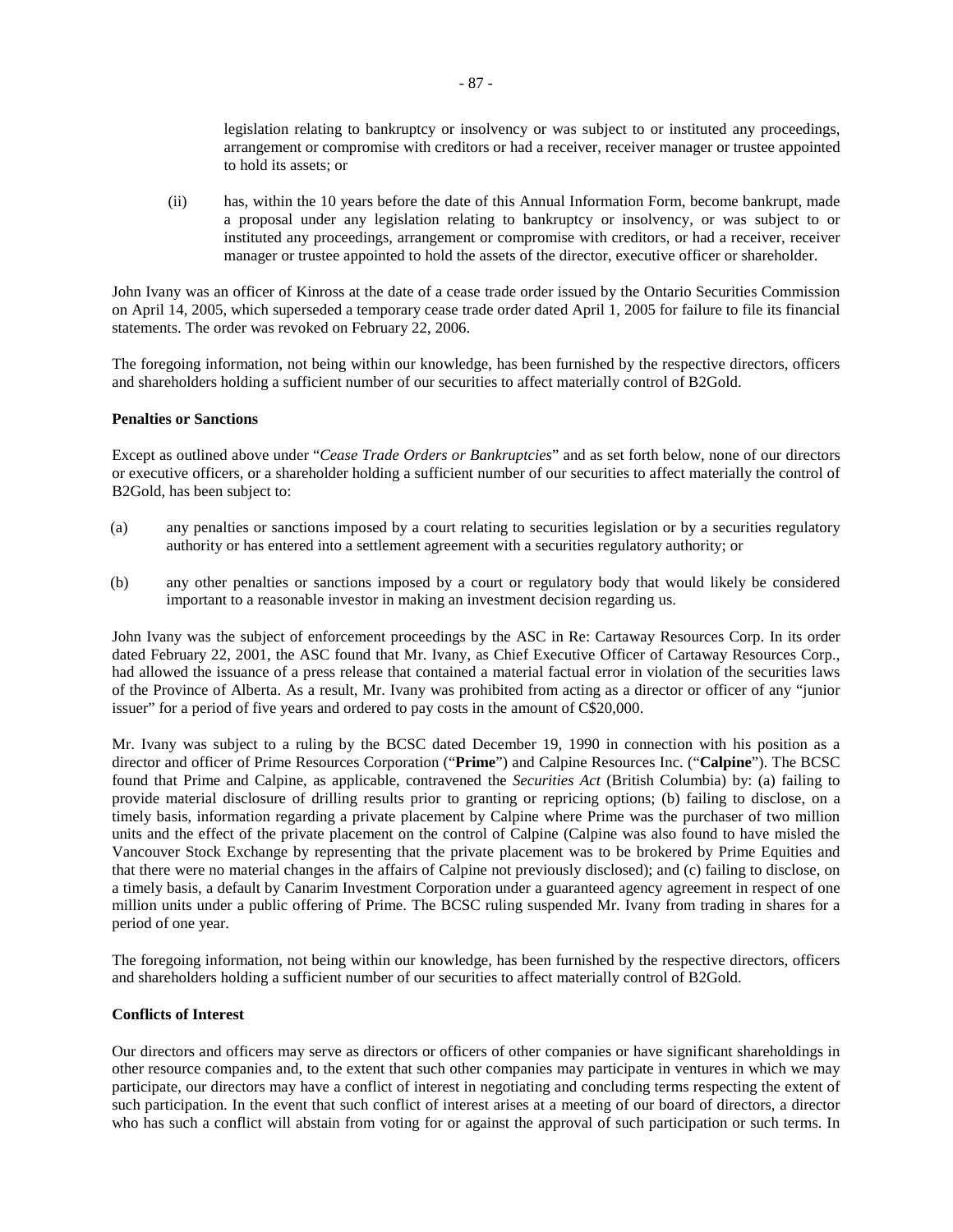addition, all related party transactions must be approved by our corporate governance and nominating committee. From time to time several companies may participate in the acquisition, exploration and development of natural resource properties thereby allowing for the participation in larger programs, permitting involvement in a greater number of programs and reducing financial exposure in respect of any one program. It may also occur that a particular company will assign all or a portion of its interest in a particular program to another of these companies due to the financial position of the company making the assignment. In accordance with the BCBCA, our directors are required to act honestly, in good faith and in our best interests. In determining whether or not we will participate in a particular program and the interest therein to be acquired by it, the directors will primarily consider the degree of risk to which we may be exposed and its financial position at that time.

Our directors and officers are aware of the existence of laws governing the accountability of directors and officers for corporate opportunity and requiring disclosures by the directors of conflicts of interest and we will rely upon such laws in respect of any directors' and officers' conflicts of interest or in respect of any breaches of duty by any of its directors and officers. All such conflicts will be disclosed by such directors or officers in accordance with the BCBCA and they will govern themselves in respect thereof to the best of their ability in accordance with the obligations imposed upon them by law. See "*Risk Factors*". Our directors and officers of are not aware of any such conflicts of interests.

# **CODE OF ETHICS**

We have adopted a code of business conduct and ethics, which is applicable to all directors, officers and employees. The code was most recently amended on May 13, 2013, in connection with the listing of our Common Shares on the NYSE MKT. At such time, the board of directors approved an updated version of the code intended to address the requirements, guidelines and practices applicable to NYSE MKT listed companies. A copy of the code can be obtained from our website at [www.b2gold.com](http://www.b2gold.com/) or without charge, upon request from B2Gold Corp., 595 Burrard Street, Suite 3100, Vancouver, British Columbia V7X 1J1, Canada or by email at [investor@b2gold.com.](mailto:investor@b2gold.com)

## **AUDIT COMMITTEE**

We have established an Audit Committee, comprised of three independent directors, which operates under a charter approved by our board of directors. A copy of the Audit Committee Charter is set out in full in Schedule A to this Annual Information Form. It is the board of directors' responsibility to ensure that we have an effective internal control framework. The Audit Committee's primary function is to assist the board of directors to meet its oversight responsibilities in relation to our financial reporting and external audit function, internal control structure and risk management procedures. In doing so, it will be the responsibility of the Audit Committee to maintain free and open communication between the Audit Committee, the external auditors and our management.

The Audit Committee reviews the effectiveness of our financial reporting and internal control policies and its procedures for the identification, assessment, reporting and management of risks. The Audit Committee oversees and appraises the quality of the external audit and internal control procedures, including financial reporting and practices, business ethics, policies and practices, accounting policies, and management and internal controls.

#### **Composition of the Audit Committee**

All members of the Audit Committee are: (i) independent within the meaning of National Instrument 52-110 — *Audit Committees* ("**NI 52-110**"), which provides that a member shall not have a direct or indirect material relationship with us that could, in the view of the board of directors, reasonably interfere with the exercise of a member's independent judgment; (ii) independent within the meaning of the NYSE MKT Company Guide and Rule 10A-3 under the U.S. Securities Exchange Act of 1934, as amended; and (iii) considered to be financially literate under NI 52-110. The members of the Audit Committee are: Robert Gayton (Chairman), Barry Rayment and John Ivany. The board of directors has determined that Mr. Gayton qualifies as an audit committee financial expert within the meaning of applicable U.S. securities laws.

The education and experience of each Audit Committee member that is relevant to the performance of his responsibilities as a member of the Audit Committee are as follows: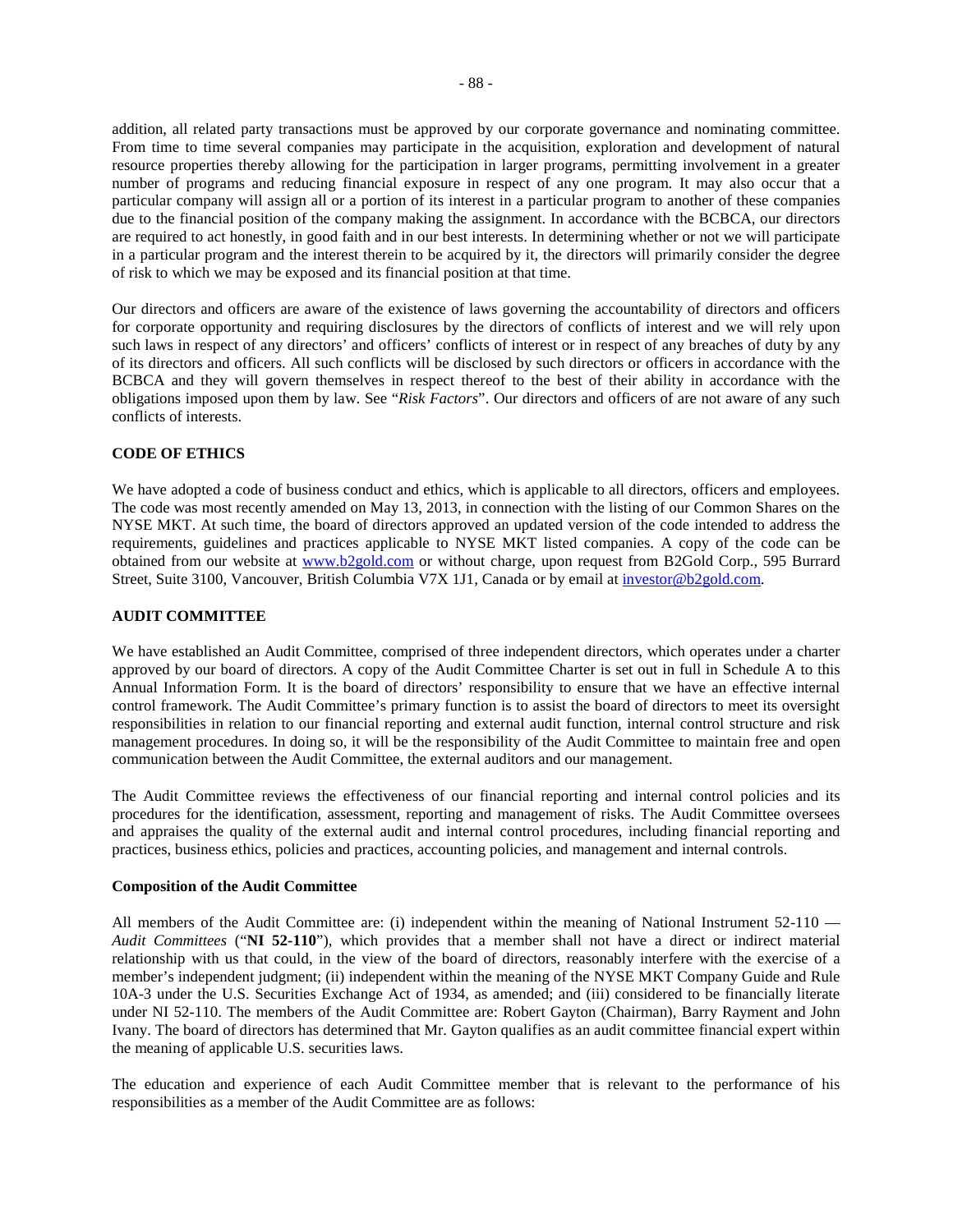#### *Barry D. Rayment, Ph.D.*

Dr. Rayment is a mining geologist with over 35 years of experience in base and precious metals exploration. Dr. Rayment was the President of Mining Assets Corporation, a private mineral consulting firm that provides geological services to the mining industry, between 1993 and 2010. He is currently a mining industry consultant and a director of a public exploration and mining company. He obtained a Ph.D in mining geology from the Royal School of Mines, London (1974).

## *Robert J. Gayton, B.Comm. Ph.D, FCA*

Dr. Gayton is a Chartered Accountant and obtained a Ph.D in accounting/finance from the University of California, Berkeley in 1973. Dr. Gayton was a member of the business school faculties at Berkeley and the University of British Columbia from 1965 to 1974. In 1974, Dr. Gayton left academia to join Peat Marwick Mitchell (now KPMG LLP) and established their professional development program. He became a partner in 1976 and transferred to the audit practice in 1979. In 1987, Dr. Gayton left the firm to join a client and since that time has acted as financial advisor/officer to various resource based companies.

#### *John W. Ivany, LLB.*

Mr. Ivany has served as a director of B2Gold since 2007. Mr. Ivany has over 38 years of experience in the mining industry, having held executive positions with several resource companies.

#### **Audit Committee Oversight**

At no time since the commencement of our most recently completed financial year was a recommendation of the Audit Committee to nominate or compensate an external auditor not adopted by our board of directors.

## **Reliance on Certain Exemptions**

At no time since the commencement of our most recently completed financial year have we relied on the exemption in Section 2.4 of NI 52-110 (De Minimis Non-audit Services) or an exemption from NI 52-110, in whole or in part, granted under Part 8 of NI 52-110.

### **Pre-Approval Policies and Procedures**

The Audit Committee pre-approves all audit services to be provided to us by our independent auditors. The Audit Committee's policy regarding the pre-approval of non-audit services to be provided to us by our independent auditors is that all such services shall be pre-approved by the Audit Committee. Non-audit services that are prohibited to be provided to us by our independent auditors may not be pre-approved. In addition, prior to the granting of any pre-approval, the Audit Committee must be satisfied that the performance of the services in question will not compromise the independence of the independent auditors. All non-audit services performed by our auditor for the fiscal year ended December 31, 2013 have been pre-approved by our Audit Committee. No non-audit services were approved pursuant to the *de minimis* exemption to the pre-approval requirement.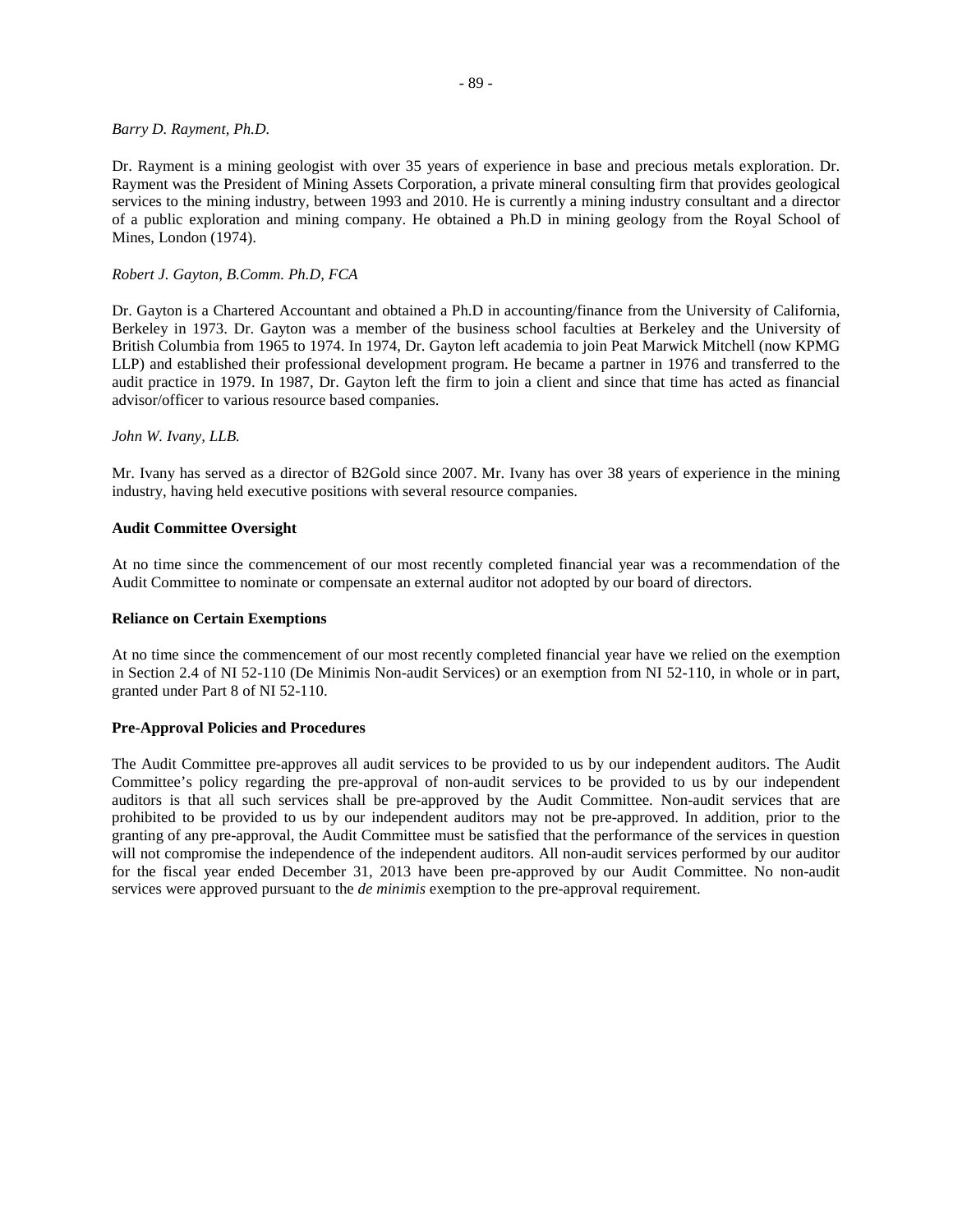#### **External Auditor Service Fees**

The aggregate fees billed by our external auditors, PricewaterhouseCoopers LLP, in each of the last financial years are as follows:

| <b>Financial Year</b><br>Ending | Audit $Fees^{(1)}$ | <b>Audit Related Fees</b> <sup>(2)</sup> | Tax Fees $^{(3)}$ | <b>All Other Fees</b> |
|---------------------------------|--------------------|------------------------------------------|-------------------|-----------------------|
| 2013                            | \$660,610          | \$301,900                                | \$2,693           | \$145,000             |
| 2012                            | \$568,300          | \$389,000                                | Nil               | Nil                   |

Notes:

(1) The aggregate audit fees billed.

(2) The aggregate fees billed for assurance and related services that are reasonably related to the performance of the audit or review of our financial statements which are not included under the heading "Audit Fees", including review of interim financial statements, services provided in connection with regulatory filings and engagements relating to offering documents.

(3) The aggregate fees billed for tax advisory services.

(4) The aggregate fees billed for products and services other than as set out under the headings "Audit Fees", "Audit Related Fees" and "Tax Fees", including fees related to our compliance processes for the Sarbanes-Oxley Act of 2002.

#### **LEGAL PROCEEDINGS**

We are, from time to time, involved in various claims, legal proceedings and complaints arising in the ordinary course of business. We cannot reasonably predict the likelihood or outcome of these actions. Except as described below, we do not believe that adverse decisions in any pending or threatened proceedings related to any matter, or any amount which may be required to be paid by reason therein, would have a material effect on our financial condition or future results of operations.

CGA, as the former parent company of Ratel Gold Limited (now St. Augustine Gold and Copper Limited) ("**St. Augustine Gold**"), has been joined in proceedings in Ghana. The proceedings had been stayed in 2012 pending the outcome of arbitral proceedings in the London Court of Arbitration ("**LCIA**"), however the stay was subsequently overturned. The primary defendant, CAML Ghana Limited ("**CAML Ghana**") has appealed the decision and requested to have the stay reinstated. The dispute involves Westchester Resources Limited ("**Westchester**") and CAML Ghana which are both Ghanaian entities, and relates to a joint venture agreement between them. Westchester is disputing CAML Ghana's claim that it holds a 51% interest in a joint venture property.

While neither Westchester nor CAML Ghana are related to CGA, Westchester has joined CGA in the dispute with CAML Ghana on the basis that St. Augustine Gold was once a subsidiary of CGA, even though CGA was not a party to the disputed documents or transactions. St. Augustine Gold had, subsequent to its listing on the TSX, entered into an agreement to acquire CAML Ghana and the joint venture interest was then moved to Ratel Group as part of the spin out to St. Augustine shareholders. However, due to the fact that government consent to the change of control of CAML Ghana was not obtained, the acquisition was ultimately terminated.

Subsequent to the proceedings in Ghana initially being stayed, CGA joined the LCIA arbitration in order to take advantage of any decision of the LCIA. Subsequent to filing its Statement of Defence in the LCIA arbitration, Westchester advised the LCIA that it was withdrawing from the proceedings. The proceedings however are continuing and on July 29, 2013 the matter was heard by the LCIA. The arbitrator provided the parties with an opportunity to provide further written submissions until September 2, 2013. On September 26, 2013, the LCIA presented an award in favour of CAML Ghana, including the right to recover costs and damages as a result of Westchester's breach of agreement.

CAML Ghana's appeal of the decision regarding the stay of proceedings in Ghana was heard before the Ghanaian Court of Appeal on March 4, 2014. The Court of Appeal has adjourned the appeal until June 5, 2014 for judgment.

On November 14, 2013, CAML Ghana on behalf of the group of petitioners (including CGA) filed a petition with the United States District Court for the Southern District in New York to confirm the enforcement of the award in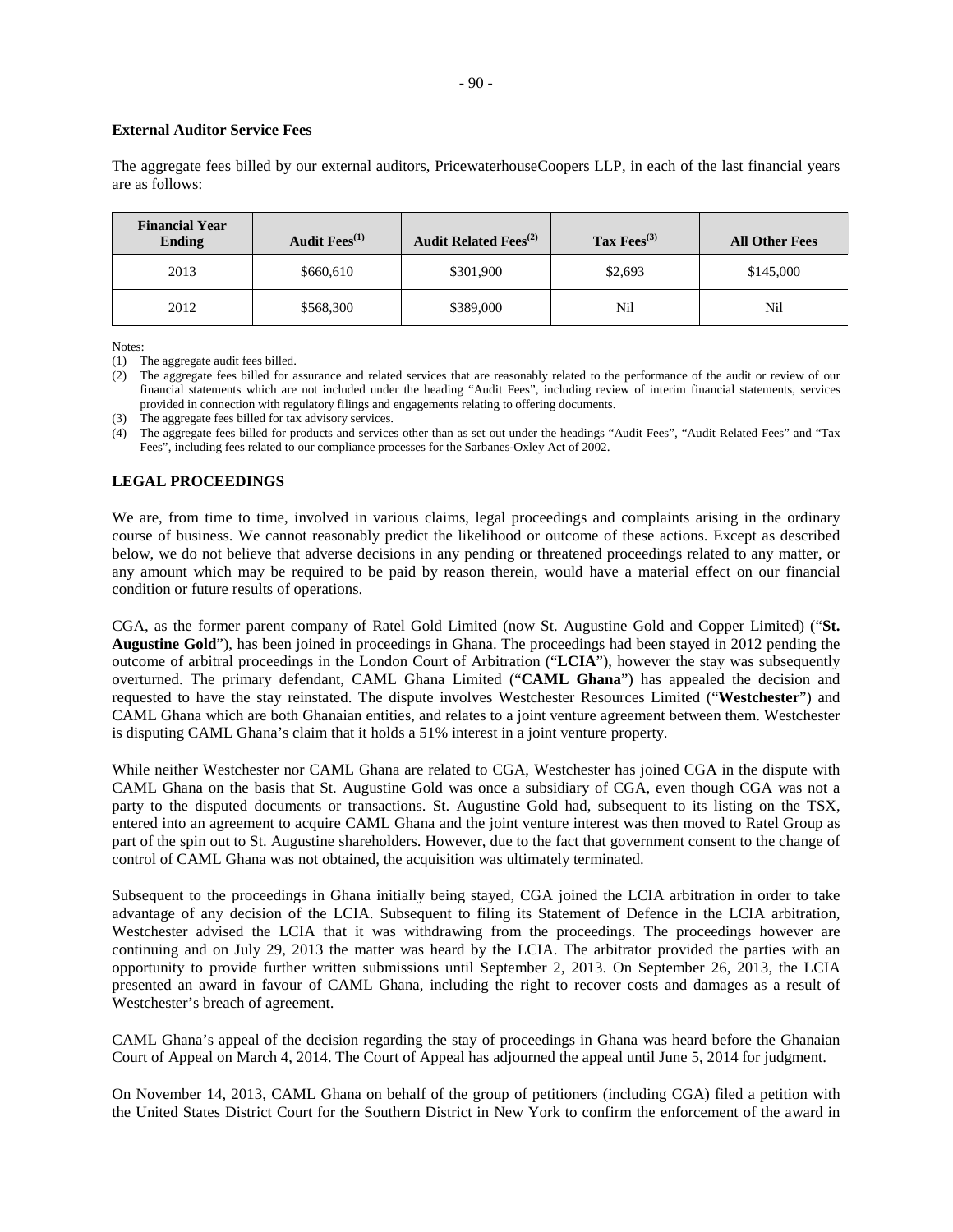the United States and to issue an anti-suit injunction preventing Westchester from carrying on the Ghanaian proceedings, which was heard by the court on March 21, 2014.

Notwithstanding Westchester's claim for substantial damages against all of the defendants, we do not believe that any allegation of actual breach of contract or law on our part (or our subsidiaries) has been made, and that there is no valid basis for any such claim. Accordingly, we believe our exposure to any adverse outcome is not material. The parties, including CGA, will seek to have the LCIA decision, enforced in the United States and Ghana in order to prevent Westchester recommencing proceedings in Ghana.

#### **INTEREST OF MANAGEMENT AND OTHERS IN MATERIAL TRANSACTIONS**

No director, executive officer or shareholder holding on record or beneficially, directly or indirectly, more than 10% of our issued shares, or any of their respective associates or affiliates has any material interest, direct or indirect, in any transaction in which we have participated prior to the date of this Annual Information Form, or in any proposed transaction, which has materially affected or will materially affect us.

### **TRANSFER AGENT AND REGISTRAR**

The transfer agent and registrar for the Common Shares is Computershare Investor Services Inc. at its offices in Toronto, Ontario and Vancouver, British Columbia.

## **MATERIAL CONTRACTS**

Except for contracts entered into in the ordinary course of business, the only material contracts that we have entered in the financial year ended December 31, 2013, or before the last financial year but still in effect, are as follows:

- 1. Credit agreement dated for reference April 12, 2013 between B2Gold and Macquarie in respect of the Credit Facility.
- 2. The Merger Agreement.
- 3. The Note Indenture.
- 4. The Note Purchase Agreement.

Copies of the above material contracts are available under our profile on the SEDAR.

#### **INTERESTS OF EXPERTS**

The persons referred to below have been named as having prepared or certified a report, valuation, statement or opinion described or included in a filing, or referred to in a filing, made under NI 51-102 during, or relating to, our financial year ended December 31, 2013.

William Pearson, Ph.D., P.Geo., and Graham Speirs, P.Eng., are the authors responsible for the 2009 Limon Technical Report.

Brian Scott, P.Geo., is the author responsible for the Jabali Technical Report.

Donald E. Hulse, P.E., is the author responsible for the Gramalote Technical Report.

William N. Pearson, Ph.D., P.Geo., and Graham Speirs, P.Eng., are the authors responsible for the 2008 Limon Technical Report.

William N. Pearson, Ph.D., P.Geo., and Graham Speirs, P.Eng., are the authors responsible for La Libertad Technical Report.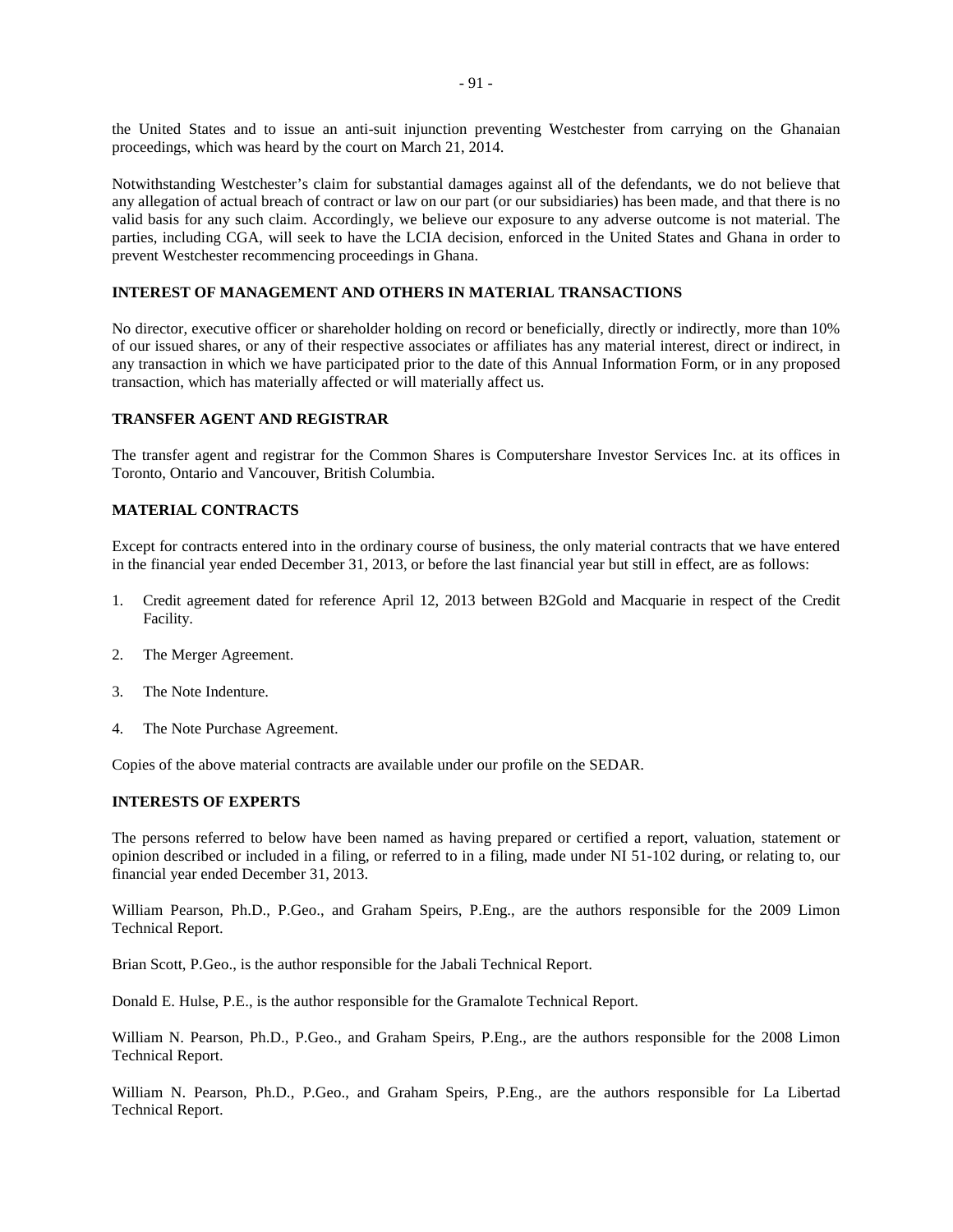Mark Turner, B. Eng., MAusIMM CP, Andrew Vigar, B. App. Sc Geo., FAusIMM, MSEG and Stephen Jones, B. Eng., FAusIMM CP are the authors responsible for the Masbate Technical Report.

Bill Lytle, P.E., M.Sc., B.Sc., Tom Garagan, P.Geo, B.Sc., Alan Naismith, Pr.Eng., M.Eng., Hermanus Kriel, Pr.Eng., B.Eng., Glenn Bezuidenhout, Pr. Eng., FSAIMM, Guy Wiild, Pr.Eng., M.Sc., B.Sc. and Werner Petrick, Certified Environmental Practitioner, B.Sc. Eng., M.Env. Mgt., are the authors responsible for the Otjikoto Feasibility Study.

Mark Wanless, Pr.Sci.Nat., and Shaun Crisp, Pr.Sci.Nat., are the authors responsible for the Otjikoto Technical Report.

Ben Parsons, MAusIMM (CP), MSc, is the author responsible for the Kiaka Technical Report.

Jonathon Priest, SCPM, C.Eng., MIMMM, PMP, M.Eng, Andrew Carter, B.Sc., C.Eng., MIMMM, MSAIMM, SME, Laszlo Bodi, P.Eng., Richard Hope, C.Eng., MIMMM, Geoff Ricks, C.Env, FIMMM PhD, Ben Parsons, MSc., MAusIMM (CP) and Ian Lloyd, B.Eng., M.Sc., C.Eng. MIET are the authors responsible for the Kiaka Prefeasibility Study.

To our knowledge, none of the persons above, except for Tom Garagan, our Senior Vice President of Exploration, held, at the time of or after such person prepared the statement, report or valuation, any registered or beneficial interests, direct or indirect, in any of our securities or other property or of one of its associates or affiliates or is or is expected to be elected, appointed or employed as a director, officer or employee of B2Gold or of any associate or affiliate of B2Gold.

PricewaterhouseCoopers LLP, Chartered Accountants, provided an auditor's report in respect to our financial statements for the year ended December 31, 2013 dated March 13, 2014. PricewaterhouseCoopers LLP has advised us that they are independent with respect to us in accordance with the Rules of Professional Conduct of the Institute of Chartered Accountants of British Columbia.

## **ADDITIONAL INFORMATION**

Additional information, including that relating to directors' and officers' remuneration, principal holders of our securities and securities authorized for issuance under equity compensation plans, interests of insiders in material transactions and corporate governance practices, is contained in our management information circular for the annual general meeting of shareholders held on June 14, 2013.

Additional financial information is provided in our comparative financial statements and management's discussion and analysis for the year ended December 31, 2013, which will be available under the our profile on the SEDAR website at www.sedar.com.

Copies of all materials incorporated by reference herein and additional information relating to us are available under our profile on the SEDAR website at www.sedar.com.

Dated March 31, 2014.

#### **BY ORDER OF THE BOARD OF DIRECTORS**

"*Clive Johnson*"

Clive Johnson President & Chief Executive Officer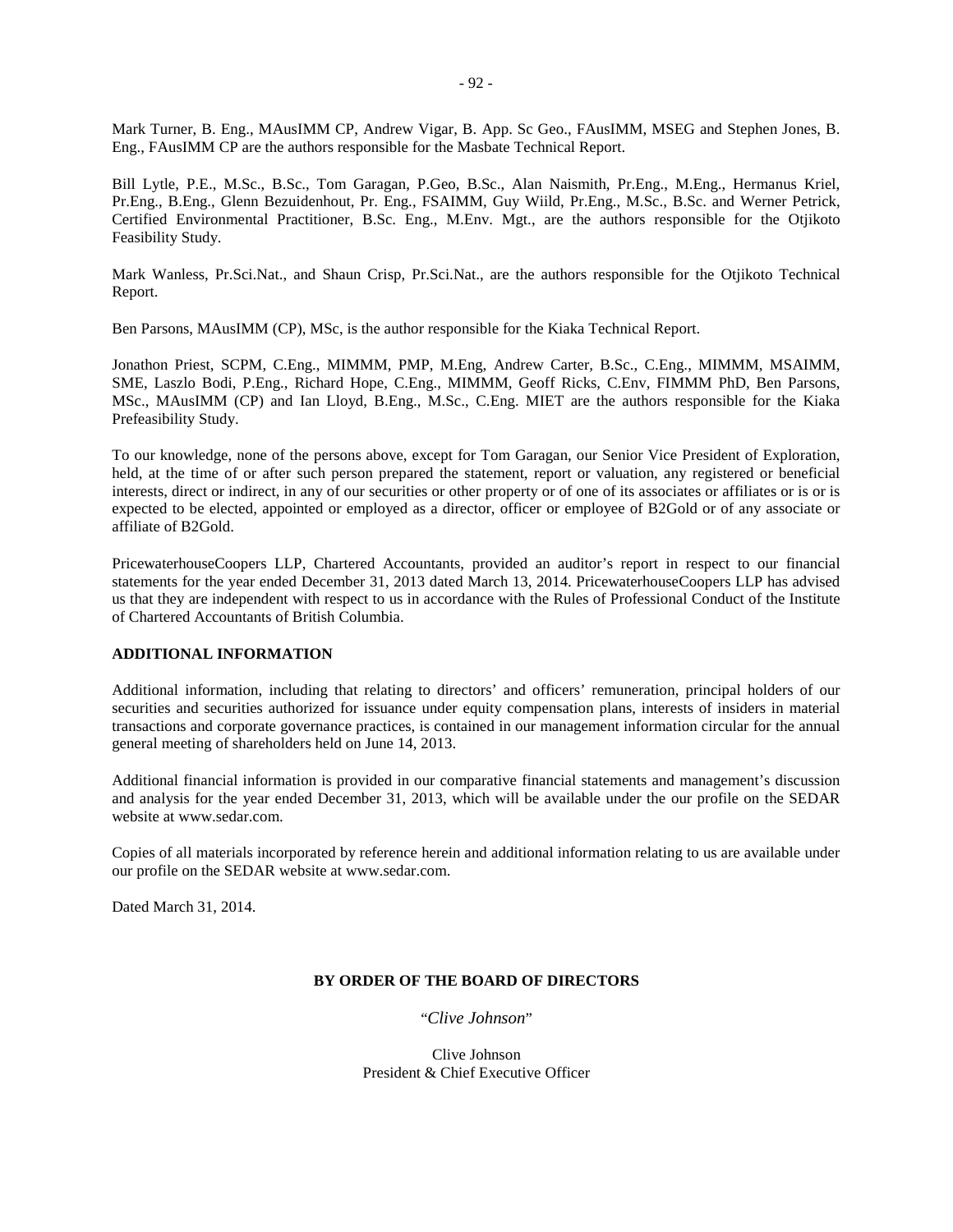# **SCHEDULE A AUDIT COMMITTEE CHARTER**

[ATTACHED]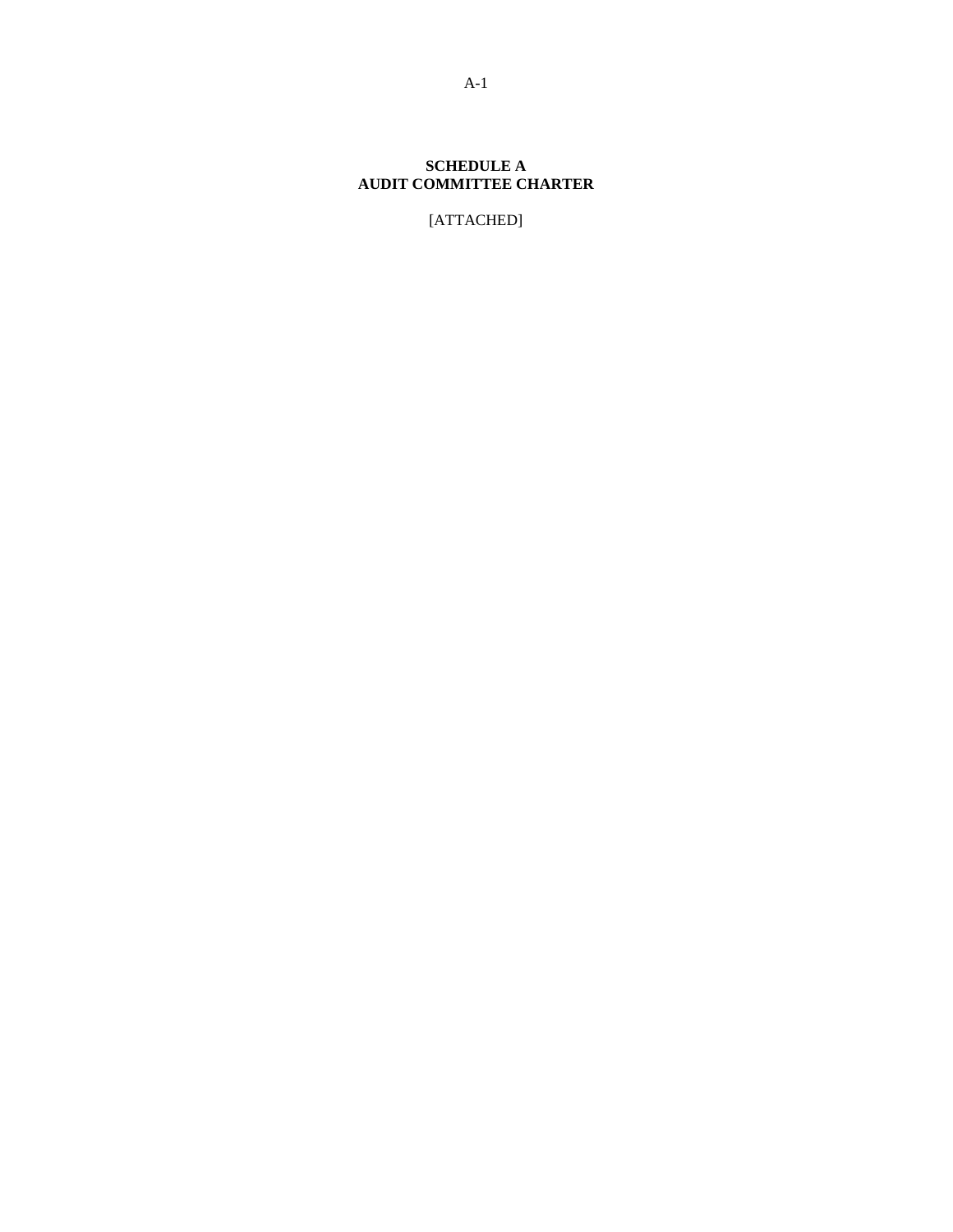

# **AUDIT COMMITTEE CHARTER**

# **Effective May 13, 2013**

# 1. **Overall Purpose/Objectives**

The Audit Committee (the "Committee") of B2Gold Corp. (the "Company") will assist the Board of Directors of the Company (the "Board") in fulfilling its responsibilities. The Committee will oversee the financial reporting process, the system of internal control and management of financial risks, the audit process, and the Company's process for monitoring compliance with laws and regulations and its own code of business conduct. In performing its duties, the Committee will maintain effective working relationships with the Board, management, and the external auditors and monitor the independence of those auditors. To perform his or her role effectively, each Committee member will obtain an understanding of the responsibilities of Committee membership as well as the Company's business, operations and risks.

# 2. **Authority**

- 2.1. The Board authorizes the Committee, within the scope of its responsibilities, to seek any information it requires from any employee and from external parties, to obtain outside legal or professional advice and to ensure the attendance of Company officers at meetings, as the Committee deems appropriate.
- 2.2. The Committee shall receive appropriate funding, as determined by the Committee, for payment of compensation to the external auditors and to any legal or other advisers employed by the Committee, and for payment of ordinary administrative expenses of the Committee that are necessary or appropriate in carrying out its duties.

# 3. **Composition, Procedures and Organization**

- 3.1. The Committee will be comprised of at least three members of the Board.
- 3.2. Except as permitted by all applicable legal and regulatory requirements:
	- (a) each member of the Committee shall be "independent" as defined in accordance with Canadian Multilateral Instrument 52-110 – *Audit Committee,* U.S. Securities laws and regulations and applicable stock exchange rules;
	- (b) each member of the Committee will be "financially literate" with the ability to read and understand a set of financial statements that present a breadth and level of complexity of accounting issues that are generally comparable to the breadth and complexity of the issues that can reasonably be expected to be raised by the Company's financial statements. Additionally, at least one member of the Committee shall be financially sophisticated, shall be considered an "audit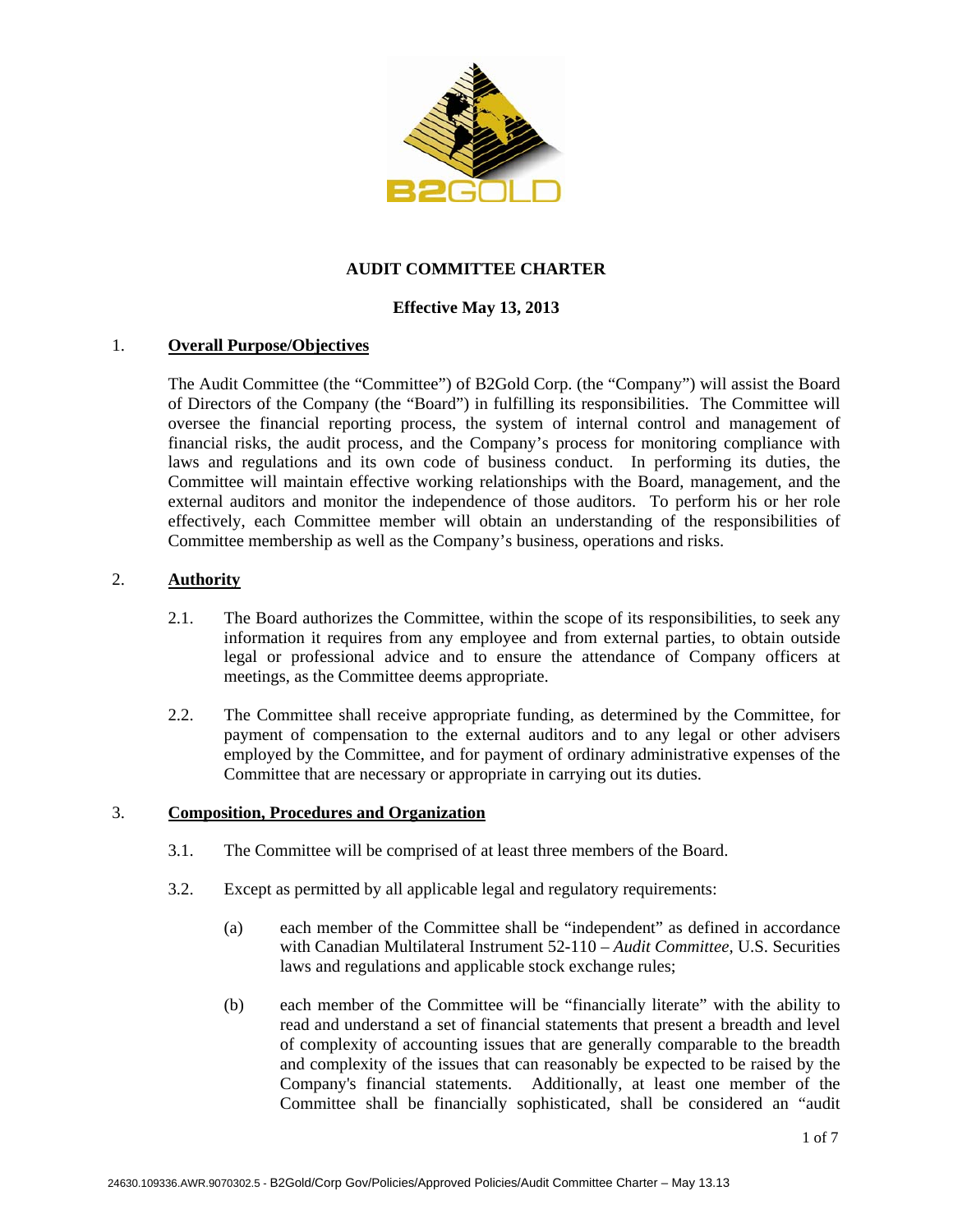

committee financial expert" within the meaning of the rules of the U.S. Securities and Exchange Commission and shall have past employment experience in finance or accounting, requisite professional certification in accounting, or any other comparable experience or background which results in the individual's financial sophistication, which may include being or having been a chief executive officer, chief financial officer or other executive officer with financial oversight responsibilities; and

- (c) none of the members of the Committee may have participated in the preparation of the financial statements of the Company or any current subsidiary of the Company during the past three years.
- 3.3. The Board, at its organizational meeting held in conjunction with each annual general meeting of the shareholders, will appoint the members of the Committee for the ensuing year. The Board may at any time remove or replace any member of the Committee and may fill any vacancy in the Committee.
- 3.4. The Committee shall elect from its members a Chairman. The Secretary shall be elected from its members, or shall be the Secretary, or the Assistant or Associate Secretary, of the Company.
- 3.5. Any member of the Committee may be removed or replaced at any time by the Board. A member shall cease to be a member of the Committee upon ceasing to be a director of the Company.
- 3.6. Meetings shall be held not less than quarterly. Special meetings shall be convened as required. External auditors may convene a meeting if they consider that it is necessary.
- 3.7. The times and places where meetings of the Committee shall be held and the procedures at such meetings shall be as determined, from time to time, by the Committee.
- 3.8. Notice of each meeting of the Committee shall be given to each member of the Committee. Subject to the following, notice of a meeting shall be given orally or by letter, telex, telegram, electronic mail, telephone facsimile transmission or telephone not less than 48 hours before the time fixed for the meeting. Notice of regular meetings need state only the day of the week or month, the place and the hour at which such meetings will be held and need not be given for each meeting. Members may waive notice of any meeting.
- 3.9. The Committee will invite the external auditors, management and such other persons to its meetings as it deems appropriate. However, any such invited persons may not vote at any meetings of the Committee.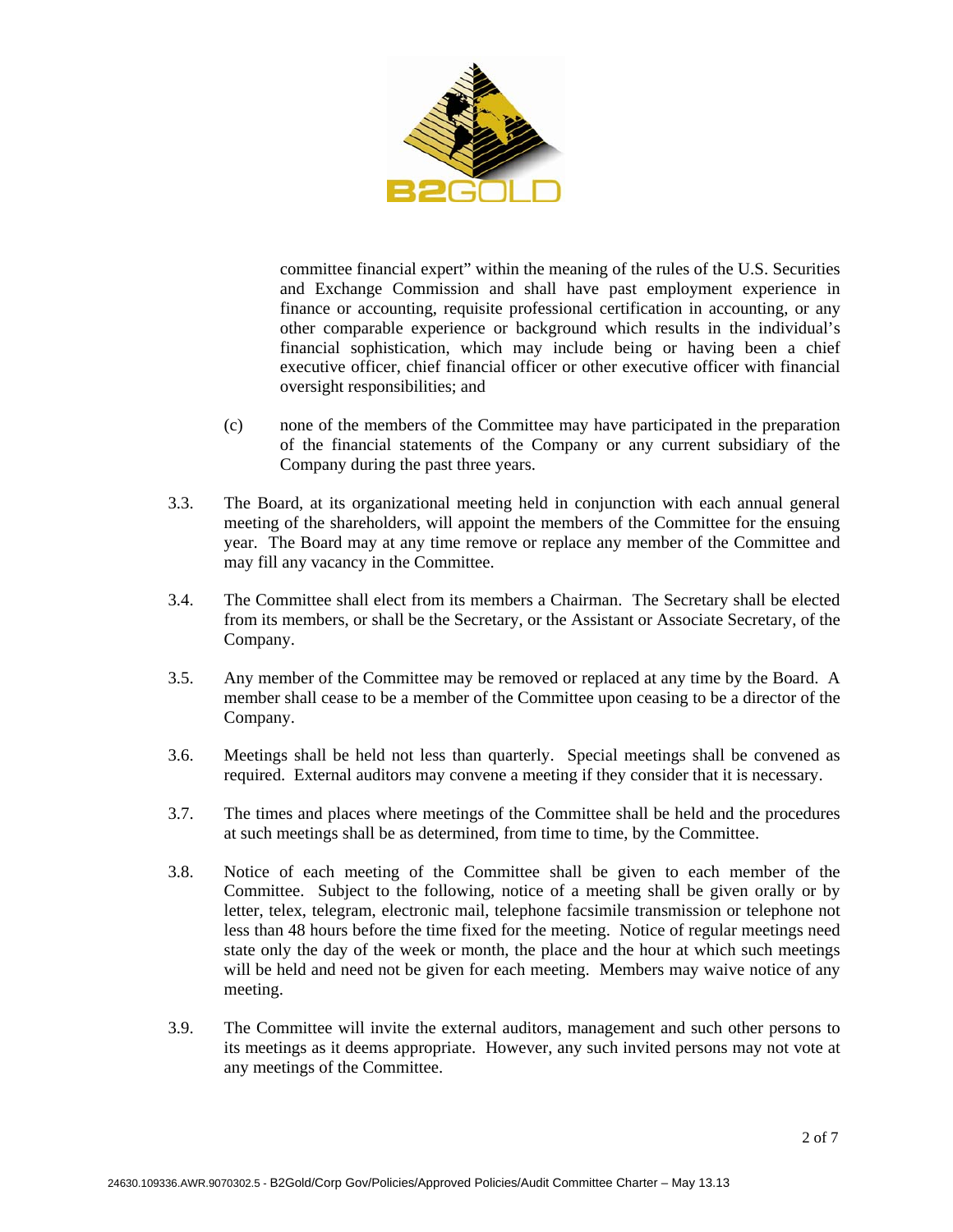

- 3.10. A meeting of the Committee may be held by means of such telephonic, electronic or other communications facilities as permit all persons participating in the meeting to communicate adequately with each other during the meeting.
- 3.11. The majority of the Committee shall constitute a quorum for the purposes of conducting the business of the Committee. Notwithstanding any vacancy on the Committee, a quorum may exercise all of the powers of the Committee.
- 3.12. Any decision made by the Committee shall be determined by a majority vote of the members of the Committee present or by consent resolution in writing signed by each member of the Committee. A member will be deemed to have consented to any resolution passed or action taken at a meeting of the Committee unless the member dissents.
- 3.13. A record of the minutes of, and the attendance at, each meeting of the Committee shall be kept. The approved minutes of the Committee shall be circulated to the Board forthwith.
- 3.14. The Committee shall report to the Board on all proceedings and deliberations of the Committee at the first subsequent meeting of the Board, and at such other times and in such manner as the Board or the articles of the Company may require or as the Committee in its discretion may consider advisable.
- 3.15. The Committee will have access to such officers and employees of the Company and to such information respecting the Company, as it considers to be necessary or advisable in order to perform its duties and responsibilities.
- 3.16. The internal accounting staff, any external accounting consultant(s) and the external auditors of the Company will have a direct line of communication to the Committee and may bypass management if deemed necessary. The external auditors will report directly to the Committee.

# 4. **Roles and Responsibilities**

The roles and responsibilities of the Committee are as follows.

- 4.1. Oversee the accounting and financial reporting processes of the Company and the audits of the financial statements of the Company.
- 4.2. Review with management its philosophy with respect to controlling corporate assets and information systems, the staffing of key functions and its plans for enhancements.
- 4.3. Review the terms of reference and effectiveness of any internal audit process, and the working relationship between internal financial personnel and the external auditor.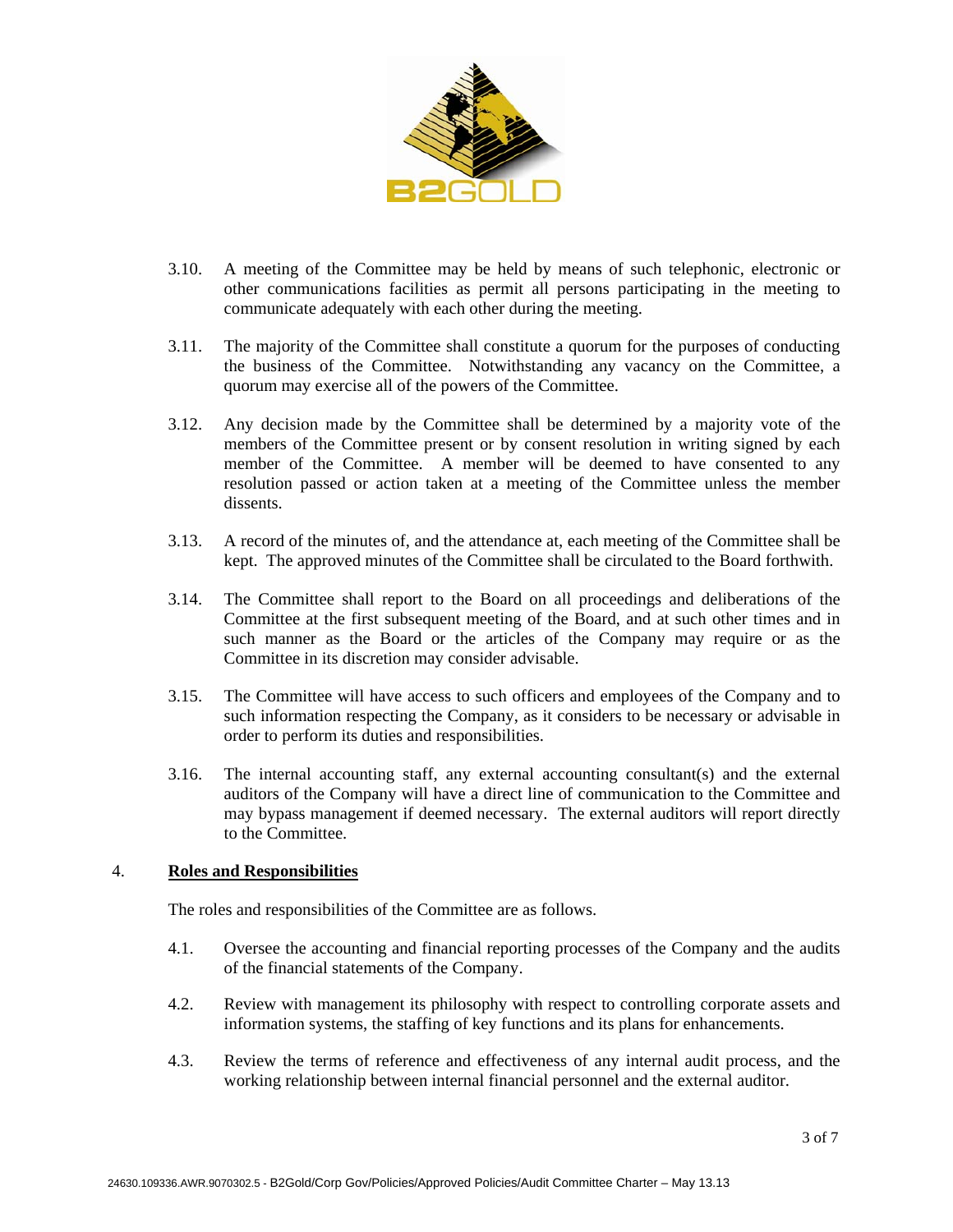

- 4.4. Gain an understanding of the current areas of greatest financial risk and whether management is managing these effectively.
- 4.5. Review significant accounting and reporting issues, including recent professional and regulatory pronouncements, and understand their impact on the financial statements, reviewing with management and the external auditor where appropriate.
- 4.6. Review any legal matters which could significantly impact the financial statements as reported on by the General Counsel and meet with outside counsel whenever deemed appropriate.
- 4.7. Review the annual financial statements and the results of the audit with management and the external auditors prior to the release or distribution of such statements, and obtain an explanation from management of all significant variances between comparative reporting periods.
- 4.8. Review the interim financial statements with management prior to the release or distribution of such statements, and obtain an explanation from management of all significant variances between comparative reporting periods.
- 4.9. Review all public disclosure concerning audited or unaudited financial information before its public release and approval by the Board, including management's discussion and analysis, financial information contained in any prospectus, private placement offering document, annual report, annual information form, takeover bid circular, and any annual and interim earnings press releases, and determine whether they are complete and consistent with the information known to Committee members.
- 4.10. Assess the fairness of the financial statements and disclosures, and obtain explanations from management on whether:
	- (a) actual financial results for the financial period varied significantly from budgeted or projected results;
	- (b) generally accepted accounting principles have been consistently applied;
	- (c) there are any actual or proposed changes in accounting or financial reporting practices; and
	- (d) there are any significant, complex and/or unusual events or transactions such as related party transactions or those involving derivative instruments and consider the adequacy of disclosure thereof.
- 4.11. Determine whether the auditors are satisfied that the financial statements have been prepared in accordance with generally accepted accounting principles.
- 4.12. Focus on judgmental areas, for example those involving valuation of assets and liabilities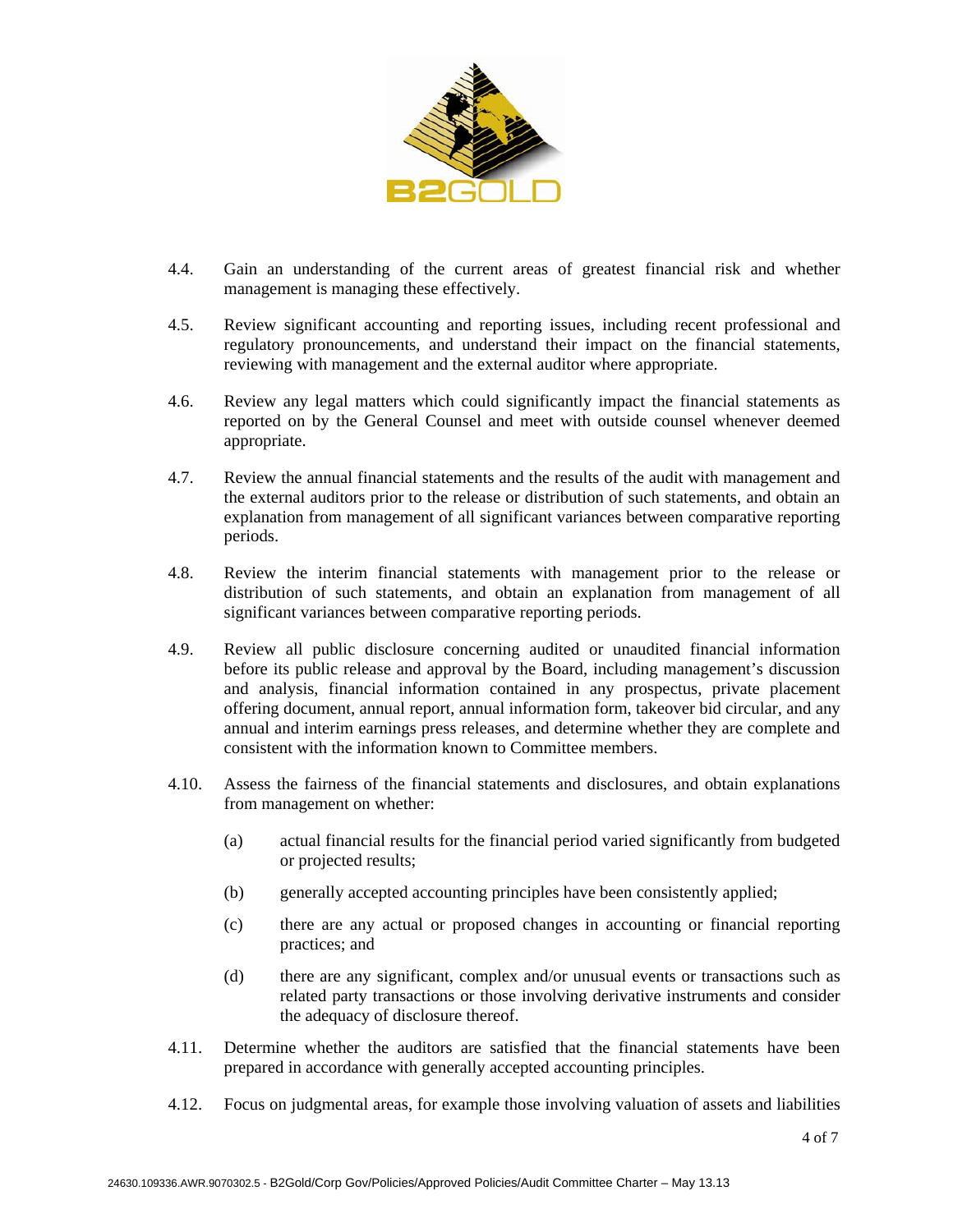

and other commitments and contingencies.

- 4.13. Review audit issues related to the Company's material associated and affiliated companies that may have a significant impact on the Company's equity investment.
- 4.14. Ascertain whether any significant financial reporting issues were discussed by management and the external auditor during the fiscal period and the method of resolution.
- 4.15. Review and resolve any significant disagreement among management and the external auditors in connection with the preparation of the financial statements.
- 4.16. Be directly responsible for:
	- (a) the selection of the firm of external auditors to be proposed for election as the external auditors of the Company;
	- (b) the oversight of the work of the Company's external auditors; and
	- (c) subject to the grant by the shareholders of the authority to do so, if required, fixing the compensation to be paid to the external auditors. The external auditor shall report directly to the Committee.
- 4.17. Review and approve the proposed audit plan and the external auditors' proposed audit scope and approach with the external auditor and management and ensure no unjustifiable restriction or limitations have been placed on the scope.
- 4.18. Explicitly approve, in advance, all audit and non-audit engagements of the external auditors; provided, however, that non-audit engagements may be approved pursuant to a pre-approval policy established by the Committee that (i) is detailed as to the services that may be pre-approved, (ii) does not permit delegation of approval authority to the Company's management, and (iii) requires that the delegatee or management inform the Committee of each service approved and performed under the policy. Approval for minor non-audit services is subject to applicable securities laws.
- 4.19. If it so elects, delegate to one or more members of the Committee the authority to grant such pre-approvals. The delegatee's decisions regarding approval of services shall be reported by such delegatee to the full Committee at each regular Committee meeting.
- 4.20. Oversee the independence of the external auditors. Obtain from the external auditors a formal written statement delineating all relationships between the external auditors and the Company, consistent with the Independence Standards Board Standard No. 1. Actively engage in a dialogue with the external auditors with respect to any disclosed relationships or services that impact the objectivity and independence of the external auditor.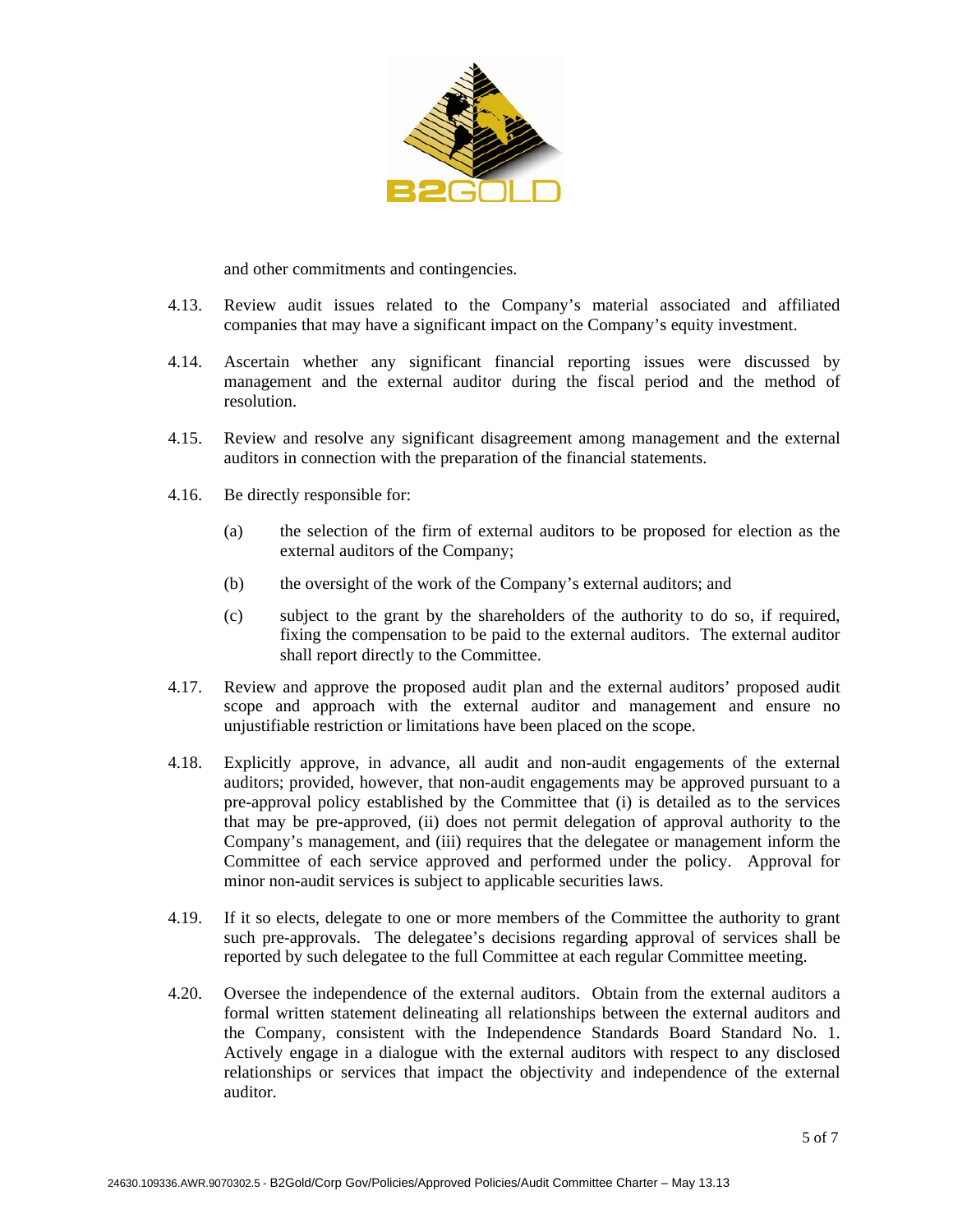

- 4.21. Review and approve the Company's hiring policies regarding partners, employees and former partners and employees of the present and former external auditors of the Company.
- 4.22. Review the performance of the external auditors, and in the event of a proposed change of auditor, review all issues relating to the change, including the information to be included in any notice of change of auditor as required under applicable securities laws, and the planned steps for an orderly transition.
- 4.23. Review the post-audit or management letter, containing the recommendations of the external auditor, and management's response and subsequent follow-up to any identified weakness.
- 4.24. Review the evaluation of internal controls and management information systems by the external auditor, and, if applicable, the internal audit process, together with management's response to any identified weaknesses and obtain reasonable assurance that the accounting systems are reliable and that the system of internal controls is effectively designed and implemented.
- 4.25. Gain an understanding of whether internal control recommendations made by external auditors have been implemented by management.
- 4.26. Review the process under which the Chief Executive Officer and the Chief Financial Officer evaluate and report on the effectiveness of the Company's design of internal control over financial reporting and disclosure controls and procedures.
- 4.27. Obtain regular updates from management and the Company's legal counsel regarding compliance matters, as well as certificates from the Chief Financial Officer as to required statutory payments and bank covenant compliance and from senior operating personnel as to permit compliance.
- 4.28. Establish a procedure for the:
	- (a) confidential, anonymous submission by employees of the Company of concerns regarding questionable accounting or auditing matters,
	- (b) receipt, retention and treatment of complaints received by the Company regarding accounting, internal accounting controls, or auditing matters.
- 4.29. Meet separately with the external auditors to discuss any matters that the Committee or auditors believe should be discussed privately.
- 4.30. Endeavour to cause the receipt and discussion on a timely basis of any significant findings and recommendations made by the external auditors.